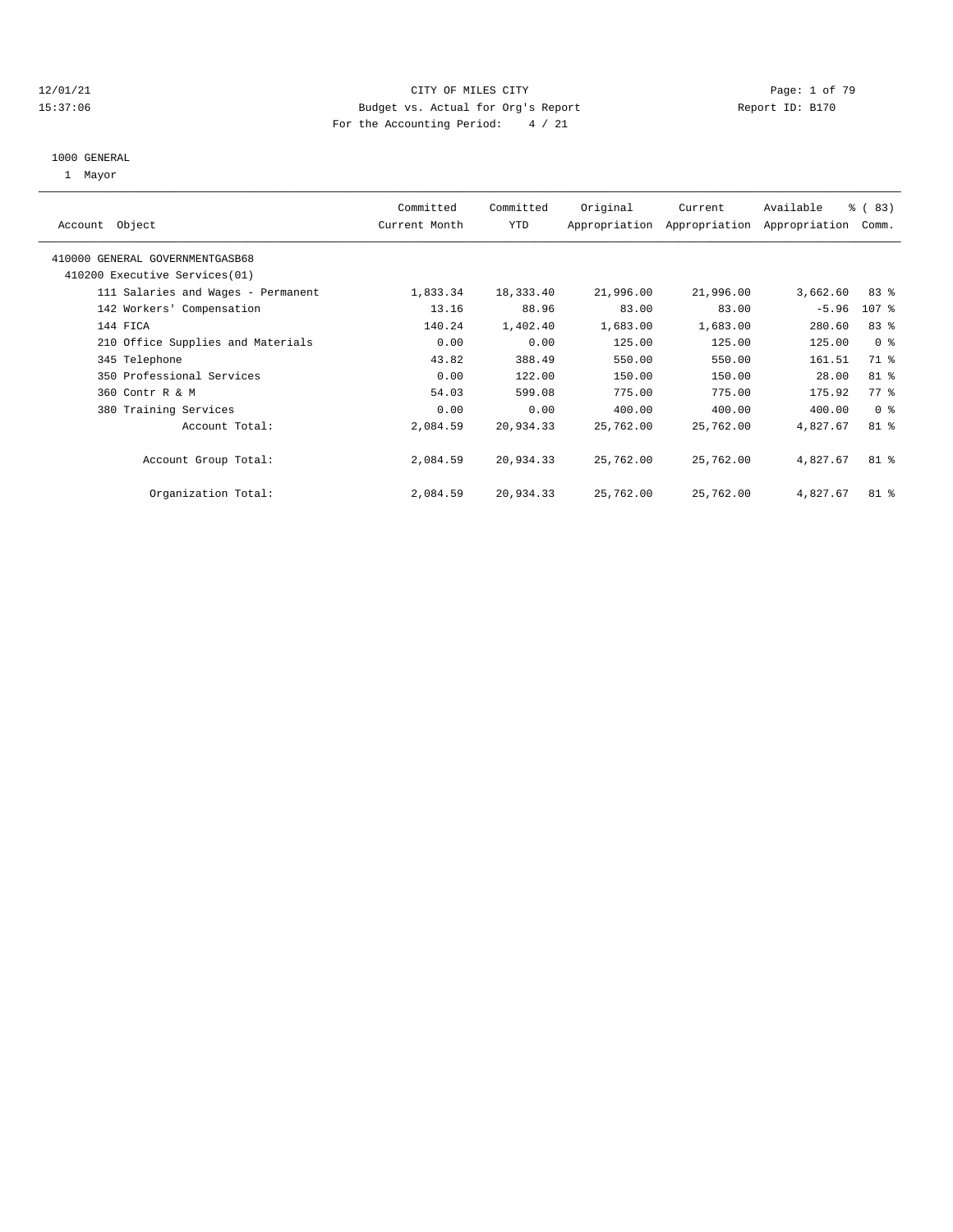### 12/01/21 CITY OF MILES CITY Page: 2 of 79 15:37:06 Budget vs. Actual for Org's Report Report ID: B170 For the Accounting Period: 4 / 21

# 1000 GENERAL

2 City Council

| Account Object                           | Committed<br>Current Month | Committed<br><b>YTD</b> | Original   | Current   | Available<br>Appropriation Appropriation Appropriation Comm. | % (83)                             |  |
|------------------------------------------|----------------------------|-------------------------|------------|-----------|--------------------------------------------------------------|------------------------------------|--|
| 410000 GENERAL GOVERNMENTGASB68          |                            |                         |            |           |                                                              |                                    |  |
| 410100 Legislative Services(02)          |                            |                         |            |           |                                                              |                                    |  |
| 111 Salaries and Wages - Permanent       | 2,500.05                   | 25, 333.84              | 31,968.00  | 31,968.00 | 6,634.16                                                     | 79 %                               |  |
| 142 Workers' Compensation                | 18.00                      | 123.89                  | 121.00     | 121.00    | $-2.89$                                                      | 102 %                              |  |
| 144 FICA                                 | 191.25                     | 1,938.00                | 2,445.00   | 2,445.00  | 507.00                                                       | 79 %                               |  |
| 145 PERS                                 | 29.24                      | 146.20                  | 350.00     | 350.00    | 203.80                                                       | $42$ %                             |  |
| 220 Operating Expenses                   | 0.00                       | 0.00                    | 100.00     | 100.00    | 100.00                                                       | 0 <sup>8</sup>                     |  |
| 350 Professional Services                | 3,101.49                   | 3,101.49                | 0.00       | 0.00      | $-3, 101.49$                                                 | $***$ 8                            |  |
| 370 Travel                               | 89.60                      | 266.94                  | 380.00     | 380.00    | 113.06                                                       | 70 %                               |  |
| 380 Training Services                    | 0.00                       | 0.00                    | 500.00     | 500.00    | 500.00                                                       | $0 \text{ }$ $\text{ }$ $\text{ }$ |  |
| Account Total:                           | 5,929.63                   | 30,910.36               | 35,864.00  | 35,864.00 | 4,953.64                                                     | 86 %                               |  |
| 410105 Safety Culture-Supplies           |                            |                         |            |           |                                                              |                                    |  |
| 230 Repair and Maintenance Supplies      | 0.00                       | 0.00                    | 250.00     | 250.00    | 250.00                                                       | 0 <sup>8</sup>                     |  |
| Account Total:                           | 0.00                       | 0.00                    | 250.00     | 250.00    | 250.00                                                       | 0 <sup>8</sup>                     |  |
| Account Group Total:                     | 5,929.63                   | 30,910.36               | 36, 114.00 | 36,114.00 | 5,203.64                                                     | 86 %                               |  |
| 470000 Housing and Community Development |                            |                         |            |           |                                                              |                                    |  |
| 470300 Ecomonic Development              |                            |                         |            |           |                                                              |                                    |  |
| 350 Professional Services                | 0.00                       | 15,330.00               | 15,330.00  | 15,330.00 | 0.00                                                         | $100*$                             |  |
| Account Total:                           | 0.00                       | 15,330.00               | 15,330.00  | 15,330.00 | 0.00                                                         | $100$ %                            |  |
| Account Group Total:                     | 0.00                       | 15,330.00               | 15,330.00  | 15,330.00 |                                                              | $0.00 100$ %                       |  |
| Organization Total:                      | 5,929.63                   | 46,240.36               | 51,444.00  | 51,444.00 | 5,203.64                                                     | $90*$                              |  |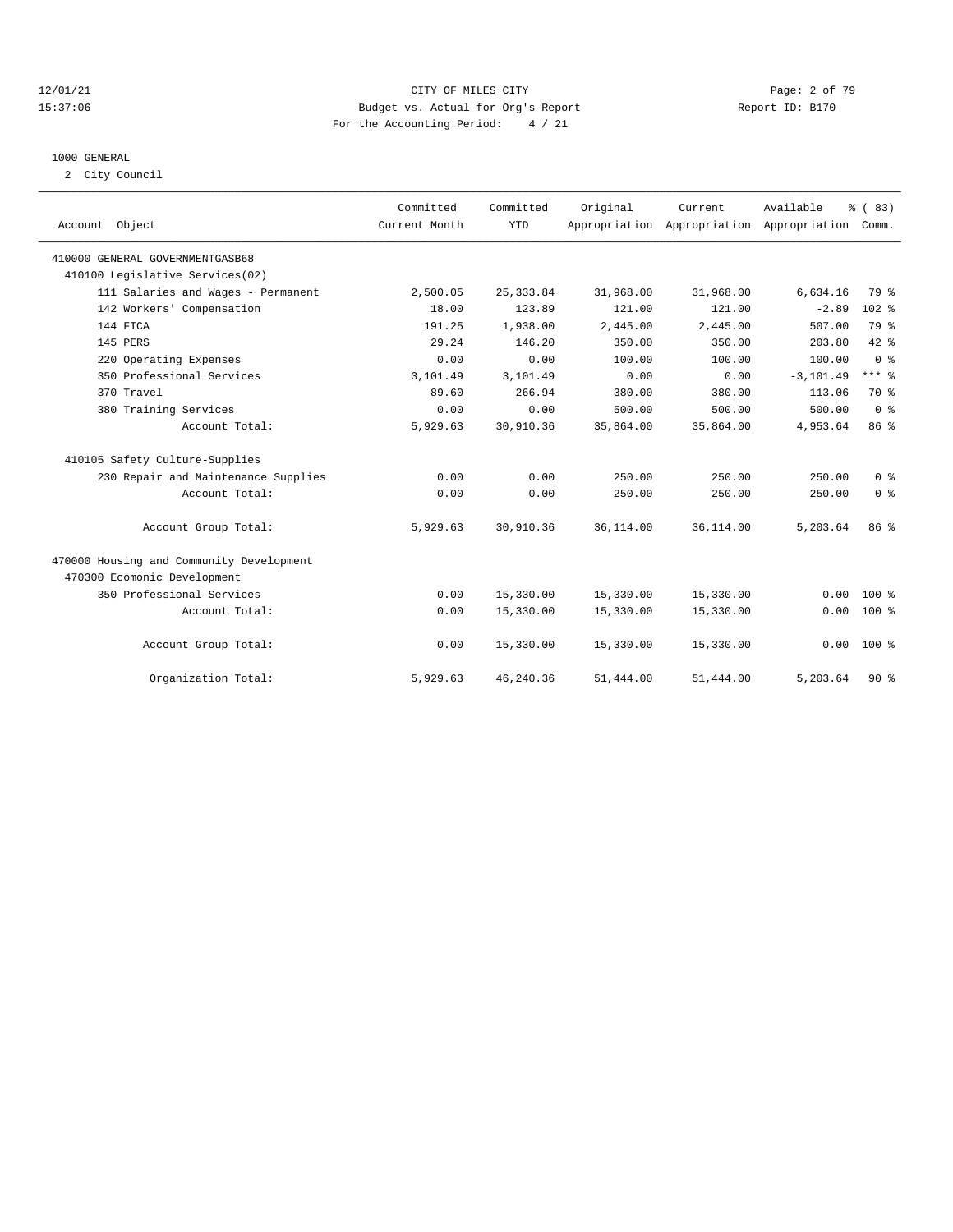### 12/01/21 CITY OF MILES CITY Page: 3 of 79 15:37:06 Budget vs. Actual for Org's Report Report ID: B170 For the Accounting Period: 4 / 21

————————————————————————————————————————————————————————————————————————————————————————————————————————————————————————————————————

### 1000 GENERAL

3 City Clerk

| Account Object                             | Committed<br>Current Month | Committed<br><b>YTD</b> | Original    | Current     | Available<br>Appropriation Appropriation Appropriation Comm. | % (83)          |
|--------------------------------------------|----------------------------|-------------------------|-------------|-------------|--------------------------------------------------------------|-----------------|
|                                            |                            |                         |             |             |                                                              |                 |
| 410000 GENERAL GOVERNMENTGASB68            |                            |                         |             |             |                                                              |                 |
| 410500 Financial Services(03)              |                            |                         |             |             |                                                              |                 |
| 111 Salaries and Wages - Permanent         | 9,537.30                   | 87,298.63               | 99,604.00   | 99,604.00   | 12,305.37                                                    | 88 %            |
| 121 OVERTIME-PERMANENT                     | 65.55                      | 65.55                   | 0.00        | 0.00        | $-65.55$                                                     | $***$ $-$       |
| 131 VACATION                               | 814.18                     | 14,531.30               | 15,000.00   | 15,000.00   | 468.70                                                       | 97 <sub>8</sub> |
| 132 SICK LEAVE                             | 430.90                     | 5,243.78                | 4,100.00    | 4,100.00    | $-1, 143.78$                                                 | 128 %           |
| 133 OTHER LEAVE PAY                        | 0.00                       | 2,151.21                | 3,283.00    | 3,283.00    | 1,131.79                                                     | 66 %            |
| 141 Unemployment Insurance                 | 16.27                      | 164.57                  | 183.00      | 183.00      | 18.43                                                        | 90%             |
| 142 Workers' Compensation                  | 75.49                      | 644.95                  | 1,957.00    | 1,957.00    | 1,312.05                                                     | 33 <sup>8</sup> |
| 143 Health Insurance                       | 2,563.75                   | 22,516.15               | 28,199.00   | 28,199.00   | 5,682.85                                                     | 80 %            |
| 144 FICA                                   | 827.49                     | 8,370.24                | 9,332.00    | 9,332.00    | 961.76                                                       | 90%             |
| 145 PERS                                   | 951.36                     | 9,401.37                | 10,698.00   | 10,698.00   | 1,296.63                                                     | 88 %            |
| 196 CLOTHING ALLOTMENT                     | 0.00                       | 435.00                  | 450.00      | 450.00      | 15.00                                                        | 97 <sub>8</sub> |
| 210 Office Supplies and Materials          | 78.33                      | 997.95                  | 2,200.00    | 2,200.00    | 1,202.05                                                     | 45 %            |
| 214 Small Items of Equipment               | 0.00                       | 0.00                    | 2,000.00    | 2,000.00    | 2,000.00                                                     | 0 <sup>8</sup>  |
| 220 Operating Expenses                     | 98.55                      | 3,033.73                | 5,457.00    | 5,457.00    | 2,423.27                                                     | 56 %            |
| 311 Postage, Box Rent, Etc.                | 868.25                     | 1,038.77                | 2,500.00    | 2,500.00    | 1,461.23                                                     | 42 %            |
| 320 Printing, Duplicating, Typing &        | 0.00                       | 87.85                   | 100.00      | 100.00      | 12.15                                                        | 88 %            |
| 330 Publicity, Subscriptions & Dues        | 0.00                       | 686.40                  | 2,200.00    | 2,200.00    | 1,513.60                                                     | $31*$           |
| 331 Publication of Formal & Legal Notices  | 0.00                       | 43.33                   | 0.00        | 0.00        | $-43.33$                                                     | *** 8           |
| 334 Memberships, Registrations & Dues      | 0.00                       | 3,157.68                | 3,300.00    | 3,300.00    | 142.32                                                       | 96%             |
| 345 Telephone                              | 70.05                      | 624.83                  | 650.00      | 650.00      | 25.17                                                        | 96%             |
| 347 Internet                               | 8.70                       | 78.30                   | 250.00      | 250.00      | 171.70                                                       | $31*$           |
| 350 Professional Services                  | 0.00                       | 32,689.90               | 20,500.00   | 20,500.00   | $-12, 189.90$                                                | 159 %           |
| 360 Contr R & M                            | 162.09                     | 10,481.89               | 16,500.00   | 16,500.00   | 6,018.11                                                     | 64 %            |
| 370 Travel                                 | 0.00                       | 0.00                    | 2,800.00    | 2,800.00    | 2,800.00                                                     | 0 <sup>8</sup>  |
| 380 Training Services                      | 0.00                       | 175.00                  | 1,600.00    | 1,600.00    | 1,425.00                                                     | 11 <sup>8</sup> |
| 382 Books                                  | 0.00                       | 0.00                    | 350.00      | 350.00      | 350.00                                                       | 0 <sup>8</sup>  |
| 390 Other Purchased Services (Recorded     | 0.00                       | 0.00                    | 100.00      | 100.00      | 100.00                                                       | 0 <sup>8</sup>  |
| 513 Liability                              | 0.00                       | 97,748.87               | 97,749.00   | 97,749.00   | 0.13                                                         | $100$ %         |
| 521 Surety Bonds for Officials & Employees | 0.00                       | 750.00                  | 750.00      | 750.00      | 0.00                                                         | $100*$          |
| 555 Bank Service Charges                   | 36.66                      | 388.43                  | 500.00      | 500.00      | 111.57                                                       | 78 %            |
| Account Total:                             | 16,604.92                  | 302,805.68              | 332, 312.00 | 332, 312.00 | 29,506.32                                                    | $91$ %          |
| 411101 Labor Negotiations                  |                            |                         |             |             |                                                              |                 |
| 350 Professional Services                  | 0.00                       | 1,140.00                | 10,000.00   | 10,000.00   | 8,860.00                                                     | $11$ %          |
| Account Total:                             | 0.00                       | 1,140.00                | 10,000.00   | 10,000.00   | 8,860.00                                                     | $11$ %          |
| Account Group Total:                       | 16,604.92                  | 303,945.68              | 342, 312.00 | 342, 312.00 | 38,366.32                                                    | 89 %            |
| Organization Total:                        | 16,604.92                  | 303,945.68              | 342, 312.00 | 342, 312.00 | 38, 366. 32                                                  | 89 %            |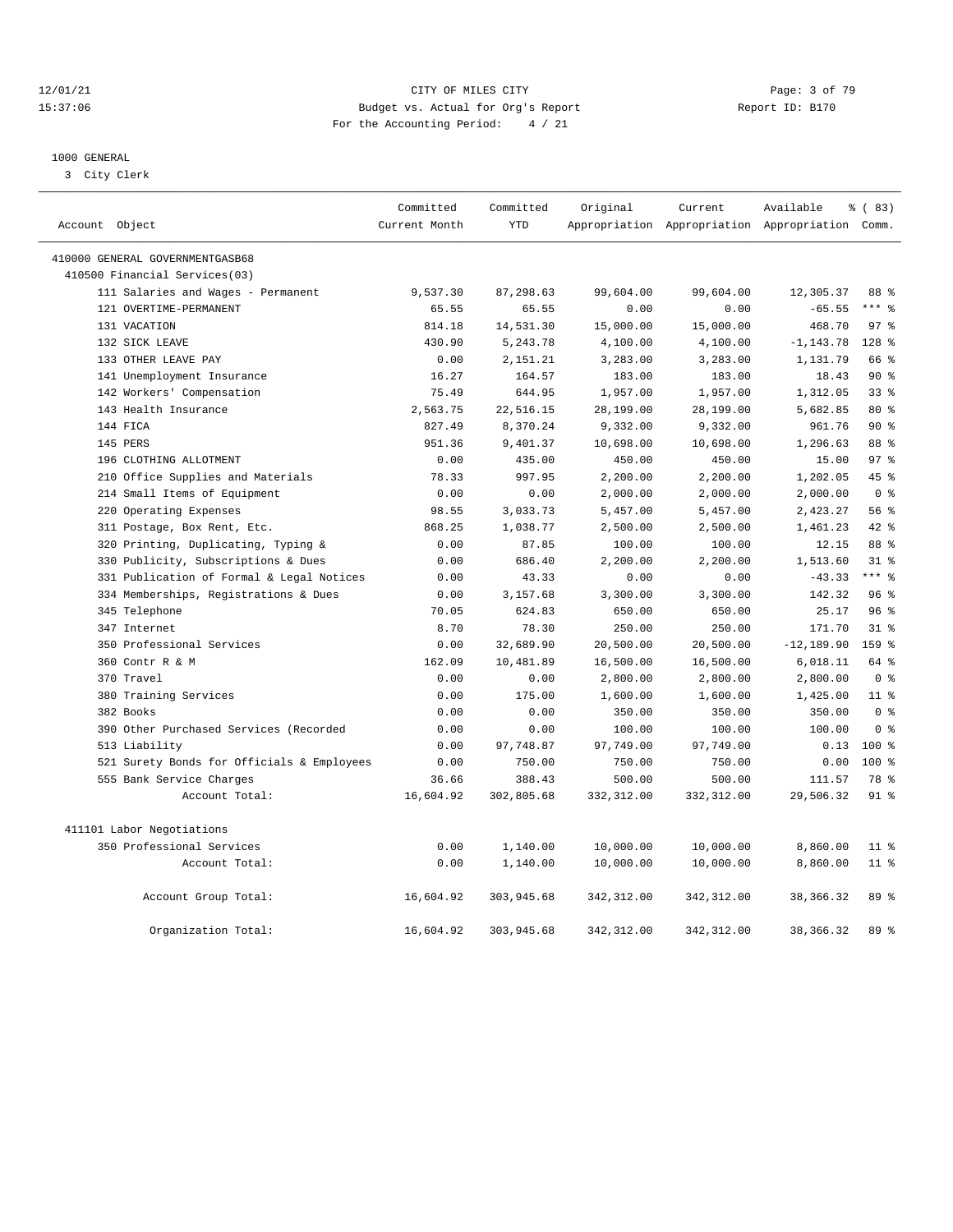### 12/01/21 CITY OF MILES CITY Page: 4 of 79 15:37:06 Budget vs. Actual for Org's Report Report ID: B170 For the Accounting Period: 4 / 21

# 1000 GENERAL

4 Attorney

| Account Object                     | Committed<br>Current Month | Committed<br><b>YTD</b> | Original    | Current<br>Appropriation Appropriation Appropriation Comm. | Available    | % (83)         |
|------------------------------------|----------------------------|-------------------------|-------------|------------------------------------------------------------|--------------|----------------|
| 410000 GENERAL GOVERNMENTGASB68    |                            |                         |             |                                                            |              |                |
| 411100 Legal Services(04)          |                            |                         |             |                                                            |              |                |
| 111 Salaries and Wages - Permanent | 7,463.24                   | 70,449.05               | 103,880.00  | 103,880.00                                                 | 33,430.95    | 68 %           |
| 131 VACATION                       | 0.00                       | 5,636.16                | 2,700.00    | 2,700.00                                                   | $-2,936.16$  | $209$ %        |
| 132 SICK LEAVE                     | 88.30                      | 1,466.96                | 1,900.00    | 1,900.00                                                   | 433.04       | 77.8           |
| 133 OTHER LEAVE PAY                | 0.00                       | 295.38                  | 0.00        | 0.00                                                       | $-295.38$    | $***$ 8        |
| 141 Unemployment Insurance         | 11.33                      | 117.05                  | 163.00      | 163.00                                                     | 45.95        | 72 %           |
| 142 Workers' Compensation          | 53.07                      | 469.94                  | 760.00      | 760.00                                                     | 290.06       | 62 %           |
| 143 Health Insurance               | 854.70                     | 7,696.85                | 10,254.00   | 10,254.00                                                  | 2,557.15     | 75 %           |
| 144 FICA                           | 570.18                     | 5,882.61                | 8,299.00    | 8,299.00                                                   | 2,416.39     | 71 %           |
| 145 PERS                           | 662.27                     | 6,722.02                | 9,514.00    | 9,514.00                                                   | 2,791.98     | 71 %           |
| 196 CLOTHING ALLOTMENT             | 0.00                       | 150.00                  | 150.00      | 150.00                                                     | 0.00         | $100*$         |
| 210 Office Supplies and Materials  | 0.00                       | 835.39                  | 1,000.00    | 1,000.00                                                   | 164.61       | 84 %           |
| 214 Small Items of Equipment       | 0.00                       | 0.00                    | 1,000.00    | 1,000.00                                                   | 1,000.00     | 0 <sup>8</sup> |
| 220 Operating Expenses             | 326.92                     | 811.43                  | 1,000.00    | 1,000.00                                                   | 188.57       | 81 %           |
| 311 Postage, Box Rent, Etc.        | 10.51                      | 151.98                  | 500.00      | 500.00                                                     | 348.02       | $30*$          |
| 345 Telephone                      | 78.42                      | 700.16                  | 100.00      | 100.00                                                     | $-600.16$    | 700 %          |
| 350 Professional Services          | 1,160.00                   | 10,493.85               | 4,000.00    | 4,000.00                                                   | $-6, 493.85$ | $262$ %        |
| 360 Contr R & M                    | 0.00                       | 0.00                    | 207.00      | 207.00                                                     | 207.00       | 0 <sup>8</sup> |
| 370 Travel                         | 0.00                       | 0.00                    | 700.00      | 700.00                                                     | 700.00       | 0 <sup>8</sup> |
| Account Total:                     | 11,278.94                  | 111,878.83              | 146, 127.00 | 146, 127.00                                                | 34, 248.17   | 77.8           |
| Account Group Total:               | 11,278.94                  | 111,878.83              | 146,127.00  | 146,127.00                                                 | 34, 248. 17  | 77.8           |
| Organization Total:                | 11,278.94                  | 111,878.83              | 146,127.00  | 146,127.00                                                 | 34, 248.17   | 77.8           |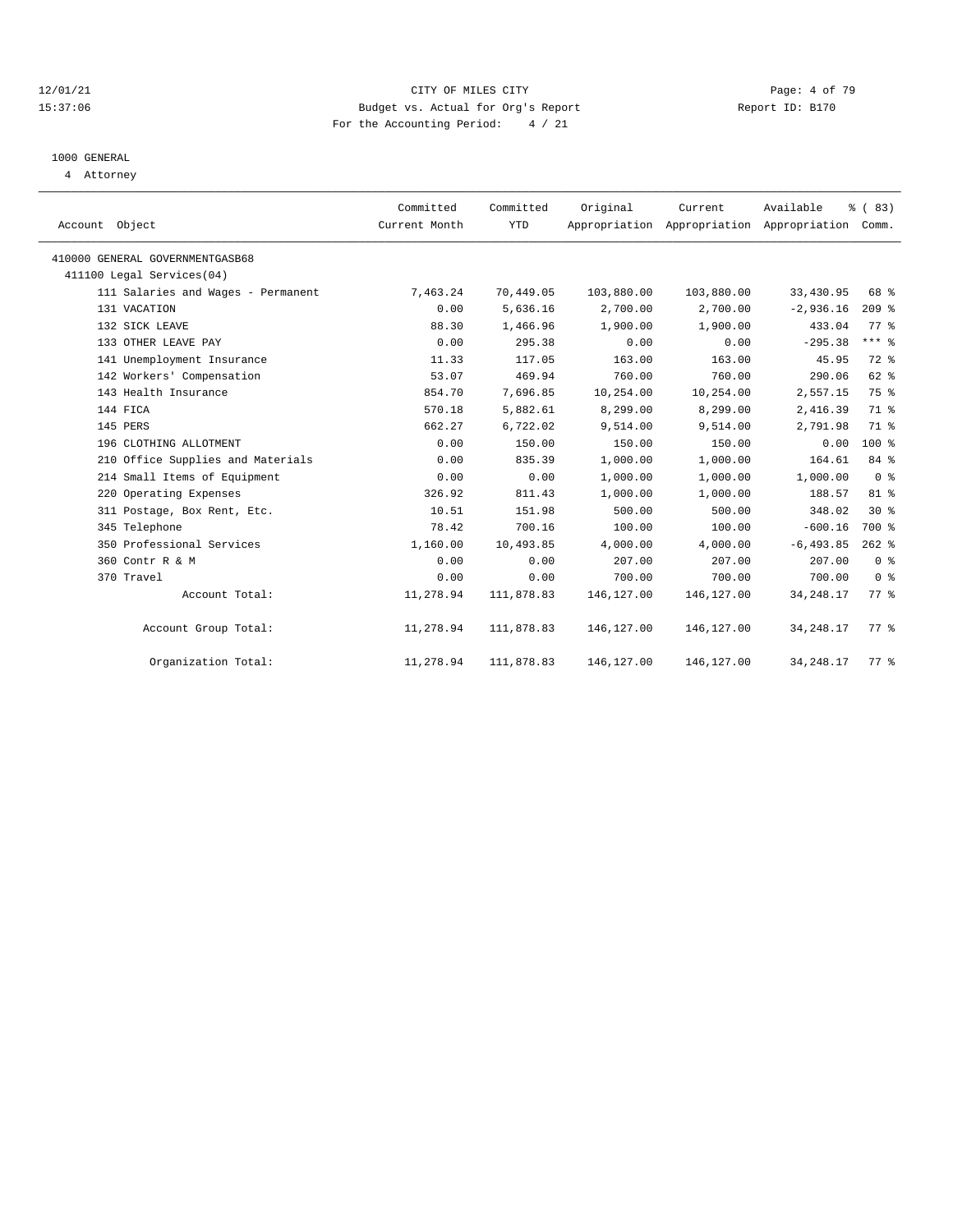### 12/01/21 Page: 5 of 79<br>15:37:06 Budget vs. Actual for Org's Report Page: 5 of 79<br>15:37:06 Budget vs. Actual for Org's Report Physics Report ID: B170 15:37:06 Budget vs. Actual for Org's Report For the Accounting Period: 4 / 21

————————————————————————————————————————————————————————————————————————————————————————————————————————————————————————————————————

# 1000 GENERAL

5 Police

|                                                                              | Committed     | Committed                  | Original     | Current      | Available                                       | % (83)          |
|------------------------------------------------------------------------------|---------------|----------------------------|--------------|--------------|-------------------------------------------------|-----------------|
| Account Object                                                               | Current Month | YTD                        |              |              | Appropriation Appropriation Appropriation Comm. |                 |
| 420000 PUBLIC SAFETY-GASB68                                                  |               |                            |              |              |                                                 |                 |
| 420140 Crime Control and Investigation(05)                                   |               |                            |              |              |                                                 |                 |
| 111 Salaries and Wages - Permanent                                           | 67, 219.43    | 588,735.43                 | 722,888.00   | 722,888.00   | 134, 152.57                                     | 81 %            |
| 121 OVERTIME-PERMANENT                                                       | 3,448.93      | 87,970.86                  | 30,000.00    | 30,000.00    | $-57,970.86$                                    | $293$ $%$       |
| 131 VACATION                                                                 | 1,356.09      | 38,061.78                  | 51,000.00    | 51,000.00    | 12,938.22                                       | 75 %            |
| 132 SICK LEAVE                                                               | 2,298.65      | 15,691.17                  | 25,000.00    | 25,000.00    | 9,308.83                                        | 63 %            |
| 133 OTHER LEAVE PAY                                                          | 1,305.45      | 32,782.89                  | 31,515.00    | 31,515.00    | $-1, 267.89$                                    | $104$ %         |
| 134 HOLIDAY PAY                                                              | 0.00          | 0.00                       | 10,100.00    | 10,100.00    | 10,100.00                                       | 0 <sup>8</sup>  |
| 141 Unemployment Insurance                                                   | 113.45        | 1,162.88                   | 1,306.00     | 1,306.00     | 143.12                                          | 89 %            |
| 142 Workers' Compensation                                                    | 2,382.09      | 29, 202. 70                | 37,507.00    | 37,507.00    | 8,304.30                                        | 78 %            |
| 143 Health Insurance                                                         | 14,529.20     | 134, 179. 15               | 158,937.00   | 158,937.00   | 24,757.85                                       | 84 %            |
| 144 FICA                                                                     | 1,060.68      | 10,938.59                  | 12,622.00    | 12,622.00    | 1,683.41                                        | 87%             |
| 146 Police Pension                                                           | 10,076.05     | 91,024.02                  | 116,835.00   | 116,835.00   | 25,810.98                                       | 78 %            |
| 196 CLOTHING ALLOTMENT                                                       | 0.00          | 11,940.00                  | 0.00         | 0.00         | $-11,940.00$                                    | $***$ $%$       |
| 210 Office Supplies and Materials                                            | 417.95        | 4,254.93                   | 6,500.00     | 6,500.00     | 2,245.07                                        | 65 %            |
| 214 Small Items of Equipment                                                 | 0.00          | 1,550.76                   | 8,400.00     | 8,400.00     | 6,849.24                                        | 18 <sup>8</sup> |
| 220 Operating Expenses                                                       | 1,913.24      | 49,508.77                  | 45,895.00    | 45,895.00    | $-3,613.77$                                     | 108 %           |
| 226 Clothing and Uniforms                                                    | 0.00          | 44.94                      | 500.00       | 500.00       | 455.06                                          | 9 <sub>8</sub>  |
| 227 Firearm Supplies                                                         | 3,919.90      | 3,919.90                   | 3,800.00     | 3,800.00     | $-119.90$                                       | 103%            |
| 230 Repair and Maintenance Supplies                                          | 580.96        | 10,693.80                  | 9,000.00     | 9,000.00     | $-1,693.80$                                     | 119 %           |
|                                                                              | 3,922.94      | 17, 267. 73                | 25,000.00    | 25,000.00    | 7,732.27                                        | 69 %            |
| 231 Gas, Oil, Diesel Fuel, Grease, etc.                                      | 17.55         | 499.82                     | 1,000.00     | 1,000.00     | 500.18                                          | 50%             |
| 311 Postage, Box Rent, Etc.                                                  |               |                            |              |              |                                                 | $***$ $_{8}$    |
| 330 Publicity, Subscriptions & Dues<br>334 Memberships, Registrations & Dues | 0.00          | 766.75                     | 0.00         | 0.00         | $-766.75$<br>570.00                             | 72 %            |
|                                                                              | 0.00          | 1,430.00                   | 2,000.00     | 2,000.00     |                                                 | 67 %            |
| 345 Telephone                                                                | 300.55        | 2,699.33                   | 4,000.00     | 4,000.00     | 1,300.67                                        |                 |
| 347 Internet                                                                 | 57.86         | 520.74                     | 800.00       | 800.00       | 279.26                                          | 65 %            |
| 350 Professional Services                                                    | 5,552.98      | 35,707.90                  | 18,454.00    | 18,454.00    | $-17, 253.90$                                   | 193 %           |
| 360 Contr R & M                                                              | 27.00         | 310.50                     | 600.00       | 600.00       | 289.50                                          | $52$ $%$        |
| 366 R&M Vehicles - Police/Animal Control                                     | 0.00          | 14,539.53                  | 16,980.00    | 16,980.00    | 2,440.47                                        | 86 %            |
| 370 Travel                                                                   | 717.40        | 5,193.45                   | 4,500.00     | 4,500.00     | $-693.45$                                       | 115 %           |
| 380 Training Services                                                        | 988.00        | 4,970.00                   | 6,600.00     | 6,600.00     | 1,630.00                                        | 75 %            |
| 511 Insurance on Buildings                                                   | 0.00          | 28.00                      | 28.00        | 28.00        | 0.00                                            | 100 %           |
| 512 Insurance on Vehicles & Equipment                                        | 0.00          | 1,017.62                   | 1,018.00     | 1,018.00     | 0.38                                            | 100 %           |
| 530 Rent                                                                     | 3,115.83      | 28,042.47                  | 37,390.00    | 37,390.00    | 9,347.53                                        | 75 %            |
| 700 Grants, Contributions & Indemnities                                      | 0.00          | 4,000.00                   | 0.00         | 0.00         | $-4,000.00$                                     | $***$ $8$       |
| 790 K9 from contributions                                                    | 0.00          | 365.50                     | 1,000.00     | 1,000.00     | 634.50                                          | 37%             |
| 920 Buildings                                                                | 0.00          | 265, 314.00                | 0.00         | 0.00         | $-265, 314.00$                                  | $***$ $%$       |
| Account Total:                                                               |               | 125, 322.18 1, 494, 335.91 | 1,391,175.00 | 1,391,175.00 | $-103, 160.91$ 107 %                            |                 |
| 420144 School Resource Officer                                               |               |                            |              |              |                                                 |                 |
| 111 Salaries and Wages - Permanent                                           | 0.00          | 0.00                       | 40,884.00    | 40,884.00    | 40,884.00                                       | 0 <sup>8</sup>  |
| 141 Unemployment Insurance                                                   | 0.00          | 0.00                       | 61.00        | 61.00        | 61.00                                           | 0 <sup>8</sup>  |
| 142 Workers' Compensation                                                    | 0.00          | 0.00                       | 1,844.00     | 1,844.00     | 1,844.00                                        | 0 <sup>8</sup>  |
| 143 Health Insurance                                                         | 0.00          | 0.00                       | 10,254.00    | 10,254.00    | 10,254.00                                       | 0 <sup>8</sup>  |
| 144 FICA                                                                     | 0.00          | 0.00                       | 593.00       | 593.00       | 593.00                                          | 0 <sup>8</sup>  |
| 146 Police Pension                                                           | 0.00          | 0.00                       | 5,891.00     | 5,891.00     | 5,891.00                                        | 0 <sup>8</sup>  |
| Account Total:                                                               | 0.00          | 0.00                       | 59,527.00    | 59,527.00    | 59,527.00                                       | 0 <sup>8</sup>  |
|                                                                              |               |                            |              |              |                                                 |                 |
| 420160 Communications-Dispatch                                               |               |                            |              |              |                                                 |                 |
| 111 Salaries and Wages - Permanent                                           | 20,681.58     | 198,146.48                 | 253,384.00   | 253,384.00   | 55, 237.52                                      | 78 %            |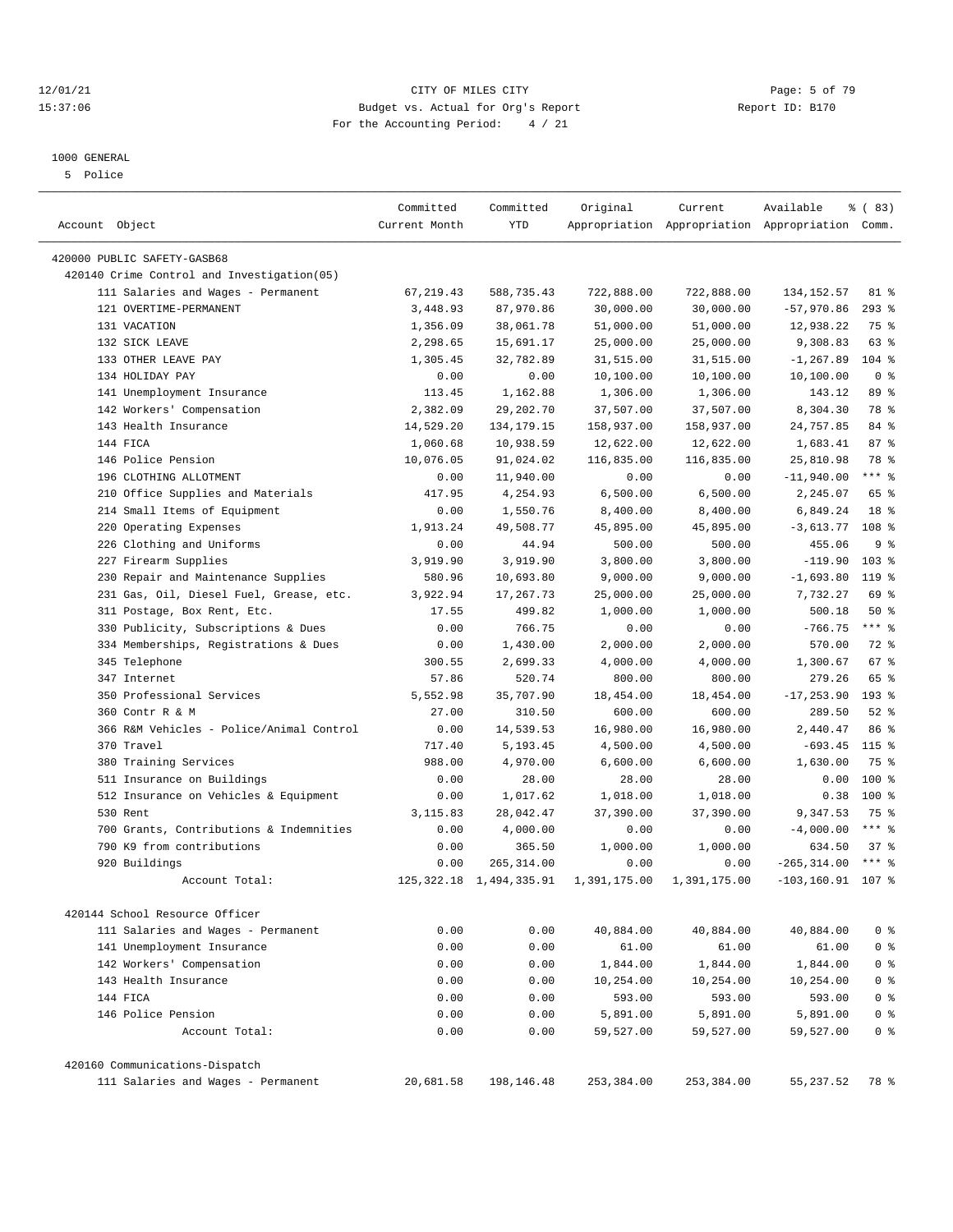### 12/01/21 CITY OF MILES CITY Page: 6 of 79 15:37:06 Budget vs. Actual for Org's Report Report ID: B170 For the Accounting Period: 4 / 21

### 1000 GENERAL

5 Police

| Account Object        |                                         | Committed<br>Current Month | Committed<br><b>YTD</b> | Original     | Current      | Available<br>Appropriation Appropriation Appropriation Comm. | % (83)          |  |
|-----------------------|-----------------------------------------|----------------------------|-------------------------|--------------|--------------|--------------------------------------------------------------|-----------------|--|
|                       |                                         |                            |                         |              |              |                                                              |                 |  |
|                       | 121 OVERTIME-PERMANENT                  | 965.07                     | 21, 433.33              | 24,800.00    | 24,800.00    | 3,366.67                                                     | 86 %            |  |
| 131 VACATION          |                                         | 965.60                     | 12,203.81               | 13,500.00    | 13,500.00    | 1,296.19                                                     | 90%             |  |
| 132 SICK LEAVE        |                                         | 792.10                     | 5,373.83                | 7,400.00     | 7,400.00     | 2,026.17                                                     | 73.8            |  |
| 133 OTHER LEAVE PAY   |                                         | 247.48                     | 9,574.45                | 5,272.00     | 5,272.00     | $-4, 302.45$                                                 | 182 %           |  |
| 134 HOLIDAY PAY       |                                         | 0.00                       | 0.00                    | 3,400.00     | 3,400.00     | 3,400.00                                                     | 0 <sup>8</sup>  |  |
|                       | 141 Unemployment Insurance              | 35.48                      | 372.74                  | 454.00       | 454.00       | 81.26                                                        | 82 %            |  |
|                       | 142 Workers' Compensation               | 746.04                     | 9,582.64                | 12,372.00    | 12,372.00    | 2,789.36                                                     | 77.8            |  |
| 143 Health Insurance  |                                         | 4,277.35                   | 42,773.50               | 61,524.00    | 61,524.00    | 18,750.50                                                    | 70 %            |  |
| 144 FICA              |                                         | 1,759.80                   | 18,512.94               | 23,140.00    | 23,140.00    | 4,627.06                                                     | $80*$           |  |
| 145 PERS              |                                         | 2,074.27                   | 20,981.93               | 26,990.00    | 26,990.00    | 6,008.07                                                     | 78 %            |  |
|                       | 196 CLOTHING ALLOTMENT                  | 0.00                       | 1,750.00                | 2,000.00     | 2,000.00     | 250.00                                                       | 88 %            |  |
|                       | 210 Office Supplies and Materials       | 79.06                      | 1,768.94                | 2,500.00     | 2,500.00     | 731.06                                                       | 71 %            |  |
|                       | 214 Small Items of Equipment            | 991.00                     | 2,151.50                | 1,000.00     | 1,000.00     | $-1, 151.50$                                                 | $215$ %         |  |
|                       | 220 Operating Expenses                  | 0.00                       | 0.00                    | 1,000.00     | 1,000.00     | 1,000.00                                                     | 0 <sup>8</sup>  |  |
|                       | 231 Gas, Oil, Diesel Fuel, Grease, etc. | $-1,568.33$                | 0.00                    | 600.00       | 600.00       | 600.00                                                       | 0 <sup>8</sup>  |  |
|                       | 311 Postage, Box Rent, Etc.             | 0.00                       | 0.00                    | 100.00       | 100.00       | 100.00                                                       | 0 <sup>8</sup>  |  |
|                       | 320 Printing, Duplicating, Typing &     | 0.00                       | 0.00                    | 200.00       | 200.00       | 200.00                                                       | 0 <sup>8</sup>  |  |
|                       | 330 Publicity, Subscriptions & Dues     | 0.00                       | 0.00                    | 100.00       | 100.00       | 100.00                                                       | 0 <sup>8</sup>  |  |
|                       | 334 Memberships, Registrations & Dues   | 0.00                       | 0.00                    | 100.00       | 100.00       | 100.00                                                       | 0 <sup>8</sup>  |  |
| 345 Telephone         |                                         | 162.53                     | 1,457.15                | 2,000.00     | 2,000.00     | 542.85                                                       | 73%             |  |
|                       | 350 Professional Services               | 0.00                       | 1,490.03                | 1,500.00     | 1,500.00     | 9.97                                                         | 99 %            |  |
| 370 Travel            |                                         | $-528.40$                  | 1,407.18                | 2,000.00     | 2,000.00     | 592.82                                                       | 70 %            |  |
| 380 Training Services |                                         | 0.00                       | 0.00                    | 500.00       | 500.00       | 500.00                                                       | 0 <sup>8</sup>  |  |
|                       | Account Total:                          | 31,680.63                  | 348,980.45              | 445,836.00   | 445,836.00   | 96,855.55                                                    | 78 %            |  |
|                       | Account Group Total:                    |                            | 157,002.81 1,843,316.36 | 1,896,538.00 | 1,896,538.00 | 53, 221.64                                                   | 97e             |  |
|                       | Organization Total:                     |                            | 157,002.81 1,843,316.36 | 1,896,538.00 | 1,896,538.00 | 53, 221.64                                                   | 97 <sub>8</sub> |  |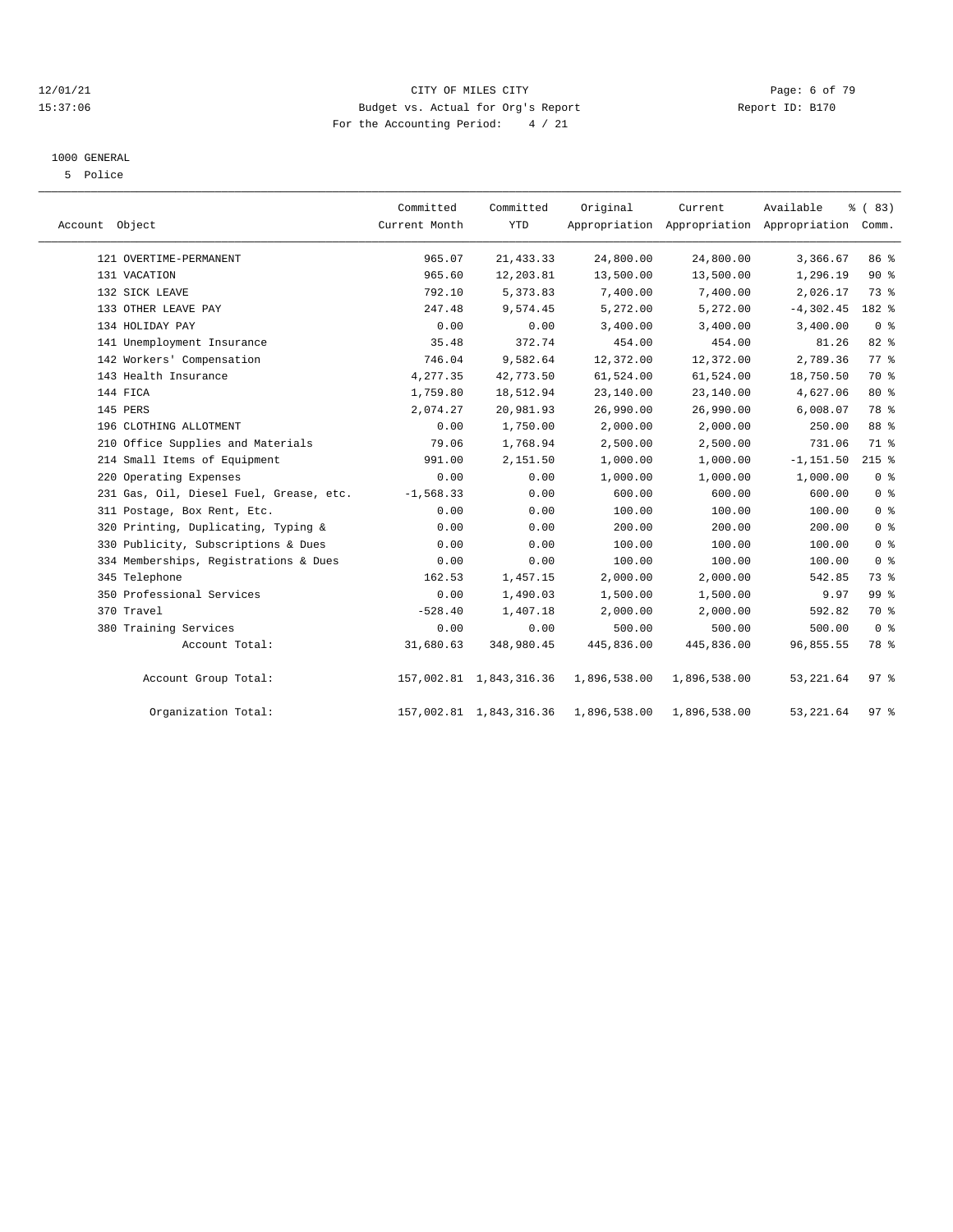### 12/01/21 CITY OF MILES CITY Page: 7 of 79 15:37:06 Budget vs. Actual for Org's Report Report ID: B170 For the Accounting Period: 4 / 21

### 1000 GENERAL

6 Police Judge

| Account Object                        | Committed<br>Current Month | Committed<br><b>YTD</b> | Original   | Current    | Available<br>Appropriation Appropriation Appropriation Comm. | % (83)           |
|---------------------------------------|----------------------------|-------------------------|------------|------------|--------------------------------------------------------------|------------------|
| 410000 GENERAL GOVERNMENTGASB68       |                            |                         |            |            |                                                              |                  |
| 410300 Judicial Services(06)          |                            |                         |            |            |                                                              |                  |
| 111 Salaries and Wages - Permanent    | 6,771.00                   | 70,524.34               | 82,296.00  | 82,296.00  | 11,771.66                                                    | 86 <sup>8</sup>  |
| 131 VACATION                          | 316.12                     | 2,187.59                | 4,000.00   | 4,000.00   | 1,812.41                                                     | 55%              |
| 132 SICK LEAVE                        | 961.74                     | 2,956.34                | 3,500.00   | 3,500.00   | 543.66                                                       | 84 %             |
| 141 Unemployment Insurance            | 9.32                       | 86.55                   | 102.00     | 102.00     | 15.45                                                        | 85%              |
| 142 Workers' Compensation             | 53.56                      | 630.98                  | 1,201.00   | 1,201.00   | 570.02                                                       | 53%              |
| 143 Health Insurance                  | 1,708.70                   | 17,941.35               | 20,508.00  | 20,508.00  | 2,566.65                                                     | 87%              |
| 144 FICA                              | 615.73                     | 5,780.56                | 6,869.00   | 6,869.00   | 1,088.44                                                     | 84 %             |
| 145 PERS                              | 705.88                     | 6,636.05                | 7,875.00   | 7,875.00   | 1,238.95                                                     | 84 %             |
| 196 CLOTHING ALLOTMENT                | 0.00                       | 300.00                  | 300.00     | 300.00     | 0.00                                                         | 100 %            |
| 210 Office Supplies and Materials     | 0.00                       | 1,395.87                | 2,300.00   | 2,300.00   | 904.13                                                       | 61 %             |
| 220 Operating Expenses                | 0.00                       | 116.83                  | 0.00       | 0.00       | $-116.83$                                                    | $***$ $%$        |
| 311 Postage, Box Rent, Etc.           | 0.00                       | 485.10                  | 450.00     | 450.00     | $-35.10$                                                     | 108 <sup>8</sup> |
| 334 Memberships, Registrations & Dues | 0.00                       | 0.00                    | 450.00     | 450.00     | 450.00                                                       | 0 <sup>8</sup>   |
| 345 Telephone                         | 100.13                     | 1,066.17                | 1,900.00   | 1,900.00   | 833.83                                                       | 56 %             |
| 347 Internet                          | 0.00                       | 241.20                  | 250.00     | 250.00     | 8.80                                                         | 96%              |
| 370 Travel                            | 279.00                     | 279.00                  | 2,000.00   | 2,000.00   | 1,721.00                                                     | $14*$            |
| 380 Training Services                 | 0.00                       | 0.00                    | 850.00     | 850.00     | 850.00                                                       | 0 <sup>8</sup>   |
| 382 Books                             | 0.00                       | 0.00                    | 300.00     | 300.00     | 300.00                                                       | 0 <sup>8</sup>   |
| 394 Jury and Witness Fees             | $-200.00$                  | $-201.00$               | 500.00     | 500.00     | 701.00                                                       | $-40$ %          |
| Account Total:                        | 11,321.18                  | 110,426.93              | 135,651.00 | 135,651.00 | 25, 224.07                                                   | $81$ %           |
| Account Group Total:                  | 11,321.18                  | 110,426.93              | 135,651.00 | 135,651.00 | 25, 224.07                                                   | $81$ %           |
| Organization Total:                   | 11,321.18                  | 110,426.93              | 135,651.00 | 135,651.00 | 25, 224.07                                                   | 81 %             |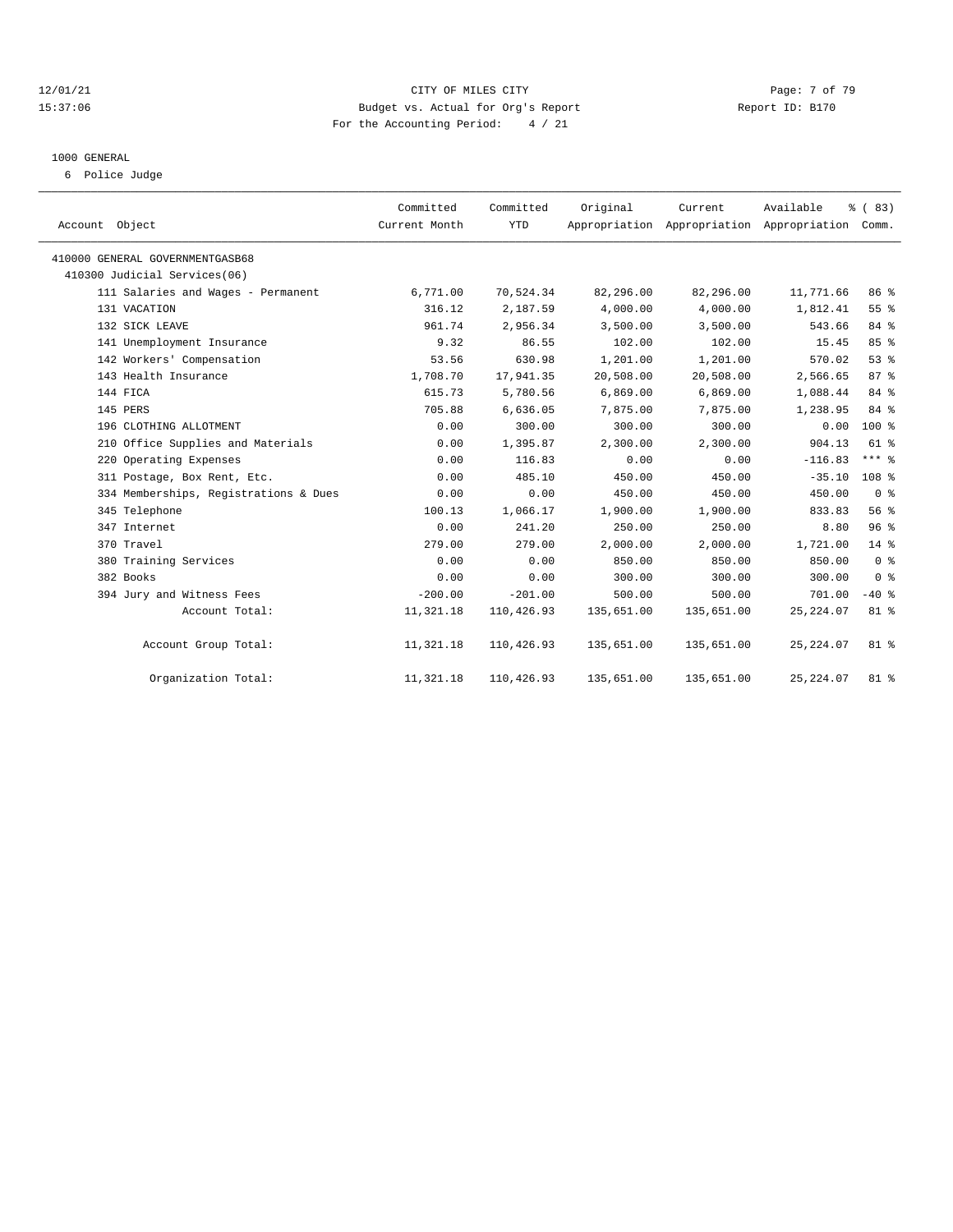### 12/01/21 CITY OF MILES CITY Page: 8 of 79 15:37:06 Budget vs. Actual for Org's Report Report ID: B170 For the Accounting Period: 4 / 21

————————————————————————————————————————————————————————————————————————————————————————————————————————————————————————————————————

#### 1000 GENERAL

7 Fire

|                                         | Committed     | Committed   | Original     | Current      | Available                                       | <sub>है</sub> (83) |
|-----------------------------------------|---------------|-------------|--------------|--------------|-------------------------------------------------|--------------------|
| Account Object                          | Current Month | YTD         |              |              | Appropriation Appropriation Appropriation Comm. |                    |
|                                         |               |             |              |              |                                                 |                    |
| 420000 PUBLIC SAFETY-GASB68             |               |             |              |              |                                                 |                    |
| 420460 Fire Suppression(07)             |               |             |              |              |                                                 |                    |
| 111 Salaries and Wages - Permanent      | 37,903.44     | 363, 328.31 | 438,580.00   | 438,580.00   | 75,251.69                                       | 83%                |
| 112 SALARIES AND WAGES - PART PAID      | 1,612.00      | 8,333.00    | 7,380.00     | 7,380.00     | $-953.00$                                       | $113*$             |
| 121 OVERTIME-PERMANENT                  | 1,985.10      | 52,194.50   | 65,000.00    | 65,000.00    | 12,805.50                                       | $80*$              |
| 131 VACATION                            | 3,462.56      | 33, 113.54  | 45,600.00    | 45,600.00    | 12,486.46                                       | 73 %               |
| 132 SICK LEAVE                          | 904.40        | 23,838.21   | 25,700.00    | 25,700.00    | 1,861.79                                        | 93%                |
| 133 OTHER LEAVE PAY                     | 0.00          | 5,962.55    | 9,578.00     | 9,578.00     | 3,615.45                                        | 62 %               |
| 134 HOLIDAY PAY                         | 0.00          | 10,421.82   | 12,000.00    | 12,000.00    | 1,578.18                                        | 87%                |
| 141 Unemployment Insurance              | 68.89         | 758.45      | 856.00       | 856.00       | 97.55                                           | 89 %               |
| 142 Workers' Compensation               | 2,647.07      | 29,865.57   | 29,357.00    | 29,357.00    | $-508.57$                                       | $102$ %            |
| 143 Health Insurance                    | 7,333.56      | 73,297.54   | 87,569.00    | 87,569.00    | 14,271.46                                       | 84 %               |
| 144 FICA                                | 762.54        | 7,823.76    | 8,274.00     | 8,274.00     | 450.24                                          | 95%                |
| 147 Firemen's Pension                   | 6,193.11      | 60,285.72   | 69,819.00    | 69,819.00    | 9,533.28                                        | 86 %               |
| 149 Firemen's 457B Match                | 460.61        | 4,336.19    | 3,081.00     | 3,081.00     | $-1, 255.19$                                    | 141 %              |
| 210 Office Supplies and Materials       | 67.70         | 2,338.06    | 12,000.00    | 12,000.00    | 9,661.94                                        | 19 <sup>8</sup>    |
| 211 Clothing Allotment                  | 0.00          | 6,914.80    | 9,600.00     | 9,600.00     | 2,685.20                                        | 72 %               |
| 214 Small Items of Equipment            | 50.94         | 5,340.08    | 15,000.00    | 15,000.00    | 9,659.92                                        | 36%                |
| 217 Small Item Equ/Inspector            | 0.00          | 530.04      | 1,000.00     | 1,000.00     | 469.96                                          | 53%                |
| 220 Operating Expenses                  | 2,655.85      | 8,504.08    | 11,000.00    | 11,000.00    | 2,495.92                                        | $77$ $%$           |
| 223 Operating Exp/Inspector             | 0.00          | 1,172.73    | 2,440.00     | 2,440.00     | 1,267.27                                        | 48 %               |
| 226 Clothing and Uniforms               | 87.00         | 6,333.07    | 16,600.00    | 16,600.00    | 10,266.93                                       | 38 <sup>8</sup>    |
| 230 Repair and Maintenance Supplies     | 232.98        | 1,064.32    | 4,000.00     | 4,000.00     | 2,935.68                                        | $27$ %             |
| 231 Gas, Oil, Diesel Fuel, Grease, etc. | 480.83        | 5,261.84    | 12,000.00    | 12,000.00    | 6,738.16                                        | 44 %               |
| 241 Consumable Tools                    | 92.96         | 196.91      | 3,000.00     | 3,000.00     | 2,803.09                                        | 7 %                |
| 311 Postage, Box Rent, Etc.             | 0.00          | 0.00        | 150.00       | 150.00       | 150.00                                          | 0 <sup>8</sup>     |
| 320 Printing, Duplicating, Typing &     | 0.00          | 0.00        | 750.00       | 750.00       | 750.00                                          | 0 <sup>8</sup>     |
| 330 Publicity, Subscriptions & Dues     | 0.00          | 82.72       | 300.00       | 300.00       | 217.28                                          | $28$ %             |
| 334 Memberships, Registrations & Dues   | 0.00          | 1,460.00    | 2,000.00     | 2,000.00     | 540.00                                          | 73 %               |
| 341 Electric Utility Services           | 344.93        | 5,079.28    | 5,207.00     | 5,207.00     | 127.72                                          | 98 %               |
| 342 Water Utility Services              | 36.00         | 361.97      | 500.00       | 500.00       | 138.03                                          | 72 %               |
| 343 Sewer Utility Services              | 43.11         | 432.10      | 500.00       | 500.00       | 67.90                                           | 86 %               |
| 344 Gas Utility Service                 | 231.31        | 2,003.44    | 2,893.00     | 2,893.00     | 889.56                                          | 69 %               |
| 345 Telephone                           | 251.48        | 2,270.41    | 3,241.00     | 3,241.00     | 970.59                                          | 70 %               |
| 346 Garbage Service                     | 0.00          | 687.58      | 1,500.00     | 1,500.00     | 812.42                                          | 46%                |
| 347 Internet                            | 50.69         | 456.21      | 1,869.00     | 1,869.00     | 1,412.79                                        | $24$ %             |
| 350 Professional Services               | 8,729.67      | 15, 113.68  | 20,000.00    | 20,000.00    | 4,886.32                                        | 76 %               |
| 360 Contr R & M                         | 0.00          | 5,569.10    | 13,568.00    | 13,568.00    | 7,998.90                                        | 41 %               |
| 364 R&M Vehicles - Fire/Amb             | 669.06        | 26,534.60   | 40,000.00    | 40,000.00    | 13,465.40                                       | 66 %               |
| 370 Travel                              | 0.00          | 0.00        | 7,000.00     | 7,000.00     | 7,000.00                                        | 0 <sup>8</sup>     |
| 375 Travel/Inspector                    | 130.00        | 1,058.99    | 2,600.00     | 2,600.00     | 1,541.01                                        | 41 %               |
| 380 Training Services                   | 0.00          | 3,529.79    | 11,160.00    | 11,160.00    | 7,630.21                                        | $32*$              |
| 382 Books                               | 80.00         | 422.07      | 2,500.00     | 2,500.00     | 2,077.93                                        | $17*$              |
| 400 BUILDING MATERIALS                  | 808.75        | 4,722.87    | 13,500.00    | 13,500.00    | 8,777.13                                        | 35%                |
| 511 Insurance on Buildings              | 0.00          | 1,578.81    | 1,579.00     | 1,579.00     | 0.19                                            | 100 %              |
| 512 Insurance on Vehicles & Equipment   | 0.00          | 5,170.38    | 5,171.00     | 5,171.00     | 0.62                                            | 100 %              |
| 940 Machinery & Equipment               | 0.00          | 5,815.00    | 10,000.00    | 10,000.00    | 4,185.00                                        | 58 %               |
| Account Total:                          | 78, 376.54    | 793,564.09  | 1,035,422.00 | 1,035,422.00 | 241,857.91                                      | $77$ $%$           |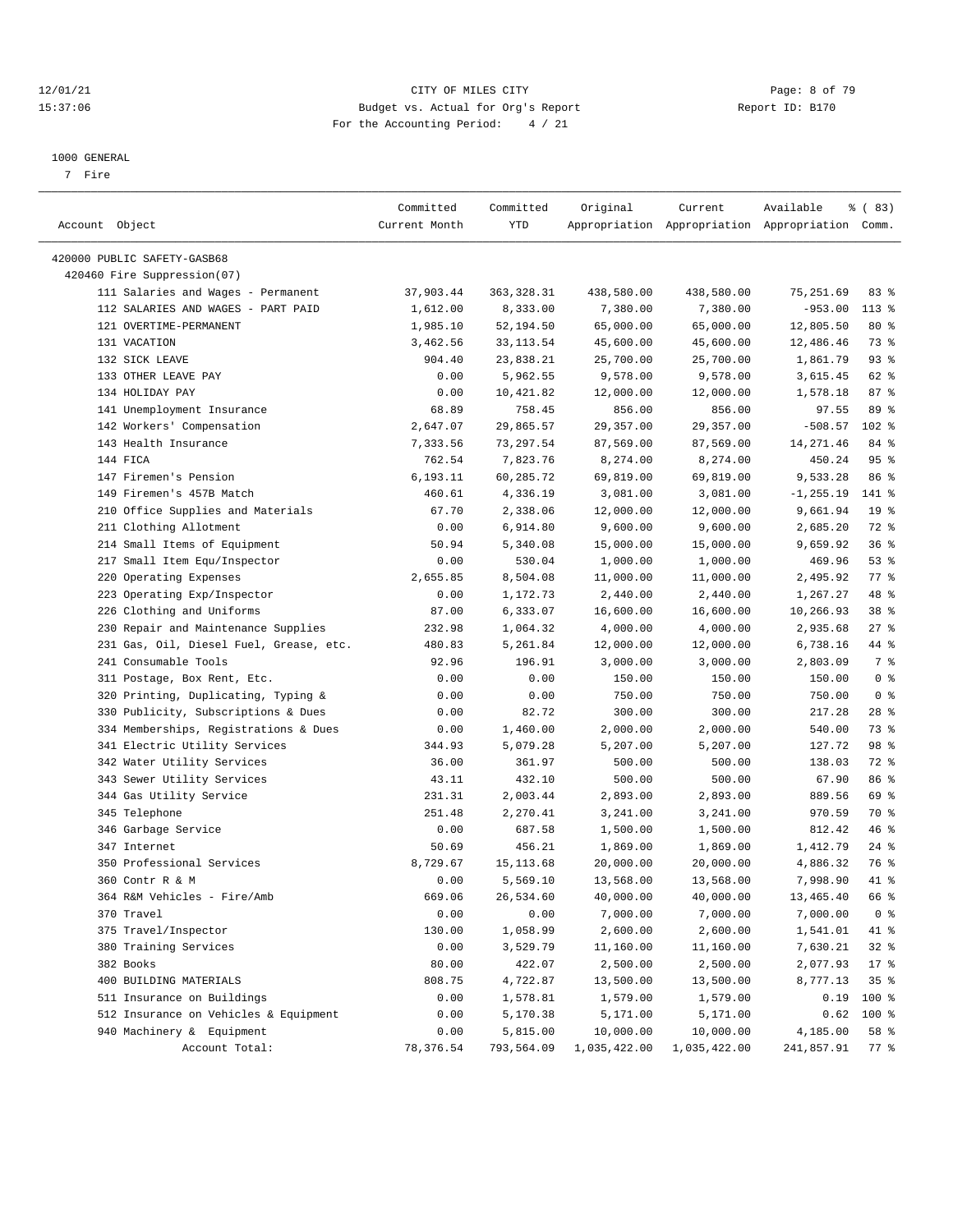### 12/01/21 CITY OF MILES CITY Page: 9 of 79 15:37:06 Budget vs. Actual for Org's Report Report ID: B170 For the Accounting Period: 4 / 21

#### 1000 GENERAL

7 Fire

| Object<br>Account                                         | Committed<br>Current Month | Committed<br>YTD | Original<br>Appropriation | Current<br>Appropriation | Available<br>Appropriation | <sub>8</sub> ( 83 )<br>Comm. |
|-----------------------------------------------------------|----------------------------|------------------|---------------------------|--------------------------|----------------------------|------------------------------|
| Account Group Total:                                      | 78,376.54                  | 793,564.09       | 1,035,422.00              | 1,035,422.00             | 241,857.91                 | $77*$                        |
| 490000 DEBT SERVICE<br>490500 Other Debt Service Payments |                            |                  |                           |                          |                            |                              |
| 654 Training Center- Principal                            | 571.30                     | 5,772.01         | 6,938.00                  | 6,938.00                 | 1,165.99                   | 83 %                         |
| 655 Training Center- Interest                             | 591.66                     | 5,857.59         | 7,018.00                  | 7,018.00                 | 1,160.41                   | 83 %                         |
| Account Total:                                            | 1,162.96                   | 11,629.60        | 13,956.00                 | 13,956.00                | 2,326.40                   | 83%                          |
| Account Group Total:                                      | 1,162.96                   | 11,629.60        | 13,956.00                 | 13,956.00                | 2,326.40                   | 83%                          |
| Organization Total:                                       | 79,539.50                  | 805,193.69       | 1,049,378.00              | 1,049,378.00             | 244, 184. 31               | 77.8                         |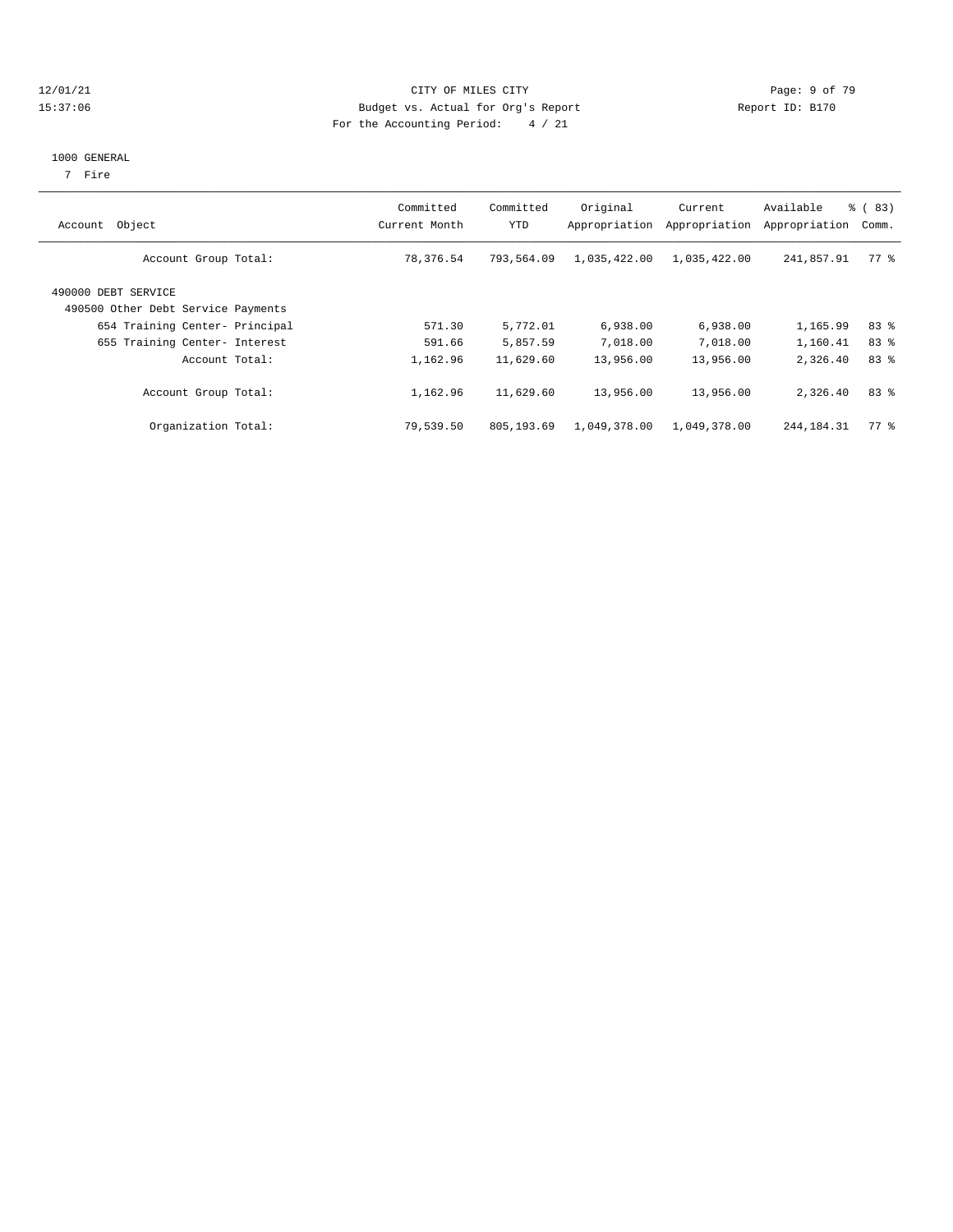### 12/01/21 **Page: 10 of 79** CITY OF MILES CITY **CITY** Page: 10 of 79 15:37:06 Budget vs. Actual for Org's Report Report ID: B170 For the Accounting Period: 4 / 21

#### 1000 GENERAL

8 City Hall Maintenance

| Account Object                      | Committed<br>Current Month | Committed<br><b>YTD</b> | Original  | Current<br>Appropriation Appropriation Appropriation | Available         | % (83)<br>Comm. |  |
|-------------------------------------|----------------------------|-------------------------|-----------|------------------------------------------------------|-------------------|-----------------|--|
| 410000 GENERAL GOVERNMENTGASB68     |                            |                         |           |                                                      |                   |                 |  |
| 411230 City Hall                    |                            |                         |           |                                                      |                   |                 |  |
| 214 Small Items of Equipment        | 0.00                       | 0.00                    | 400.00    | 400.00                                               | 400.00            | 0 <sup>8</sup>  |  |
| 220 Operating Expenses              | 87.50                      | 3,354.58                | 2,000.00  | 2,000.00                                             | $-1, 354.58$      | $168$ %         |  |
| 230 Repair and Maintenance Supplies | 0.00                       | 1,161.33                | 2,000.00  | 2,000.00                                             | 838.67            | 58 %            |  |
| 341 Electric Utility Services       | 245.59                     | 3,798.31                | 6,000.00  | 6,000.00                                             | 2,201.69          | 63 %            |  |
| 342 Water Utility Services          | 59.01                      | 589.84                  | 750.00    | 750.00                                               | 160.16            | 79 %            |  |
| 343 Sewer Utility Services          | 70.68                      | 704.04                  | 800.00    | 800.00                                               | 95.96             | 88 %            |  |
| 344 Gas Utility Service             | 241.77                     | 2,289.25                | 2,600.00  | 2,600.00                                             | 310.75            | 88 %            |  |
| 346 Garbage Service                 | 0.00                       | 94.82                   | 250.00    | 250.00                                               | 155.18            | 38 %            |  |
| 360 Contr R & M                     | 909.99                     | 14,536.06               | 9,000.00  | 9,000.00                                             | $-5,536.06$       | $162$ %         |  |
| 511 Insurance on Buildings          | 0.00                       | 3,360.00                | 3,360.00  | 3,360.00                                             | 0.00              | 100 %           |  |
| Account Total:                      | 1,614.54                   | 29,888.23               | 27,160.00 | 27,160.00                                            | $-2,728.23$       | $110*$          |  |
| Account Group Total:                | 1,614.54                   | 29,888.23               | 27,160.00 | 27,160.00                                            | $-2,728.23$ 110 % |                 |  |
| Organization Total:                 | 1,614.54                   | 29,888.23               | 27,160.00 | 27,160.00                                            | $-2,728.23$ 110 % |                 |  |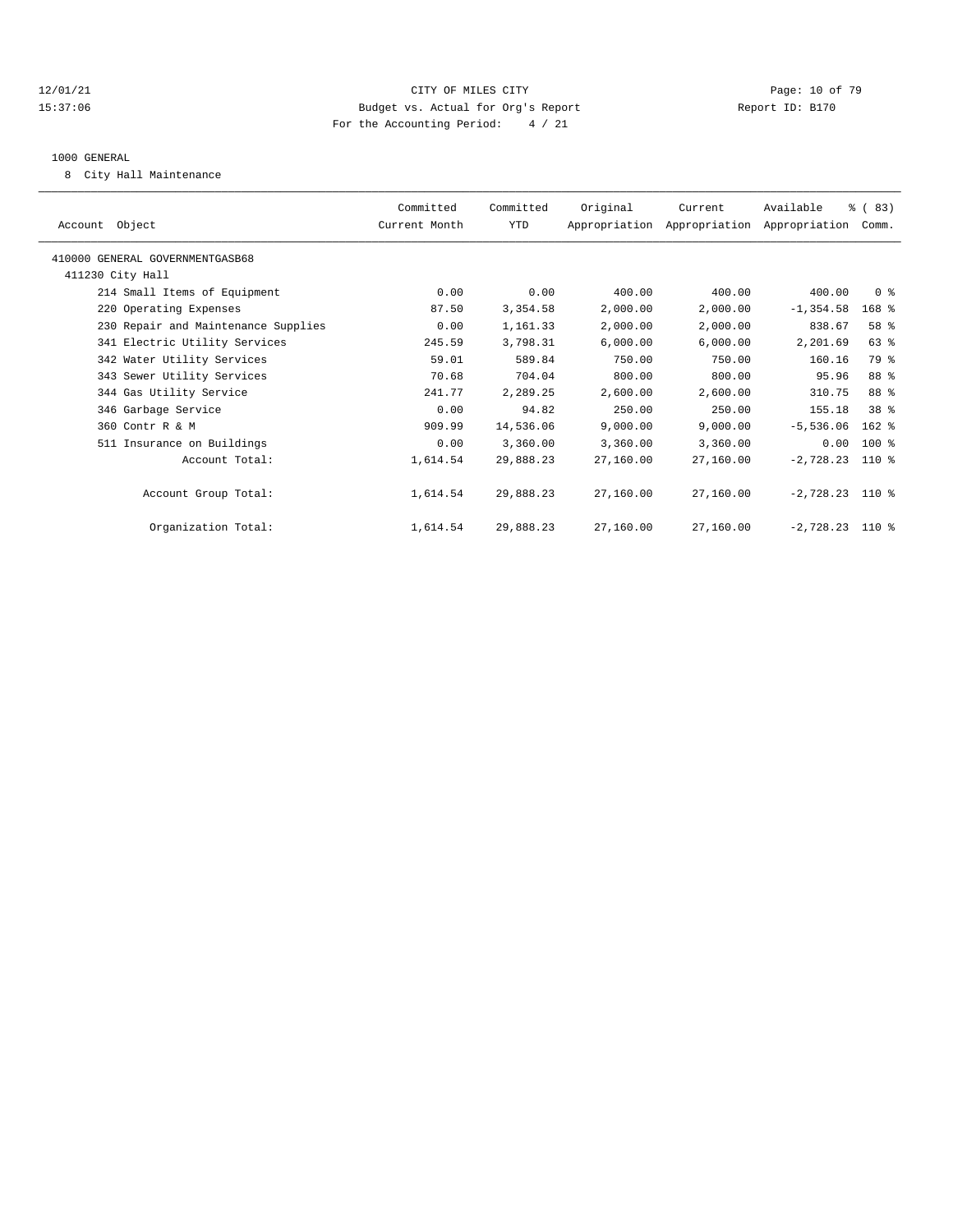### 12/01/21 **Page: 11 of 79** CITY OF MILES CITY **CITY** Page: 11 of 79 15:37:06 Budget vs. Actual for Org's Report Report ID: B170 For the Accounting Period: 4 / 21

### 1000 GENERAL

9 Treasurer

| Object<br>Account                  | Committed<br>Current Month | Committed<br><b>YTD</b> | Original  | Current<br>Appropriation Appropriation | Available<br>Appropriation | % (83)<br>Comm.     |  |
|------------------------------------|----------------------------|-------------------------|-----------|----------------------------------------|----------------------------|---------------------|--|
| 410000 GENERAL GOVERNMENTGASB68    |                            |                         |           |                                        |                            |                     |  |
| 410540 City Treasurer(09)          |                            |                         |           |                                        |                            |                     |  |
| 111 Salaries and Wages - Permanent | 1,833.34                   | 18,333.40               | 21,996.00 | 21,996.00                              | 3,662.60                   | 83%                 |  |
| 142 Workers' Compensation          | 13.16                      | 88.96                   | 83.00     | 83.00                                  | $-5.96$                    | 107 %               |  |
| 144 FICA                           | 140.24                     | 1,402.40                | 1,683.00  | 1,683.00                               | 280.60                     | 83 %                |  |
| 145 PERS                           | 160.78                     | 1,607.80                | 1,929.00  | 1,929.00                               | 321.20                     | 83%                 |  |
| 214 Small Items of Equipment       | 0.00                       | 199.99                  | 0.00      | 0.00                                   | $-199.99$                  | $***$ $\frac{6}{5}$ |  |
| 345 Telephone                      | 25.28                      | 221.90                  | 50.00     | 50.00                                  | $-171.90$                  | 444 %               |  |
| 350 Professional Services          | 0.00                       | 122.00                  | 550.00    | 550.00                                 | 428.00                     | $22$ $%$            |  |
| 360 Contr R & M                    | 54.03                      | 599.08                  | 1,000.00  | 1,000.00                               | 400.92                     | $60*$               |  |
| Account Total:                     | 2,226.83                   | 22,575.53               | 27,291.00 | 27,291.00                              | 4,715.47                   | 83%                 |  |
| Account Group Total:               | 2,226.83                   | 22,575.53               | 27,291.00 | 27,291.00                              | 4,715.47                   | 83%                 |  |
| Organization Total:                | 2,226.83                   | 22,575.53               | 27,291.00 | 27,291.00                              | 4,715.47                   | 83%                 |  |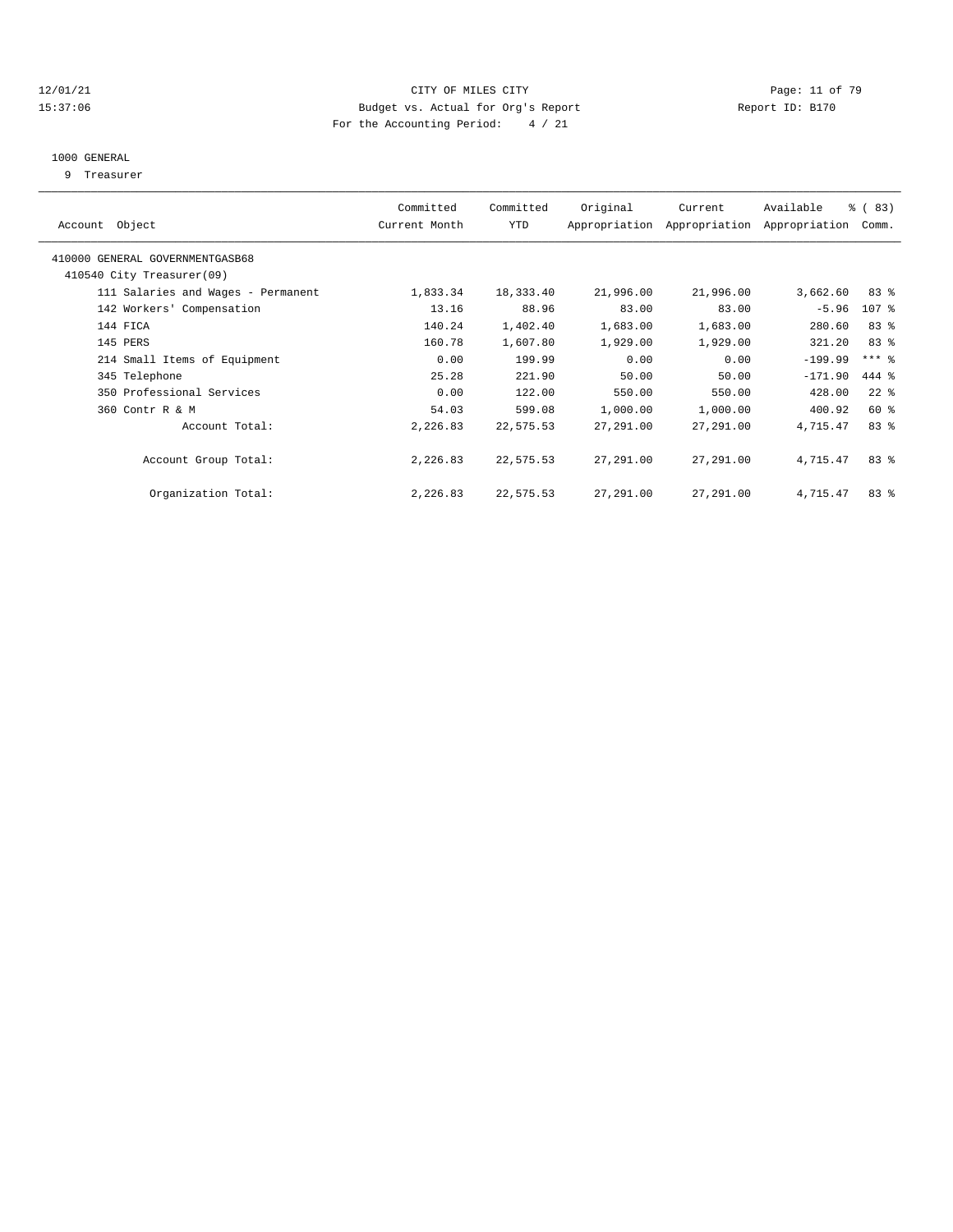### 12/01/21 **Page: 12 of 79** CITY OF MILES CITY **CITY** Page: 12 of 79 15:37:06 Budget vs. Actual for Org's Report Report ID: B170 For the Accounting Period: 4 / 21

#### 1000 GENERAL

11 Historic Preservation

| Account Object                                                          | Committed<br>Current Month | Committed<br>YTD | Original<br>Appropriation | Current<br>Appropriation | Available<br>Appropriation | $\frac{6}{6}$ (83)<br>Comm. |
|-------------------------------------------------------------------------|----------------------------|------------------|---------------------------|--------------------------|----------------------------|-----------------------------|
| 520000 OTHER FINANCING USES<br>521000 Interfund Operating Transfers Out |                            |                  |                           |                          |                            |                             |
| 820 Transfers to Other Funds                                            | 0.00                       | 3.000.00         | 3.000.00                  | 3,000.00                 | 0.00                       | $100*$                      |
| Account Total:                                                          | 0.00                       | 3.000.00         | 3.000.00                  | 3,000.00                 |                            | $0.00$ 100 %                |
| Account Group Total:                                                    | 0.00                       | 3.000.00         | 3.000.00                  | 3,000.00                 | 0.00                       | $100$ %                     |
| Organization Total:                                                     | 0.00                       | 3.000.00         | 3.000.00                  | 3,000.00                 | 0.00                       | $100$ %                     |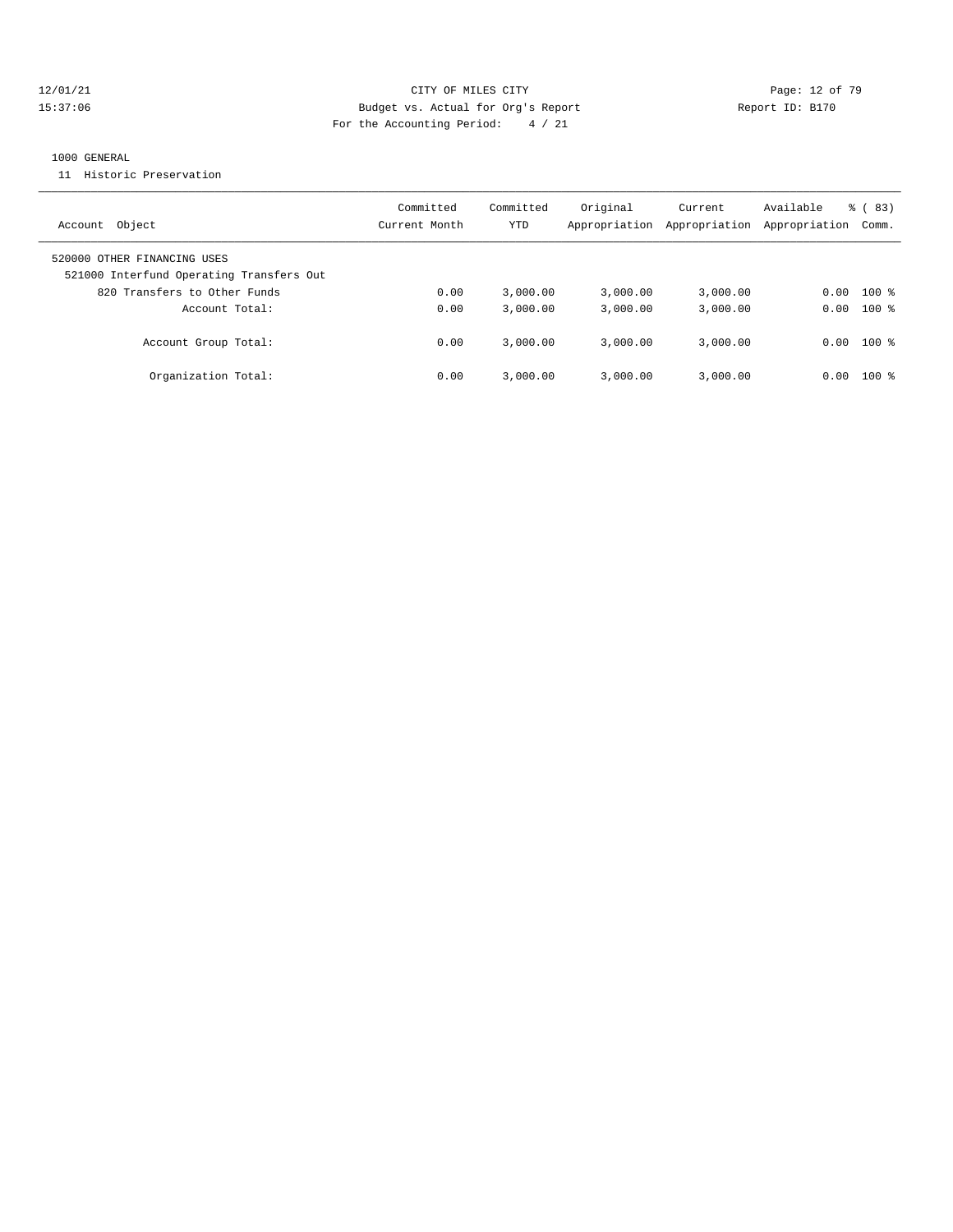### 12/01/21 **Page: 13 of 79** CITY OF MILES CITY **CITY Page: 13 of 79** 15:37:06 Budget vs. Actual for Org's Report Report ID: B170 For the Accounting Period: 4 / 21

————————————————————————————————————————————————————————————————————————————————————————————————————————————————————————————————————

#### 1000 GENERAL

13 Park

|                                            | Committed     | Committed  | Original   | Current     | Available                                       | % (83)         |
|--------------------------------------------|---------------|------------|------------|-------------|-------------------------------------------------|----------------|
| Account Object                             | Current Month | <b>YTD</b> |            |             | Appropriation Appropriation Appropriation Comm. |                |
| 460000 CULTURE AND RECREATION-GASB68       |               |            |            |             |                                                 |                |
| 460433 Park Operations(13)                 |               |            |            |             |                                                 |                |
| 111 Salaries and Wages - Permanent         | 15,681.15     | 149,977.35 | 177,916.00 | 177,916.00  | 27,938.65                                       | 84 %           |
| 121 OVERTIME-PERMANENT                     | 63.51         | 1,535.07   | 7,000.00   | 7,000.00    | 5,464.93                                        | $22$ %         |
| 131 VACATION                               | 1,039.16      | 13,584.98  | 12,100.00  | 12,100.00   | $-1,484.98$                                     | 112 %          |
| 132 SICK LEAVE                             | 943.39        | 7,596.63   | 9,400.00   | 9,400.00    | 1,803.37                                        | 81 %           |
| 133 OTHER LEAVE PAY                        | 0.00          | 0.00       | 748.00     | 748.00      | 748.00                                          | 0 <sup>8</sup> |
| 134 HOLIDAY PAY                            | 84.68         | 1,601.12   | 5,500.00   | 5,500.00    | 3,898.88                                        | 29%            |
| 141 Unemployment Insurance                 | 26.72         | 262.89     | 323.00     | 323.00      | 60.11                                           | 81 %           |
| 142 Workers' Compensation                  | 330.86        | 6,678.18   | 10,394.00  | 10,394.00   | 3,715.82                                        | 64 %           |
| 143 Health Insurance                       | 3,581.19      | 35,811.96  | 42,964.00  | 42,964.00   | 7,152.04                                        | 83%            |
| 144 FICA                                   | 1,305.09      | 12,829.66  | 16,445.00  | 16,445.00   | 3,615.34                                        | 78 %           |
| 145 PERS                                   | 1,562.11      | 14,963.23  | 18,348.00  | 18,348.00   | 3,384.77                                        | 82 %           |
| 196 CLOTHING ALLOTMENT                     | 0.00          | 928.50     | 1,000.00   | 1,000.00    | 71.50                                           | 93%            |
| 210 Office Supplies and Materials          | 0.00          | 266.17     | 350.00     | 350.00      | 83.83                                           | 76 %           |
| 214 Small Items of Equipment               | 0.00          | 4,745.86   | 3,000.00   | 3,000.00    | $-1,745.86$                                     | 158 %          |
| 220 Operating Expenses                     | 0.00          | 3,653.16   | 3,500.00   | 3,500.00    | $-153.16$                                       | $104$ %        |
| 222 Chemicals, Lab & Med Supplies          | 0.00          | 2,084.61   | 5,000.00   | 5,000.00    | 2,915.39                                        | 42 %           |
| 226 Clothing and Uniforms                  | 0.00          | 558.96     | 850.00     | 850.00      | 291.04                                          | 66 %           |
| 230 Repair and Maintenance Supplies        | 2,359.54      | 10,328.04  | 15,000.00  | 15,000.00   | 4,671.96                                        | 69 %           |
| 231 Gas, Oil, Diesel Fuel, Grease, etc.    | 518.05        | 5,600.27   | 8,000.00   | 8,000.00    | 2,399.73                                        | 70 %           |
| 334 Memberships, Registrations & Dues      | 31.00         | 286.00     | 300.00     | 300.00      | 14.00                                           | 95%            |
| 341 Electric Utility Services              | 661.56        | 7,066.70   | 10,000.00  | 10,000.00   | 2,933.30                                        | 71 %           |
| 342 Water Utility Services                 | 83.47         | 5,345.28   | 17,000.00  | 17,000.00   | 11,654.72                                       | $31$ %         |
| 343 Sewer Utility Services                 | 46.38         | 1,131.15   | 1,700.00   | 1,700.00    | 568.85                                          | 67%            |
| 344 Gas Utility Service                    | 284.39        | 2,342.08   | 3,000.00   | 3,000.00    | 657.92                                          | 78 %           |
| 345 Telephone                              | 44.08         | 391.10     | 450.00     | 450.00      | 58.90                                           | 87%            |
| 346 Garbage Service                        | 0.00          | 474.12     | 800.00     | 800.00      | 325.88                                          | 59 %           |
| 347 Internet                               | 26.82         | 241.38     | 450.00     | 450.00      | 208.62                                          | 54 %           |
| 350 Professional Services                  | 0.00          | 9,481.75   | 9,000.00   | 9,000.00    | $-481.75$                                       | $105$ %        |
| 360 Contr R & M                            | 0.00          | 7,340.59   | 8,000.00   | 8,000.00    | 659.41                                          | $92$ $%$       |
| 363 R&M Vehicles/Equip/Labor-PW            | 1,296.54      | 4,947.81   | 9,000.00   | 9,000.00    | 4,052.19                                        | 55%            |
| 370 Travel                                 | 0.00          | 0.00       | 600.00     | 600.00      | 600.00                                          | 0 <sup>8</sup> |
| 380 Training Services                      | 0.00          | 0.00       | 400.00     | 400.00      | 400.00                                          | 0 <sup>8</sup> |
| 511 Insurance on Buildings                 | 0.00          | 3,728.77   | 3,729.00   | 3,729.00    | 0.23                                            | 100 %          |
| 512 Insurance on Vehicles & Equipment      | 0.00          | 630.00     | 630.00     | 630.00      | 0.00                                            | $100*$         |
| 940 Machinery & Equipment                  | 0.00          | 3,593.10   | 3,177.00   | 3,177.00    | $-416.10$                                       | $113*$         |
| Account Total:                             | 29,969.69     | 320,006.47 | 406,074.00 | 406,074.00  | 86,067.53                                       | 79 %           |
| 460439 Riverside Park Tennis Court Project |               |            |            |             |                                                 |                |
| 230 Repair and Maintenance Supplies        | 0.00          | 0.00       | 200.00     | 200.00      | 200.00                                          | 0 <sup>8</sup> |
| Account Total:                             | 0.00          | 0.00       | 200.00     | 200.00      | 200.00                                          | 0 <sup>8</sup> |
| Account Group Total:                       | 29,969.69     | 320,006.47 | 406,274.00 | 406,274.00  | 86, 267.53                                      | 79 %           |
| Organization Total:                        | 29,969.69     | 320,006.47 | 406,274.00 | 406, 274.00 | 86, 267.53                                      | 79 %           |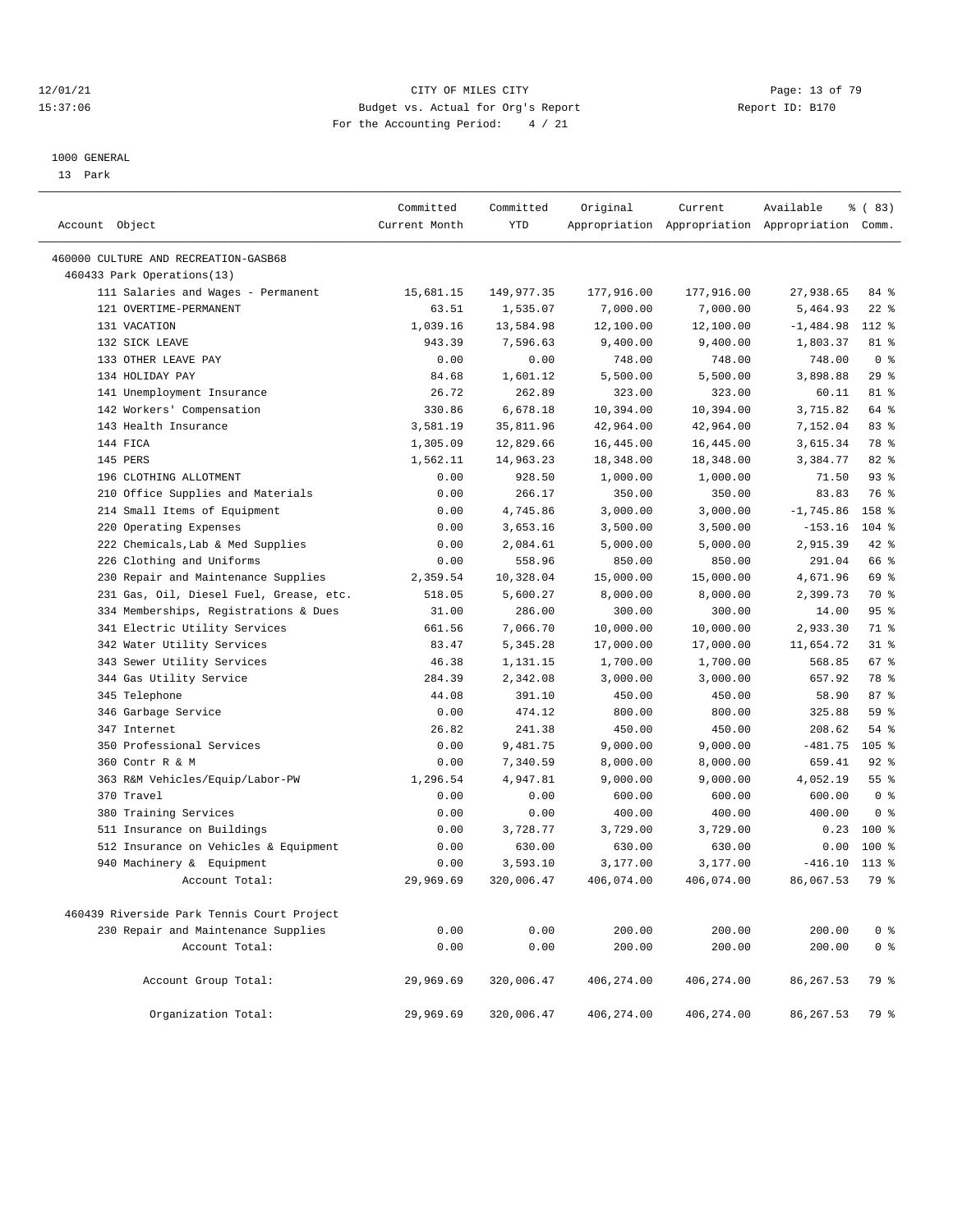### 12/01/21 **CITY OF MILES CITY CITY CITY Page: 14 of 79** 15:37:06 Budget vs. Actual for Org's Report Report ID: B170 For the Accounting Period: 4 / 21

### 1000 GENERAL

14 Swim Pool

| Account Object                       | Committed<br>Current Month | Committed<br><b>YTD</b> | Original  | Current<br>Appropriation Appropriation Appropriation Comm. | Available   | % (83)         |
|--------------------------------------|----------------------------|-------------------------|-----------|------------------------------------------------------------|-------------|----------------|
| 460000 CULTURE AND RECREATION-GASB68 |                            |                         |           |                                                            |             |                |
| 460445 Swimming Pool                 |                            |                         |           |                                                            |             |                |
| 111 Salaries and Wages - Permanent   | 0.00                       | 28,730.08               | 46,224.00 | 46,224.00                                                  | 17,493.92   | 62 %           |
| 121 OVERTIME-PERMANENT               | 0.00                       | 799.17                  | 500.00    | 500.00                                                     | $-299.17$   | $160*$         |
| 141 Unemployment Insurance           | 0.00                       | 44.30                   | 70.00     | 70.00                                                      | 25.70       | 63%            |
| 142 Workers' Compensation            | 0.00                       | 1,518.63                | 2,399.00  | 2,399.00                                                   | 880.37      | 63%            |
| 144 FICA                             | 0.00                       | 2,259.05                | 3,536.00  | 3,536.00                                                   | 1,276.95    | 64 %           |
| 145 PERS                             | 0.00                       | 444.80                  | 1,029.00  | 1,029.00                                                   | 584.20      | 43.8           |
| 214 Small Items of Equipment         | 0.00                       | 648.18                  | 300.00    | 300.00                                                     | $-348.18$   | $216$ %        |
| 220 Operating Expenses               | 0.00                       | 0.00                    | 1,000.00  | 1,000.00                                                   | 1,000.00    | 0 <sup>8</sup> |
| 222 Chemicals, Lab & Med Supplies    | 0.00                       | 940.00                  | 3,500.00  | 3,500.00                                                   | 2,560.00    | 27%            |
| 226 Clothing and Uniforms            | 0.00                       | 0.00                    | 550.00    | 550.00                                                     | 550.00      | 0 <sup>8</sup> |
| 230 Repair and Maintenance Supplies  | 0.00                       | 0.00                    | 500.00    | 500.00                                                     | 500.00      | 0 <sup>8</sup> |
| 341 Electric Utility Services        | 100.06                     | 1,595.74                | 1,700.00  | 1,700.00                                                   | 104.26      | 94%            |
| 342 Water Utility Services           | 0.00                       | 162.07                  | 300.00    | 300.00                                                     | 137.93      | 54 %           |
| 343 Sewer Utility Services           | 0.00                       | 184.62                  | 200.00    | 200.00                                                     | 15.38       | 92%            |
| 345 Telephone                        | 0.00                       | 118.78                  | 150.00    | 150.00                                                     | 31.22       | 79 %           |
| 350 Professional Services            | 0.00                       | 0.00                    | 250.00    | 250.00                                                     | 250.00      | 0 <sup>8</sup> |
| 360 Contr R & M                      | 0.00                       | 0.00                    | 200.00    | 200.00                                                     | 200.00      | 0 <sup>8</sup> |
| 363 R&M Vehicles/Equip/Labor-PW      | 0.00                       | 3,944.09                | 300.00    | 300.00                                                     | $-3,644.09$ | $***$ 8        |
| 380 Training Services                | 0.00                       | 840.00                  | 1,000.00  | 1,000.00                                                   | 160.00      | 84 %           |
| 540 Special Assessments              | 0.00                       | 1,362.50                | 700.00    | 700.00                                                     | $-662.50$   | 195 %          |
| Account Total:                       | 100.06                     | 43,592.01               | 64,408.00 | 64,408.00                                                  | 20,815.99   | 68 %           |
| Account Group Total:                 | 100.06                     | 43,592.01               | 64,408.00 | 64,408.00                                                  | 20,815.99   | 68 %           |
| Organization Total:                  | 100.06                     | 43,592.01               | 64,408.00 | 64,408.00                                                  | 20,815.99   | 68 %           |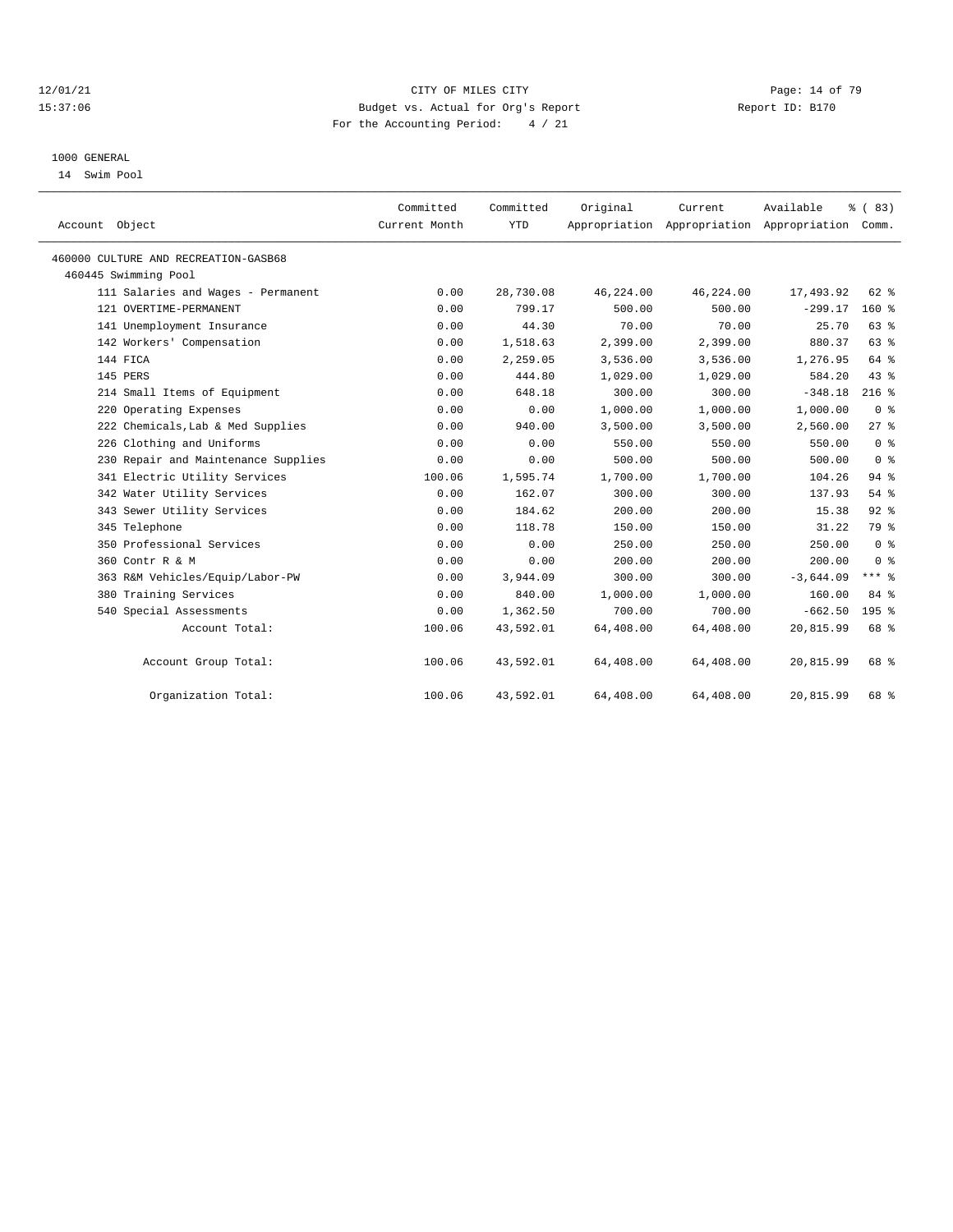### 12/01/21 **Page: 15 of 79** CITY OF MILES CITY **CITY** CITY **Page: 15 of 79** 15:37:06 Budget vs. Actual for Org's Report Report ID: B170 For the Accounting Period: 4 / 21

### 1000 GENERAL 16 Library

| Object<br>Account                                                       | Committed<br>Current Month | Committed<br>YTD | Original<br>Appropriation | Current<br>Appropriation | Available<br>Appropriation Comm. | % (83) |
|-------------------------------------------------------------------------|----------------------------|------------------|---------------------------|--------------------------|----------------------------------|--------|
| 520000 OTHER FINANCING USES<br>521000 Interfund Operating Transfers Out |                            |                  |                           |                          |                                  |        |
| 820 Transfers to Other Funds                                            | 25,829.58                  | 258,295.80       | 309,955.00                | 309,955.00               | 51,659.20                        | 83 %   |
| Account Total:                                                          | 25,829.58                  | 258, 295.80      | 309,955.00                | 309,955.00               | 51,659.20                        | 83%    |
| Account Group Total:                                                    | 25,829.58                  | 258, 295.80      | 309,955.00                | 309,955.00               | 51,659.20                        | 83 %   |
| Organization Total:                                                     | 25,829.58                  | 258,295.80       | 309,955.00                | 309,955.00               | 51,659.20                        | 83%    |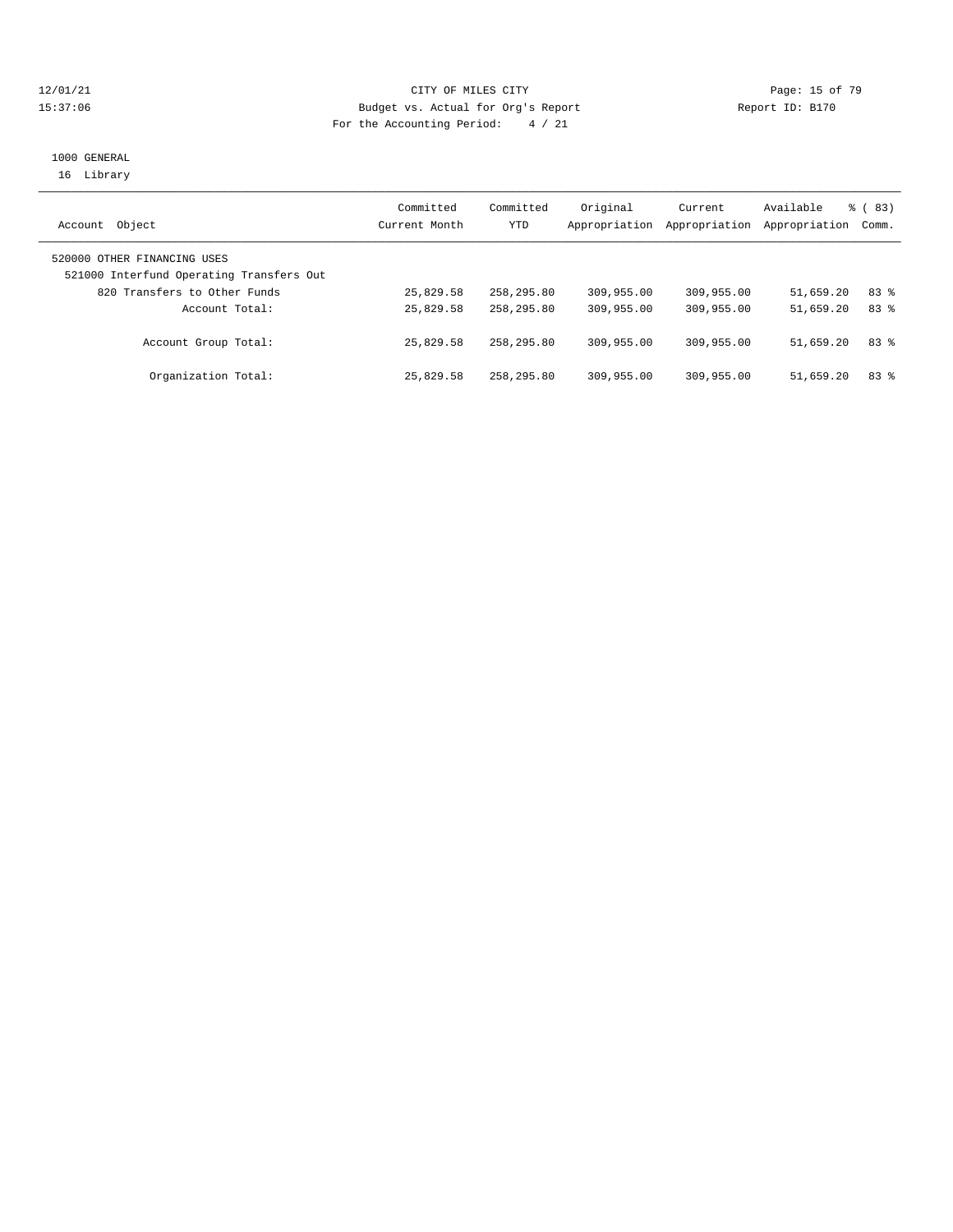### 12/01/21 **Page: 16 of 79** CITY OF MILES CITY **CITY Page: 16 of 79** 15:37:06 Budget vs. Actual for Org's Report Report ID: B170 For the Accounting Period: 4 / 21

### 1000 GENERAL

21 Animal Control

|                |                                          | Committed     | Committed | Original  | Current   | Available                                       | <sub>ර</sub> ි (83) |
|----------------|------------------------------------------|---------------|-----------|-----------|-----------|-------------------------------------------------|---------------------|
| Account Object |                                          | Current Month | YTD       |           |           | Appropriation Appropriation Appropriation Comm. |                     |
|                | 440000 PUBLIC HEALTH-GASB68              |               |           |           |           |                                                 |                     |
|                | 440600 Animal Control Services (21)      |               |           |           |           |                                                 |                     |
|                | 111 Salaries and Wages - Permanent       | 3,662.82      | 32,483.16 | 45,056.00 | 45,056.00 | 12,572.84                                       | $72$ $%$            |
|                | 121 OVERTIME-PERMANENT                   | 0.00          | 615.60    | 500.00    | 500.00    | $-115.60$                                       | $123$ %             |
|                | 131 VACATION                             | 112.86        | 3,406.32  | 1,500.00  | 1,500.00  | $-1,906.32$                                     | $227$ %             |
|                | 132 SICK LEAVE                           | 0.00          | 0.00      | 700.00    | 700.00    | 700.00                                          | 0 <sup>8</sup>      |
|                | 133 OTHER LEAVE PAY                      | 0.00          | 164.16    | 500.00    | 500.00    | 335.84                                          | 33%                 |
|                | 134 HOLIDAY PAY                          | 0.00          | 0.00      | 300.00    | 300.00    | 300.00                                          | 0 <sup>8</sup>      |
|                | 141 Unemployment Insurance               | 5.66          | 56.30     | 73.00     | 73.00     | 16.70                                           | 77.8                |
|                | 142 Workers' Compensation                | 120.13        | 1,480.03  | 2,452.00  | 2,452.00  | 971.97                                          | 60 %                |
|                | 143 Health Insurance                     | 854.70        | 8,547.00  | 10,254.00 | 10,254.00 | 1,707.00                                        | 83%                 |
|                | 144 FICA                                 | 288.84        | 2,871.75  | 3,715.00  | 3,715.00  | 843.25                                          | $77$ $\frac{6}{9}$  |
|                | 145 PERS                                 | 331.13        | 3,215.94  | 3,622.00  | 3,622.00  | 406.06                                          | 89 %                |
|                | 196 CLOTHING ALLOTMENT                   | 0.00          | 870.00    | 807.00    | 807.00    | $-63.00$                                        | 108 <sup>8</sup>    |
|                | 210 Office Supplies and Materials        | 0.00          | 0.00      | 150.00    | 150.00    | 150.00                                          | 0 <sup>8</sup>      |
|                | 214 Small Items of Equipment             | 0.00          | 0.00      | 400.00    | 400.00    | 400.00                                          | 0 <sup>8</sup>      |
|                | 220 Operating Expenses                   | 256.77        | 1,170.96  | 1,200.00  | 1,200.00  | 29.04                                           | 98 %                |
|                | 230 Repair and Maintenance Supplies      | 16.37         | 34.86     | 250.00    | 250.00    | 215.14                                          | $14*$               |
|                | 231 Gas, Oil, Diesel Fuel, Grease, etc.  | 80.23         | 1,302.49  | 1,400.00  | 1,400.00  | 97.51                                           | 93%                 |
|                | 311 Postage, Box Rent, Etc.              | 0.00          | 118.25    | 80.00     | 80.00     | $-38.25$                                        | $148$ %             |
|                | 320 Printing, Duplicating, Typing &      | 0.00          | 0.00      | 25.00     | 25.00     | 25.00                                           | 0 <sup>8</sup>      |
|                | 330 Publicity, Subscriptions & Dues      | 0.00          | 0.00      | 25.00     | 25.00     | 25.00                                           | 0 <sup>8</sup>      |
|                | 341 Electric Utility Services            | 40.33         | 603.41    | 529.00    | 529.00    | $-74.41$                                        | $114*$              |
|                | 342 Water Utility Services               | 23.90         | 240.12    | 350.00    | 350.00    | 109.88                                          | 69 %                |
|                | 343 Sewer Utility Services               | 28.16         | 280.50    | 150.00    | 150.00    | $-130.50$                                       | 187 %               |
|                | 344 Gas Utility Service                  | 64.94         | 475.38    | 635.00    | 635.00    | 159.62                                          | 75 %                |
|                | 345 Telephone                            | 42.73         | 378.95    | 500.00    | 500.00    | 121.05                                          | 76 %                |
|                | 347 Internet                             | 44.95         | 404.55    | 560.00    | 560.00    | 155.45                                          | 72 %                |
|                | 350 Professional Services                | 0.00          | 3,552.89  | 3,000.00  | 3,000.00  | $-552.89$                                       | 118 %               |
|                | 366 R&M Vehicles - Police/Animal Control | 0.00          | 0.00      | 100.00    | 100.00    | 100.00                                          | 0 <sup>8</sup>      |
|                | 370 Travel                               | 0.00          | 0.00      | 200.00    | 200.00    | 200.00                                          | 0 <sup>8</sup>      |
|                | 380 Training Services                    | 0.00          | 0.00      | 100.00    | 100.00    | 100.00                                          | 0 <sup>8</sup>      |
|                | 511 Insurance on Buildings               | 0.00          | 97.54     | 98.00     | 98.00     | 0.46                                            | $100*$              |
|                | Account Total:                           | 5,974.52      | 62,370.16 | 79,231.00 | 79,231.00 | 16,860.84                                       | 79 %                |
|                | Account Group Total:                     | 5,974.52      | 62,370.16 | 79,231.00 | 79,231.00 | 16,860.84                                       | 79 %                |
|                | Organization Total:                      | 5,974.52      | 62,370.16 | 79,231.00 | 79,231.00 | 16,860.84                                       | 79 %                |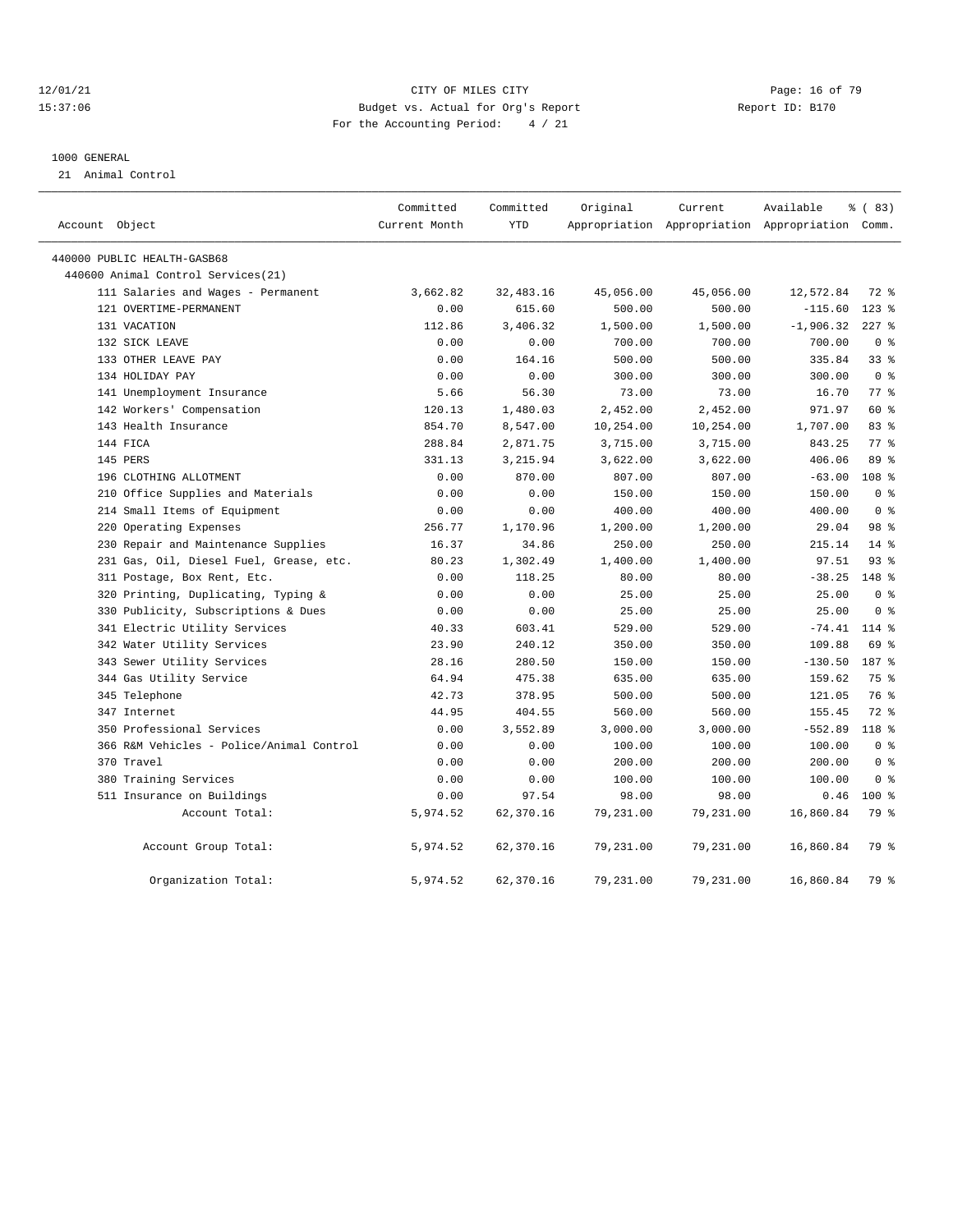### 12/01/21 **Page: 17 of 79** CITY OF MILES CITY **Page: 17 of 79** 15:37:06 Budget vs. Actual for Org's Report Report ID: B170 For the Accounting Period: 4 / 21

### 1000 GENERAL

36 Planning & Community Services

| Account Object                            | Committed<br>Current Month | Committed<br><b>YTD</b> | Original  | Current   | Available<br>Appropriation Appropriation Appropriation Comm. | % (83)         |
|-------------------------------------------|----------------------------|-------------------------|-----------|-----------|--------------------------------------------------------------|----------------|
| 410000 GENERAL GOVERNMENTGASB68           |                            |                         |           |           |                                                              |                |
| 411020 Community Services & Planning      |                            |                         |           |           |                                                              |                |
| 111 Salaries and Wages - Permanent        | 888.24                     | 8,096.09                | 7,228.00  | 7,228.00  | $-868.09$                                                    | 112 %          |
| 121 OVERTIME-PERMANENT                    | 0.00                       | 5.42                    | 200.00    | 200.00    | 194.58                                                       | 3 <sup>8</sup> |
| 131 VACATION                              | 14.47                      | 324.09                  | 2,800.00  | 2,800.00  | 2,475.91                                                     | $12*$          |
| 132 SICK LEAVE                            | 27.85                      | 761.73                  | 1,300.00  | 1,300.00  | 538.27                                                       | 59 %           |
| 133 OTHER LEAVE PAY                       | 15.23                      | 70.36                   | 424.00    | 424.00    | 353.64                                                       | $17*$          |
| 141 Unemployment Insurance                | 1.41                       | 13.89                   | 18.00     | 18.00     | 4.11                                                         | 77.8           |
| 142 Workers' Compensation                 | 6.53                       | 59.58                   | 95.00     | 95.00     | 35.42                                                        | 63 %           |
| 143 Health Insurance                      | 230.65                     | 2,306.91                | 2,769.00  | 2,769.00  | 462.09                                                       | 83%            |
| 144 FICA                                  | 72.38                      | 711.63                  | 914.00    | 914.00    | 202.37                                                       | 78 %           |
| 145 PERS                                  | 82.92                      | 811.81                  | 1,048.00  | 1,048.00  | 236.19                                                       | 77.8           |
| 196 CLOTHING ALLOTMENT                    | 0.00                       | 40.50                   | 164.00    | 164.00    | 123.50                                                       | 25%            |
| 210 Office Supplies and Materials         | 9.93                       | 247.40                  | 500.00    | 500.00    | 252.60                                                       | 49 %           |
| 214 Small Items of Equipment              | 0.00                       | 465.71                  | 800.00    | 800.00    | 334.29                                                       | 58 %           |
| 220 Operating Expenses                    | 0.00                       | 20.16                   | 300.00    | 300.00    | 279.84                                                       | 7 %            |
| 231 Gas, Oil, Diesel Fuel, Grease, etc.   | 0.00                       | 0.00                    | 400.00    | 400.00    | 400.00                                                       | 0 <sup>8</sup> |
| 311 Postage, Box Rent, Etc.               | 7.00                       | 25.86                   | 3,000.00  | 3,000.00  | 2,974.14                                                     | 1 <sup>8</sup> |
| 320 Printing, Duplicating, Typing &       | 22.76                      | 380.39                  | 1,000.00  | 1,000.00  | 619.61                                                       | 38 %           |
| 327 Map Printing                          | 10.00                      | 20.00                   | 200.00    | 200.00    | 180.00                                                       | $10*$          |
| 330 Publicity, Subscriptions & Dues       | 0.00                       | 12.96                   | 1,000.00  | 1,000.00  | 987.04                                                       | 1 <sup>8</sup> |
| 331 Publication of Formal & Legal Notices | 233.50                     | 266.00                  | 1,000.00  | 1,000.00  | 734.00                                                       | $27$ %         |
| 334 Memberships, Registrations & Dues     | 348.00                     | 913.03                  | 500.00    | 500.00    | $-413.03$                                                    | 183 %          |
| 345 Telephone                             | 10.32                      | 87.26                   | 900.00    | 900.00    | 812.74                                                       | $10*$          |
| 347 Internet                              | 0.00                       | 0.00                    | 170.00    | 170.00    | 170.00                                                       | 0 <sup>8</sup> |
| 350 Professional Services                 | 5,287.50                   | 21, 282.94              | 30,000.00 | 30,000.00 | 8,717.06                                                     | 71 %           |
| 360 Contr R & M                           | 54.03                      | 599.08                  | 5,000.00  | 5,000.00  | 4,400.92                                                     | $12*$          |
| 370 Travel                                | 83.00                      | 83.00                   | 2,000.00  | 2,000.00  | 1,917.00                                                     | 4%             |
| 380 Training Services                     | 318.00                     | 495.25                  | 3,000.00  | 3,000.00  | 2,504.75                                                     | $17*$          |
| 382 Books                                 | 0.00                       | 0.00                    | 200.00    | 200.00    | 200.00                                                       | 0 <sup>8</sup> |
| Account Total:                            | 7,723.72                   | 38,101.05               | 66,930.00 | 66,930.00 | 28,828.95                                                    | 57%            |
| Account Group Total:                      | 7,723.72                   | 38,101.05               | 66,930.00 | 66,930.00 | 28,828.95                                                    | 57%            |
| Organization Total:                       | 7,723.72                   | 38,101.05               | 66,930.00 | 66,930.00 | 28,828.95                                                    | 57%            |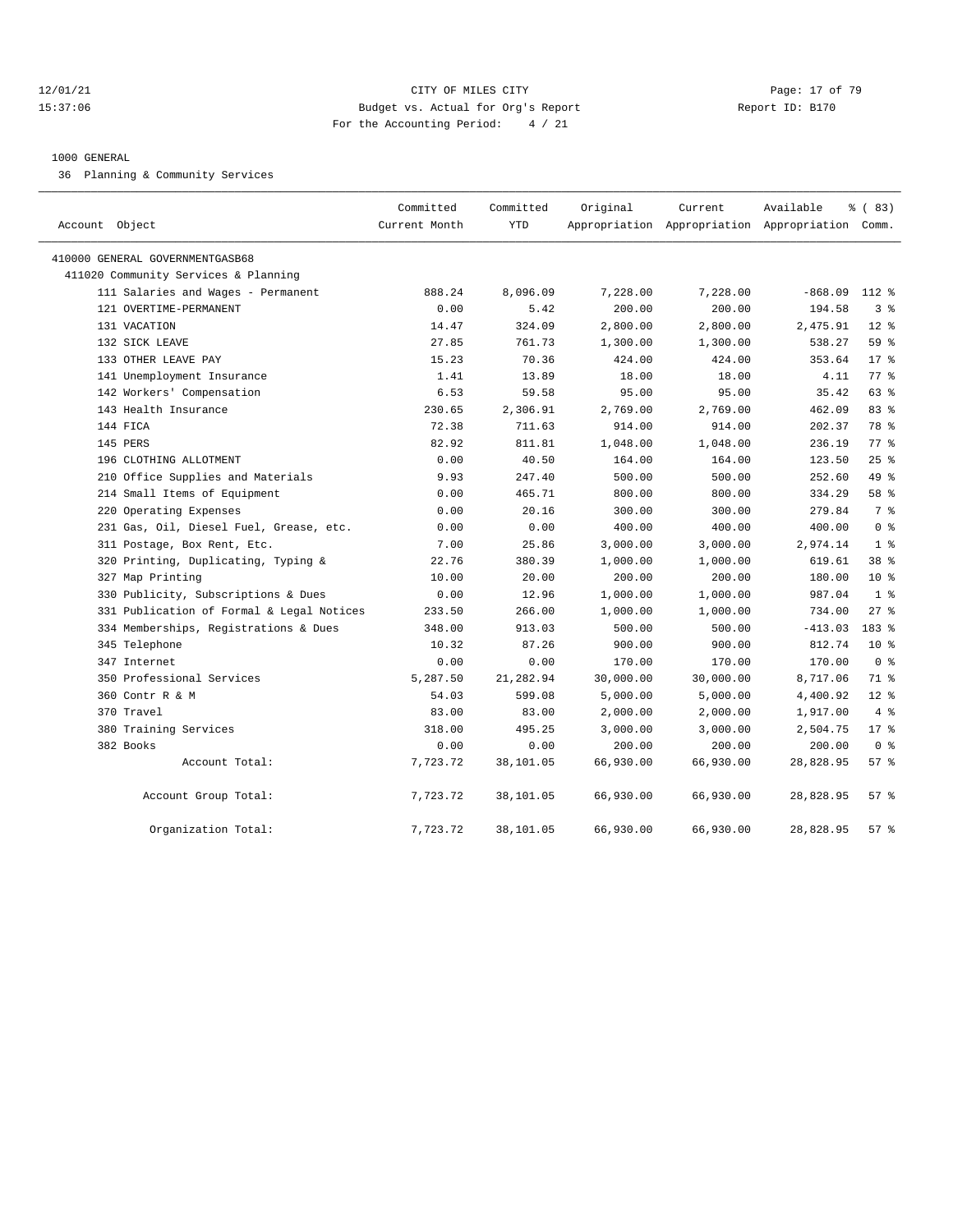### 12/01/21 **Page: 18 of 79** CITY OF MILES CITY **CITY** CITY **Page: 18 of 79** 15:37:06 Budget vs. Actual for Org's Report Report ID: B170 For the Accounting Period: 4 / 21

# 1000 GENERAL

37 CITY HEALTH

| Object<br>Account                                                       | Committed<br>Current Month | Committed<br>YTD | Original<br>Appropriation | Current<br>Appropriation | Available<br>Appropriation | $\frac{6}{6}$ (83)<br>Comm. |
|-------------------------------------------------------------------------|----------------------------|------------------|---------------------------|--------------------------|----------------------------|-----------------------------|
| 520000 OTHER FINANCING USES<br>521000 Interfund Operating Transfers Out |                            |                  |                           |                          |                            |                             |
| 820 Transfers to Other Funds                                            | 0.00                       | 13,000.00        | 13,000.00                 | 13,000.00                | 0.00                       | $100$ %                     |
| Account Total:                                                          | 0.00                       | 13,000.00        | 13,000.00                 | 13,000.00                | 0.00                       | $100$ %                     |
| Account Group Total:                                                    | 0.00                       | 13,000.00        | 13,000.00                 | 13,000.00                |                            | $0.00$ 100 %                |
| Organization Total:                                                     | 0.00                       | 13,000.00        | 13,000.00                 | 13,000.00                | 0.00                       | $100$ %                     |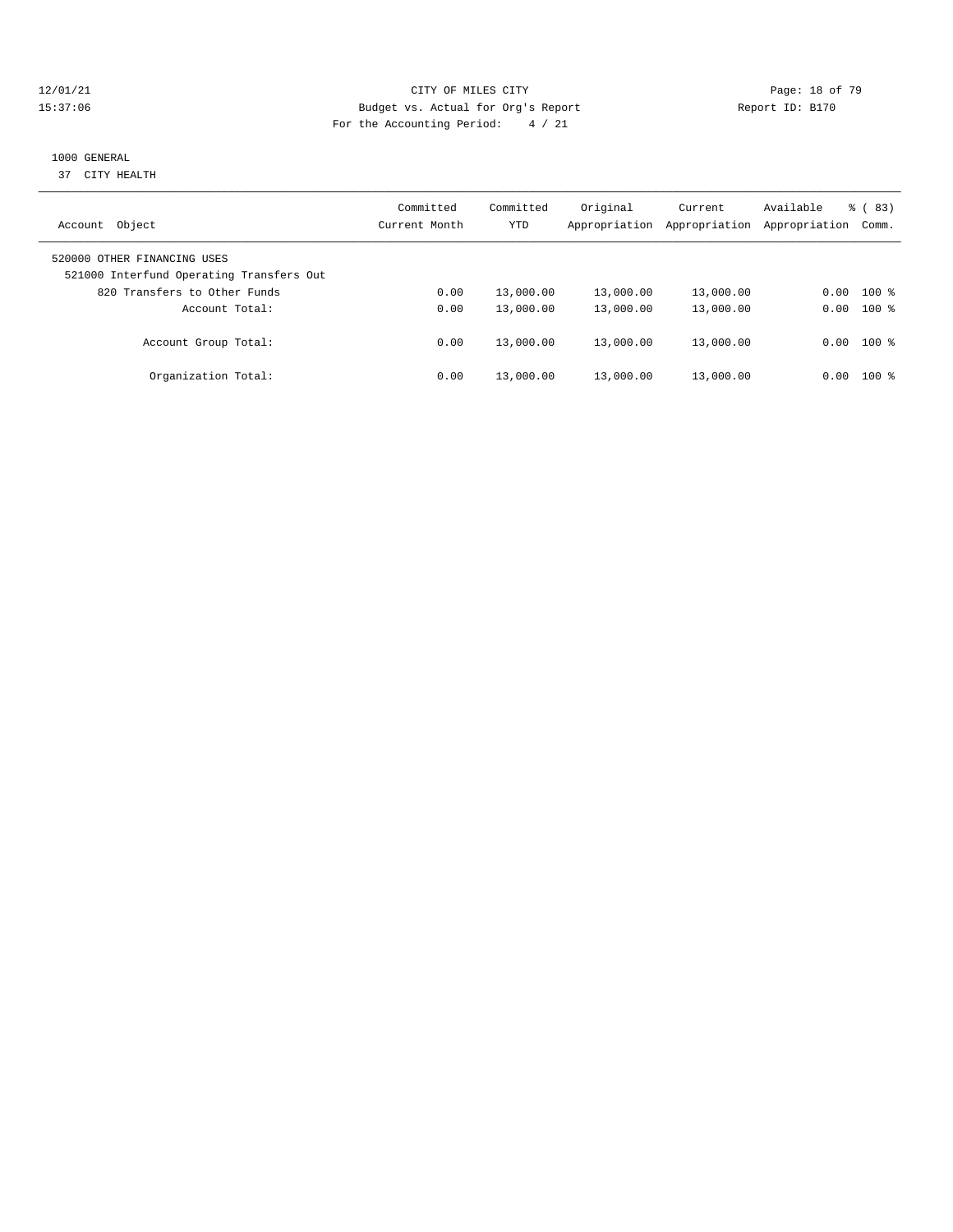### 12/01/21 **Page: 19 of 79** CITY OF MILES CITY **CITY** Page: 19 of 79 15:37:06 Budget vs. Actual for Org's Report Report ID: B170 For the Accounting Period: 4 / 21

### 1000 GENERAL

201 Flood Prevention

| Account Object                            | Committed<br>Current Month | Committed<br><b>YTD</b> | Original   | Current    | Available<br>Appropriation Appropriation Appropriation Comm. | 8 (83)          |
|-------------------------------------------|----------------------------|-------------------------|------------|------------|--------------------------------------------------------------|-----------------|
|                                           |                            |                         |            |            |                                                              |                 |
| 430000 Public Works-GASB68                |                            |                         |            |            |                                                              |                 |
| 431200 Flood Control                      |                            |                         |            |            |                                                              |                 |
| 111 Salaries and Wages - Permanent        | 1,401.83                   | 13,855.99               | 16,164.00  | 16,164.00  | 2,308.01                                                     | 86 %            |
| 131 VACATION                              | 62.40                      | 572.34                  | 1,000.00   | 1,000.00   | 427.66                                                       | 57%             |
| 132 SICK LEAVE                            | 17.03                      | 224.44                  | 500.00     | 500.00     | 275.56                                                       | 45 %            |
| 133 OTHER LEAVE PAY                       | 16.30                      | 322.99                  | 1,019.00   | 1,019.00   | 696.01                                                       | $32$ $%$        |
| 141 Unemployment Insurance                | 2.29                       | 22.53                   | 28.00      | 28.00      | 5.47                                                         | $80*$           |
| 142 Workers' Compensation                 | 10.74                      | 72.91                   | 970.00     | 970.00     | 897.09                                                       | 8 %             |
| 143 Health Insurance                      | 341.87                     | 3,418.82                | 4,102.00   | 4,102.00   | 683.18                                                       | 83%             |
| 144 FICA                                  | 113.39                     | 1,138.28                | 1,429.00   | 1,429.00   | 290.72                                                       | $80*$           |
| 145 PERS                                  | 131.32                     | 1,313.31                | 1,638.00   | 1,638.00   | 324.69                                                       | $80*$           |
| 196 CLOTHING ALLOTMENT                    | 0.00                       | 60.00                   | 60.00      | 60.00      | 0.00                                                         | 100 %           |
| 210 Office Supplies and Materials         | 0.00                       | 750.51                  | 500.00     | 500.00     | $-250.51$                                                    | $150*$          |
| 214 Small Items of Equipment              | 0.00                       | 232.60                  | 500.00     | 500.00     | 267.40                                                       | 47.8            |
| 220 Operating Expenses                    | 0.00                       | 20.17                   | 500.00     | 500.00     | 479.83                                                       | 4%              |
| 231 Gas, Oil, Diesel Fuel, Grease, etc.   | 0.00                       | 0.00                    | 500.00     | 500.00     | 500.00                                                       | 0 <sup>8</sup>  |
| 311 Postage, Box Rent, Etc.               | 22.95                      | 90.51                   | 2,500.00   | 2,500.00   | 2,409.49                                                     | 4%              |
| 330 Publicity, Subscriptions & Dues       | 0.00                       | 0.00                    | 50.00      | 50.00      | 50.00                                                        | 0 <sup>8</sup>  |
| 331 Publication of Formal & Legal Notices | 164.00                     | 1,225.50                | 2,000.00   | 2,000.00   | 774.50                                                       | 61 %            |
| 334 Memberships, Registrations & Dues     | 0.00                       | 203.88                  | 250.00     | 250.00     | 46.12                                                        | $82*$           |
| 345 Telephone                             | 21.49                      | 187.79                  | 50.00      | 50.00      | $-137.79$                                                    | 376 %           |
| 350 Professional Services                 | 721.68                     | 6,839.02                | 137,520.00 | 137,520.00 | 130,680.98                                                   | 5 <sup>8</sup>  |
| 370 Travel                                | 0.00                       | 0.00                    | 1,000.00   | 1,000.00   | 1,000.00                                                     | 0 <sup>8</sup>  |
| 380 Training Services                     | 0.00                       | 40.00                   | 200.00     | 200.00     | 160.00                                                       | $20*$           |
| 382 Books                                 | 0.00                       | 0.00                    | 50.00      | 50.00      | 50.00                                                        | 0 <sup>8</sup>  |
| 532 Land Rental                           | 0.00                       | 0.00                    | 200.00     | 200.00     | 200.00                                                       | 0 <sup>8</sup>  |
| 540 Special Assessments                   | 0.00                       | 0.00                    | 300.00     | 300.00     | 300.00                                                       | 0 <sup>8</sup>  |
| Account Total:                            | 3,027.29                   | 30,591.59               | 173,030.00 | 173,030.00 | 142, 438.41                                                  | 18 %            |
| Account Group Total:                      | 3,027.29                   | 30,591.59               | 173,030.00 | 173,030.00 | 142, 438.41                                                  | 18 <sup>8</sup> |
| 490000 DEBT SERVICE                       |                            |                         |            |            |                                                              |                 |
| 490500 Other Debt Service Payments        |                            |                         |            |            |                                                              |                 |
| 652 Principle- Flood Study Loan           | 0.00                       | 29,522.25               | 29,523.00  | 29,523.00  | 0.75                                                         | $100*$          |
| 653 Interest- Flood Study Loan            | 0.00                       | 1,396.07                | 1,397.00   | 1,397.00   | 0.93                                                         | 100 %           |
| Account Total:                            | 0.00                       | 30,918.32               | 30,920.00  | 30,920.00  | 1.68                                                         | $100*$          |
| Account Group Total:                      | 0.00                       | 30,918.32               | 30,920.00  | 30,920.00  | 1.68                                                         | $100$ %         |
| Organization Total:                       | 3,027.29                   | 61,509.91               | 203,950.00 | 203,950.00 | 142,440.09                                                   | $30*$           |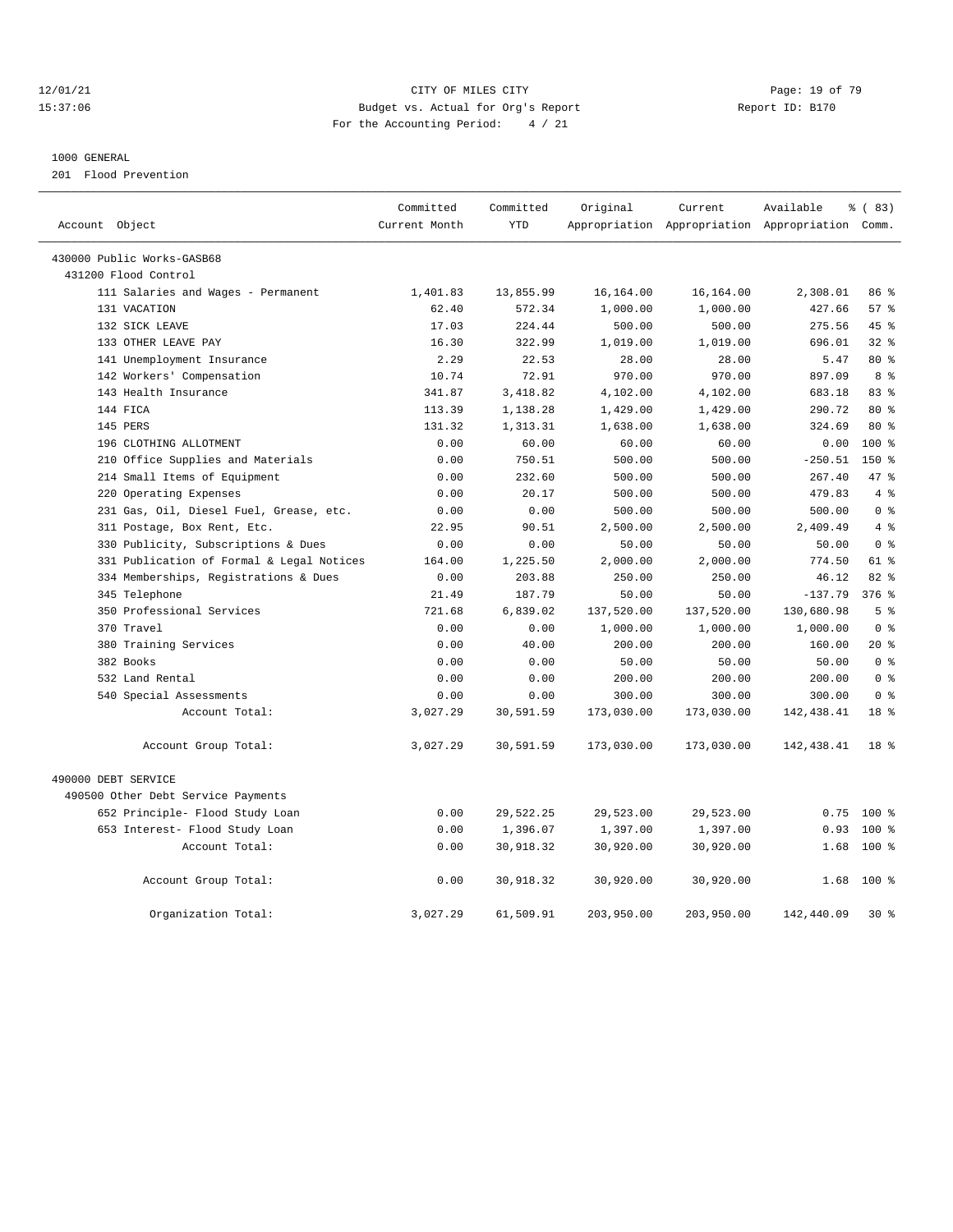### 12/01/21 **Page: 20 of 79** CITY OF MILES CITY **CITY** CITY **Page: 20 of 79** 15:37:06 Budget vs. Actual for Org's Report Report ID: B170 For the Accounting Period: 4 / 21

# 1000 GENERAL

301 Elections

| Object<br>Account                                   | Committed<br>Current Month | Committed<br><b>YTD</b> | Original<br>Appropriation | Current<br>Appropriation | Available<br>Appropriation | % (83)<br>Comm. |
|-----------------------------------------------------|----------------------------|-------------------------|---------------------------|--------------------------|----------------------------|-----------------|
| 410000 GENERAL GOVERNMENTGASB68<br>410600 Elections |                            |                         |                           |                          |                            |                 |
| PURCHASED SERVICES<br>300                           | 0.00                       | 0.00                    | 10,000.00                 | 10,000.00                | 10,000.00                  | 0 <sup>8</sup>  |
| Account Total:                                      | 0.00                       | 0.00                    | 10,000.00                 | 10,000.00                | 10,000.00                  | 0 <sup>8</sup>  |
| Account Group Total:                                | 0.00                       | 0.00                    | 10,000.00                 | 10,000.00                | 10,000.00                  | 0 <sup>8</sup>  |
| Organization Total:                                 | 0.00                       | 0.00                    | 10,000.00                 | 10,000.00                | 10,000.00                  | 0 %             |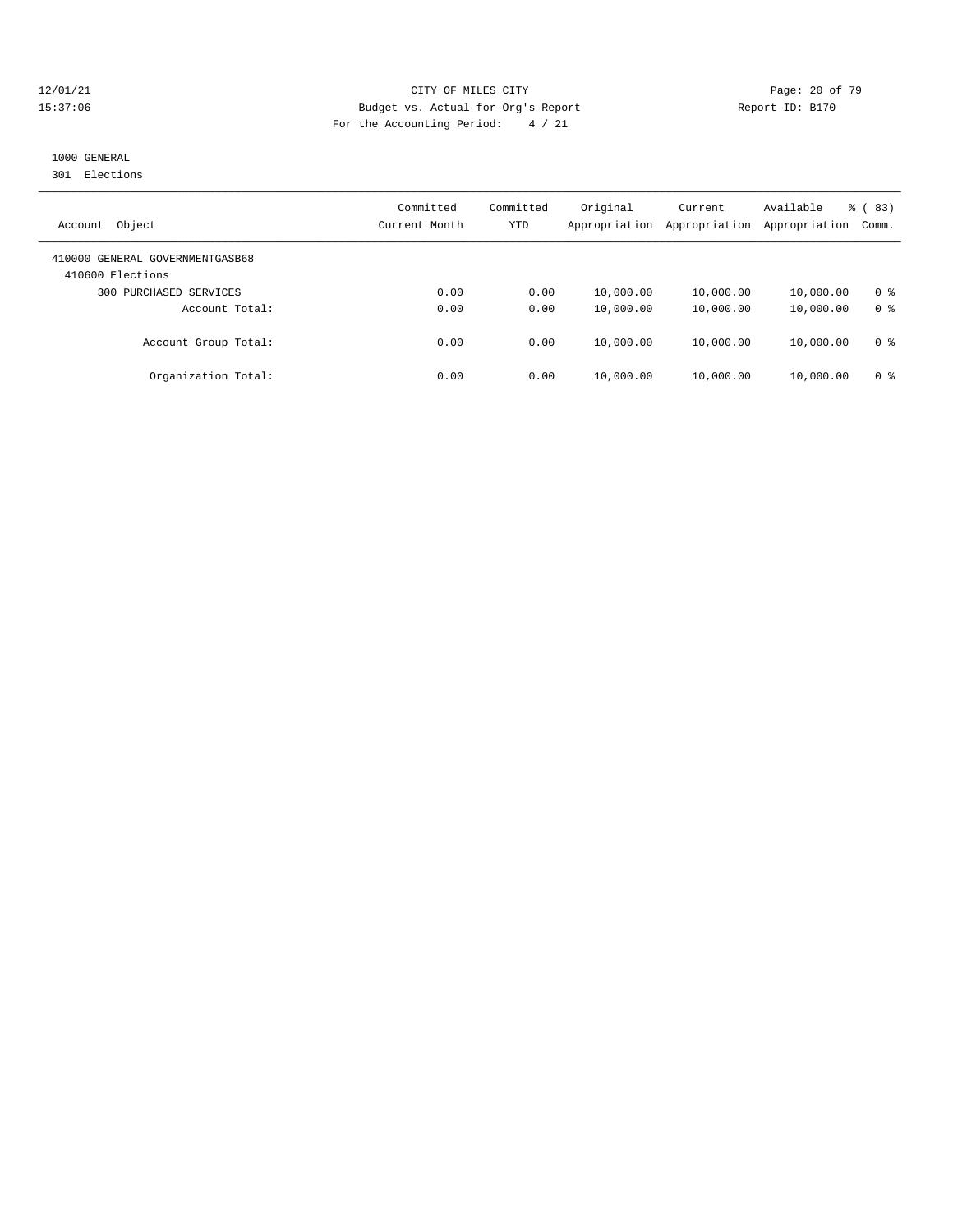### 12/01/21 Page: 21 of 79 15:37:06 Budget vs. Actual for Org's Report Report ID: B170 For the Accounting Period: 4 / 21

### 1000 GENERAL

402 Public Nuisance

| Account Object                 | Committed<br>Current Month | Committed<br>YTD | Original     | Current<br>Appropriation Appropriation | Available<br>Appropriation | % (83)<br>Comm. |
|--------------------------------|----------------------------|------------------|--------------|----------------------------------------|----------------------------|-----------------|
| 420000 PUBLIC SAFETY-GASB68    |                            |                  |              |                                        |                            |                 |
| 420532 Public Nuisance Cleanup |                            |                  |              |                                        |                            |                 |
| 350 Professional Services      | 0.00                       | 1,256.18         | 0.00         | 0.00                                   | $-1, 256.18$               | $***$ %         |
| 360 Contr R & M                | 0.00                       | 9,103.15         | 8,000.00     | 8,000.00                               | $-1, 103.15$ 114 %         |                 |
| Account Total:                 | 0.00                       | 10,359.33        | 8,000.00     | 8,000.00                               | $-2,359.33$ 129 %          |                 |
| Account Group Total:           | 0.00                       | 10,359.33        | 8,000.00     | 8,000.00                               | $-2,359.33$ 129 %          |                 |
| Organization Total:            | 0.00                       | 10,359.33        | 8.000.00     | 8,000.00                               | $-2,359.33$ 129 %          |                 |
|                                |                            |                  |              |                                        |                            |                 |
| Fund Total:                    | 360,227.80                 | 4,104,634.67     | 4,866,411.00 | 4,866,411.00                           | 761,776.33                 | 84 දි           |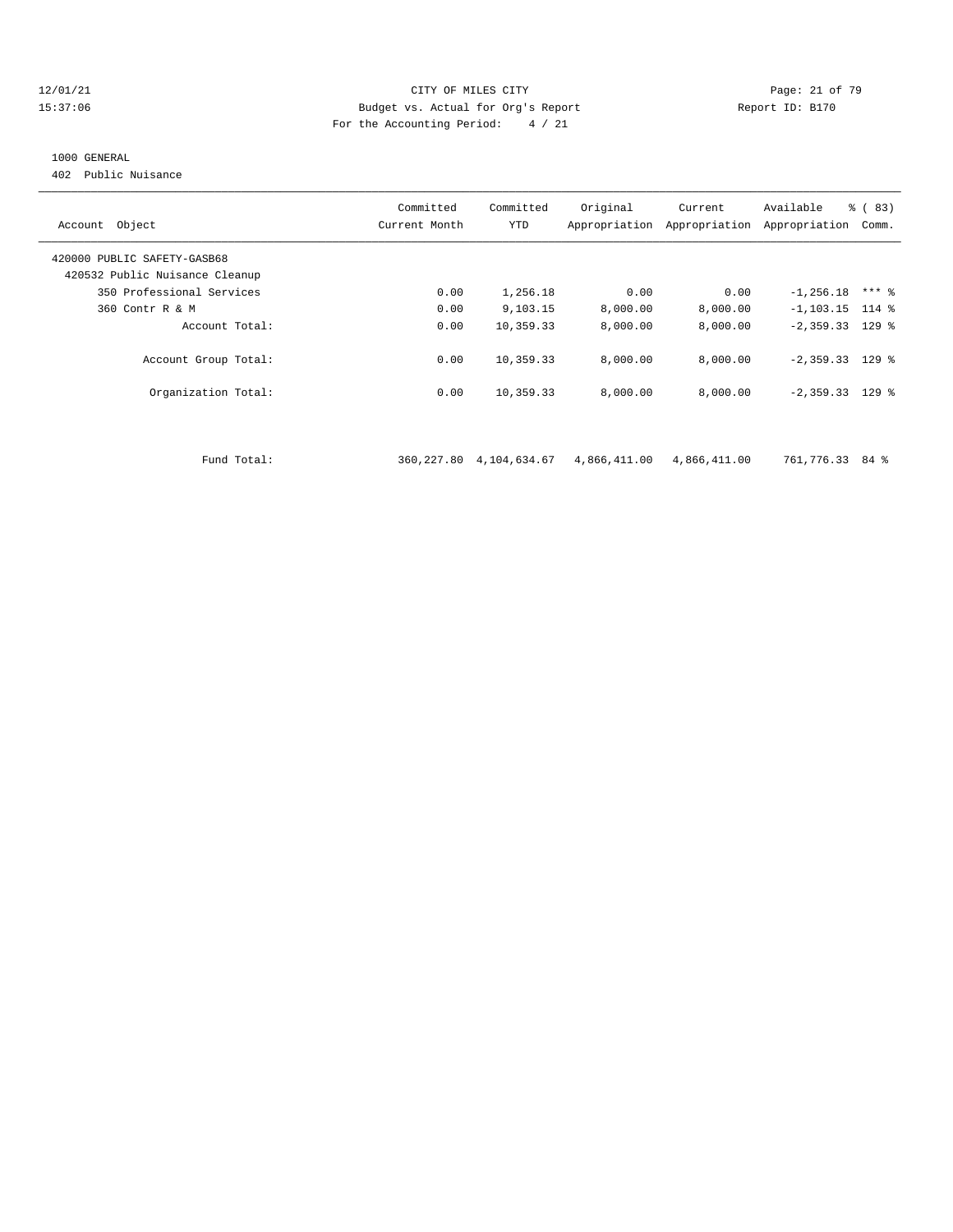### 12/01/21 Page: 22 of 79 15:37:06 Budget vs. Actual for Org's Report Report ID: B170 For the Accounting Period: 4 / 21

# 2220 LIBRARY

16 Library

| Account Object                        | Committed<br>Current Month | Committed<br>YTD | Original   | Current    | Available<br>Appropriation Appropriation Appropriation Comm. | <sub>है</sub> (83) |
|---------------------------------------|----------------------------|------------------|------------|------------|--------------------------------------------------------------|--------------------|
|                                       |                            |                  |            |            |                                                              |                    |
| 430000 Public Works-GASB68            |                            |                  |            |            |                                                              |                    |
| 430100 Public Works Administration    |                            |                  |            |            |                                                              |                    |
| 311 Postage, Box Rent, Etc.           | 0.00                       | 112.07           | 0.00       | 0.00       | $-112.07$                                                    | $***$ 2            |
| Account Total:                        | 0.00                       | 112.07           | 0.00       | 0.00       | $-112.07$                                                    | $***$ 2            |
|                                       |                            |                  |            |            |                                                              |                    |
| Account Group Total:                  | 0.00                       | 112.07           | 0.00       | 0.00       | $-112.07$ *** %                                              |                    |
| 460000 CULTURE AND RECREATION-GASB68  |                            |                  |            |            |                                                              |                    |
| 460100 Library Services(16)           |                            |                  |            |            |                                                              |                    |
| 111 Salaries and Wages - Permanent    | 11,887.47                  | 119,365.70       | 179,536.00 | 179,536.00 | 60,170.30                                                    | 66 %               |
| 121 OVERTIME-PERMANENT                | 0.00                       | 0.00             | 600.00     | 600.00     | 600.00                                                       | 0 <sup>8</sup>     |
| 131 VACATION                          | 1,575.68                   | 7,323.51         | 16,000.00  | 16,000.00  | 8,676.49                                                     | 46 %               |
| 132 SICK LEAVE                        | 1,095.06                   | 8,412.36         | 7,300.00   | 7,300.00   | $-1, 112.36$                                                 | $115$ %            |
| 133 OTHER LEAVE PAY                   | 0.00                       | 0.00             | 4,079.00   | 4,079.00   | 4,079.00                                                     | 0 <sup>8</sup>     |
| 141 Unemployment Insurance            | 21.85                      | 203.69           | 311.00     | 311.00     | 107.31                                                       | 65 %               |
| 142 Workers' Compensation             | 104.50                     | 657.94           | 785.00     | 785.00     | 127.06                                                       | 84 %               |
| 143 Health Insurance                  | 2,563.75                   | 33, 326.65       | 51,270.00  | 51,270.00  | 17,943.35                                                    | 65 %               |
| 144 FICA                              | 1,110.74                   | 10,351.58        | 15,875.00  | 15,875.00  | 5,523.42                                                     | 65 %               |
| 145 PERS                              | 1,276.76                   | 11,848.42        | 18,199.00  | 18,199.00  | 6,350.58                                                     | 65 %               |
| 196 CLOTHING ALLOTMENT                | 0.00                       | 600.00           | 750.00     | 750.00     | 150.00                                                       | $80*$              |
| 210 Office Supplies and Materials     | 0.00                       | 214.50           | 500.00     | 500.00     | 285.50                                                       | 43 %               |
| 214 Small Items of Equipment          | 55.00                      | 2,403.26         | 3,300.00   | 3,300.00   | 896.74                                                       | 73 %               |
| 220 Operating Expenses                | 0.00                       | 0.00             | 500.00     | 500.00     | 500.00                                                       | 0 <sup>8</sup>     |
| 224 Janitorial Supplies               | 23.36                      | 159.00           | 1,200.00   | 1,200.00   | 1,041.00                                                     | $13*$              |
| 311 Postage, Box Rent, Etc.           | 160.20                     | 835.93           | 1,500.00   | 1,500.00   | 664.07                                                       | 56%                |
| 320 Printing, Duplicating, Typing &   | 0.00                       | 480.30           | 1,500.00   | 1,500.00   | 1,019.70                                                     | $32$ $%$           |
| 334 Memberships, Registrations & Dues | 0.00                       | 0.00             | 250.00     | 250.00     | 250.00                                                       | 0 <sup>8</sup>     |
| 341 Electric Utility Services         | 441.99                     | 6,190.42         | 9,000.00   | 9,000.00   | 2,809.58                                                     | 69 %               |
| 342 Water Utility Services            | 23.90                      | 240.12           | 750.00     | 750.00     | 509.88                                                       | $32$ $%$           |
| 343 Sewer Utility Services            | 28.16                      | 280.50           | 500.00     | 500.00     | 219.50                                                       | 56%                |
| 344 Gas Utility Service               | 175.98                     | 1,806.18         | 5,000.00   | 5,000.00   | 3,193.82                                                     | 36%                |
| 345 Telephone                         | 96.71                      | 874.54           | 1,750.00   | 1,750.00   | 875.46                                                       | 50%                |
| 346 Garbage Service                   | 0.00                       | 0.00             | 400.00     | 400.00     | 400.00                                                       | 0 <sup>8</sup>     |
| 347 Internet                          |                            | 1,128.09         |            |            |                                                              | 45 %               |
|                                       | 116.10                     |                  | 2,500.00   | 2,500.00   | 1,371.91                                                     |                    |
| 350 Professional Services             | 0.00                       | 1,290.21         | 8,500.00   | 8,500.00   | 7,209.79                                                     | 15 <sup>8</sup>    |
| 360 Contr R & M                       | 325.00                     | 5,398.79         | 11,000.00  | 11,000.00  | 5,601.21                                                     | 49 %               |
| 370 Travel                            | 0.00                       | 0.00             | 1,500.00   | 1,500.00   | 1,500.00                                                     | 0 <sup>8</sup>     |
| 380 Training Services                 | 0.00                       | 0.00             | 1,000.00   | 1,000.00   | 1,000.00                                                     | 0 <sup>8</sup>     |
| 382 Books                             | 481.47                     | 7,246.56         | 15,000.00  | 15,000.00  | 7,753.44                                                     | 48 %               |
| 511 Insurance on Buildings            | 0.00                       | 3,421.78         | 3,422.00   | 3,422.00   | 0.22                                                         | 100 %              |
| 513 Liability                         | 0.00                       | 3, 151. 21       | 3,152.00   | 3,152.00   | 0.79                                                         | 100 %              |
| 920 Buildings                         | 0.00                       | 0.00             | 20,000.00  | 20,000.00  | 20,000.00                                                    | 0 <sup>8</sup>     |
| Account Total:                        | 21,563.68                  | 227, 211.24      | 386,929.00 | 386,929.00 | 159, 717. 76                                                 | 59 %               |
| Account Group Total:                  | 21,563.68                  | 227, 211.24      | 386,929.00 | 386,929.00 | 159,717.76                                                   | 59 %               |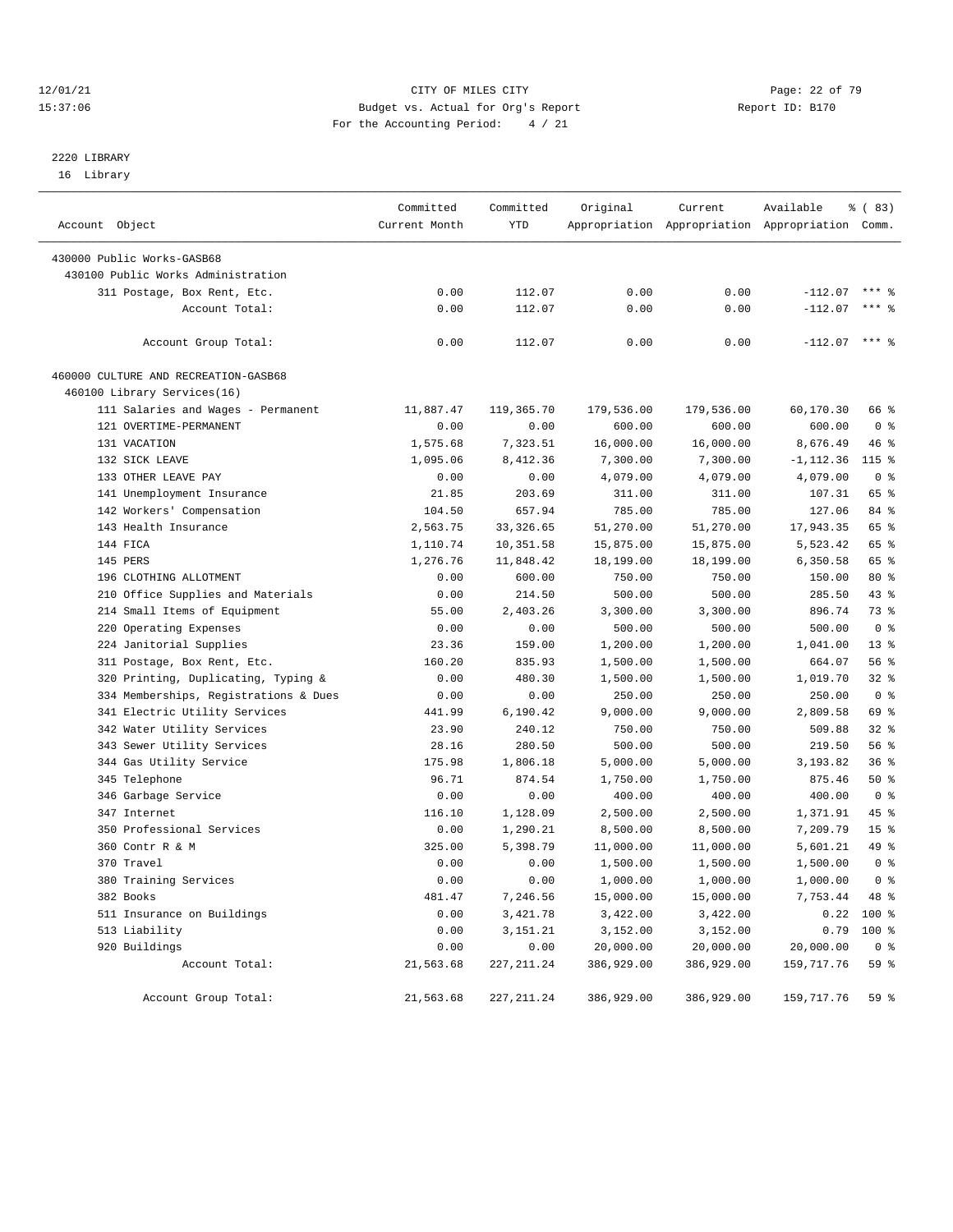### 12/01/21 Page: 23 of 79 15:37:06 Budget vs. Actual for Org's Report Report ID: B170 For the Accounting Period: 4 / 21

### 2220 LIBRARY 16 Library

| Account Object                                                          | Committed<br>Current Month | Committed<br>YTD | Original<br>Appropriation | Current<br>Appropriation | Available<br>Appropriation | % (83)<br>Comm. |
|-------------------------------------------------------------------------|----------------------------|------------------|---------------------------|--------------------------|----------------------------|-----------------|
| 520000 OTHER FINANCING USES<br>521000 Interfund Operating Transfers Out |                            |                  |                           |                          |                            |                 |
| 820 Transfers to Other Funds                                            | 1,664.83                   | 16,648.30        | 19,978.00                 | 19,978.00                | 3,329.70                   | 83%             |
| Account Total:                                                          | 1,664.83                   | 16,648.30        | 19,978.00                 | 19,978.00                | 3,329.70                   | 83 %            |
| Account Group Total:                                                    | 1,664.83                   | 16,648.30        | 19,978.00                 | 19,978.00                | 3,329.70                   | 83 %            |
| Organization Total:                                                     | 23, 228.51                 | 243,971.61       | 406,907.00                | 406,907.00               | 162,935.39                 | $60*$           |
|                                                                         |                            |                  |                           |                          |                            |                 |
| Fund Total:                                                             | 23,228.51                  | 243,971.61       | 406,907.00                | 406,907.00               | 162,935.39                 | 60 %            |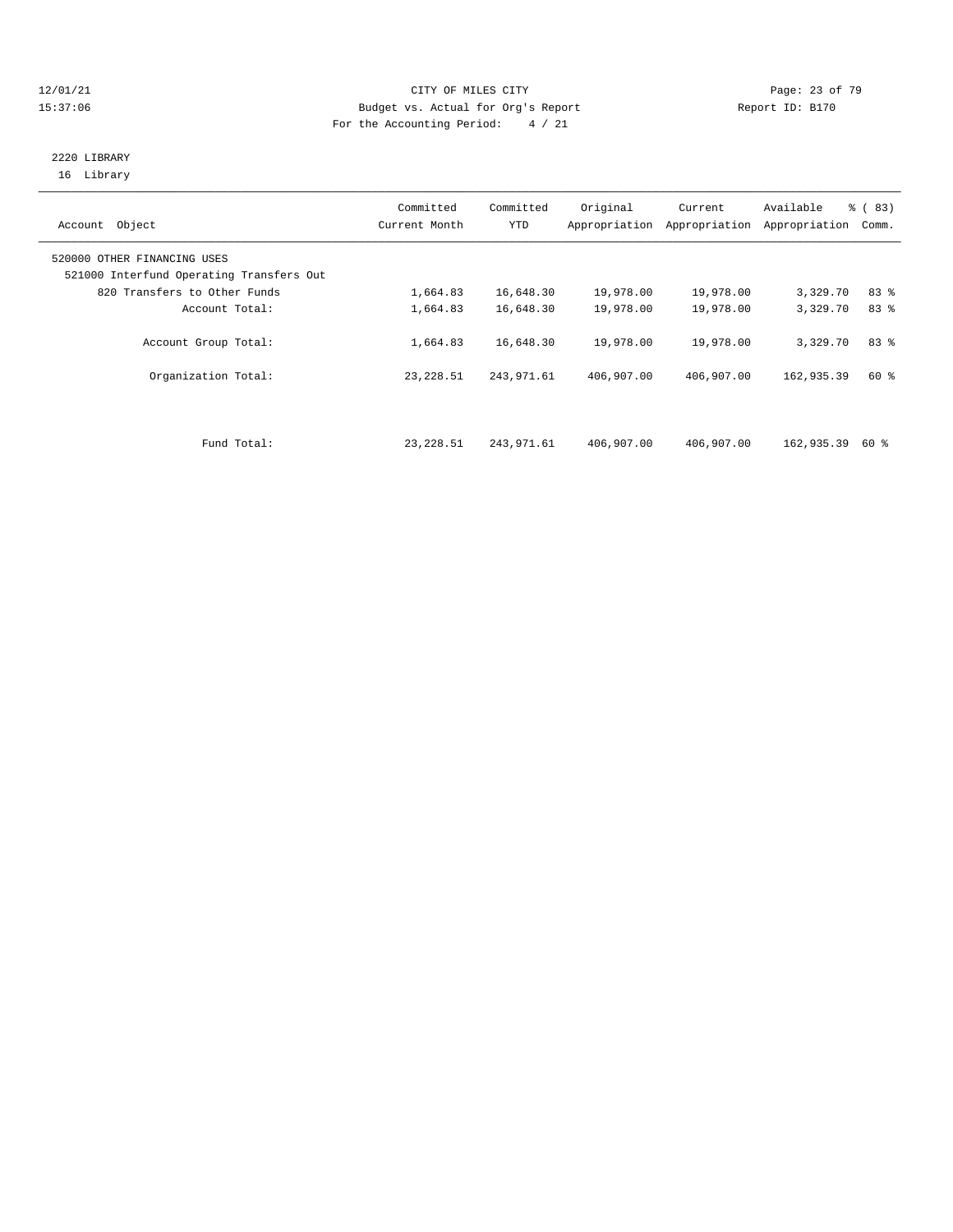### 12/01/21 Page: 24 of 79 15:37:06 Budget vs. Actual for Org's Report Report ID: B170 For the Accounting Period: 4 / 21

# 2260 EMERGENCY DISASTER

201 Flood Prevention

| Account Object                                                          | Committed<br>Current Month | Committed<br><b>YTD</b> | Original | Current<br>Appropriation Appropriation Appropriation | Available | % (83)<br>Comm. |
|-------------------------------------------------------------------------|----------------------------|-------------------------|----------|------------------------------------------------------|-----------|-----------------|
| 520000 OTHER FINANCING USES<br>521000 Interfund Operating Transfers Out |                            |                         |          |                                                      |           |                 |
| 820 Transfers to Other Funds                                            | 0.00                       | 0.00                    | 330.00   | 330.00                                               | 330.00    | 0 <sup>8</sup>  |
| Account Total:                                                          | 0.00                       | 0.00                    | 330.00   | 330.00                                               | 330.00    | 0 <sup>8</sup>  |
| Account Group Total:                                                    | 0.00                       | 0.00                    | 330.00   | 330.00                                               | 330.00    | 0 <sup>8</sup>  |
| Organization Total:                                                     | 0.00                       | 0.00                    | 330.00   | 330.00                                               | 330.00    | 0 <sup>8</sup>  |
|                                                                         |                            |                         |          |                                                      |           |                 |
| Fund Total:                                                             | 0.00                       | 0.00                    | 330.00   | 330.00                                               | 330.00    | 0 ៖             |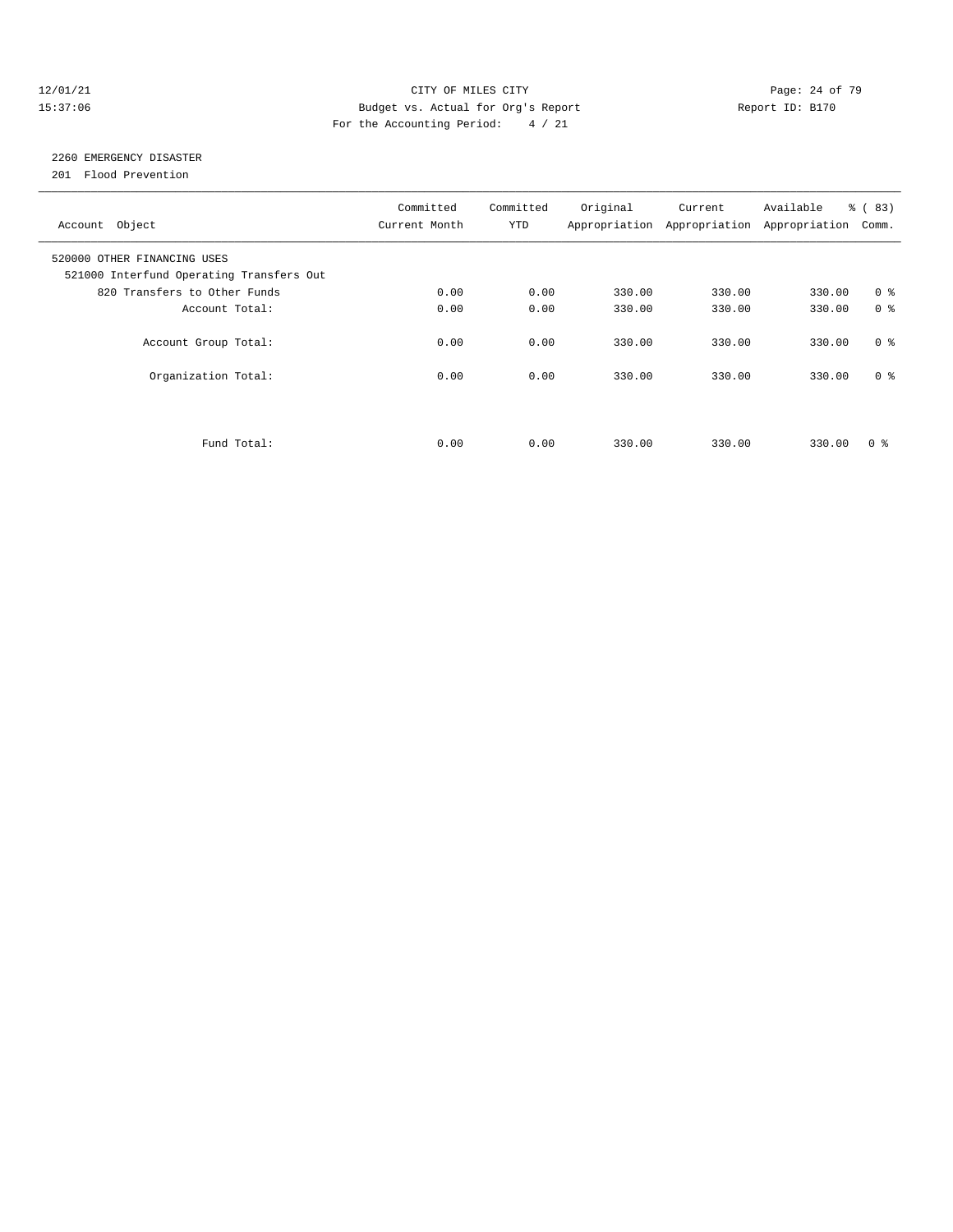### 12/01/21 Page: 25 of 79 15:37:06 Budget vs. Actual for Org's Report Report ID: B170 For the Accounting Period: 4 / 21

### 2270 Health 37 CITY HEALTH

| Committed<br>Current Month | Committed<br><b>YTD</b> | Original  | Current   | Available<br>Appropriation  | % (83)<br>Comm. |
|----------------------------|-------------------------|-----------|-----------|-----------------------------|-----------------|
|                            |                         |           |           |                             |                 |
| 0.00                       | 0.00                    | 14,500.00 | 14,500.00 | 14,500.00                   | 0 <sup>8</sup>  |
| 0.00                       | 0.00                    | 14,500.00 | 14,500.00 | 14,500.00                   | 0 <sup>8</sup>  |
| 0.00                       | 0.00                    | 14,500.00 | 14,500.00 | 14,500.00                   | 0 <sup>8</sup>  |
| 0.00                       | 0.00                    | 14,500.00 | 14,500.00 | 14,500.00                   | 0 <sup>8</sup>  |
| 0.00                       | 0.00                    | 14,500.00 | 14,500.00 | 14,500.00                   | 0 <sup>8</sup>  |
|                            |                         |           |           | Appropriation Appropriation |                 |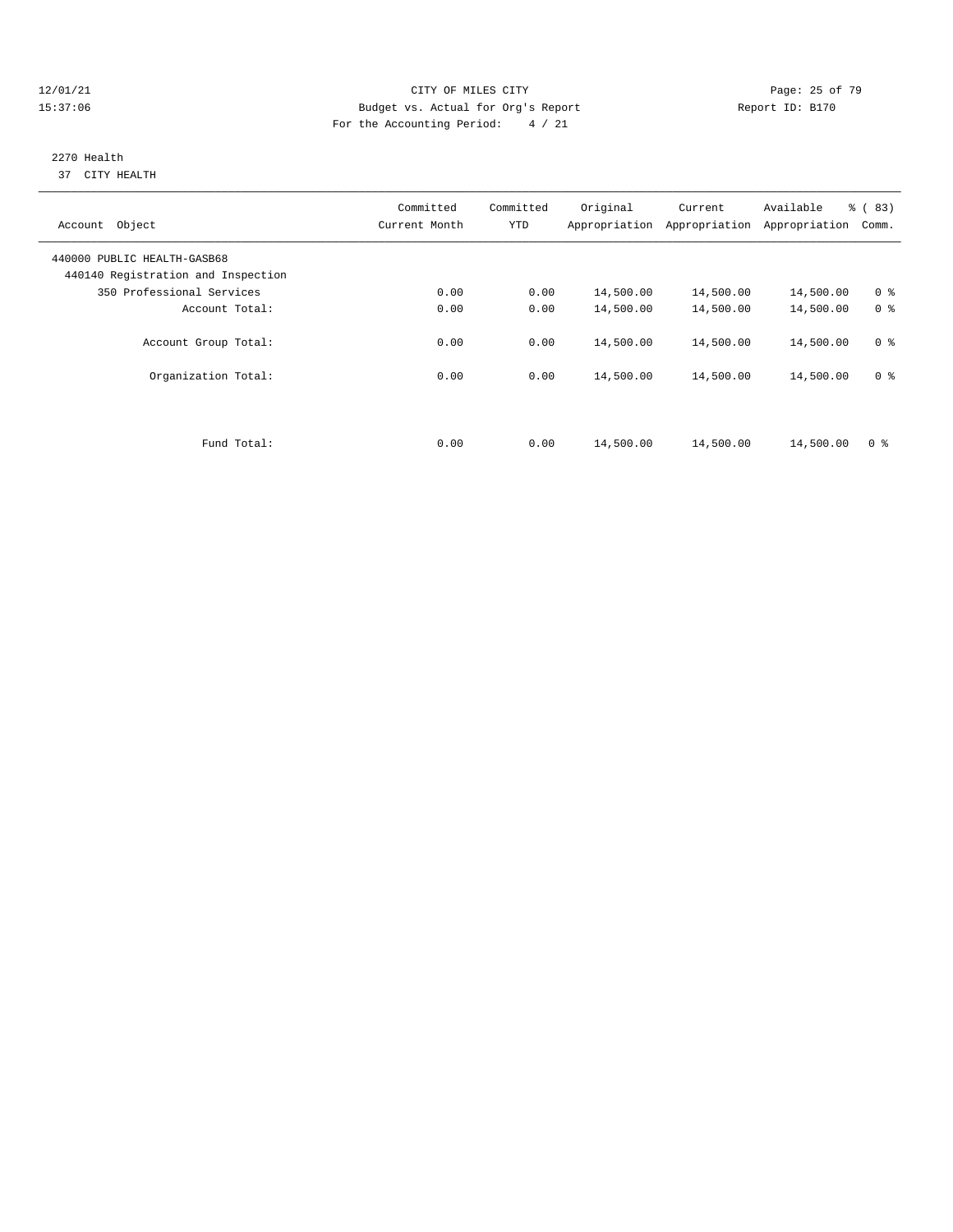### 12/01/21 **Page: 26 of 79** CITY OF MILES CITY **CITY** CITY **Page: 26 of 79** 15:37:06 Budget vs. Actual for Org's Report Report ID: B170 For the Accounting Period: 4 / 21

### 2310 TIFD-Downtown

11 Historic Preservation

| Account Object                                | Committed<br>Current Month | Committed<br><b>YTD</b> | Original  | Current   | Available<br>Appropriation Appropriation Appropriation Comm. | 8 (83)         |
|-----------------------------------------------|----------------------------|-------------------------|-----------|-----------|--------------------------------------------------------------|----------------|
|                                               |                            |                         |           |           |                                                              |                |
| 460000 CULTURE AND RECREATION-GASB68          |                            |                         |           |           |                                                              |                |
| 460462 Urban Renewal District                 |                            |                         |           |           |                                                              |                |
| 111 Salaries and Wages - Permanent            | 158.19                     | 1,462.33                | 5,356.00  | 5,356.00  | 3,893.67                                                     | 27%            |
| 131 VACATION                                  | 0.00                       | 47.85                   | 1,600.00  | 1,600.00  | 1,552.15                                                     | 38             |
| 132 SICK LEAVE                                | 7.73                       | 169.83                  | 400.00    | 400.00    | 230.17                                                       | $42$ %         |
| 133 OTHER LEAVE PAY                           | 4.32                       | 19.24                   | 424.00    | 424.00    | 404.76                                                       | 5 <sup>8</sup> |
| 141 Unemployment Insurance                    | 0.26                       | 2.54                    | 12.00     | 12.00     | 9.46                                                         | $21$ %         |
| 142 Workers' Compensation                     | 1.23                       | 8.28                    | 29.00     | 29.00     | 20.72                                                        | $29$ $%$       |
| 143 Health Insurance                          | 42.76                      | 427.43                  | 1,846.00  | 1,846.00  | 1,418.57                                                     | $23$ $%$       |
| 144 FICA                                      | 13.01                      | 130.53                  | 595.00    | 595.00    | 464.47                                                       | $22$ %         |
| 145 PERS                                      | 14.93                      | 149.03                  | 682.00    | 682.00    | 532.97                                                       | 22.8           |
| 196 CLOTHING ALLOTMENT                        | 0.00                       | 7.50                    | 0.00      | 0.00      | $-7.50$                                                      | $***$ $%$      |
| Office Supplies and Materials<br>210          | 0.00                       | 0.00                    | 200.00    | 200.00    | 200.00                                                       | 0 <sup>8</sup> |
| Operating Expenses<br>220                     | 0.00                       | 0.00                    | 500.00    | 500.00    | 500.00                                                       | 0 <sup>8</sup> |
| 231 Gas, Oil, Diesel Fuel, Grease, etc.       | 0.00                       | 0.00                    | 200.00    | 200.00    | 200.00                                                       | 0 <sup>8</sup> |
| 311 Postage, Box Rent, Etc.                   | 0.00                       | 0.00                    | 100.00    | 100.00    | 100.00                                                       | 0 <sup>8</sup> |
| 320 Printing, Duplicating, Typing &           | 0.00                       | 0.00                    | 200.00    | 200.00    | 200.00                                                       | 0 <sup>8</sup> |
| 330 Publicity, Subscriptions & Dues           | 0.00                       | 12.96                   | 100.00    | 100.00    | 87.04                                                        | $13*$          |
| 331 Publication of Formal & Legal Notices     | 0.00                       | 45.50                   | 200.00    | 200.00    | 154.50                                                       | $23$ $%$       |
| 345 Telephone                                 | 9.82                       | 82.76                   | 175.00    | 175.00    | 92.24                                                        | 47.8           |
| 347 Internet                                  | 0.49                       | 4.44                    | 300.00    | 300.00    | 295.56                                                       | 1 <sup>8</sup> |
| 350 Professional Services                     | 0.00                       | 72.43                   | 400.00    | 400.00    | 327.57                                                       | 18 %           |
| 360 Contr R & M                               | 54.03                      | 599.08                  | 2,000.00  | 2,000.00  | 1,400.92                                                     | $30*$          |
| 370 Travel                                    | 0.00                       | 0.00                    | 500.00    | 500.00    | 500.00                                                       | 0 <sup>8</sup> |
| 380 Training Services                         | 0.00                       | 0.00                    | 200.00    | 200.00    | 200.00                                                       | 0 <sup>8</sup> |
| 513 Liability                                 | 0.00                       | 45.04                   | 46.00     | 46.00     | 0.96                                                         | 98 %           |
| 721 Redevelopment                             | 0.00                       | 0.00                    | 25,000.00 | 25,000.00 | 25,000.00                                                    | 0 <sup>8</sup> |
| Account Total:                                | 306.77                     | 3,286.77                | 41,065.00 | 41,065.00 | 37,778.23                                                    | 8 %            |
| 460466 Historic Preservation- Montana Main St |                            |                         |           |           |                                                              |                |
| 730 Grants & Donations to Other               | 0.00                       | 13,925.00               | 22,000.00 | 22,000.00 | 8,075.00                                                     | 63%            |
| Account Total:                                | 0.00                       | 13,925.00               | 22,000.00 | 22,000.00 | 8,075.00                                                     | 63 %           |
| Account Group Total:                          | 306.77                     | 17, 211.77              | 63,065.00 | 63,065.00 | 45,853.23                                                    | $27$ %         |
| Organization Total:                           | 306.77                     | 17,211.77               | 63,065.00 | 63,065.00 | 45,853.23                                                    | 278            |
| Fund Total:                                   | 306.77                     | 17, 211.77              | 63,065.00 | 63,065.00 | 45,853.23                                                    | $27$ %         |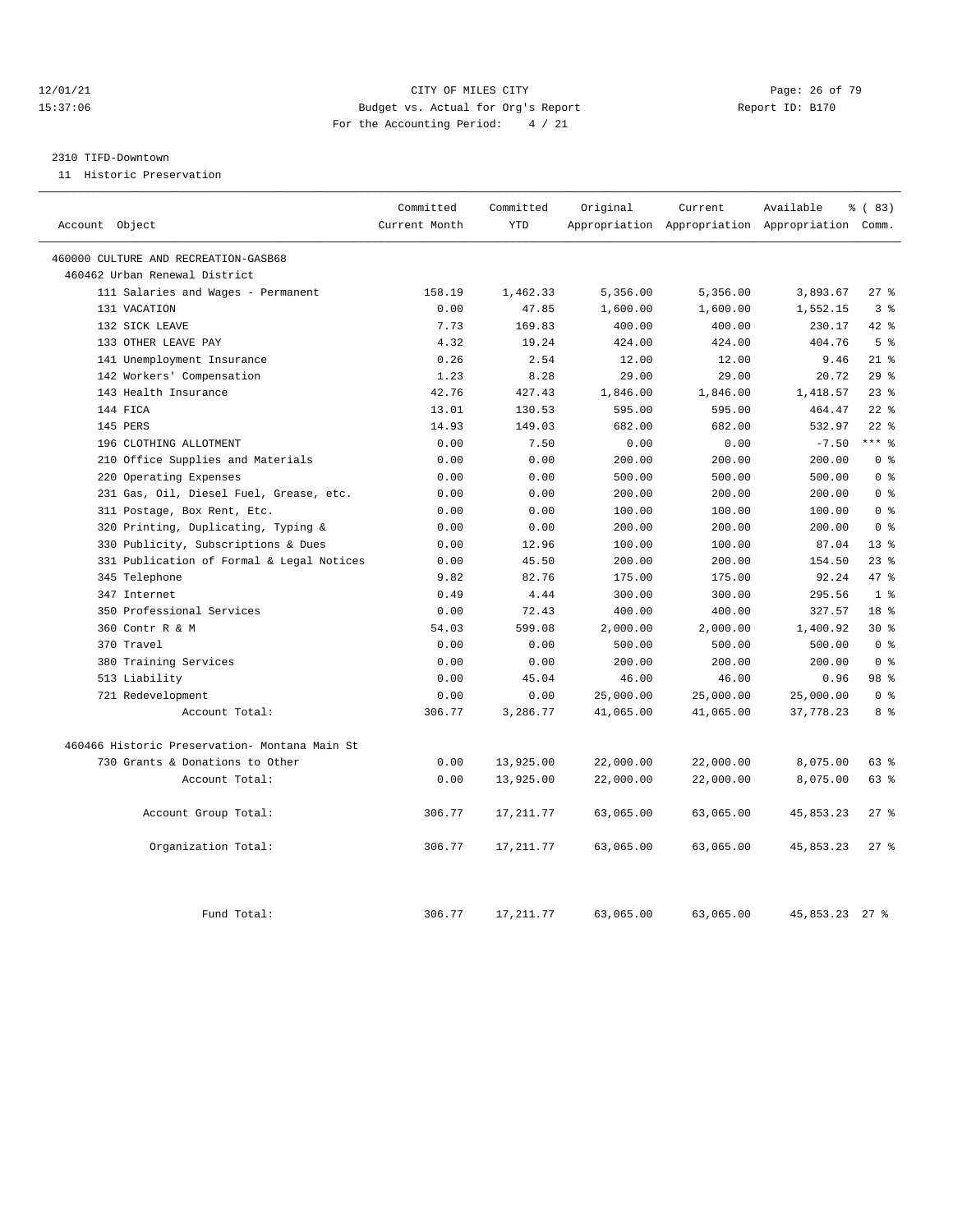### 12/01/21 Page: 27 of 79 15:37:06 Budget vs. Actual for Org's Report Report ID: B170 For the Accounting Period: 4 / 21

# 2372 Permissive Medical Levy

20 Permissive Medical Levy

| Account Object                                                          | Committed<br>Current Month | Committed<br><b>YTD</b> | Original<br>Appropriation | Current<br>Appropriation | Available<br>Appropriation | % (83)<br>Comm. |
|-------------------------------------------------------------------------|----------------------------|-------------------------|---------------------------|--------------------------|----------------------------|-----------------|
| 520000 OTHER FINANCING USES<br>521000 Interfund Operating Transfers Out |                            |                         |                           |                          |                            |                 |
| 820 Transfers to Other Funds                                            | 0.00                       | 143,559.35              | 287,119.00                | 287,119.00               | 143,559.65                 | $50*$           |
| Account Total:                                                          | 0.00                       | 143,559.35              | 287,119.00                | 287,119.00               | 143,559.65                 | $50*$           |
| Account Group Total:                                                    | 0.00                       | 143,559.35              | 287,119.00                | 287,119.00               | 143,559.65                 | $50*$           |
| Organization Total:                                                     | 0.00                       | 143,559.35              | 287,119.00                | 287,119.00               | 143,559.65                 | $50*$           |
| Fund Total:                                                             | 0.00                       | 143,559.35              | 287,119.00                | 287,119.00               | 143,559.65                 | 50 %            |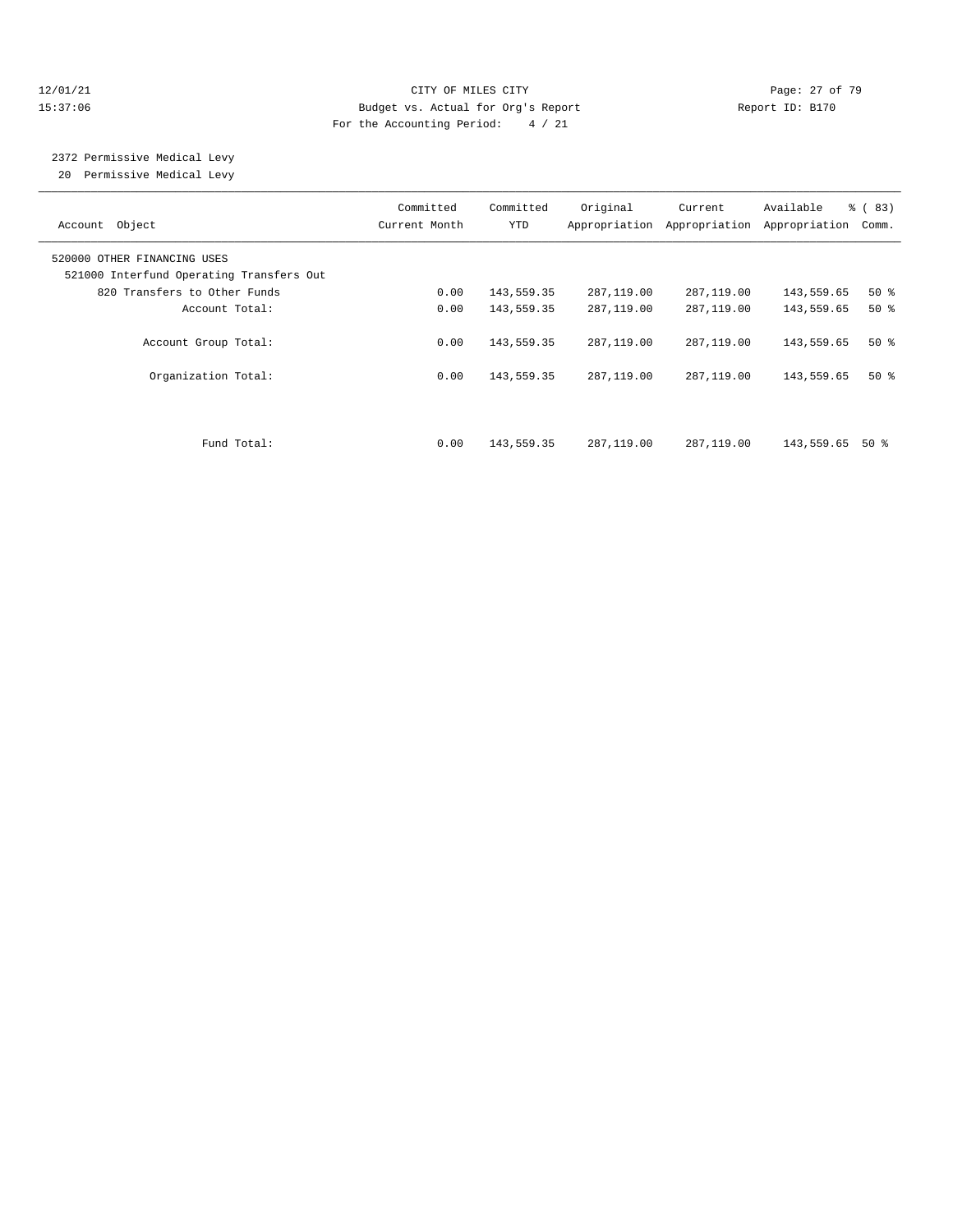### 12/01/21 CITY OF MILES CITY Page: 28 of 79 15:37:06 Budget vs. Actual for Org's Report Report ID: B170 For the Accounting Period: 4 / 21

### 2390 DRUG FORFEITURE

5 Police

| Account Object                    | Committed<br>Current Month | Committed<br>YTD | Original | Current<br>Appropriation Appropriation | Available<br>Appropriation | % (83)<br>Comm.         |
|-----------------------------------|----------------------------|------------------|----------|----------------------------------------|----------------------------|-------------------------|
| 420000 PUBLIC SAFETY-GASB68       |                            |                  |          |                                        |                            |                         |
| 420100 Law Enforcement Services   |                            |                  |          |                                        |                            |                         |
| 210 Office Supplies and Materials | 0.00                       | 0.00             | 100.00   | 100.00                                 | 100.00                     | 0 <sup>8</sup>          |
| 220 Operating Expenses            | 0.00                       | 0.00             | 500.00   | 500.00                                 | 500.00                     | 0 <sup>8</sup>          |
| 380 Training Services             | 0.00                       | 0.00             | 1,000.00 | 1,000.00                               | 1,000.00                   | 0 <sup>8</sup>          |
| 900 Capital Outlay                | 0.00                       | 0.00             | 100.00   | 100.00                                 | 100.00                     | 0 <sup>8</sup>          |
| Account Total:                    | 0.00                       | 0.00             | 1,700.00 | 1,700.00                               | 1,700.00                   | 0 <sup>8</sup>          |
| Account Group Total:              | 0.00                       | 0.00             | 1,700.00 | 1,700.00                               | 1,700.00                   | 0 <sup>8</sup>          |
| Organization Total:               | 0.00                       | 0.00             | 1,700.00 | 1,700.00                               | 1,700.00                   | 0 <sup>8</sup>          |
|                                   |                            |                  |          |                                        |                            |                         |
| Fund Total:                       | 0.00                       | 0.00             | 1,700.00 | 1,700.00                               | 1,700.00                   | $0 \text{ }$ $\text{*}$ |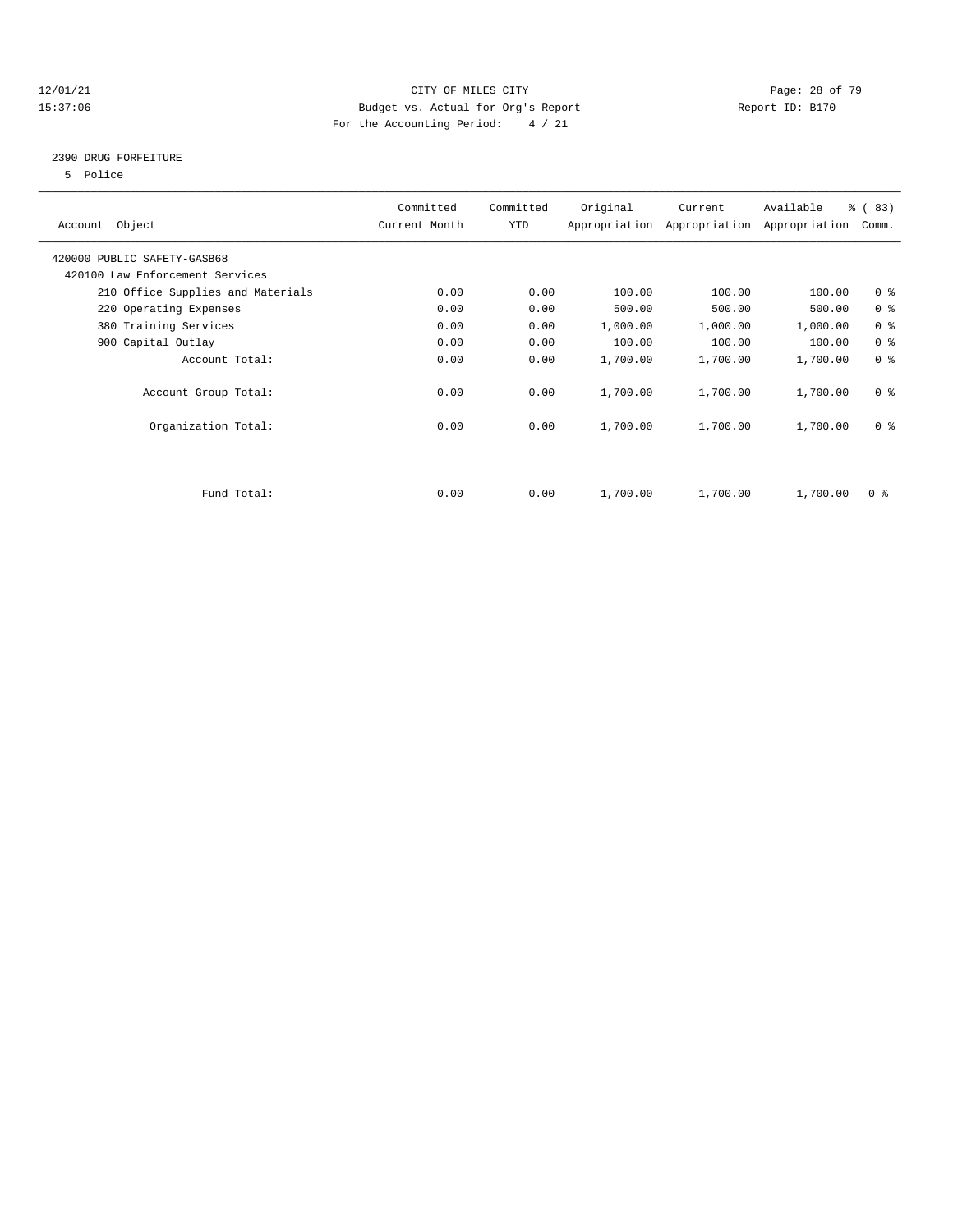### 12/01/21 **Page: 29 of 79** CITY OF MILES CITY **CITY** CITY **Page: 29 of 79** 15:37:06 Budget vs. Actual for Org's Report Report ID: B170 For the Accounting Period: 4 / 21

# 2394 BUILDING CODE ENFORCEMENT

18 BUILDING INSPECTION

| Account Object                            | Committed<br>Current Month | Committed<br><b>YTD</b> | Original   | Current    | Available<br>Appropriation Appropriation Appropriation Comm. | <sub>ර</sub> ි (83) |
|-------------------------------------------|----------------------------|-------------------------|------------|------------|--------------------------------------------------------------|---------------------|
|                                           |                            |                         |            |            |                                                              |                     |
| 420000 PUBLIC SAFETY-GASB68               |                            |                         |            |            |                                                              |                     |
| 420531 Building Inspection                |                            |                         |            |            |                                                              |                     |
| 111 Salaries and Wages - Permanent        | 1,051.07                   | 9,753.72                | 11,648.00  | 11,648.00  | 1,894.28                                                     | 84 %                |
| 121 OVERTIME-PERMANENT                    | 0.00                       | 12.05                   | 240.00     | 240.00     | 227.95                                                       | 5 <sup>8</sup>      |
| 131 VACATION                              | 46.45                      | 478.97                  | 1,000.00   | 1,000.00   | 521.03                                                       | 48 %                |
| 132 SICK LEAVE                            | 4.26                       | 392.63                  | 600.00     | 600.00     | 207.37                                                       | 65 %                |
| 133 OTHER LEAVE PAY                       | 4.07                       | 84.75                   | 255.00     | 255.00     | 170.25                                                       | $33$ $%$            |
| 141 Unemployment Insurance                | 1.65                       | 16.19                   | 21.00      | 21.00      | 4.81                                                         | 77.8                |
| 142 Workers' Compensation                 | 7.32                       | 85.01                   | 375.00     | 375.00     | 289.99                                                       | 23%                 |
| 143 Health Insurance                      | 253.85                     | 2,560.87                | 3,076.00   | 3,076.00   | 515.13                                                       | 83 %                |
| 144 FICA                                  | 84.28                      | 820.70                  | 1,051.00   | 1,051.00   | 230.30                                                       | 78 %                |
| 145 PERS                                  | 97.00                      | 940.35                  | 1,205.00   | 1,205.00   | 264.65                                                       | 78 %                |
| 196 CLOTHING ALLOTMENT                    | 0.00                       | 45.00                   | 45.00      | 45.00      | 0.00                                                         | $100*$              |
| 210 Office Supplies and Materials         | 9.93                       | 179.80                  | 3,000.00   | 3,000.00   | 2,820.20                                                     | 6 %                 |
| 214 Small Items of Equipment              | 0.00                       | 155.72                  | 4,000.00   | 4,000.00   | 3,844.28                                                     | 4%                  |
| 220 Operating Expenses                    | 0.00                       | 0.00                    | 3,000.00   | 3,000.00   | 3,000.00                                                     | 0 <sup>8</sup>      |
| 311 Postage, Box Rent, Etc.               | 4.59                       | 714.58                  | 600.00     | 600.00     | $-114.58$                                                    | 119 %               |
| 320 Printing, Duplicating, Typing &       | 0.00                       | 0.00                    | 500.00     | 500.00     | 500.00                                                       | 0 <sup>8</sup>      |
| 330 Publicity, Subscriptions & Dues       | 0.00                       | 0.00                    | 500.00     | 500.00     | 500.00                                                       | 0 <sup>8</sup>      |
| 331 Publication of Formal & Legal Notices | 60.00                      | 429.74                  | 1,000.00   | 1,000.00   | 570.26                                                       | $43$ %              |
| 334 Memberships, Registrations & Dues     | 0.00                       | 247.00                  | 400.00     | 400.00     | 153.00                                                       | 62 %                |
| 345 Telephone                             | 47.54                      | 422.24                  | 500.00     | 500.00     | 77.76                                                        | 84 %                |
| 347 Internet                              | 0.00                       | 0.00                    | 200.00     | 200.00     | 200.00                                                       | 0 <sup>8</sup>      |
| 350 Professional Services                 | 9,094.20                   | 51,882.39               | 130,000.00 | 130,000.00 | 78,117.61                                                    | $40*$               |
| 360 Contr R & M                           | 116.71                     | 3,521.99                | 15,000.00  | 15,000.00  | 11,478.01                                                    | 23%                 |
| 380 Training Services                     | 0.00                       | 0.00                    | 6,000.00   | 6,000.00   | 6,000.00                                                     | 0 <sup>8</sup>      |
| 382 Books                                 | 0.00                       | 0.00                    | 6,000.00   | 6,000.00   | 6,000.00                                                     | 0 <sup>8</sup>      |
| 531 Building & Office Rental              | 200.00                     | 2,000.00                | 2,000.00   | 2,000.00   | 0.00                                                         | $100*$              |
| 540 Special Assessments                   | 0.00                       | 0.00                    | 800.00     | 800.00     | 800.00                                                       | 0 <sup>8</sup>      |
| Account Total:                            | 11,082.92                  | 74,743.70               | 193,016.00 | 193,016.00 | 118,272.30                                                   | 39%                 |
| Account Group Total:                      | 11,082.92                  | 74,743.70               | 193,016.00 | 193,016.00 | 118,272.30                                                   | 398                 |
| 510000 MISCELLANEOUS                      |                            |                         |            |            |                                                              |                     |
| 510330 Comprehensive Liability Insurance  |                            |                         |            |            |                                                              |                     |
| 513 Liability                             | 0.00                       | 238.00                  | 238.00     | 238.00     | 0.00                                                         | 100 %               |
| Account Total:                            | 0.00                       | 238.00                  | 238.00     | 238.00     | 0.00                                                         | $100*$              |
| Account Group Total:                      | 0.00                       | 238.00                  | 238.00     | 238.00     |                                                              | $0.00$ 100 %        |
| 520000 OTHER FINANCING USES               |                            |                         |            |            |                                                              |                     |
| 521000 Interfund Operating Transfers Out  |                            |                         |            |            |                                                              |                     |
| 820 Transfers to Other Funds              | 453.33                     | 4,533.30                | 5,440.00   | 5,440.00   | 906.70                                                       | 83%                 |
| Account Total:                            | 453.33                     | 4,533.30                | 5,440.00   | 5,440.00   | 906.70                                                       | 83%                 |
| Account Group Total:                      | 453.33                     | 4,533.30                | 5,440.00   | 5,440.00   | 906.70                                                       | 83%                 |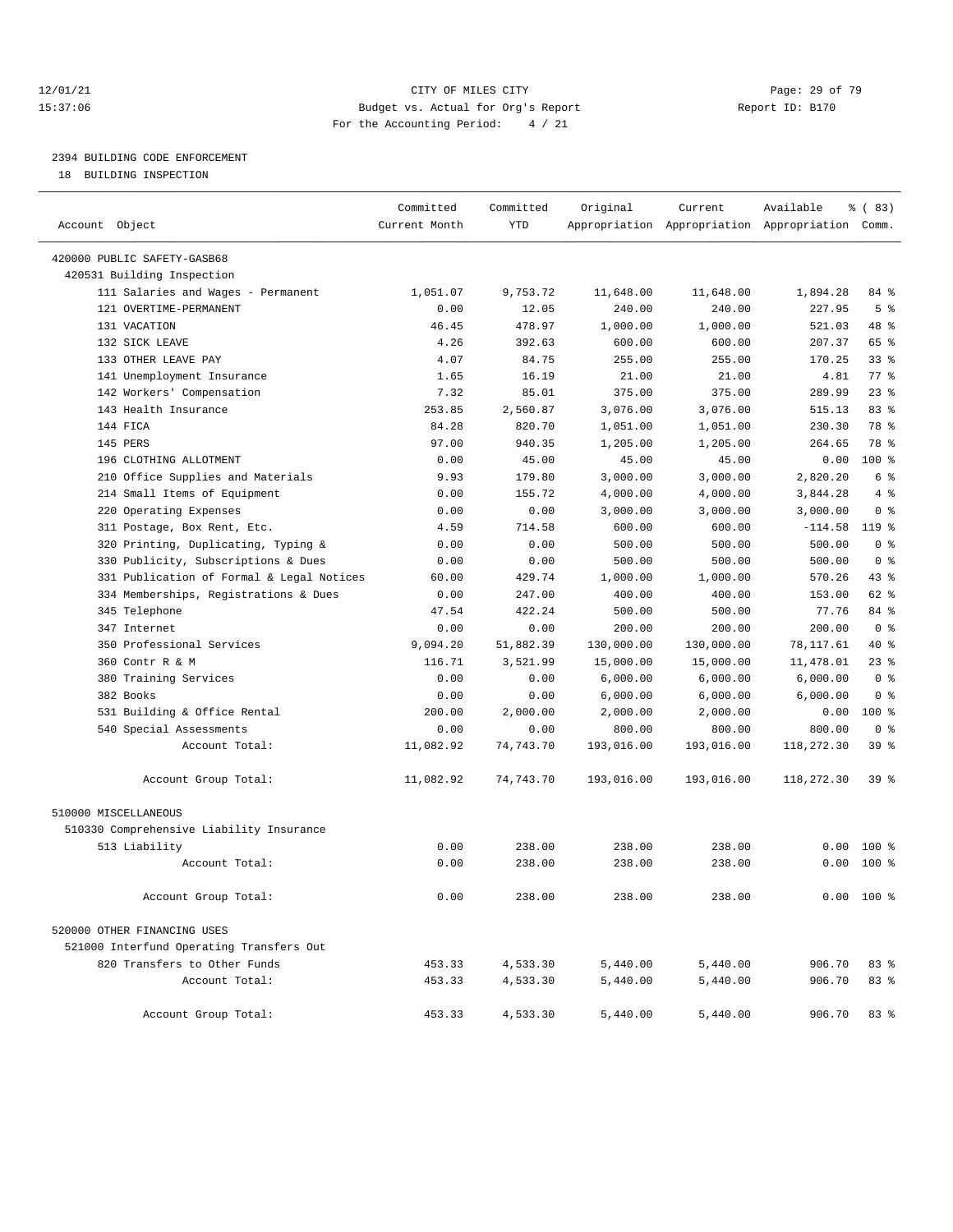### 12/01/21 **Page: 30 of 79** CITY OF MILES CITY **CITY** Page: 30 of 79 15:37:06 Budget vs. Actual for Org's Report Report ID: B170 For the Accounting Period: 4 / 21

### 2394 BUILDING CODE ENFORCEMENT

18 BUILDING INSPECTION

| Object<br>Account   | Committed<br>Current Month | Committed<br>YTD | Original   | Current<br>Appropriation Appropriation | Available<br>Appropriation Comm. | 8 (83) |
|---------------------|----------------------------|------------------|------------|----------------------------------------|----------------------------------|--------|
| Organization Total: | 11,536.25                  | 79,515.00        | 198,694.00 | 198,694.00                             | 119,179.00                       | $40*$  |
| Fund Total:         | 11,536.25                  | 79,515.00        | 198,694.00 | 198,694.00                             | 119,179.00 40 %                  |        |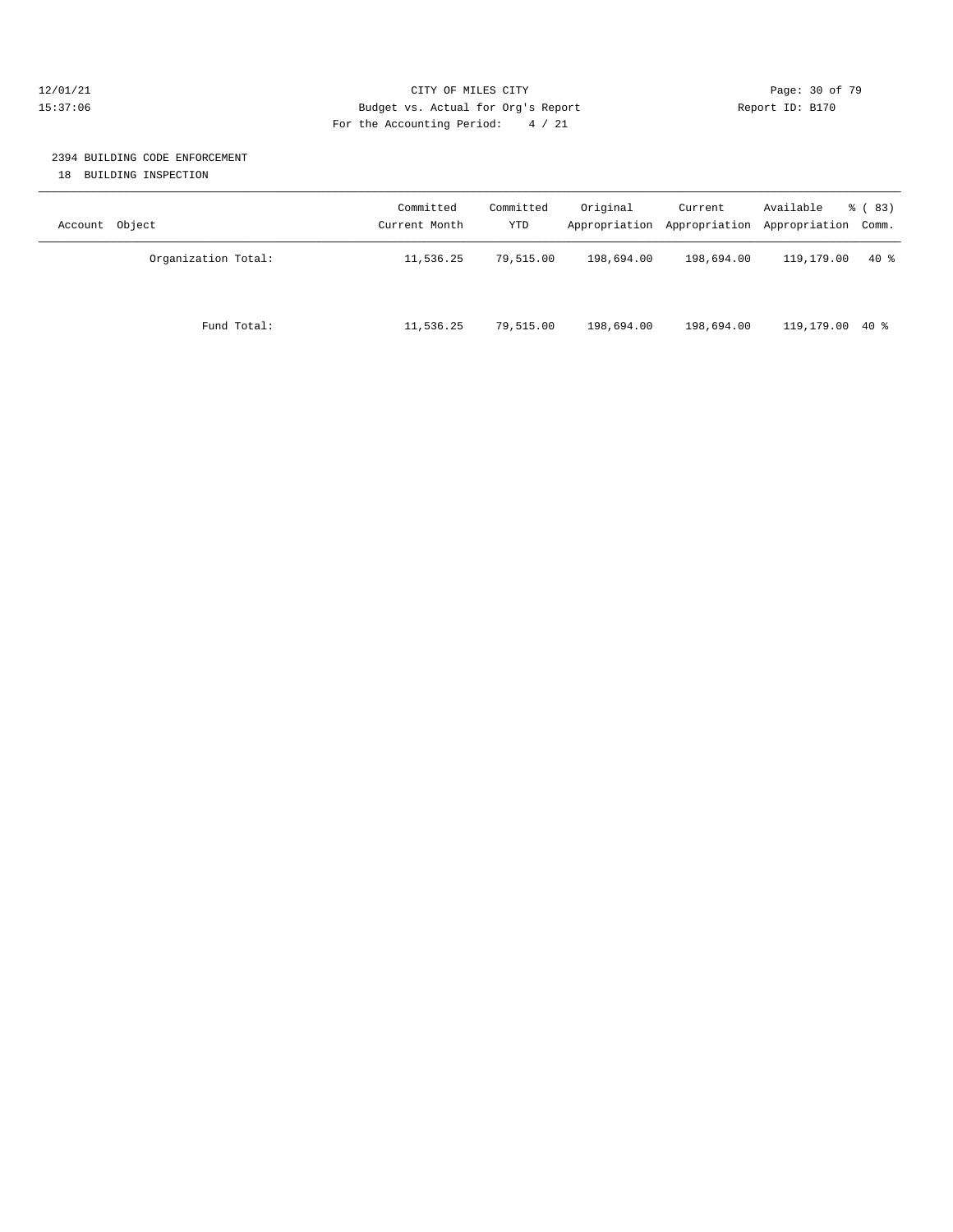### 12/01/21 Page: 31 of 79<br>15:37:06 Pudget vs. Actual for Org's Report Report TD: B170 15:37:06 Budget vs. Actual for Org's Report For the Accounting Period: 4 / 21

### 2400 LTG M D#165-(Gen City) 46 SID #165

| Account Object                           | Committed<br>Current Month | Committed<br><b>YTD</b> | Original   | Current<br>Appropriation Appropriation Appropriation | Available | % (83)<br>Comm. |  |
|------------------------------------------|----------------------------|-------------------------|------------|------------------------------------------------------|-----------|-----------------|--|
| 430000 Public Works-GASB68               |                            |                         |            |                                                      |           |                 |  |
| 430263 STREET LIGHTING                   |                            |                         |            |                                                      |           |                 |  |
| 341 Electric Utility Services            | 4,133.27                   | 40,106.91               | 50,000.00  | 50,000.00                                            | 9,893.09  | $80*$           |  |
| 533 Machinery and Equipment Rental       | 8,836.60                   | 88,366.00               | 120,000.00 | 120,000.00                                           | 31,634.00 | 74 %            |  |
| Account Total:                           | 12,969.87                  | 128, 472.91             | 170,000.00 | 170,000.00                                           | 41,527.09 | 76 %            |  |
| Account Group Total:                     | 12,969.87                  | 128,472.91              | 170,000.00 | 170,000.00                                           | 41,527.09 | 76 %            |  |
| 520000 OTHER FINANCING USES              |                            |                         |            |                                                      |           |                 |  |
| 521000 Interfund Operating Transfers Out |                            |                         |            |                                                      |           |                 |  |
| 820 Transfers to Other Funds             | 0.00                       | 1,000.00                | 1,000.00   | 1,000.00                                             | 0.00      | $100*$          |  |
| Account Total:                           | 0.00                       | 1,000.00                | 1,000.00   | 1,000.00                                             | 0.00      | $100*$          |  |
| Account Group Total:                     | 0.00                       | 1,000.00                | 1,000.00   | 1,000.00                                             |           | $0.00 100$ %    |  |
| Organization Total:                      | 12,969.87                  | 129,472.91              | 171,000.00 | 171,000.00                                           | 41,527.09 | 76 %            |  |
| Fund Total:                              | 12,969.87                  | 129, 472.91             | 171,000.00 | 171,000.00                                           | 41,527.09 | 76 %            |  |
|                                          |                            |                         |            |                                                      |           |                 |  |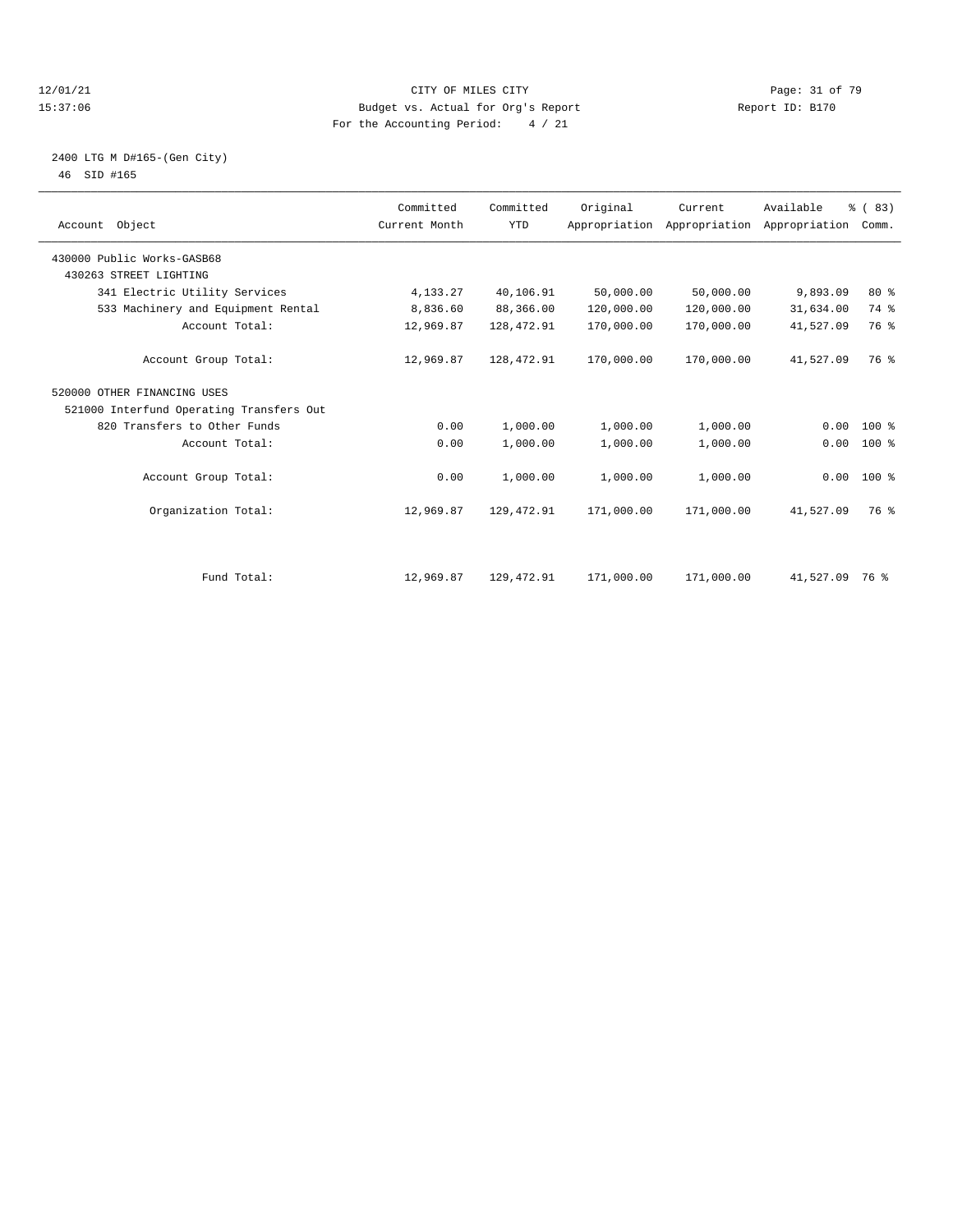### 12/01/21 Page: 32 of 79<br>15:37:06 Pudget vs. Actual for Org's Report Page: 32 of 79<br>15:37:06 Pudget vs. Actual for Org's Report Page: 22 of 79 15:37:06 Budget vs. Actual for Org's Report For the Accounting Period: 4 / 21

# 2420 LTG M D#167-(MilesAddn Etc)

48 SID #167

| Account Object                           | Committed<br>Current Month | Committed<br><b>YTD</b> | Original  | Current<br>Appropriation Appropriation Appropriation | Available | % (83)<br>Comm. |  |
|------------------------------------------|----------------------------|-------------------------|-----------|------------------------------------------------------|-----------|-----------------|--|
| 430000 Public Works-GASB68               |                            |                         |           |                                                      |           |                 |  |
| 430263 STREET LIGHTING                   |                            |                         |           |                                                      |           |                 |  |
| 341 Electric Utility Services            | 583.29                     | 5,659.40                | 8,000.00  | 8,000.00                                             | 2,340.60  | 71 %            |  |
| 533 Machinery and Equipment Rental       | 1,054.80                   | 10,548.00               | 16,000.00 | 16,000.00                                            | 5,452.00  | 66 %            |  |
| Account Total:                           | 1,638.09                   | 16,207.40               | 24,000.00 | 24,000.00                                            | 7,792.60  | 68 %            |  |
| Account Group Total:                     | 1,638.09                   | 16,207.40               | 24,000.00 | 24,000.00                                            | 7,792.60  | 68 %            |  |
| 520000 OTHER FINANCING USES              |                            |                         |           |                                                      |           |                 |  |
| 521000 Interfund Operating Transfers Out |                            |                         |           |                                                      |           |                 |  |
| 820 Transfers to Other Funds             | 0.00                       | 1,000.00                | 1,000.00  | 1,000.00                                             | 0.00      | $100*$          |  |
| Account Total:                           | 0.00                       | 1,000.00                | 1,000.00  | 1,000.00                                             | 0.00      | $100*$          |  |
| Account Group Total:                     | 0.00                       | 1,000.00                | 1,000.00  | 1,000.00                                             | 0.00      | $100*$          |  |
| Organization Total:                      | 1,638.09                   | 17,207.40               | 25,000.00 | 25,000.00                                            | 7,792.60  | 69 %            |  |
|                                          |                            |                         |           |                                                      |           |                 |  |
| Fund Total:                              | 1,638.09                   | 17,207.40               | 25,000.00 | 25,000.00                                            | 7,792.60  | 69 %            |  |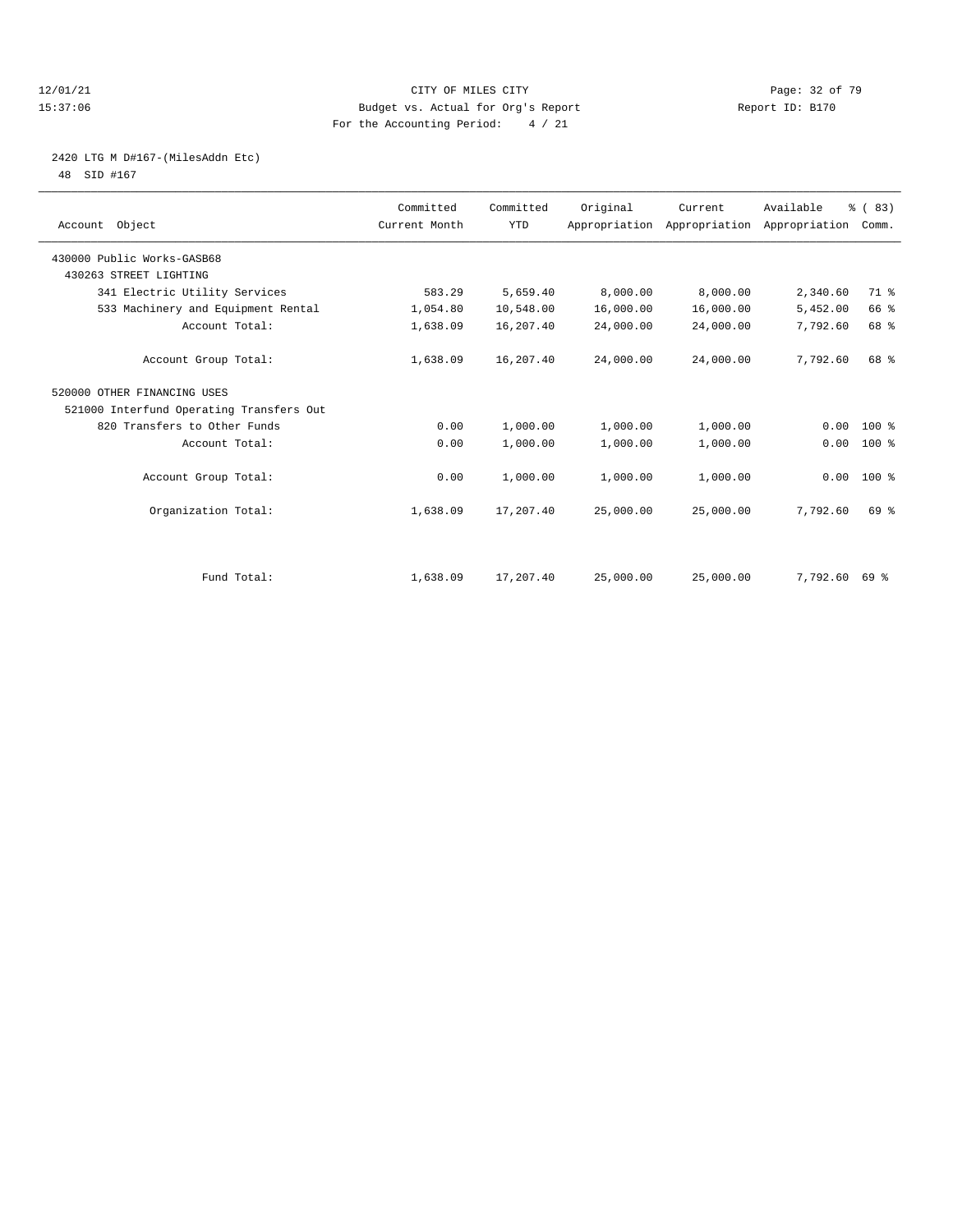### 12/01/21 Page: 33 of 79<br>15:37:06 Pudget vs. Actual for Org's Report Report Report ID: B170 15:37:06 Budget vs. Actual for Org's Report For the Accounting Period: 4 / 21

### 2430 LTG M D#171-(Balsam Est) 49 SID #171

| Account Object                           | Committed<br>Current Month | Committed<br><b>YTD</b> | Original | Current  | Available<br>Appropriation Appropriation Appropriation Comm. | % (83)       |
|------------------------------------------|----------------------------|-------------------------|----------|----------|--------------------------------------------------------------|--------------|
| 430000 Public Works-GASB68               |                            |                         |          |          |                                                              |              |
| 430263 STREET LIGHTING                   |                            |                         |          |          |                                                              |              |
| 230 Repair and Maintenance Supplies      | 0.00                       | 2,050.00                | 1,500.00 | 1,500.00 | $-550.00$                                                    | 137 %        |
| 341 Electric Utility Services            | 171.74                     | 2,222.82                | 2,000.00 | 2,000.00 | $-222.82$                                                    | $111*$       |
| 360 Contr R & M                          | 0.00                       | 1,753.51                | 1,500.00 | 1,500.00 | $-253.51$ 117 %                                              |              |
| Account Total:                           | 171.74                     | 6,026.33                | 5,000.00 | 5,000.00 | $-1,026.33$ 121 %                                            |              |
| Account Group Total:                     | 171.74                     | 6,026.33                | 5,000.00 | 5,000.00 | $-1,026.33$ 121 %                                            |              |
| 520000 OTHER FINANCING USES              |                            |                         |          |          |                                                              |              |
| 521000 Interfund Operating Transfers Out |                            |                         |          |          |                                                              |              |
| 820 Transfers to Other Funds             | 0.00                       | 1,000.00                | 1,000.00 | 1,000.00 | 0.00                                                         | $100*$       |
| Account Total:                           | 0.00                       | 1,000.00                | 1,000.00 | 1,000.00 | 0.00                                                         | $100*$       |
| Account Group Total:                     | 0.00                       | 1,000.00                | 1,000.00 | 1,000.00 |                                                              | $0.00 100$ % |
| Organization Total:                      | 171.74                     | 7,026.33                | 6.000.00 | 6,000.00 | $-1,026.33$ 117 %                                            |              |
|                                          |                            |                         |          |          |                                                              |              |
| Fund Total:                              | 171.74                     | 7,026.33                | 6,000.00 | 6,000.00 | $-1,026.33$ 117 %                                            |              |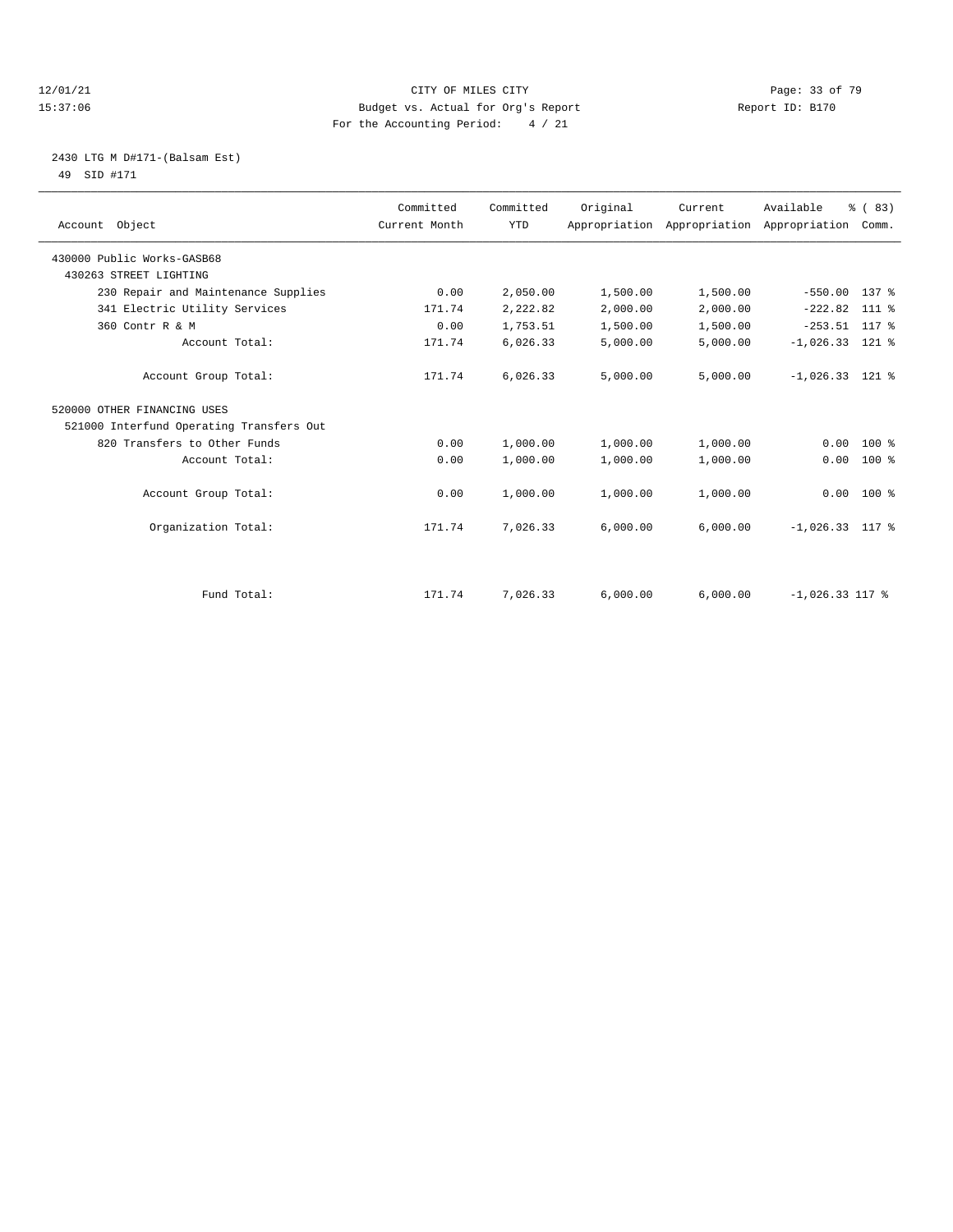### 12/01/21 Page: 34 of 79<br>15:37:06 Pudget vs. Actual for Org's Report Report Report ID: B170 15:37:06 Budget vs. Actual for Org's Report For the Accounting Period: 4 / 21

### 2440 LTG M D#172-(Main Str) 50 SID #172

| Account Object                           | Committed<br>Current Month | Committed<br><b>YTD</b> | Original  | Current   | Available<br>Appropriation Appropriation Appropriation Comm. | % (83)          |
|------------------------------------------|----------------------------|-------------------------|-----------|-----------|--------------------------------------------------------------|-----------------|
| 430000 Public Works-GASB68               |                            |                         |           |           |                                                              |                 |
| 430263 STREET LIGHTING                   |                            |                         |           |           |                                                              |                 |
| 230 Repair and Maintenance Supplies      | 0.00                       | 5,443.05                | 6,000.00  | 6,000.00  | 556.95                                                       | 91 <sup>°</sup> |
| 341 Electric Utility Services            | 1,444.91                   | 14,827.93               | 20,000.00 | 20,000.00 | 5,172.07                                                     | 74 %            |
| 360 Contr R & M                          | 0.00                       | 3,205.31                | 3,000.00  | 3,000.00  | $-205.31$                                                    | 107 %           |
| Account Total:                           | 1,444.91                   | 23, 476.29              | 29,000.00 | 29,000.00 | 5,523.71                                                     | 81 %            |
| Account Group Total:                     | 1,444.91                   | 23, 476.29              | 29,000.00 | 29,000.00 | 5,523.71                                                     | 81 %            |
| 520000 OTHER FINANCING USES              |                            |                         |           |           |                                                              |                 |
| 521000 Interfund Operating Transfers Out |                            |                         |           |           |                                                              |                 |
| 820 Transfers to Other Funds             | 0.00                       | 1,000.00                | 1,000.00  | 1,000.00  | 0.00                                                         | $100*$          |
| Account Total:                           | 0.00                       | 1,000.00                | 1,000.00  | 1,000.00  | 0.00                                                         | $100*$          |
| Account Group Total:                     | 0.00                       | 1,000.00                | 1,000.00  | 1,000.00  | 0.00                                                         | $100*$          |
| Organization Total:                      | 1,444.91                   | 24, 476.29              | 30,000.00 | 30,000.00 | 5,523.71                                                     | $82*$           |
|                                          |                            |                         |           |           |                                                              |                 |
| Fund Total:                              | 1,444.91                   | 24, 476.29              | 30,000.00 | 30,000.00 | 5,523.71 82 %                                                |                 |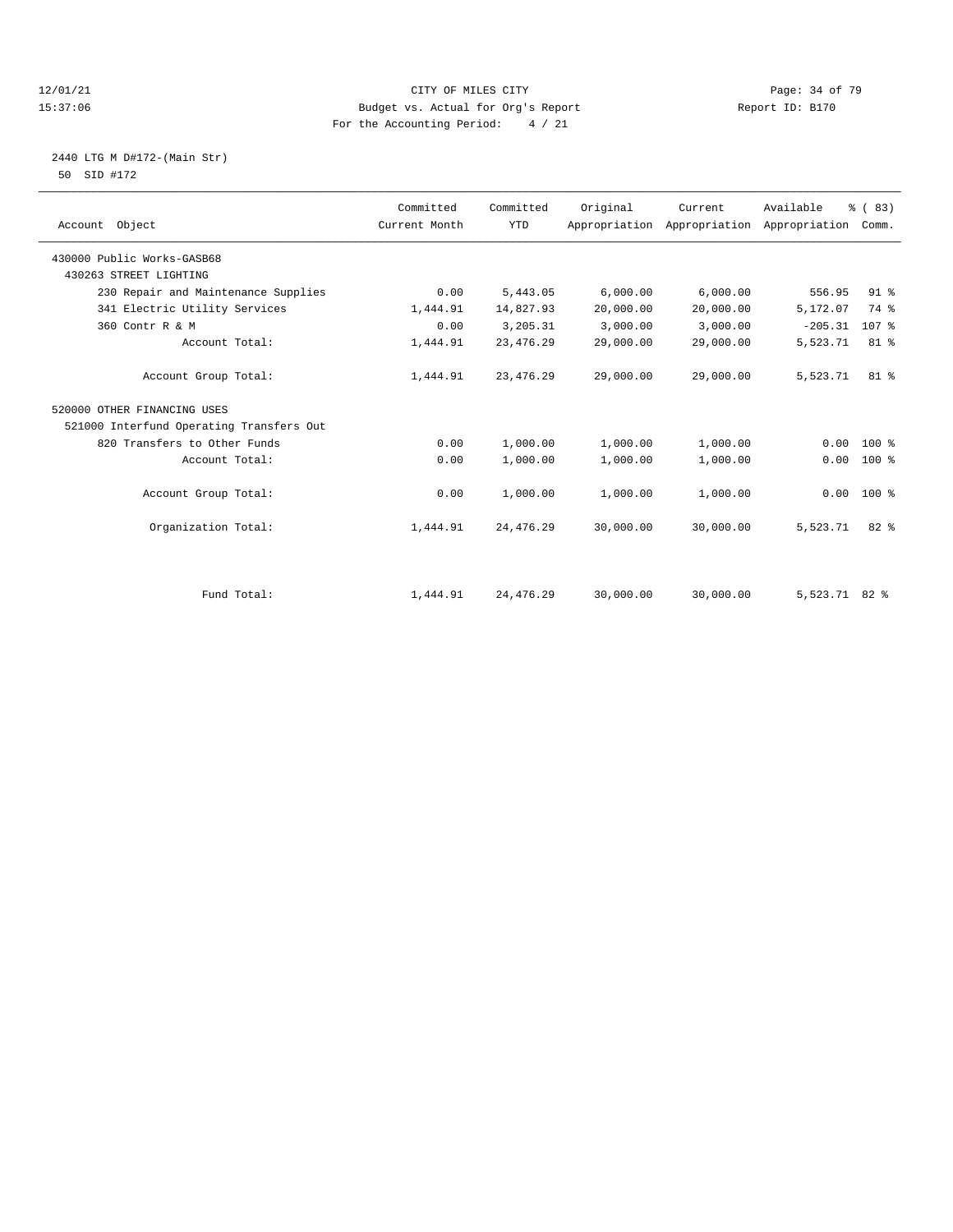### 12/01/21 Page: 35 of 79<br>15:37:06 Pudget vs. Actual for Org's Report Page: 35 of 79<br>15:37:06 Pudget vs. Actual for Org's Report Page: 25 of 79 15:37:06 Budget vs. Actual for Org's Report For the Accounting Period: 4 / 21

### 2450 LTG M D#195-(SG-Trico) 51 SID #195

| Account Object                           | Committed<br>Current Month | Committed<br><b>YTD</b> | Original | Current<br>Appropriation Appropriation Appropriation Comm. | Available   | % (83)       |  |
|------------------------------------------|----------------------------|-------------------------|----------|------------------------------------------------------------|-------------|--------------|--|
| 430000 Public Works-GASB68               |                            |                         |          |                                                            |             |              |  |
| 430263 STREET LIGHTING                   |                            |                         |          |                                                            |             |              |  |
| 341 Electric Utility Services            | 0.00                       | 4,601.84                | 5,000.00 | 5,000.00                                                   | 398.16      | $92$ $%$     |  |
| Account Total:                           | 0.00                       | 4,601.84                | 5,000.00 | 5,000.00                                                   | 398.16      | 92%          |  |
| Account Group Total:                     | 0.00                       | 4,601.84                | 5,000.00 | 5,000.00                                                   | 398.16      | $92$ $%$     |  |
| 520000 OTHER FINANCING USES              |                            |                         |          |                                                            |             |              |  |
| 521000 Interfund Operating Transfers Out |                            |                         |          |                                                            |             |              |  |
| 820 Transfers to Other Funds             | 0.00                       | 1,000.00                | 1,000.00 | 1,000.00                                                   |             | $0.00 100$ % |  |
| Account Total:                           | 0.00                       | 1,000.00                | 1,000.00 | 1,000.00                                                   | 0.00        | $100*$       |  |
|                                          |                            |                         |          |                                                            |             |              |  |
| Account Group Total:                     | 0.00                       | 1,000.00                | 1,000.00 | 1,000.00                                                   | 0.00        | 100 %        |  |
|                                          |                            |                         |          |                                                            |             |              |  |
| Organization Total:                      | 0.00                       | 5,601.84                | 6,000.00 | 6,000.00                                                   | 398.16      | $93$ $%$     |  |
|                                          |                            |                         |          |                                                            |             |              |  |
| Fund Total:                              | 0.00                       | 5,601.84                | 6,000.00 | 6,000.00                                                   | 398.16 93 % |              |  |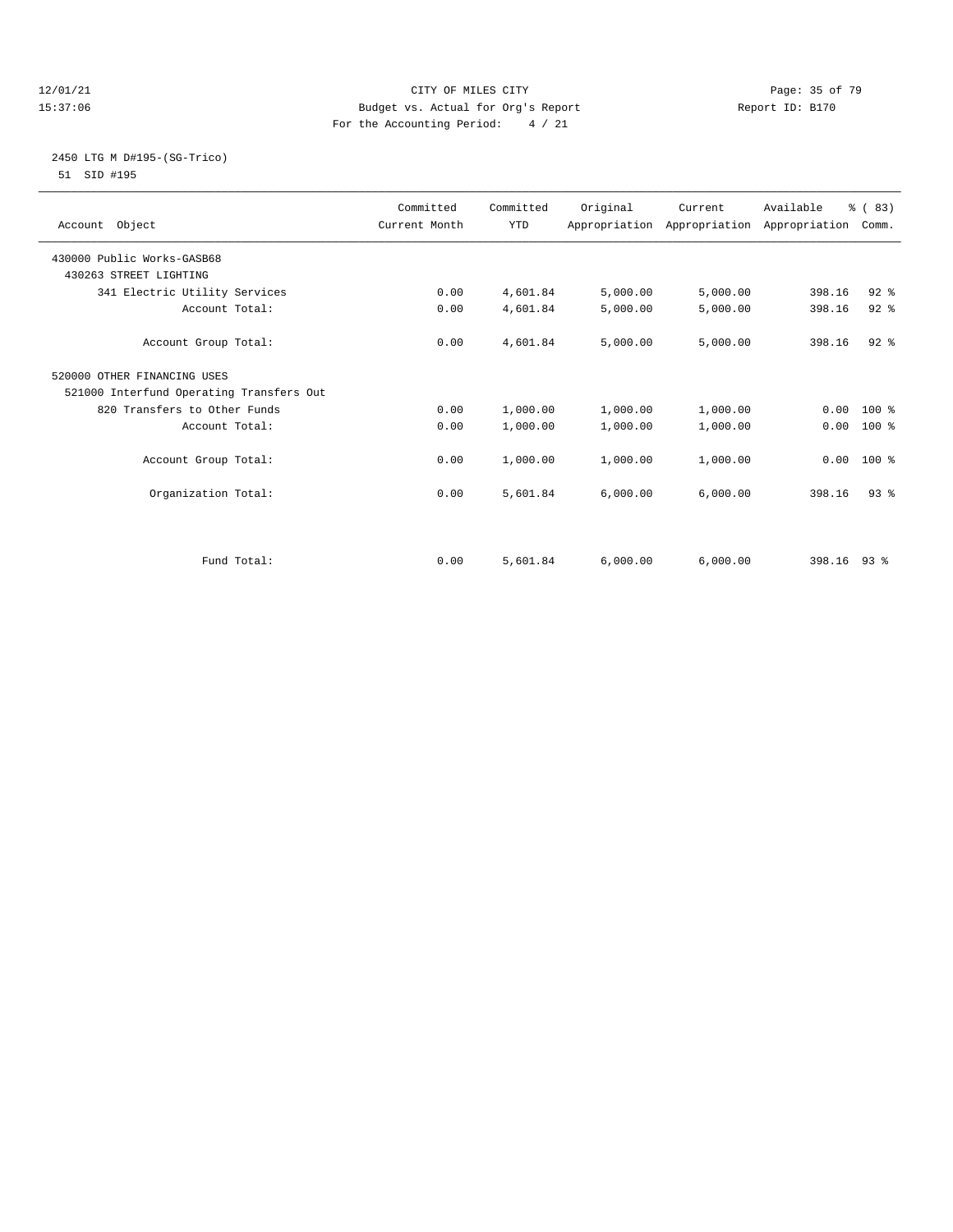### 12/01/21 Page: 36 of 79<br>15:37:06 Pudget vs. Actual for Org's Report Report Report ID: B170 15:37:06 Budget vs. Actual for Org's Report For the Accounting Period: 4 / 21

### 2470 LTG M D#202-(SG-MDU&NV) 72 SID #202

| Account Object                           | Committed<br>Current Month | Committed<br><b>YTD</b> | Original | Current<br>Appropriation Appropriation Appropriation | Available | % (83)<br>Comm. |  |
|------------------------------------------|----------------------------|-------------------------|----------|------------------------------------------------------|-----------|-----------------|--|
| 430000 Public Works-GASB68               |                            |                         |          |                                                      |           |                 |  |
| 430263 STREET LIGHTING                   |                            |                         |          |                                                      |           |                 |  |
| 341 Electric Utility Services            | 120.99                     | 1,394.97                | 2,000.00 | 2,000.00                                             | 605.03    | 70 %            |  |
| 533 Machinery and Equipment Rental       | 325.90                     | 3,038.03                | 5,000.00 | 5,000.00                                             | 1,961.97  | 61 %            |  |
| Account Total:                           | 446.89                     | 4,433.00                | 7,000.00 | 7,000.00                                             | 2,567.00  | 63 %            |  |
| Account Group Total:                     | 446.89                     | 4,433.00                | 7,000.00 | 7,000.00                                             | 2,567.00  | 63%             |  |
| 520000 OTHER FINANCING USES              |                            |                         |          |                                                      |           |                 |  |
| 521000 Interfund Operating Transfers Out |                            |                         |          |                                                      |           |                 |  |
| 820 Transfers to Other Funds             | 0.00                       | 1,000.00                | 1,000.00 | 1,000.00                                             | 0.00      | $100*$          |  |
| Account Total:                           | 0.00                       | 1,000.00                | 1,000.00 | 1,000.00                                             | 0.00      | $100*$          |  |
| Account Group Total:                     | 0.00                       | 1,000.00                | 1,000.00 | 1,000.00                                             |           | $0.00$ 100 %    |  |
| Organization Total:                      | 446.89                     | 5,433.00                | 8,000.00 | 8,000.00                                             | 2,567.00  | 68 %            |  |
|                                          |                            |                         |          |                                                      |           |                 |  |
| Fund Total:                              | 446.89                     | 5,433.00                | 8,000.00 | 8,000.00                                             | 2,567.00  | 68 %            |  |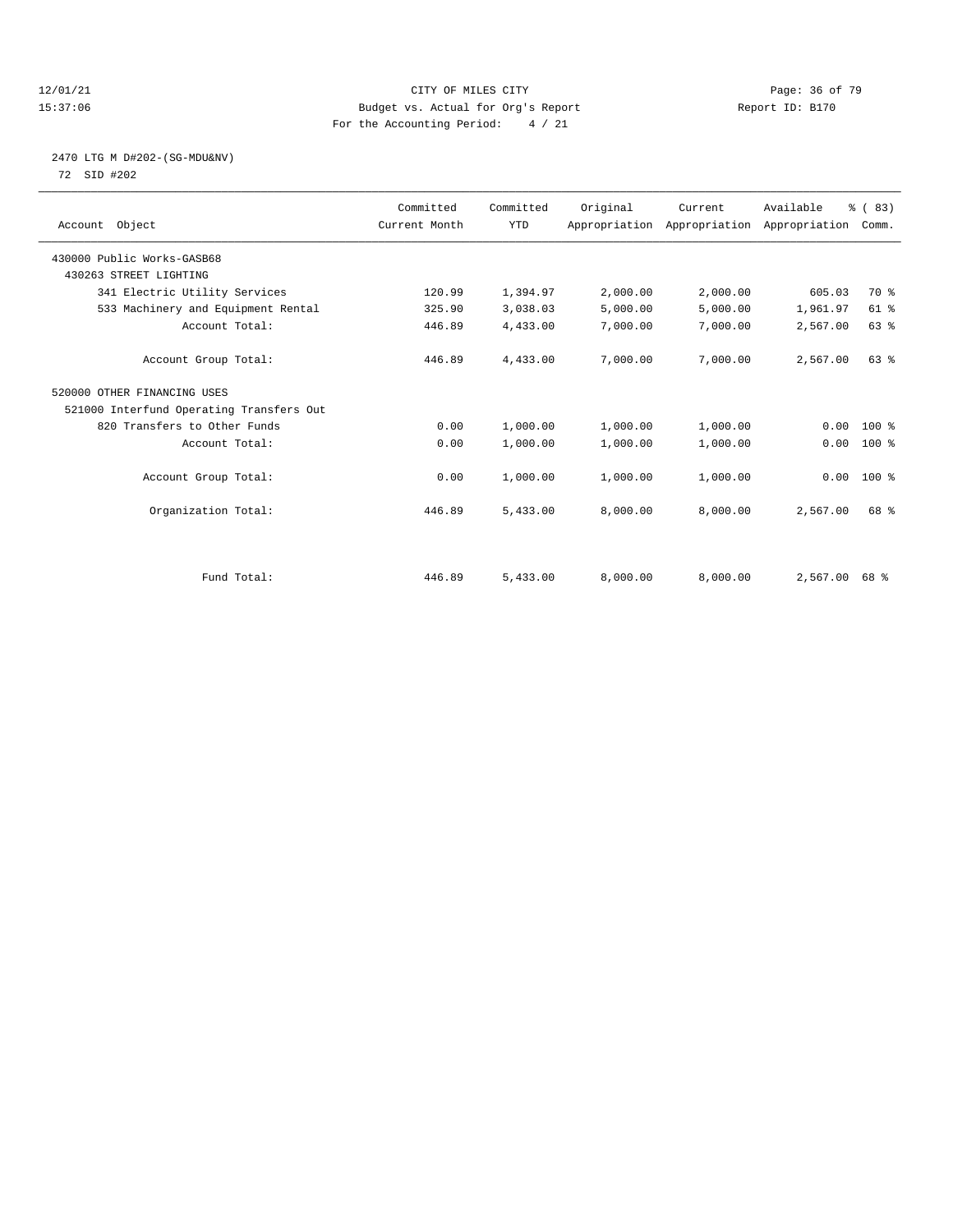## 12/01/21 Page: 37 of 79 15:37:06 Budget vs. Actual for Org's Report Report ID: B170 For the Accounting Period: 4 / 21

## 2480 LTG M M#173-(Milestown Estates)

47 SID #173(Ltg-Milestown)

| Account Object                           | Committed<br>Current Month | Committed<br><b>YTD</b> | Original | Current  | Available<br>Appropriation Appropriation Appropriation Comm. | % (83)       |  |
|------------------------------------------|----------------------------|-------------------------|----------|----------|--------------------------------------------------------------|--------------|--|
| 430000 Public Works-GASB68               |                            |                         |          |          |                                                              |              |  |
| 430263 STREET LIGHTING                   |                            |                         |          |          |                                                              |              |  |
| 230 Repair and Maintenance Supplies      | 0.00                       | 1,000.00                | 1,000.00 | 1,000.00 | 0.00                                                         | 100 %        |  |
| 341 Electric Utility Services            | 35.27                      | 951.58                  | 1,600.00 | 1,600.00 | 648.42                                                       | 59 %         |  |
| 360 Contr R & M                          | 0.00                       | 175.00                  | 350.00   | 350.00   | 175.00                                                       | 50%          |  |
| Account Total:                           | 35.27                      | 2,126.58                | 2,950.00 | 2,950.00 | 823.42                                                       | $72$ $%$     |  |
| Account Group Total:                     | 35.27                      | 2,126.58                | 2,950.00 | 2,950.00 | 823.42                                                       | $72$ $%$     |  |
| 520000 OTHER FINANCING USES              |                            |                         |          |          |                                                              |              |  |
| 521000 Interfund Operating Transfers Out |                            |                         |          |          |                                                              |              |  |
| 820 Transfers to Other Funds             | 0.00                       | 250.00                  | 250.00   | 250.00   | 0.00                                                         | $100*$       |  |
| Account Total:                           | 0.00                       | 250.00                  | 250.00   | 250.00   | 0.00                                                         | $100*$       |  |
| Account Group Total:                     | 0.00                       | 250.00                  | 250.00   | 250.00   |                                                              | $0.00 100$ % |  |
| Organization Total:                      | 35.27                      | 2,376.58                | 3,200.00 | 3,200.00 | 823.42                                                       | 74 %         |  |
|                                          |                            |                         |          |          |                                                              |              |  |
| Fund Total:                              | 35.27                      | 2,376.58                | 3,200.00 | 3,200.00 | 823.42 74 %                                                  |              |  |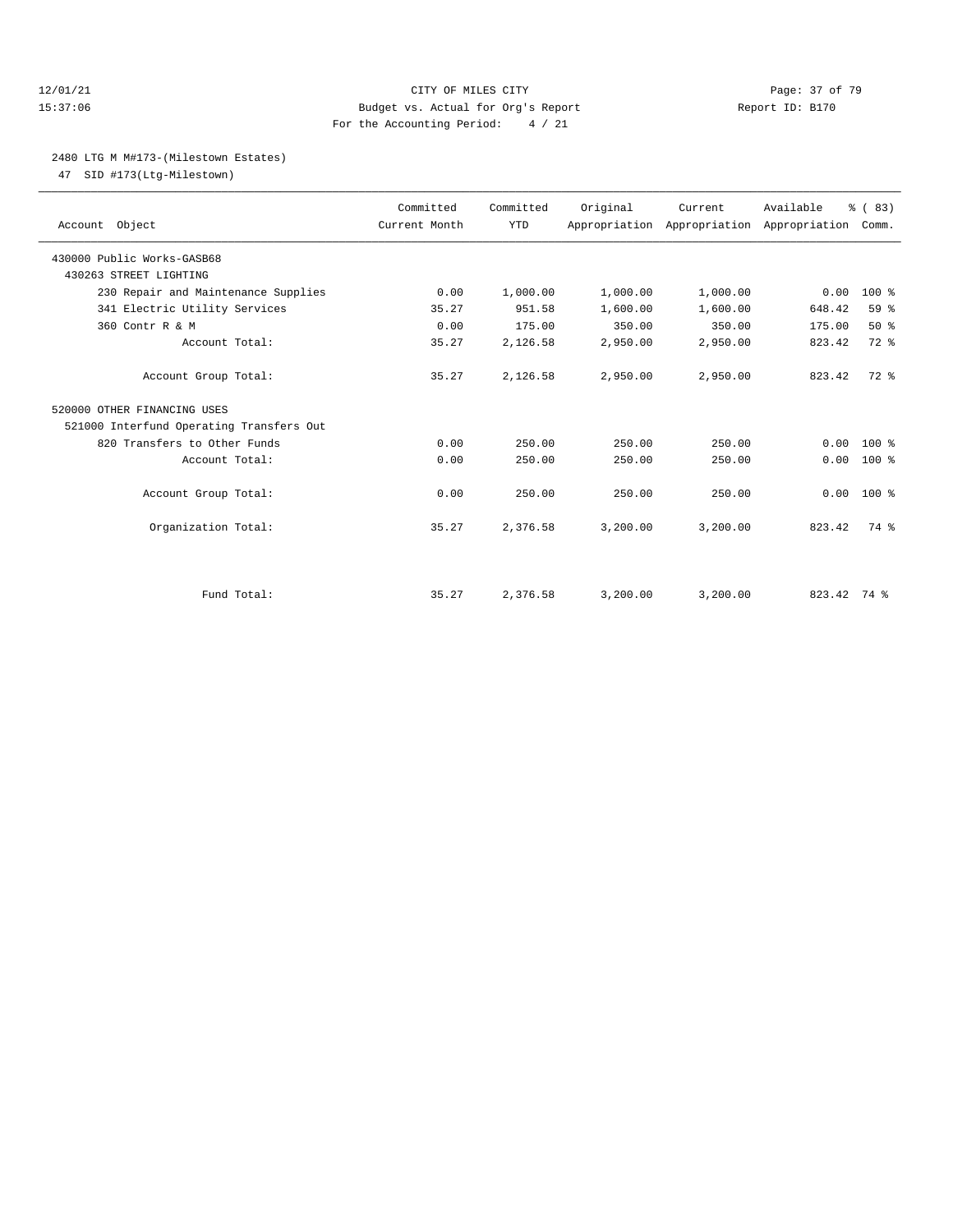## 12/01/21 **CITY OF MILES CITY CITY CITY Page: 38 of 79** 15:37:06 Budget vs. Actual for Org's Report Report ID: B170 For the Accounting Period: 4 / 21

————————————————————————————————————————————————————————————————————————————————————————————————————————————————————————————————————

2510 STR MAINT DIST #204

107 Paved St. Maint. Dist.#204

|                                                        | Committed     | Committed           | Original               | Current    | Available                                       | % (83)          |
|--------------------------------------------------------|---------------|---------------------|------------------------|------------|-------------------------------------------------|-----------------|
| Account Object                                         | Current Month | YTD                 |                        |            | Appropriation Appropriation Appropriation Comm. |                 |
|                                                        |               |                     |                        |            |                                                 |                 |
| 430000 Public Works-GASB68<br>430220 Operations        |               |                     |                        |            |                                                 |                 |
| 111 Salaries and Wages - Permanent                     | 20,062.94     | 203, 366.21         | 289,696.00             | 289,696.00 | 86, 329.79                                      | 70 %            |
| 121 OVERTIME-PERMANENT                                 | 146.97        | 1,595.12            | 9,100.00               | 9,100.00   | 7,504.88                                        | 18 %            |
| 131 VACATION                                           | 1,761.15      | 9,767.16            | 19,600.00              | 19,600.00  | 9,832.84                                        | 50%             |
| 132 SICK LEAVE                                         | 1,038.96      | 7,790.95            | 13,000.00              | 13,000.00  | 5,209.05                                        | 60 %            |
| 133 OTHER LEAVE PAY                                    | 34.42         | 308.07              | 4,921.00               | 4,921.00   | 4,612.93                                        | 6 %             |
| 134 HOLIDAY PAY                                        | 0.00          | 858.14              | 3,000.00               | 3,000.00   | 2,141.86                                        | 29%             |
| 141 Unemployment Insurance                             | 34.58         | 337.14              | 509.00                 | 509.00     | 171.86                                          | 66 %            |
| 142 Workers' Compensation                              | 840.28        | 9,675.46            | 15,202.00              | 15,202.00  | 5,526.54                                        | 64 %            |
| 143 Health Insurance                                   | 4,637.29      | 54,812.40           | 76,290.00              | 76,290.00  | 21,477.60                                       | 72 %            |
| 144 FICA                                               | 1,702.49      | 16,576.84           | 25,958.00              | 25,958.00  | 9,381.16                                        | 64 %            |
| 145 PERS                                               | 2,021.04      | 19,617.38           | 29,758.00              | 29,758.00  | 10,140.62                                       | 66 %            |
| 196 CLOTHING ALLOTMENT                                 | 0.00          | 907.50              | 1,000.00               | 1,000.00   | 92.50                                           | $91$ %          |
| 210 Office Supplies and Materials                      | 7.94          | 3,220.52            |                        | 3,000.00   | $-220.52$                                       | 107 %           |
|                                                        |               |                     | 3,000.00               |            |                                                 | 86 %            |
| 214 Small Items of Equipment<br>220 Operating Expenses | 0.00<br>0.00  | 8,631.31            | 10,000.00<br>20,000.00 | 10,000.00  | 1,368.69<br>7,091.84                            | 65 %            |
|                                                        |               | 12,908.16<br>292.96 |                        | 20,000.00  |                                                 | $20*$           |
| 222 Chemicals, Lab & Med Supplies                      | 0.00          |                     | 1,500.00               | 1,500.00   | 1,207.04                                        | 65 %            |
| 226 Clothing and Uniforms                              | 271.99        | 774.96              | 1,200.00               | 1,200.00   | 425.04                                          |                 |
| 230 Repair and Maintenance Supplies                    | 0.00          | 3,838.48            | 10,000.00              | 10,000.00  | 6,161.52                                        | 38 %            |
| 231 Gas, Oil, Diesel Fuel, Grease, etc.                | 2,385.91      | 17,719.53           | 40,000.00              | 40,000.00  | 22,280.47                                       | 44 %<br>36%     |
| 242 Sign Parts and Supplies                            | 0.00          | 2,889.64            | 8,000.00               | 8,000.00   | 5,110.36                                        |                 |
| 311 Postage, Box Rent, Etc.                            | 0.00          | 15.62               | 100.00                 | 100.00     | 84.38                                           | 16 <sup>8</sup> |
| 320 Printing, Duplicating, Typing &                    | 0.00          | 0.00                | 100.00                 | 100.00     | 100.00                                          | 0 <sup>8</sup>  |
| 330 Publicity, Subscriptions & Dues                    | 0.00          | 105.14              | 200.00                 | 200.00     | 94.86                                           | 53%             |
| 331 Publication of Formal & Legal Notices              | 119.00        | 119.00              | 600.00                 | 600.00     | 481.00                                          | $20*$           |
| 334 Memberships, Registrations & Dues                  | 0.00          | 412.39              | 300.00                 | 300.00     | $-112.39$                                       | 137 %           |
| 341 Electric Utility Services                          | 133.05        | 1,376.45            | 1,500.00               | 1,500.00   | 123.55                                          | $92$ $%$        |
| 344 Gas Utility Service                                | 50.62         | 416.01              | 700.00                 | 700.00     | 283.99                                          | 59%             |
| 345 Telephone                                          | 104.46        | 934.52              | 1,000.00               | 1,000.00   | 65.48                                           | $93$ $%$        |
| 346 Garbage Service                                    | 0.00          | 0.00                | 175.00                 | 175.00     | 175.00                                          | 0 <sup>8</sup>  |
| 347 Internet                                           | 0.00          | 0.00                | 200.00                 | 200.00     | 200.00                                          | 0 <sup>8</sup>  |
| 350 Professional Services                              | 1,603.57      | 26,824.61           | 50,000.00              | 50,000.00  | 23, 175.39                                      | 54 %            |
| 360 Contr R & M                                        | 249.90        | 2,988.96            | 10,000.00              | 10,000.00  | 7,011.04                                        | $30*$           |
| 363 R&M Vehicles/Equip/Labor-PW                        | 7,226.07      | 52,380.37           | 100,000.00             | 100,000.00 | 47,619.63                                       | $52$ $%$        |
| 370 Travel                                             | 66.40         | 66.40               | 1,000.00               | 1,000.00   | 933.60                                          | 7 %             |
| 380 Training Services                                  | 0.00          | 0.00                | 1,000.00               | 1,000.00   | 1,000.00                                        | 0 <sup>8</sup>  |
| 382 Books                                              | 0.00          | 0.00                | 100.00                 | 100.00     | 100.00                                          | 0 <sup>8</sup>  |
| 511 Insurance on Buildings                             | 0.00          | 803.23              | 804.00                 | 804.00     | 0.77                                            | $100*$          |
| 512 Insurance on Vehicles & Equipment                  | 0.00          | 3,371.68            | 3,372.00               | 3,372.00   |                                                 | $0.32$ 100 %    |
| 513 Liability                                          | 0.00          | 16,498.46           | 16,499.00              | 16,499.00  | 0.54                                            | 100 %           |
| 531 Building & Office Rental                           | 350.00        | 3,500.00            | 4,200.00               | 4,200.00   | 700.00                                          | 83 %            |
| 532 Land Rental                                        | 0.00          | 0.00                | 8,000.00               | 8,000.00   | 8,000.00                                        | 0 <sup>8</sup>  |
| Account Total:                                         | 44,849.03     | 485,700.77          | 781,584.00             | 781,584.00 | 295,883.23                                      | 62 %            |
| 430230 Road and Street Contruction                     |               |                     |                        |            |                                                 |                 |
| 230 Repair and Maintenance Supplies                    | 0.00          | 1,080.00            | 0.00                   | 0.00       | $-1,080.00$                                     | $***$ $%$       |
| Account Total:                                         | 0.00          | 1,080.00            | 0.00                   | 0.00       | $-1,080.00$ *** %                               |                 |

430233 Roadway/Re-surfacing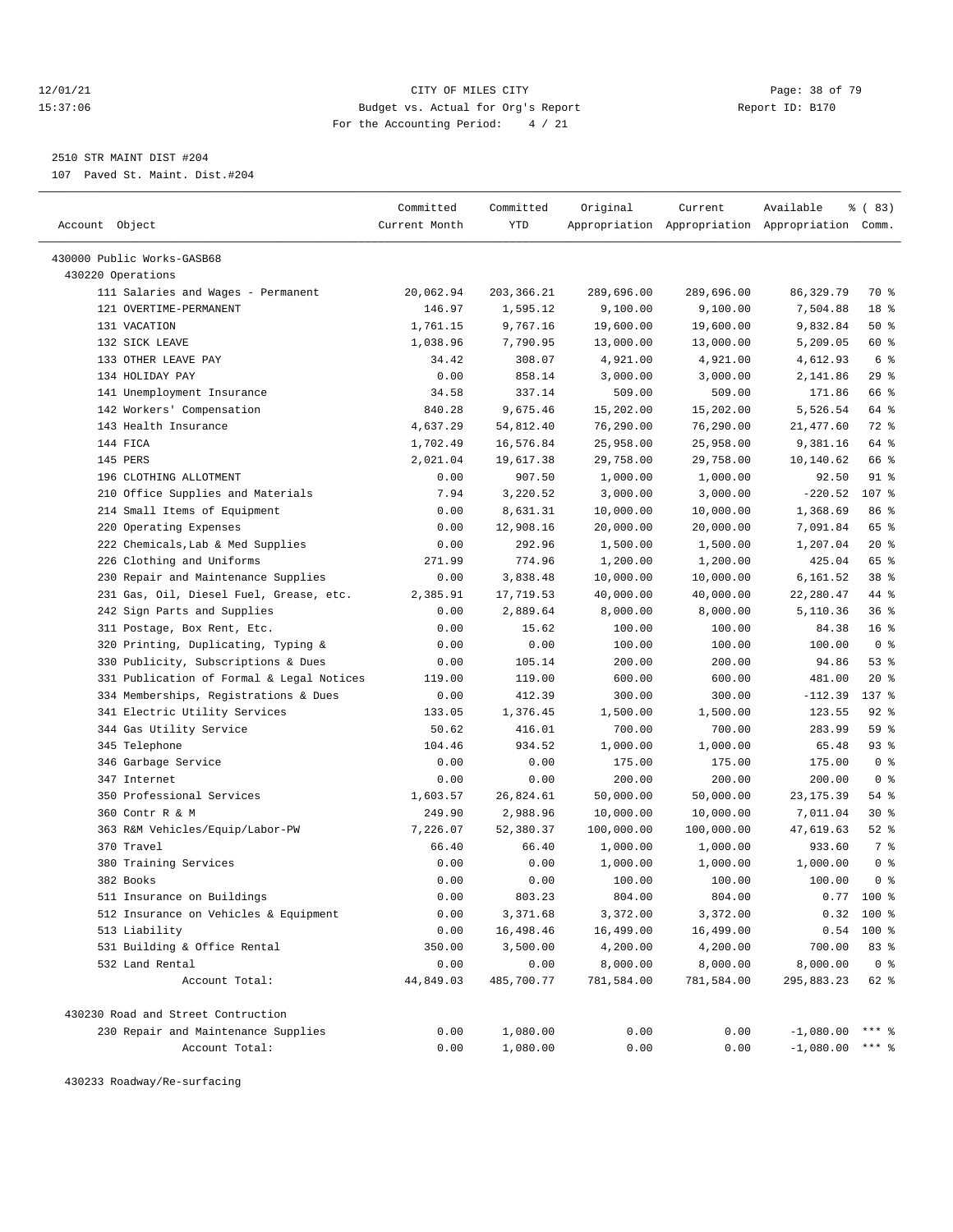## 12/01/21 Page: 39 of 79<br>
12/01/21 Page: 39 of 79<br>
Budget vs. Actual for Org's Report Physics (Report ID: B170 15:37:06 Budget vs. Actual for Org's Report For the Accounting Period: 4 / 21

# 2510 STR MAINT DIST #204

107 Paved St. Maint. Dist.#204

|                                          | Committed     | Committed              | Original     | Current      | Available                                       | % (83)          |
|------------------------------------------|---------------|------------------------|--------------|--------------|-------------------------------------------------|-----------------|
| Account Object                           | Current Month | <b>YTD</b>             |              |              | Appropriation Appropriation Appropriation Comm. |                 |
| 210 Office Supplies and Materials        | 11.63         | 11.63                  | 0.00         | 0.00         | $-11.63$                                        | $***$ 8         |
| 230 Repair and Maintenance Supplies      | 7,494.72      | 21,593.82              | 80,000.00    | 80,000.00    | 58,406.18                                       | 27%             |
| 350 Professional Services                | 0.00          | 0.00                   | 5,000.00     | 5,000.00     | 5,000.00                                        | 0 <sup>8</sup>  |
| Account Total:                           | 7,506.35      | 21,605.45              | 85,000.00    | 85,000.00    | 63, 394.55                                      | 25%             |
|                                          |               |                        |              |              |                                                 |                 |
| 430234 CURB AND GUTTER                   |               |                        |              |              |                                                 |                 |
| 350 Professional Services                | 0.00          | 15,040.54              | 40,000.00    | 40,000.00    | 24,959.46                                       | 38 <sup>8</sup> |
| Account Total:                           | 0.00          | 15,040.54              | 40,000.00    | 40,000.00    | 24,959.46                                       | 38 <sup>8</sup> |
| 430235 Storm Drain & Culvert Maintenance |               |                        |              |              |                                                 |                 |
| 220 Operating Expenses                   | 0.00          | 972.38                 | 35,000.00    | 35,000.00    | 34,027.62                                       | 3 <sup>8</sup>  |
| 230 Repair and Maintenance Supplies      | 0.00          | 15,035.30              | 0.00         | 0.00         | $-15,035.30$                                    | $***$ $%$       |
| 350 Professional Services                | 0.00          | 9,272.97               | 25,000.00    | 25,000.00    | 15,727.03                                       | 378             |
| Account Total:                           | 0.00          | 25, 280.65             | 60,000.00    | 60,000.00    | 34,719.35                                       | 42 %            |
| 430236 Darling Addition Project          |               |                        |              |              |                                                 |                 |
| 220 Operating Expenses                   | 0.00          | 490,010.03             | 500,000.00   | 500,000.00   | 9,989.97                                        | 98 %            |
| 230 Repair and Maintenance Supplies      | 0.00          | 895,100.98             | 600,000.00   | 600,000.00   | $-295, 100.98$                                  | $149$ %         |
| 350 Professional Services                | 692.00        | 86, 273.35             | 200,000.00   | 200,000.00   | 113,726.65                                      | 43.8            |
| Account Total:                           | 692.00        | 1,471,384.36           | 1,300,000.00 | 1,300,000.00 | $-171, 384.36$                                  | $113*$          |
| Account Group Total:                     |               | 53,047.38 2,020,091.77 | 2,266,584.00 | 2,266,584.00 | 246, 492.23                                     | $89*$           |
| 520000 OTHER FINANCING USES              |               |                        |              |              |                                                 |                 |
| 521000 Interfund Operating Transfers Out |               |                        |              |              |                                                 |                 |
| 820 Transfers to Other Funds             | 5,807.42      | 218,682.20             | 235, 297.00  | 235, 297.00  | 16,614.80                                       | 93%             |
| Account Total:                           | 5,807.42      | 218,682.20             | 235, 297.00  | 235, 297.00  | 16,614.80                                       | 93%             |
| Account Group Total:                     | 5,807.42      | 218,682.20             | 235, 297.00  | 235, 297.00  | 16,614.80                                       | 93%             |
| Organization Total:                      | 58,854.80     | 2, 238, 773.97         | 2,501,881.00 | 2,501,881.00 | 263,107.03                                      | 89 %            |
| Fund Total:                              |               | 58,854.80 2,238,773.97 | 2,501,881.00 | 2,501,881.00 | 263,107.03 89 %                                 |                 |
|                                          |               |                        |              |              |                                                 |                 |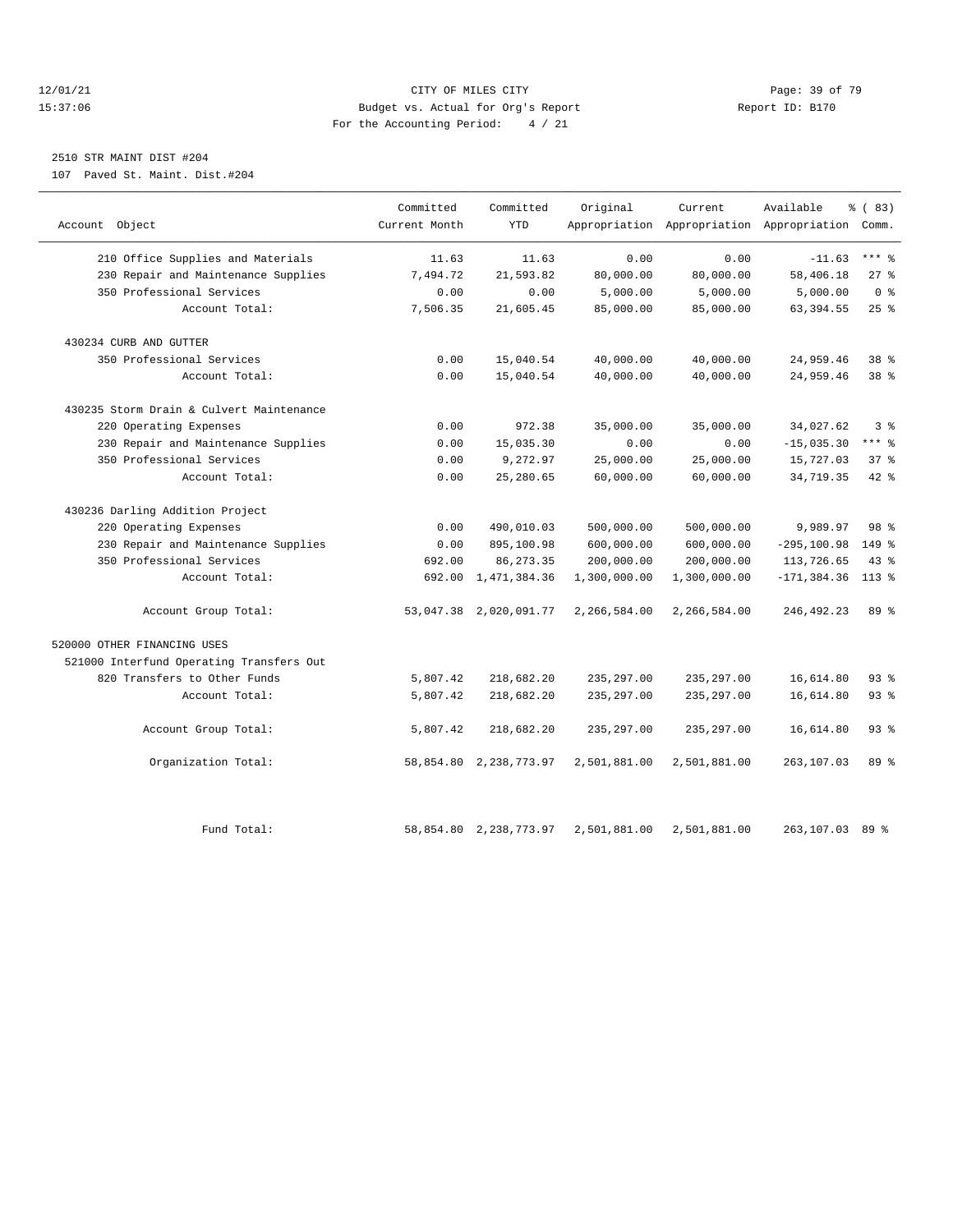## 12/01/21 **Page: 40 of 79** CITY OF MILES CITY **CITY** Page: 40 of 79 15:37:06 Budget vs. Actual for Org's Report Report ID: B170 For the Accounting Period: 4 / 21

# 2520 STR MAINT DIST #205

107 Paved St. Maint. Dist.#204

| Object<br>Account                               | Committed<br>Current Month | Committed<br>YTD | Original<br>Appropriation | Current<br>Appropriation | Available<br>Appropriation | $\frac{6}{6}$ (<br>83)<br>Comm. |
|-------------------------------------------------|----------------------------|------------------|---------------------------|--------------------------|----------------------------|---------------------------------|
| 430000 Public Works-GASB68<br>430220 Operations |                            |                  |                           |                          |                            |                                 |
| 334 Memberships, Registrations & Dues           | 0.00                       | $-435.68$        | 0.00                      | 0.00                     | 435.68 *** \$              |                                 |
| 350 Professional Services                       | 1.50                       | 1.50             | 0.00                      | 0.00                     | $-1.50$                    | $***$ 2                         |
| 363 R&M Vehicles/Equip/Labor-PW                 | 0.00                       | 192.14           | 0.00                      | 0.00                     | $-192.14$                  | $***$ 2                         |
| Account Total:                                  | 1.50                       | $-242.04$        | 0.00                      | 0.00                     | 242.04                     | $***$ 2                         |
| Account Group Total:                            | 1.50                       | $-242.04$        | 0.00                      | 0.00                     | 242.04                     | $***$ 2                         |
| Organization Total:                             | 1.50                       | $-242.04$        | 0.00                      | 0.00                     | 242.04                     | $***$ 2                         |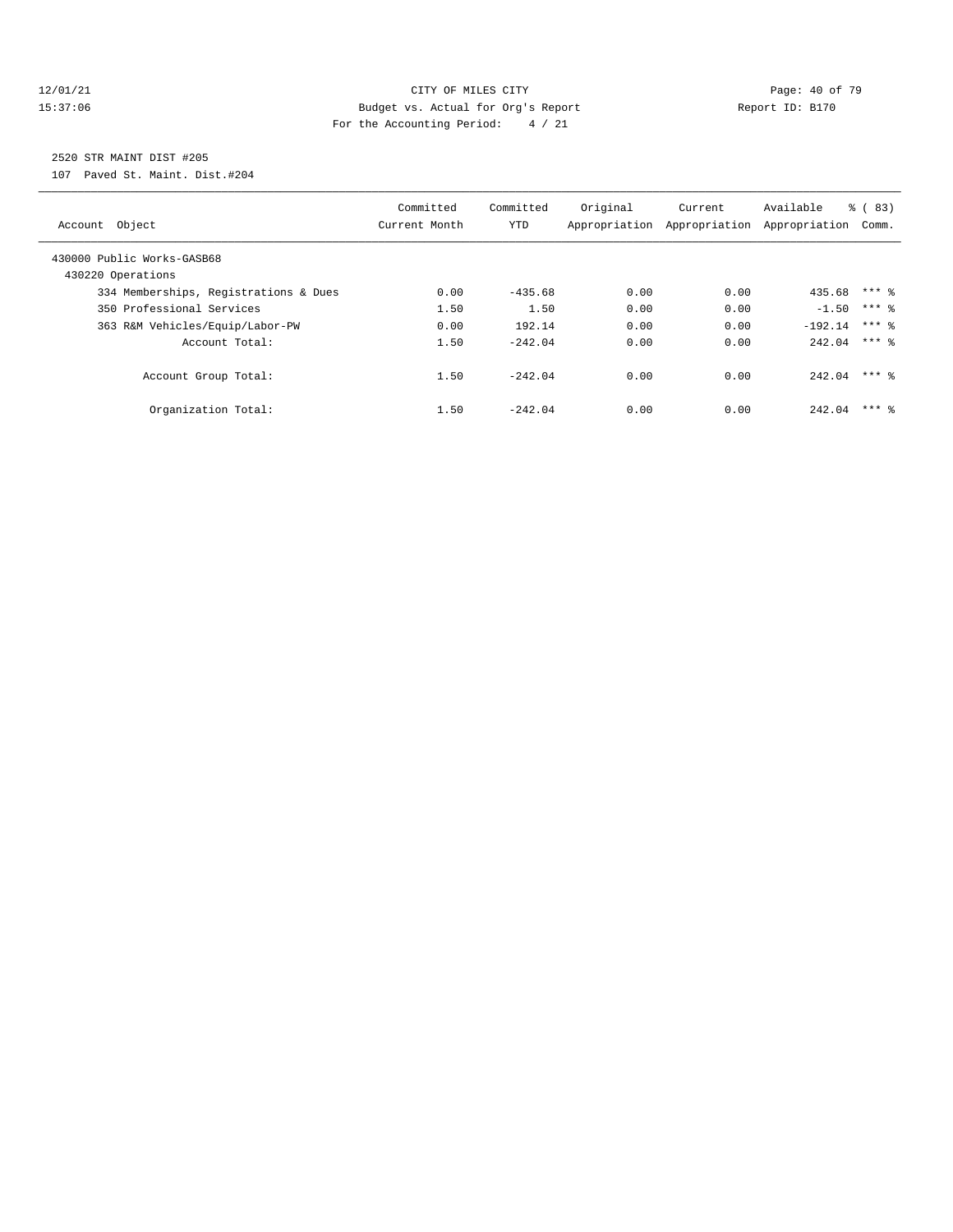## 12/01/21 **Page: 41 of 79** CITY OF MILES CITY **CITY** Page: 41 of 79 15:37:06 Budget vs. Actual for Org's Report Report ID: B170 For the Accounting Period: 4 / 21

————————————————————————————————————————————————————————————————————————————————————————————————————————————————————————————————————

#### 2520 STR MAINT DIST #205

108 Street Maintenance (North Side)

| Account Object                            | Committed<br>Current Month | Committed<br>YTD | Original   | Current    | Available<br>Appropriation Appropriation Appropriation Comm. | % (83)          |
|-------------------------------------------|----------------------------|------------------|------------|------------|--------------------------------------------------------------|-----------------|
| 430000 Public Works-GASB68                |                            |                  |            |            |                                                              |                 |
| 430220 Operations                         |                            |                  |            |            |                                                              |                 |
| 111 Salaries and Wages - Permanent        | 5,815.91                   | 58, 251.11       | 97,876.00  | 97,876.00  | 39,624.89                                                    | 60 %            |
| 121 OVERTIME-PERMANENT                    | 36.59                      | 407.39           | 2,500.00   | 2,500.00   | 2,092.61                                                     | 16 <sup>°</sup> |
| 131 VACATION                              | 465.73                     | 2,883.41         | 6,000.00   | 6,000.00   | 3,116.59                                                     | 48 %            |
| 132 SICK LEAVE                            | 300.99                     | 2,530.85         | 3,800.00   | 3,800.00   | 1,269.15                                                     | 67%             |
| 133 OTHER LEAVE PAY                       | 8.47                       | 78.71            | 1,717.00   | 1,717.00   | 1,638.29                                                     | 5 <sup>8</sup>  |
| 134 HOLIDAY PAY                           | 0.00                       | 217.07           | 800.00     | 800.00     | 582.93                                                       | 27%             |
| 141 Unemployment Insurance                | 9.92                       | 96.95            | 169.00     | 169.00     | 72.05                                                        | 57%             |
| 142 Workers' Compensation                 | 216.20                     | 2,482.23         | 5,288.00   | 5,288.00   | 2,805.77                                                     | 47 %            |
| 143 Health Insurance                      | 1,315.59                   | 14,988.63        | 25,738.00  | 25,738.00  | 10,749.37                                                    | 58 %            |
| 144 FICA                                  | 490.98                     | 4,783.17         | 8,977.00   | 8,977.00   | 4,193.83                                                     | $53$ $%$        |
| 145 PERS                                  | 581.25                     | 5,645.04         | 9,883.00   | 9,883.00   | 4,237.96                                                     | 57%             |
| 196 CLOTHING ALLOTMENT                    | 0.00                       | 255.00           | 300.00     | 300.00     | 45.00                                                        | 85%             |
| 210 Office Supplies and Materials         | 1.99                       | 749.59           | 1,000.00   | 1,000.00   | 250.41                                                       | 75 %            |
| 214 Small Items of Equipment              | 0.00                       | 2,165.85         | 2,000.00   | 2,000.00   | $-165.85$                                                    | 108 %           |
| 220 Operating Expenses                    | 0.00                       | 3,227.15         | 5,000.00   | 5,000.00   | 1,772.85                                                     | 65 %            |
| 222 Chemicals, Lab & Med Supplies         | 0.00                       | 73.24            | 500.00     | 500.00     | 426.76                                                       | 15 <sup>°</sup> |
| 226 Clothing and Uniforms                 | 67.99                      | 189.99           | 300.00     | 300.00     | 110.01                                                       | 63 %            |
| 230 Repair and Maintenance Supplies       | 0.00                       | 1,077.50         | 5,000.00   | 5,000.00   | 3,922.50                                                     | $22$ %          |
| 231 Gas, Oil, Diesel Fuel, Grease, etc.   | 596.48                     | 4,429.91         | 10,000.00  | 10,000.00  | 5,570.09                                                     | 44 %            |
| 242 Sign Parts and Supplies               | 0.00                       | 671.47           | 2,500.00   | 2,500.00   | 1,828.53                                                     | $27$ %          |
| 311 Postage, Box Rent, Etc.               | 0.00                       | 7.27             | 60.00      | 60.00      | 52.73                                                        | $12*$           |
| 330 Publicity, Subscriptions & Dues       | 0.00                       | 0.00             | 100.00     | 100.00     | 100.00                                                       | 0 <sup>8</sup>  |
| 331 Publication of Formal & Legal Notices | 29.75                      | 56.03            | 0.00       | 0.00       | $-56.03$                                                     | $***$ $%$       |
| 334 Memberships, Registrations & Dues     | 0.00                       | $-5.81$          | 100.00     | 100.00     | 105.81                                                       | $-6$ %          |
| 341 Electric Utility Services             | 8.15                       | 78.98            | 150.00     | 150.00     | 71.02                                                        | 53%             |
| 344 Gas Utility Service                   | 12.66                      | 104.01           | 300.00     | 300.00     | 195.99                                                       | 35%             |
| 345 Telephone                             | 46.58                      | 413.60           | 400.00     | 400.00     | $-13.60$                                                     | $103$ %         |
| 350 Professional Services                 | 399.42                     | 1,419.70         | 10,000.00  | 10,000.00  | 8,580.30                                                     | $14$ %          |
| 360 Contr R & M                           | 84.36                      | 707.25           | 1,500.00   | 1,500.00   | 792.75                                                       | 47.8            |
| 363 R&M Vehicles/Equip/Labor-PW           | 1,840.61                   | 24,534.46        | 35,000.00  | 35,000.00  | 10,465.54                                                    | <b>70 응</b>     |
| 370 Travel                                | 16.60                      | 16.60            | 250.00     | 250.00     | 233.40                                                       | 7 %             |
| 380 Training Services                     | 0.00                       | 0.00             | 200.00     | 200.00     | 200.00                                                       | 0 <sup>8</sup>  |
| 382 Books                                 | 0.00                       | 0.00             | 100.00     | 100.00     | 100.00                                                       | 0 <sup>8</sup>  |
| 511 Insurance on Buildings                | 0.00                       | 200.81           | 201.00     | 201.00     | 0.19                                                         | $100$ %         |
| 512 Insurance on Vehicles & Equipment     | 0.00                       | 842.92           | 843.00     | 843.00     | 0.08                                                         | $100$ %         |
| 513 Liability                             | 0.00                       | 4,321.63         | 4,322.00   | 4,322.00   | 0.37                                                         | 100 %           |
| 531 Building & Office Rental              | 166.66                     | 1,666.60         | 2,000.00   | 2,000.00   | 333.40                                                       | 83%             |
| Account Total:                            | 12,512.88                  | 139,568.31       | 244,874.00 | 244,874.00 | 105,305.69                                                   | 57%             |
| 430233 Roadway/Re-surfacing               |                            |                  |            |            |                                                              |                 |
| 210 Office Supplies and Materials         | 2.91                       | 2.91             | 0.00       | 0.00       | $-2.91$                                                      | $***$ 2         |
| 230 Repair and Maintenance Supplies       | 0.00                       | 659.60           | 0.00       | 0.00       | $-659.60$                                                    | $***$ $-$       |
| 350 Professional Services                 | 1,873.68                   | 4,989.68         | 50,000.00  | 50,000.00  | 45,010.32                                                    | $10*$           |
| Account Total:                            | 1,876.59                   | 5,652.19         | 50,000.00  | 50,000.00  | 44, 347.81                                                   | $11$ %          |
| 430235 Storm Drain & Culvert Maintenance  |                            |                  |            |            |                                                              |                 |
| 230 Repair and Maintenance Supplies       | 0.00                       | 226.34           | 5,000.00   | 5,000.00   | 4,773.66                                                     | 5 <sup>°</sup>  |
| 350 Professional Services                 | 0.00                       | 0.00             | 5,500.00   | 5,500.00   | 5,500.00                                                     | 0 <sup>8</sup>  |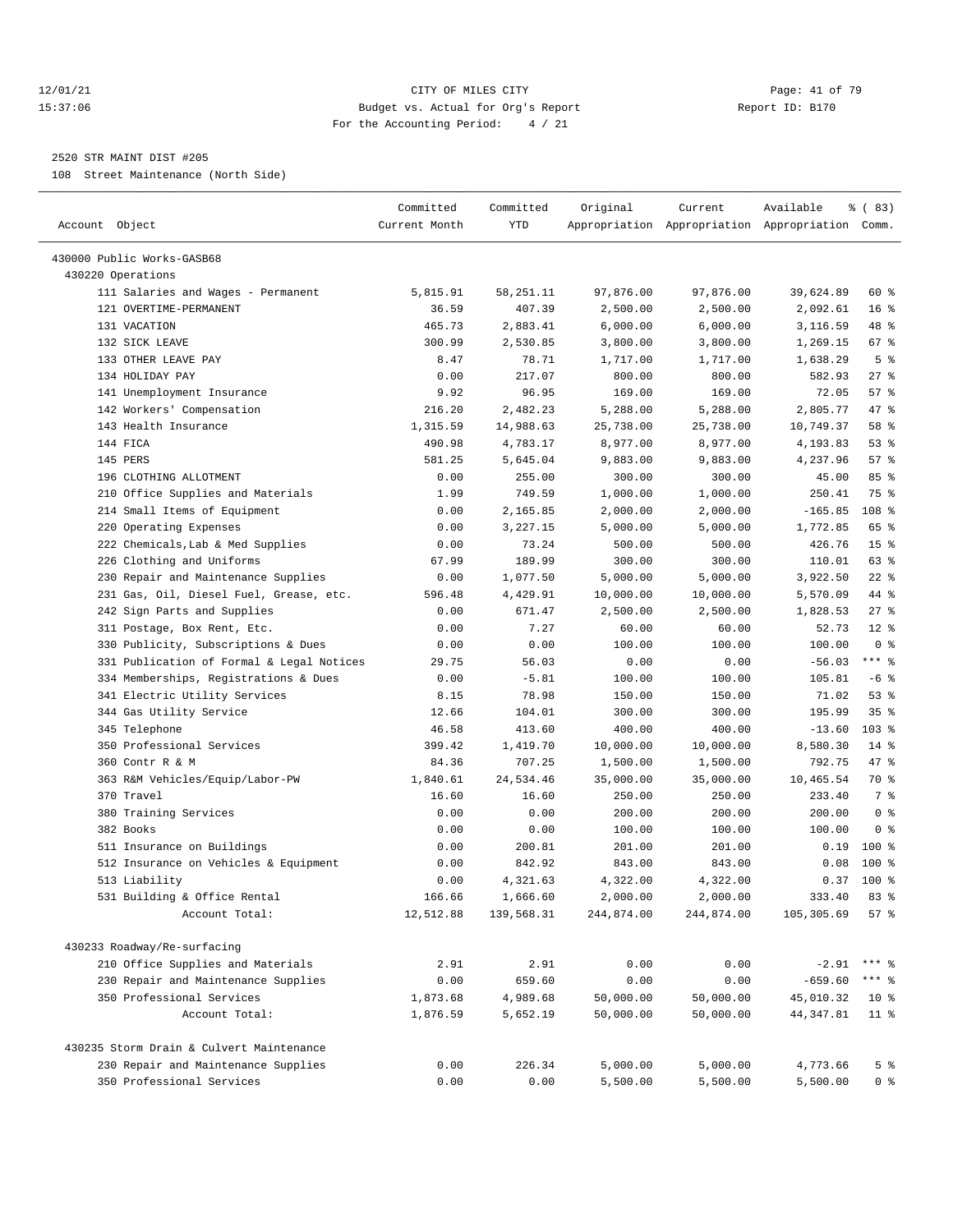## 12/01/21 **Page: 42 of 79 CITY OF MILES CITY CITY Page: 42 of 79** 15:37:07 Budget vs. Actual for Org's Report Report ID: B170 For the Accounting Period: 4 / 21

#### 2520 STR MAINT DIST #205

108 Street Maintenance (North Side)

|                                          | Committed     | Committed  | Original    | Current                     | Available     | $\frac{6}{6}$ (83)            |
|------------------------------------------|---------------|------------|-------------|-----------------------------|---------------|-------------------------------|
| Account Object                           | Current Month | <b>YTD</b> |             | Appropriation Appropriation | Appropriation | Comm.                         |
|                                          |               |            |             |                             |               |                               |
| Account Total:                           | 0.00          | 226.34     | 10,500.00   | 10,500.00                   | 10,273.66     | 2 <sup>8</sup>                |
|                                          |               |            |             |                             |               |                               |
| Account Group Total:                     | 14,389.47     | 145,446.84 | 305, 374.00 | 305, 374.00                 | 159,927.16    | 48 %                          |
|                                          |               |            |             |                             |               |                               |
| 520000 OTHER FINANCING USES              |               |            |             |                             |               |                               |
| 521000 Interfund Operating Transfers Out |               |            |             |                             |               |                               |
| 820 Transfers to Other Funds             | 1,725.08      | 32,402.80  | 35,853.00   | 35,853.00                   | 3,450.20      | 90%                           |
| Account Total:                           | 1,725.08      | 32,402.80  | 35,853.00   | 35,853.00                   | 3,450.20      | $90*$                         |
|                                          |               |            |             |                             |               |                               |
| Account Group Total:                     | 1,725.08      | 32,402.80  | 35,853.00   | 35,853.00                   | 3,450.20      | 90%                           |
|                                          |               |            |             |                             |               |                               |
| Organization Total:                      | 16, 114.55    | 177,849.64 | 341,227.00  | 341,227.00                  | 163, 377.36   | $52$ $%$                      |
|                                          |               |            |             |                             |               |                               |
|                                          |               |            |             |                             |               |                               |
|                                          |               |            |             |                             |               |                               |
| Fund Total:                              | 16,116.05     | 177,607.60 | 341,227.00  | 341,227.00                  | 163,619.40    | $52$ $\overline{\phantom{0}}$ |
|                                          |               |            |             |                             |               |                               |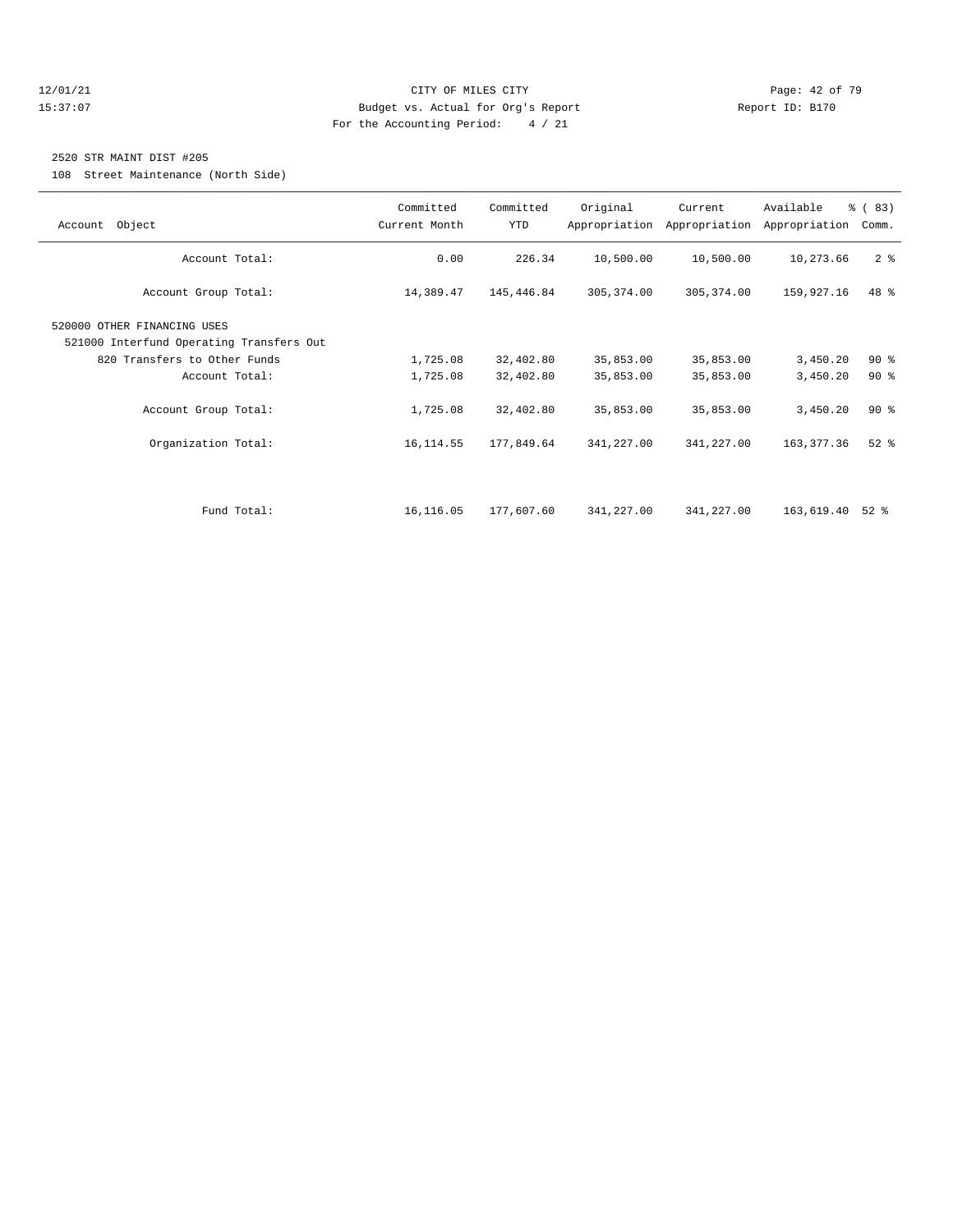## 12/01/21 **Page: 43 of 79** CITY OF MILES CITY **CITY** CITY **Page: 43 of 79** 15:37:07 Budget vs. Actual for Org's Report Report ID: B170 For the Accounting Period: 4 / 21

#### 2540 STR MAINT DIST#207-(MILESTOWN ESTATES)

109 Milestown Estates Maintenance Dist.

|                                          | Committed     | Committed  | Original | Current  | Available                                       | 8 ( 83)         |
|------------------------------------------|---------------|------------|----------|----------|-------------------------------------------------|-----------------|
| Account Object                           | Current Month | <b>YTD</b> |          |          | Appropriation Appropriation Appropriation Comm. |                 |
| 430000 Public Works-GASB68               |               |            |          |          |                                                 |                 |
| 430220 Operations                        |               |            |          |          |                                                 |                 |
| 111 Salaries and Wages - Permanent       | 280.05        | 2,737.84   | 3,496.00 | 3,496.00 | 758.16                                          | 78 %            |
| 121 OVERTIME-PERMANENT                   | 1.84          | 19.38      | 100.00   | 100.00   | 80.62                                           | 19 <sup>°</sup> |
| 131 VACATION                             | 24.35         | 137.96     | 300.00   | 300.00   | 162.04                                          | 46%             |
| 132 SICK LEAVE                           | 13.85         | 110.59     | 200.00   | 200.00   | 89.41                                           | 55 <sup>8</sup> |
| 133 OTHER LEAVE PAY                      | 0.00          | 0.20       | 39.00    | 39.00    | 38.80                                           | 1 <sup>8</sup>  |
| 134 HOLIDAY PAY                          | 0.00          | 10.09      | 40.00    | 40.00    | 29.91                                           | 25%             |
| 141 Unemployment Insurance               | 0.48          | 4.26       | 6.00     | 6.00     | 1.74                                            | 71 %            |
| 142 Workers' Compensation                | 10.96         | 124.62     | 194.00   | 194.00   | 69.38                                           | 64 %            |
| 143 Health Insurance                     | 64.07         | 708.73     | 820.00   | 820.00   | 111.27                                          | 86 %            |
| 144 FICA                                 | 23.72         | 223.84     | 319.00   | 319.00   | 95.16                                           | 70 %            |
| 145 PERS                                 | 28.06         | 264.47     | 366.00   | 366.00   | 101.53                                          | $72$ $%$        |
| 196 CLOTHING ALLOTMENT                   | 0.00          | 12.00      | 20.00    | 20.00    | 8.00                                            | 60 %            |
| 350 Professional Services                | 0.84          | 1.54       | 1,000.00 | 1,000.00 | 998.46                                          | 0 <sup>8</sup>  |
| Account Total:                           | 448.22        | 4,355.52   | 6,900.00 | 6,900.00 | 2,544.48                                        | 63%             |
| Account Group Total:                     | 448.22        | 4,355.52   | 6,900.00 | 6,900.00 | 2,544.48                                        | $63$ $%$        |
| 510000 MISCELLANEOUS                     |               |            |          |          |                                                 |                 |
| 510330 Comprehensive Liability Insurance |               |            |          |          |                                                 |                 |
| 513 Liability                            | 0.00          | 63.16      | 64.00    | 64.00    | 0.84                                            | 99 <sub>8</sub> |
| Account Total:                           | 0.00          | 63.16      | 64.00    | 64.00    | 0.84                                            | 99 <sub>8</sub> |
| Account Group Total:                     | 0.00          | 63.16      | 64.00    | 64.00    | 0.84                                            | 99 %            |
| Organization Total:                      | 448.22        | 4,418.68   | 6,964.00 | 6,964.00 | 2,545.32                                        | $63$ $%$        |
|                                          |               |            |          |          |                                                 |                 |
| Fund Total:                              | 448.22        | 4,418.68   | 6,964.00 | 6,964.00 | $2,545.32$ 63 %                                 |                 |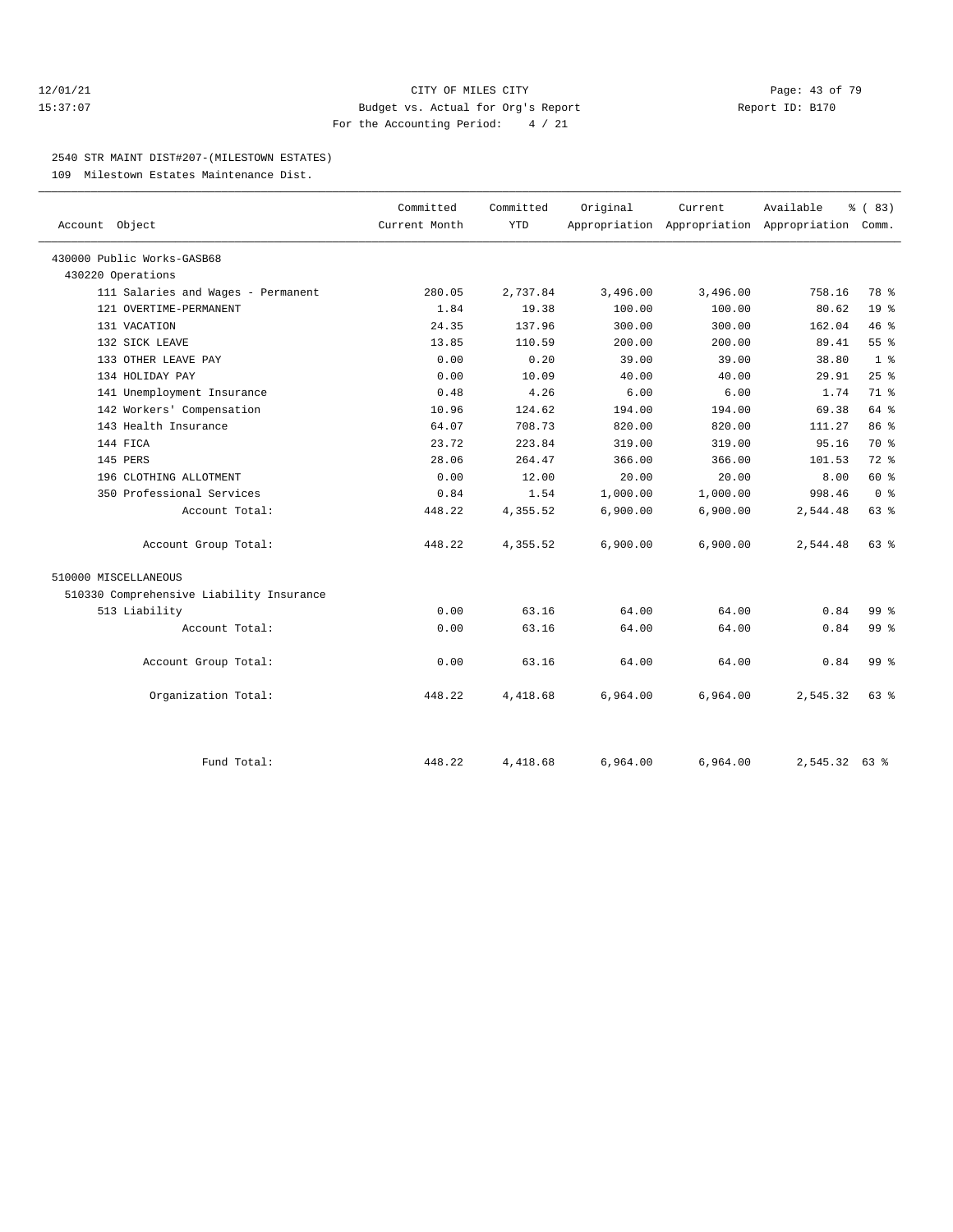## 12/01/21 Page: 44 of 79 15:37:07 Budget vs. Actual for Org's Report Report ID: B170 For the Accounting Period: 4 / 21

#### 2701 Fire Grants

7 Fire

| Account Object                                                               | Committed<br>Current Month | Committed<br><b>YTD</b> | Original   | Current<br>Appropriation Appropriation | Available<br>Appropriation | <sub>8</sub> ( 83 )<br>Comm. |
|------------------------------------------------------------------------------|----------------------------|-------------------------|------------|----------------------------------------|----------------------------|------------------------------|
| 420000 PUBLIC SAFETY-GASB68<br>420464 Fire-Turnouts/Accountability Sys Grant |                            |                         |            |                                        |                            |                              |
| 226 Clothing and Uniforms                                                    | 0.00                       | 0.00                    | 325,087.00 | 325,087.00                             | 325,087.00                 | 0 <sup>8</sup>               |
| Account Total:                                                               | 0.00                       | 0.00                    | 325,087.00 | 325,087.00                             | 325,087.00                 | 0 <sup>8</sup>               |
| Account Group Total:                                                         | 0.00                       | 0.00                    | 325,087.00 | 325,087.00                             | 325,087.00                 | 0 <sup>8</sup>               |
| Organization Total:                                                          | 0.00                       | 0.00                    | 325,087.00 | 325,087.00                             | 325,087.00                 | 0 <sup>8</sup>               |
| Fund Total:                                                                  | 0.00                       | 0.00                    | 325,087.00 | 325,087.00                             | 325,087.00                 | 0 <sup>8</sup>               |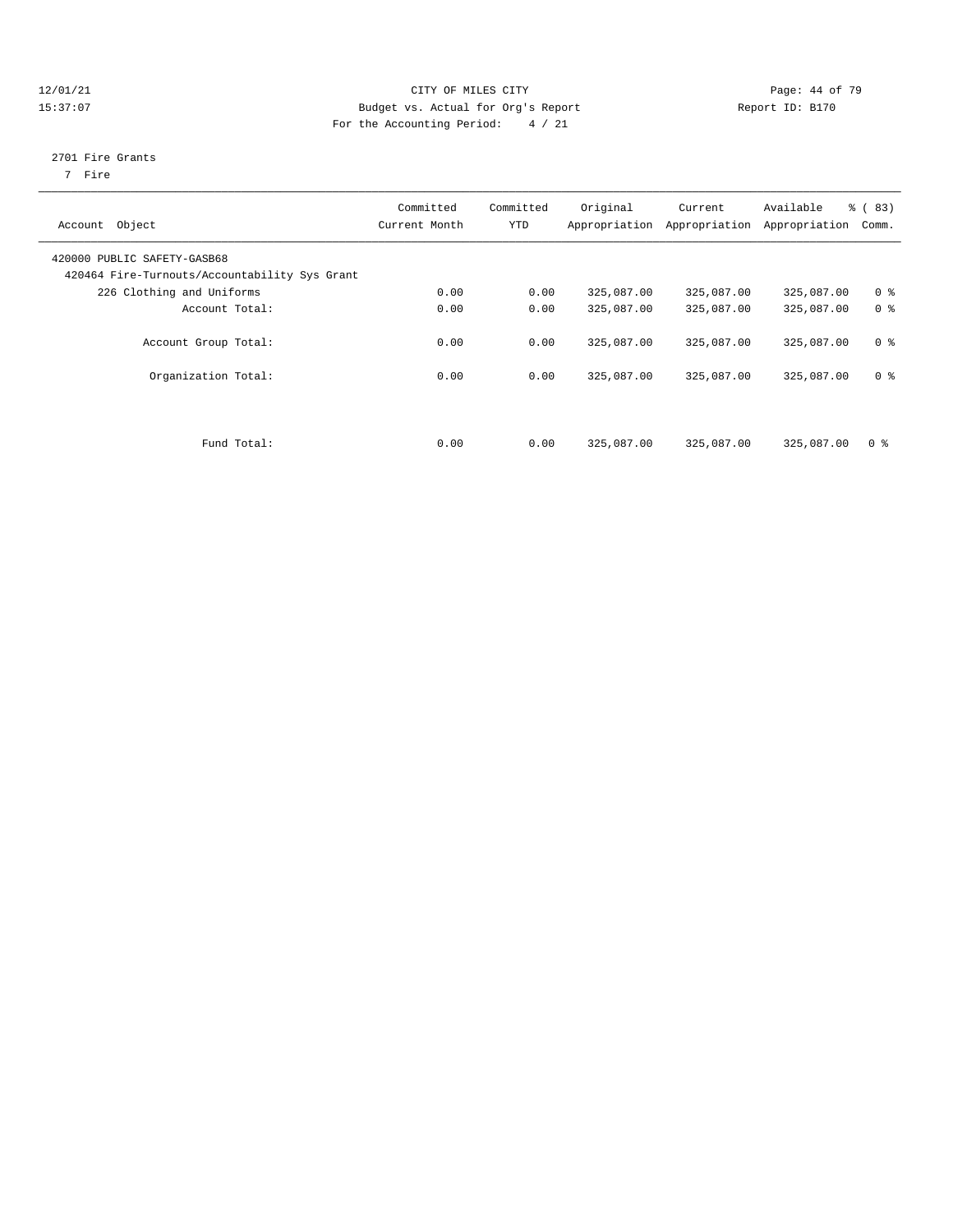## 12/01/21 Page: 45 of 79 15:37:07 Budget vs. Actual for Org's Report Report ID: B170 For the Accounting Period: 4 / 21

 2820 GAS TAX 34 Gas Tax

| Account Object                           | Committed<br>Current Month | Committed<br><b>YTD</b> | Original   | Current<br>Appropriation Appropriation Appropriation | Available           | % (83)<br>Comm. |  |
|------------------------------------------|----------------------------|-------------------------|------------|------------------------------------------------------|---------------------|-----------------|--|
| 520000 OTHER FINANCING USES              |                            |                         |            |                                                      |                     |                 |  |
| 521000 Interfund Operating Transfers Out |                            |                         |            |                                                      |                     |                 |  |
| 820 Transfers to Other Funds             | 204.33                     | 2,043.30                | 2,452.00   | 2,452.00                                             | 408.70              | 83%             |  |
| Account Total:                           | 204.33                     | 2,043.30                | 2,452.00   | 2,452.00                                             | 408.70              | 83%             |  |
| 521204 TRANSFER:<br>SID 204              |                            |                         |            |                                                      |                     |                 |  |
| 820 Transfers to Other Funds             | 0.00                       | 100,163.61              | 83,878.00  | 83,878.00                                            | $-16, 285.61$ 119 % |                 |  |
| Account Total:                           | 0.00                       | 100,163.61              | 83,878.00  | 83,878.00                                            | $-16, 285.61$ 119 % |                 |  |
| 521205 TRANSFER:<br>SID 205              |                            |                         |            |                                                      |                     |                 |  |
| 820 Transfers to Other Funds             | 0.00                       | 25,040.90               | 83,878.00  | 83,878.00                                            | 58,837.10           | $30*$           |  |
| Account Total:                           | 0.00                       | 25,040.90               | 83,878.00  | 83,878.00                                            | 58,837.10           | $30*$           |  |
| Account Group Total:                     | 204.33                     | 127,247.81              | 170,208.00 | 170,208.00                                           | 42,960.19           | 75 %            |  |
| Organization Total:                      | 204.33                     | 127, 247.81             | 170,208.00 | 170,208.00                                           | 42,960.19           | 75 %            |  |
|                                          |                            |                         |            |                                                      |                     |                 |  |
| Fund Total:                              | 204.33                     | 127, 247.81             | 170,208.00 | 170,208.00                                           | 42,960.19 75 %      |                 |  |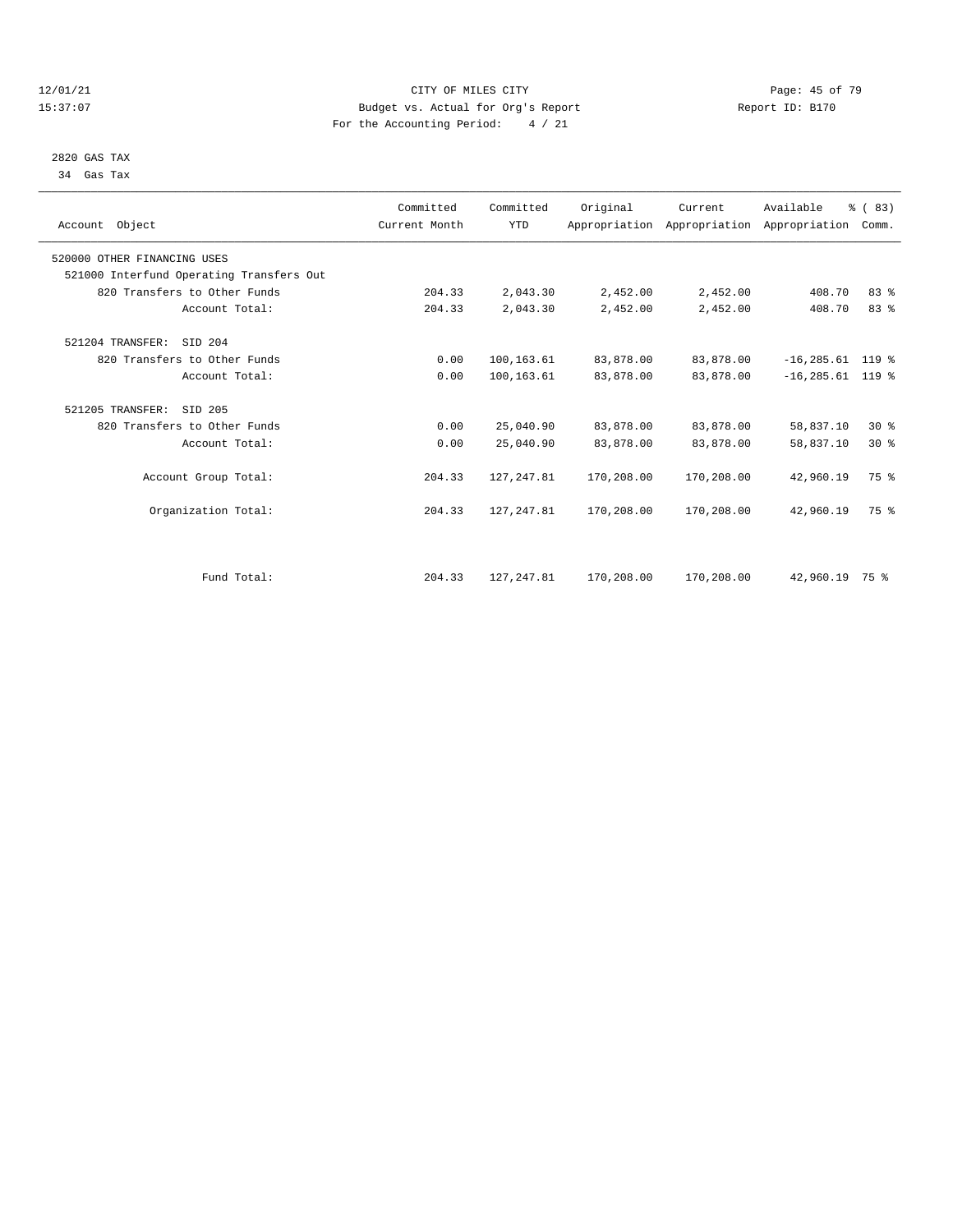## 12/01/21 **Page: 46 of 79** CITY OF MILES CITY **CITY** CITY **Page: 46 of 79** 15:37:07 Budget vs. Actual for Org's Report Report ID: B170 For the Accounting Period: 4 / 21

#### 2821 HB473- Fuel Tax 95 HB473

| Committed<br>Current Month | Committed<br><b>YTD</b> | Original   | Current<br>Appropriation | Available<br>Appropriation | % (83)<br>Comm. |
|----------------------------|-------------------------|------------|--------------------------|----------------------------|-----------------|
|                            |                         |            |                          |                            |                 |
| 0.00                       | 0.00                    | 105,000.00 | 105,000.00               | 105,000.00                 | 0 <sup>8</sup>  |
| 0.00                       | 0.00                    | 105,000.00 | 105,000.00               | 105,000.00                 | 0 <sup>8</sup>  |
| 0.00                       | 0.00                    | 105,000.00 | 105,000.00               | 105,000.00                 | 0 <sup>8</sup>  |
| 0.00                       | 0.00                    | 105,000.00 | 105,000.00               | 105,000.00                 | 0 <sup>8</sup>  |
| 0.00                       | 0.00                    | 105,000.00 | 105,000.00               | 105,000.00                 | 0 <sup>8</sup>  |
|                            |                         |            |                          | Appropriation              |                 |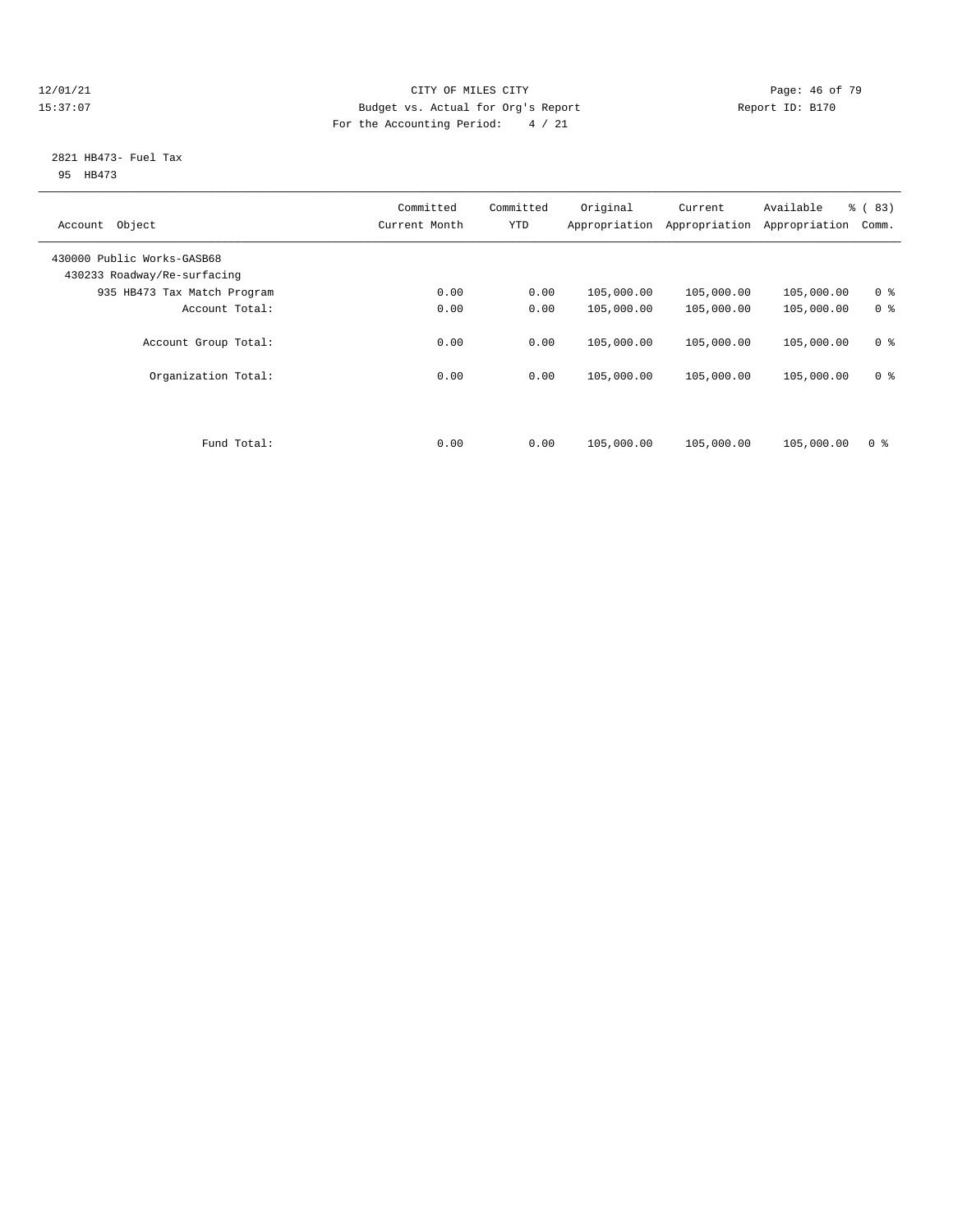## 12/01/21 **Page: 47 of 79 CITY OF MILES CITY CITY Page: 47 of 79** 15:37:07 Budget vs. Actual for Org's Report Report ID: B170 For the Accounting Period: 4 / 21

2850 Southeastern Montana Dispatch-911

105 Enhanced 911

| Account Object                              | Committed<br>Current Month | Committed<br><b>YTD</b> | Original   | Current    | Available<br>Appropriation Appropriation Appropriation Comm. | % (83)         |
|---------------------------------------------|----------------------------|-------------------------|------------|------------|--------------------------------------------------------------|----------------|
| 420000 PUBLIC SAFETY-GASB68                 |                            |                         |            |            |                                                              |                |
| 420140 Crime Control and Investigation (05) |                            |                         |            |            |                                                              |                |
| 210 Office Supplies and Materials           | 0.00                       | 0.00                    | 1,500.00   | 1,500.00   | 1,500.00                                                     | 0 <sup>8</sup> |
| 214 Small Items of Equipment                | 0.00                       | 1,148.92                | 2,000.00   | 2,000.00   | 851.08                                                       | 57%            |
| 220 Operating Expenses                      | 0.00                       | 0.00                    | 2,000.00   | 2,000.00   | 2,000.00                                                     | 0 <sup>8</sup> |
| 311 Postage, Box Rent, Etc.                 | 0.00                       | 0.00                    | 150.00     | 150.00     | 150.00                                                       | 0 <sup>8</sup> |
| 320 Printing, Duplicating, Typing &         | 0.00                       | 0.00                    | 100.00     | 100.00     | 100.00                                                       | 0 <sup>8</sup> |
| 334 Memberships, Registrations & Dues       | 0.00                       | 0.00                    | 100.00     | 100.00     | 100.00                                                       | 0 <sup>8</sup> |
| 341 Electric Utility Services               | 0.00                       | 446.00                  | 650.00     | 650.00     | 204.00                                                       | 69 %           |
| 345 Telephone                               | 353.63                     | 20,755.02               | 30,000.00  | 30,000.00  | 9,244.98                                                     | 69 %           |
| 350 Professional Services                   | 2,266.61                   | 35,079.71               | 70,000.00  | 70,000.00  | 34,920.29                                                    | $50*$          |
| 370 Travel                                  | 0.00                       | 0.00                    | 3,000.00   | 3,000.00   | 3,000.00                                                     | 0 <sup>8</sup> |
| 380 Training Services                       | 0.00                       | 1,200.00                | 1,500.00   | 1,500.00   | 300.00                                                       | $80*$          |
| 512 Insurance on Vehicles & Equipment       | 0.00                       | 280.00                  | 280.00     | 280.00     | 0.00                                                         | 100 %          |
| 940 Machinery & Equipment                   | 0.00                       | 0.00                    | 30,000.00  | 30,000.00  | 30,000.00                                                    | 0 <sup>8</sup> |
| 941 911 Eq & Software (2/01)                | 30,424.00                  | 137,019.10              | 30,000.00  | 30,000.00  | $-107,019.10$                                                | 457 %          |
| Account Total:                              | 33,044.24                  | 195,928.75              | 171,280.00 | 171,280.00 | $-24,648.75$                                                 | 114 %          |
|                                             |                            |                         |            |            |                                                              |                |
| Account Group Total:                        | 33,044.24                  | 195,928.75              | 171,280.00 | 171,280.00 | $-24,648.75$ 114 %                                           |                |
| 520000 OTHER FINANCING USES                 |                            |                         |            |            |                                                              |                |
| 521000 Interfund Operating Transfers Out    |                            |                         |            |            |                                                              |                |
| 820 Transfers to Other Funds                | 12,957.41                  | 12,957.41               | 59,693.00  | 59,693.00  | 46,735.59                                                    | $22$ %         |
| Account Total:                              | 12,957.41                  | 12,957.41               | 59,693.00  | 59,693.00  | 46,735.59                                                    | $22$ $%$       |
|                                             |                            |                         |            |            |                                                              |                |
| Account Group Total:                        | 12,957.41                  | 12,957.41               | 59,693.00  | 59,693.00  | 46,735.59                                                    | $22$ %         |
| Organization Total:                         | 46,001.65                  | 208,886.16              | 230,973.00 | 230,973.00 | 22,086.84                                                    | $90*$          |
| Fund Total:                                 | 46,001.65                  | 208,886.16              | 230,973.00 | 230,973.00 | 22,086.84 90 %                                               |                |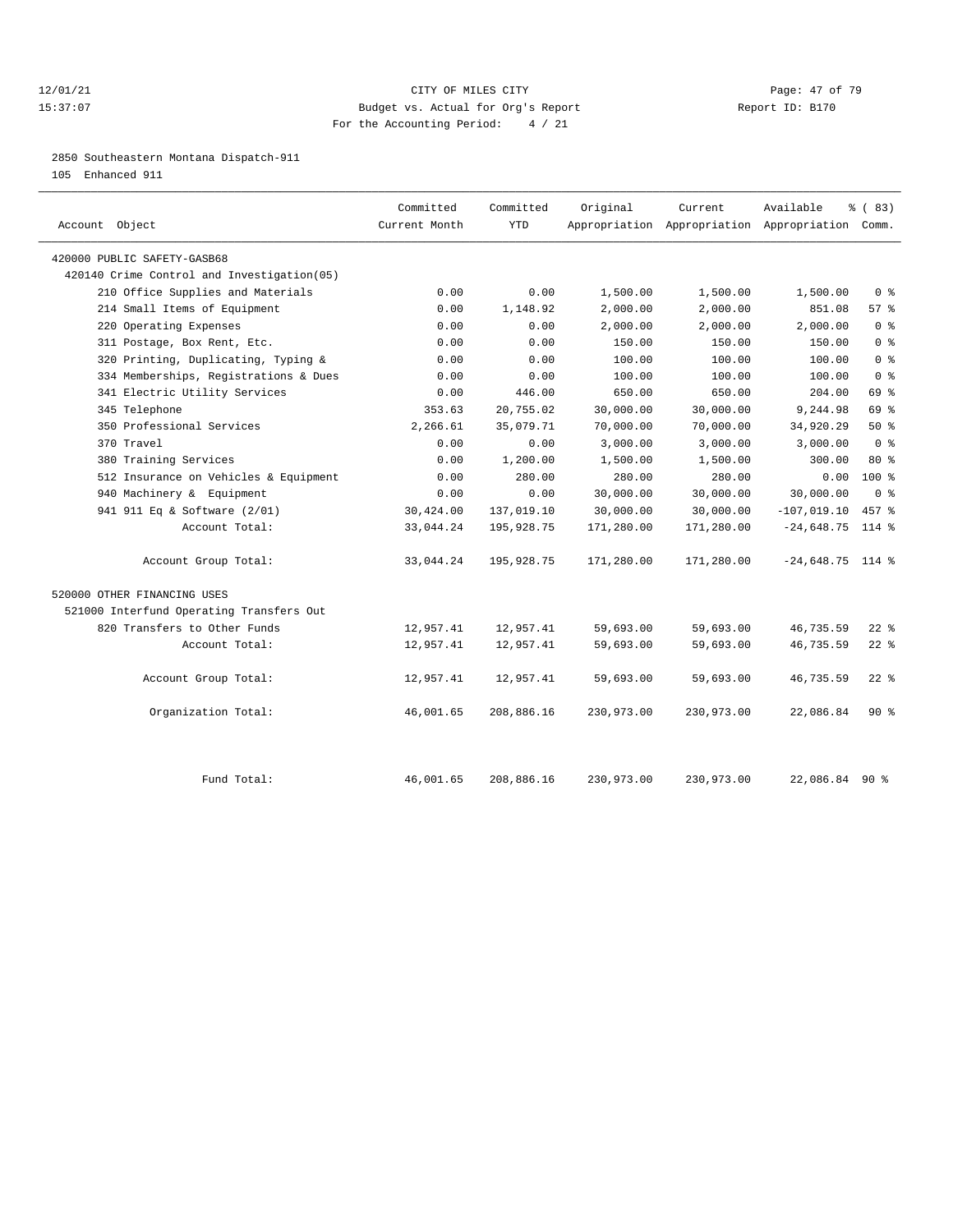## 12/01/21 **Page: 48 of 79** CITY OF MILES CITY **CITY** CITY **Page: 48 of 79** 15:37:07 Budget vs. Actual for Org's Report Report ID: B170 For the Accounting Period: 4 / 21

# 2880 LIBRARY GRANTS

39 Partners Program

| Account Object                                                      | Committed<br>Current Month | Committed<br>YTD | Original<br>Appropriation | Current<br>Appropriation | Available<br>Appropriation | $\frac{6}{6}$ (83)<br>Comm. |
|---------------------------------------------------------------------|----------------------------|------------------|---------------------------|--------------------------|----------------------------|-----------------------------|
| 460000 CULTURE AND RECREATION-GASB68<br>460100 Library Services(16) |                            |                  |                           |                          |                            |                             |
| 311 Postage, Box Rent, Etc.                                         | 258.00                     | 2,443.56         | 4,900.00                  | 4,900.00                 | 2,456.44                   | $50*$                       |
| 382 Books                                                           | 0.00                       | 0.00             | 100.00                    | 100.00                   | 100.00                     | 0 %                         |
| Account Total:                                                      | 258.00                     | 2,443.56         | 5,000.00                  | 5.000.00                 | 2,556.44                   | $49*$                       |
| Account Group Total:                                                | 258.00                     | 2,443.56         | 5,000.00                  | 5,000.00                 | 2,556.44                   | $49*$                       |
| Organization Total:                                                 | 258.00                     | 2,443.56         | 5,000.00                  | 5.000.00                 | 2,556.44                   | $49*$                       |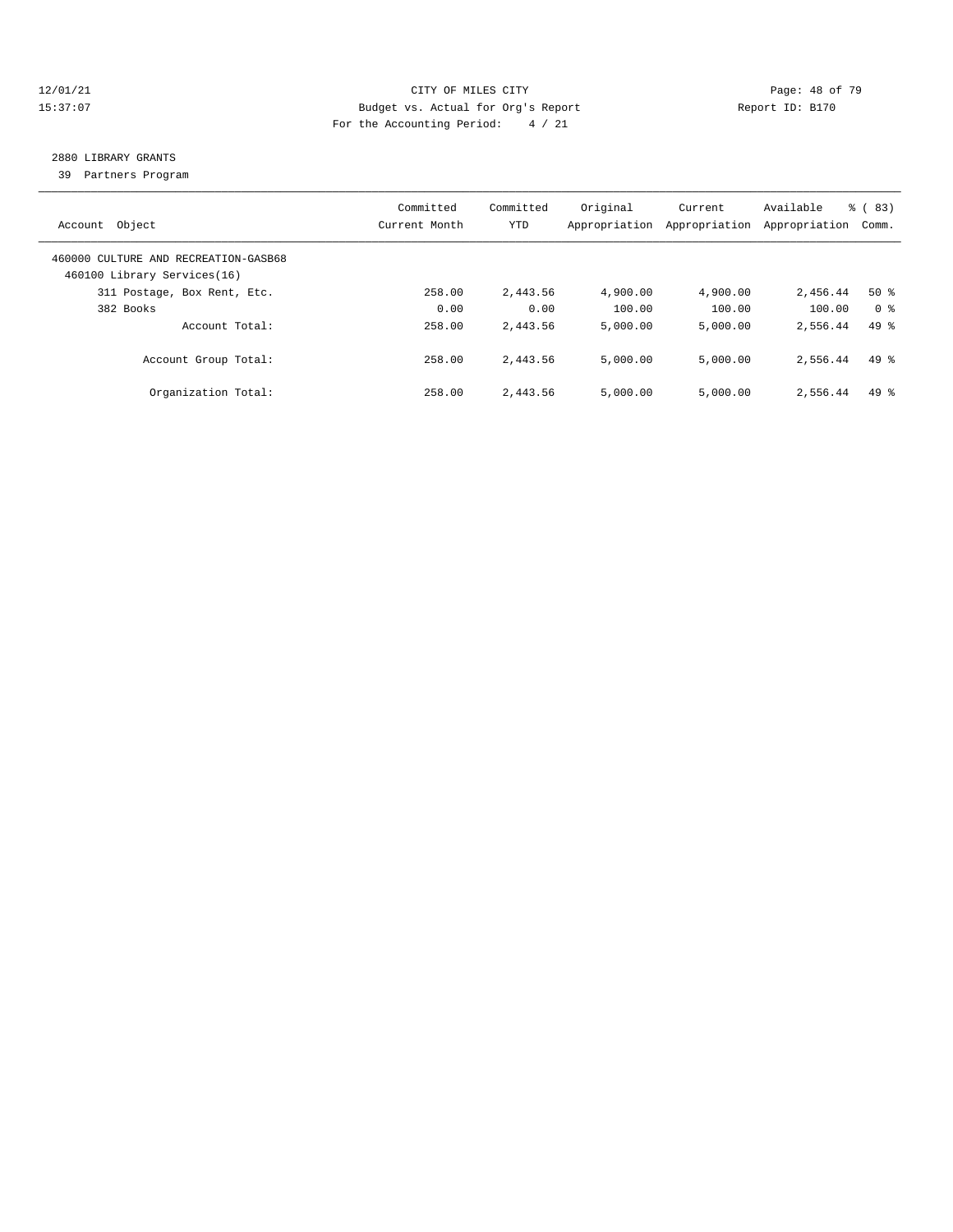## 12/01/21 **Page: 49 of 79** CITY OF MILES CITY **CITY** Page: 49 of 79 15:37:07 Budget vs. Actual for Org's Report Report ID: B170 For the Accounting Period: 4 / 21

#### 2880 LIBRARY GRANTS

41 Sagebrush Fed/Coal Sev Tax

| Object<br>Account                                                   | Committed<br>Current Month | Committed<br>YTD | Original<br>Appropriation | Current<br>Appropriation | Available<br>Appropriation | % (83)<br>Comm. |
|---------------------------------------------------------------------|----------------------------|------------------|---------------------------|--------------------------|----------------------------|-----------------|
| 460000 CULTURE AND RECREATION-GASB68<br>460100 Library Services(16) |                            |                  |                           |                          |                            |                 |
| 210 Office Supplies and Materials                                   | 0.00                       | 0.00             | 1,056.00                  | 1,056.00                 | 1,056.00                   | 0 <sup>8</sup>  |
| 214 Small Items of Equipment                                        | 0.00                       | 0.00             | 2,500.00                  | 2,500.00                 | 2,500.00                   | 0 <sup>8</sup>  |
| 350 Professional Services                                           | 0.00                       | 1,932.00         | 8,900.00                  | 8,900.00                 | 6,968.00                   | $22$ %          |
| 370 Travel                                                          | 0.00                       | 0.00             | 5,600.00                  | 5,600.00                 | 5,600.00                   | 0 <sup>8</sup>  |
| 380 Training Services                                               | 0.00                       | 0.00             | 2,700.00                  | 2,700.00                 | 2,700.00                   | 0 <sup>8</sup>  |
| Account Total:                                                      | 0.00                       | 1,932.00         | 20,756.00                 | 20,756.00                | 18,824.00                  | 9 <sup>8</sup>  |
| Account Group Total:                                                | 0.00                       | 1,932.00         | 20,756.00                 | 20,756.00                | 18,824.00                  | 9 %             |
| Organization Total:                                                 | 0.00                       | 1,932.00         | 20,756.00                 | 20,756.00                | 18,824.00                  | 9 %             |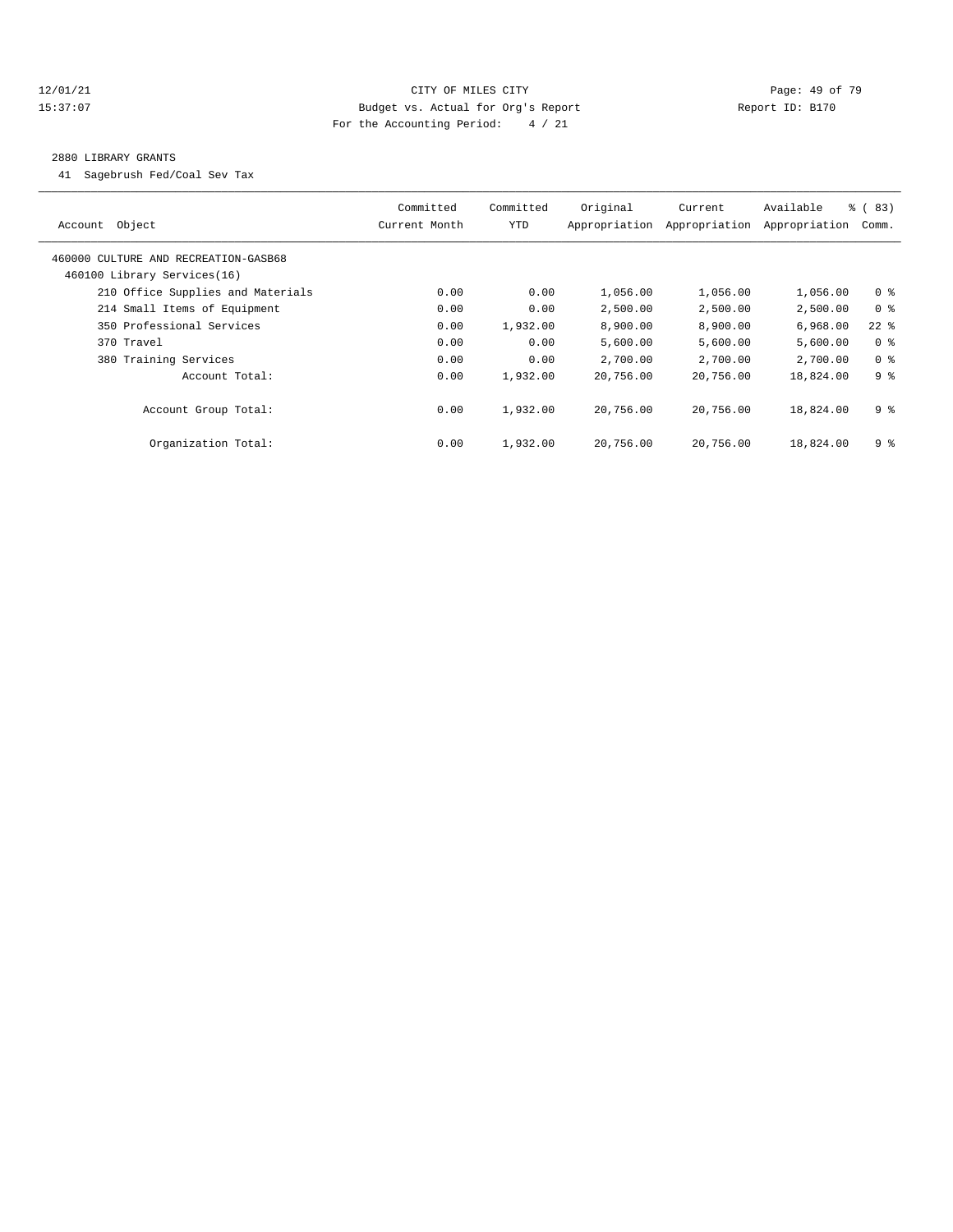## 12/01/21 **Page: 50 of 79** CITY OF MILES CITY **CITY Page: 50 of 79** 15:37:07 Budget vs. Actual for Org's Report Report ID: B170 For the Accounting Period: 4 / 21

#### 2880 LIBRARY GRANTS

43 State Aid Per Capita-Tech Serv

| Account Object                                                      | Committed<br>Current Month | Committed<br>YTD | Original<br>Appropriation | Current<br>Appropriation | Available<br>Appropriation | <sub>8</sub> ( 83 )<br>Comm. |
|---------------------------------------------------------------------|----------------------------|------------------|---------------------------|--------------------------|----------------------------|------------------------------|
| 460000 CULTURE AND RECREATION-GASB68<br>460100 Library Services(16) |                            |                  |                           |                          |                            |                              |
| 210 Office Supplies and Materials                                   | 0.00                       | 0.00             | 1,000.00                  | 1,000.00                 | 1,000.00                   | 0 <sup>8</sup>               |
| 214 Small Items of Equipment                                        | 0.00                       | 1,598.00         | 5,399.00                  | 5,399.00                 | 3,801.00                   | $30*$                        |
| 350 Professional Services                                           | 0.00                       | 2,004.89         | 15,284.00                 | 15,284.00                | 13,279.11                  | $13*$                        |
| 370 Travel                                                          | 0.00                       | 0.00             | 5,000.00                  | 5.000.00                 | 5.000.00                   | 0 %                          |
| Account Total:                                                      | 0.00                       | 3,602.89         | 26,683.00                 | 26,683.00                | 23,080.11                  | $14*$                        |
| Account Group Total:                                                | 0.00                       | 3,602.89         | 26,683.00                 | 26,683.00                | 23,080.11                  | $14*$                        |
| Organization Total:                                                 | 0.00                       | 3,602.89         | 26,683.00                 | 26,683.00                | 23,080.11                  | $14*$                        |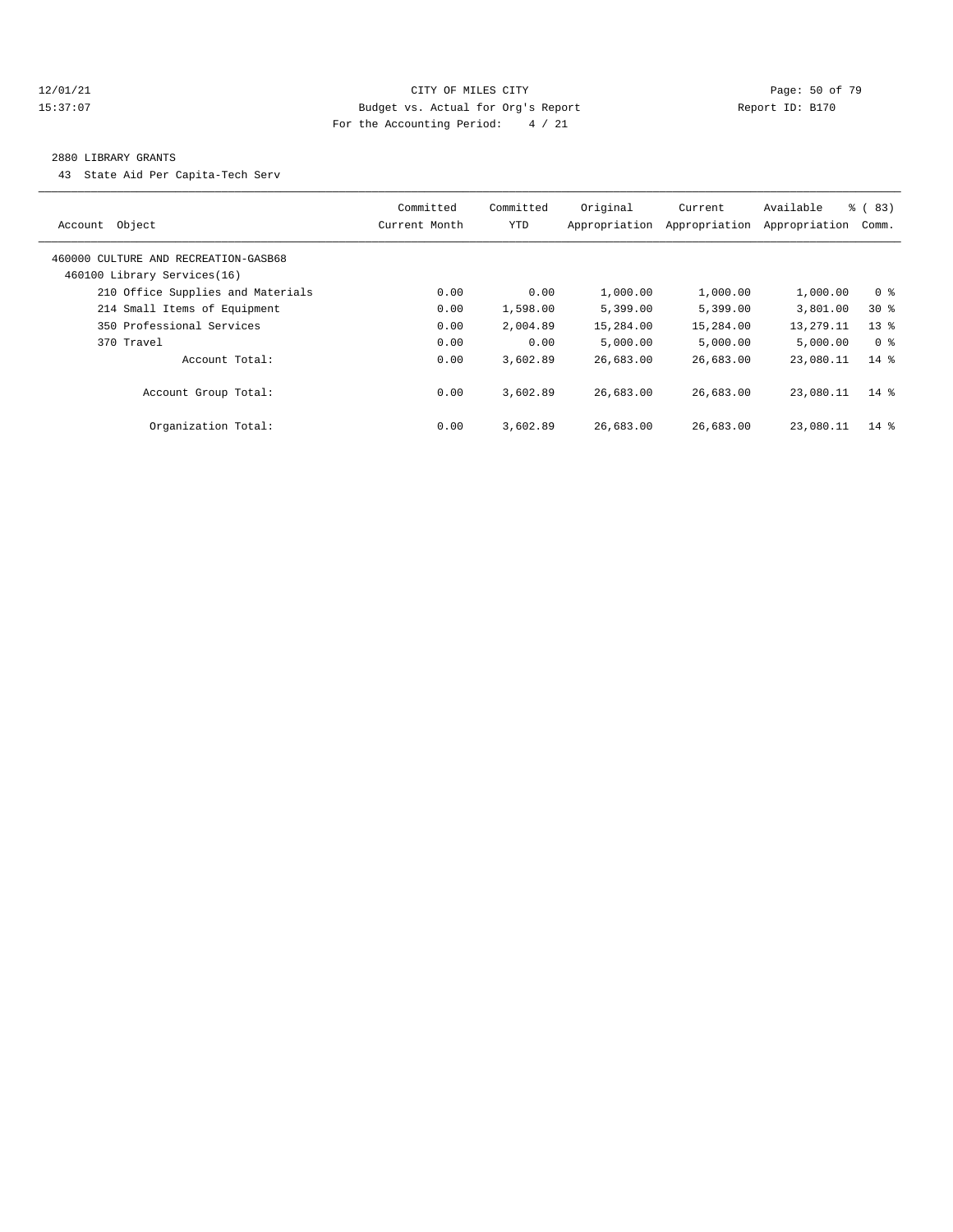## 12/01/21 **Page: 51 of 79** CITY OF MILES CITY **CITY** CITY **Page: 51 of 79** 15:37:07 Budget vs. Actual for Org's Report Report ID: B170 For the Accounting Period: 4 / 21

#### 2880 LIBRARY GRANTS

111 One Time Endowments-Library

| Account Object                                                      | Committed<br>Current Month | Committed<br>YTD | Original<br>Appropriation | Current<br>Appropriation | Available<br>Appropriation | $\frac{6}{6}$ (83)<br>Comm. |
|---------------------------------------------------------------------|----------------------------|------------------|---------------------------|--------------------------|----------------------------|-----------------------------|
| 460000 CULTURE AND RECREATION-GASB68<br>460100 Library Services(16) |                            |                  |                           |                          |                            |                             |
| 214 Small Items of Equipment                                        | 0.00                       | 0.00             | 1,785.00                  | 1,785.00                 | 1,785.00                   | 0 <sup>8</sup>              |
| Account Total:                                                      | 0.00                       | 0.00             | 1,785.00                  | 1,785.00                 | 1,785.00                   | 0 <sup>8</sup>              |
| Account Group Total:                                                | 0.00                       | 0.00             | 1,785.00                  | 1,785.00                 | 1,785.00                   | 0 %                         |
| Organization Total:                                                 | 0.00                       | 0.00             | 1,785.00                  | 1,785.00                 | 1,785.00                   | 0 %                         |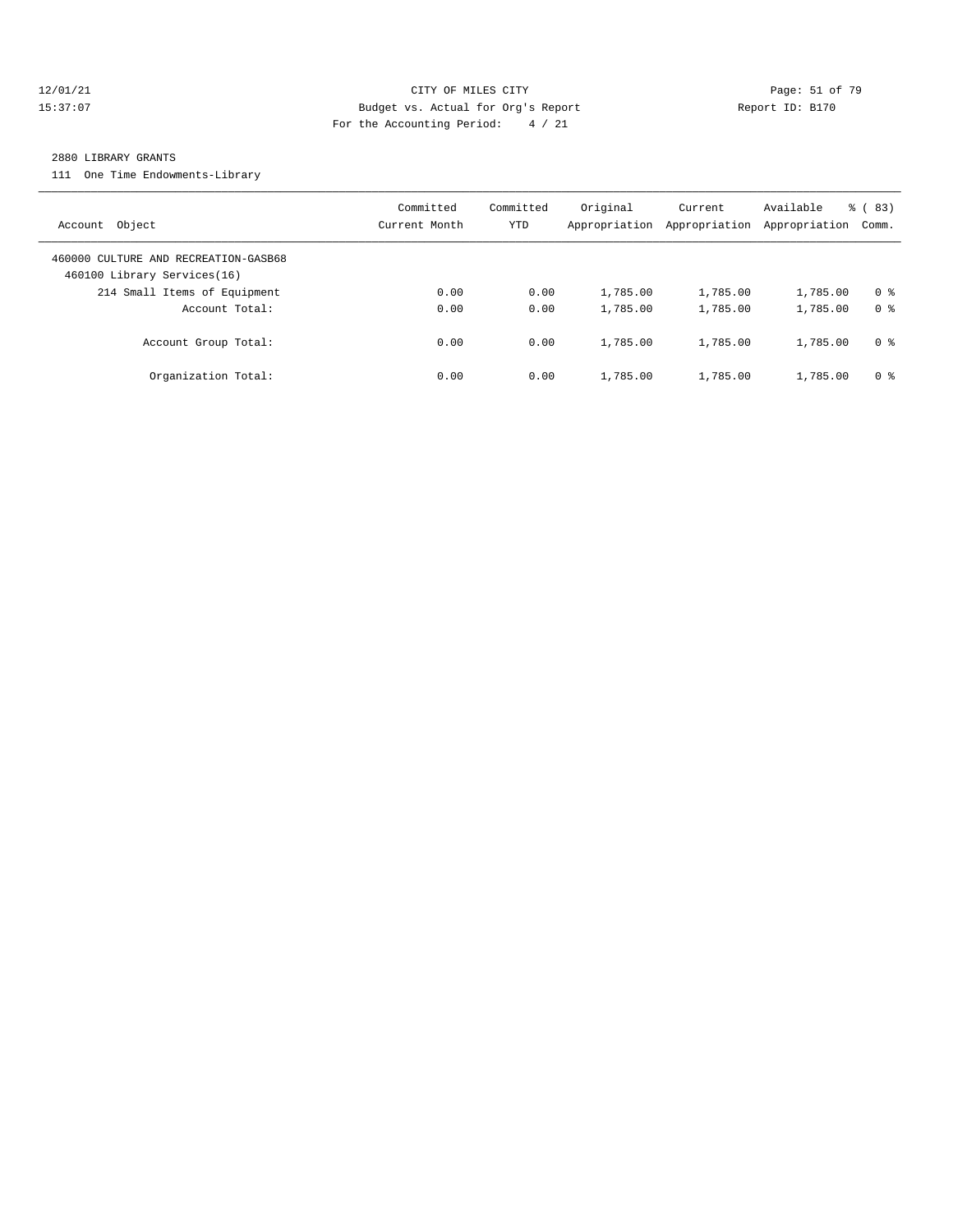## 12/01/21 **Page: 52 of 79** CITY OF MILES CITY **CITY Page: 52 of 79** 15:37:07 Budget vs. Actual for Org's Report Report ID: B170 For the Accounting Period: 4 / 21

#### 2880 LIBRARY GRANTS

112 Library Board of Trustees-Library

| Object<br>Account                                                   | Committed<br>Current Month | Committed<br>YTD | Original<br>Appropriation | Current<br>Appropriation | Available<br>Appropriation | % (83)<br>Comm. |
|---------------------------------------------------------------------|----------------------------|------------------|---------------------------|--------------------------|----------------------------|-----------------|
| 460000 CULTURE AND RECREATION-GASB68<br>460100 Library Services(16) |                            |                  |                           |                          |                            |                 |
| 350 Professional Services                                           | 0.00                       | 0.00             | 10,000.00                 | 10,000.00                | 10,000.00                  | 0 <sup>8</sup>  |
| 360 Contr R & M                                                     | 0.00                       | 0.00             | 40,000.00                 | 40,000.00                | 40,000.00                  | 0 <sup>8</sup>  |
| 382 Books                                                           | 0.00                       | 0.00             | 10,000.00                 | 10,000.00                | 10,000.00                  | 0 <sup>8</sup>  |
| Account Total:                                                      | 0.00                       | 0.00             | 60,000.00                 | 60,000.00                | 60,000.00                  | 0 <sup>8</sup>  |
| Account Group Total:                                                | 0.00                       | 0.00             | 60,000.00                 | 60,000.00                | 60,000.00                  | 0 <sup>8</sup>  |
| Organization Total:                                                 | 0.00                       | 0.00             | 60,000.00                 | 60,000.00                | 60,000.00                  | 0 <sup>8</sup>  |
|                                                                     |                            |                  |                           |                          |                            |                 |
| Fund Total:                                                         | 258.00                     | 7,978.45         | 114,224.00                | 114,224.00               | 106,245.55                 | 7 %             |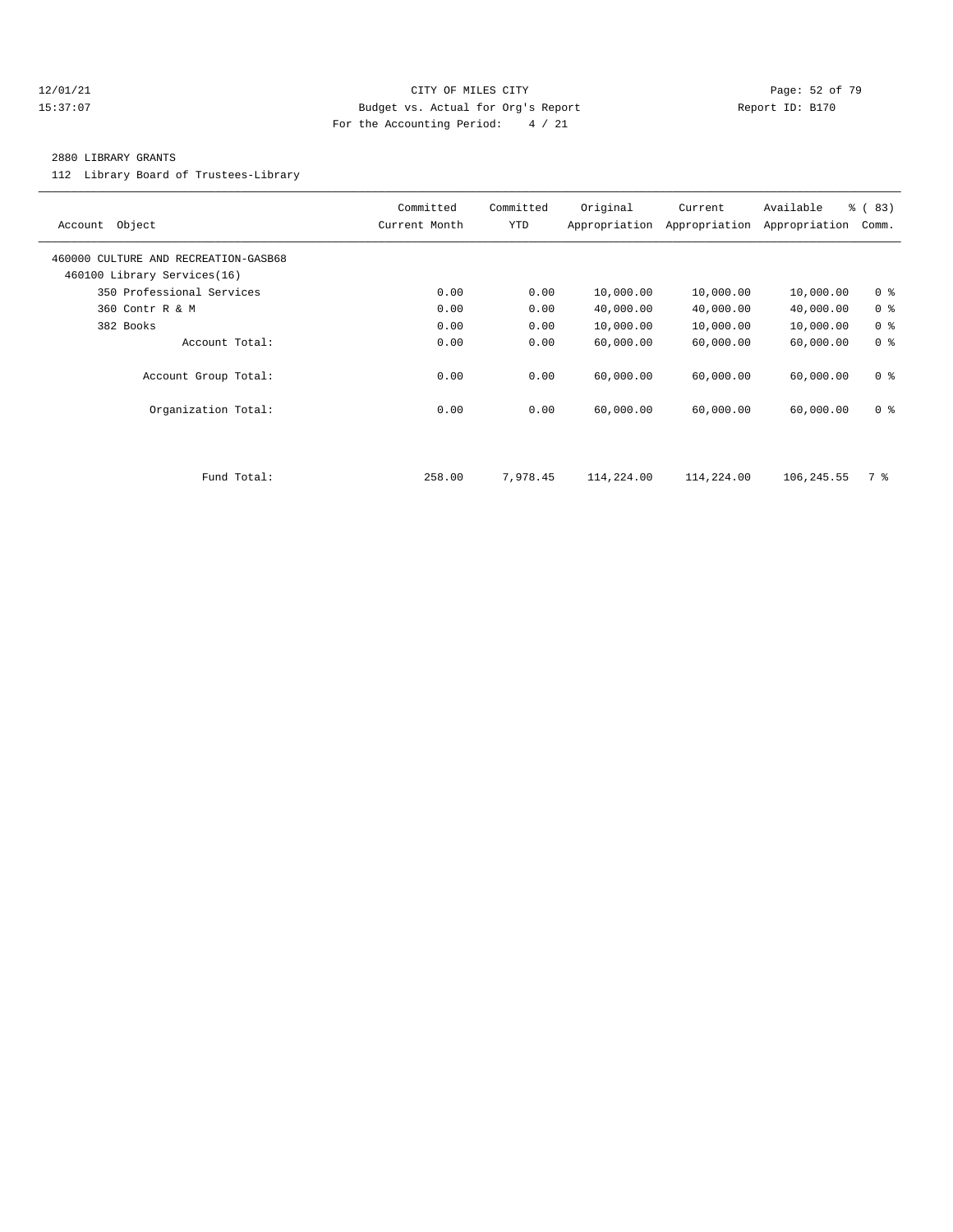## 12/01/21 **Page: 53 of 79** CITY OF MILES CITY **CITY** Page: 53 of 79 15:37:07 Budget vs. Actual for Org's Report Report ID: B170 For the Accounting Period: 4 / 21

# 2935 Historic Preservation

11 Historic Preservation

| Account Object                              | Committed<br>Current Month | Committed<br><b>YTD</b> | Original  | Current   | Available<br>Appropriation Appropriation Appropriation Comm. | % (83)                  |
|---------------------------------------------|----------------------------|-------------------------|-----------|-----------|--------------------------------------------------------------|-------------------------|
| 460000 CULTURE AND RECREATION-GASB68        |                            |                         |           |           |                                                              |                         |
| 460461 Historic Preservation-Administration |                            |                         |           |           |                                                              |                         |
| 111 Salaries and Wages - Permanent          | 158.19                     | 1,462.35                | 7,236.00  | 7,236.00  | 5,773.65                                                     | $20*$                   |
| 131 VACATION                                | 0.00                       | 47.87                   | 60.00     | 60.00     | 12.13                                                        | 80 %                    |
| 132 SICK LEAVE                              | 7.73                       | 169.83                  | 60.00     | 60.00     | $-109.83$                                                    | $283$ %                 |
| 133 OTHER LEAVE PAY                         | 4.32                       | 19.22                   | 424.00    | 424.00    | 404.78                                                       | 5 <sup>8</sup>          |
| 141 Unemployment Insurance                  | 0.26                       | 2.54                    | 12.00     | 12.00     | 9.46                                                         | $21$ %                  |
| 142 Workers' Compensation                   | 1.23                       | 8.28                    | 29.00     | 29.00     | 20.72                                                        | 29%                     |
| 143 Health Insurance                        | 42.76                      | 427.44                  | 1,846.00  | 1,846.00  | 1,418.56                                                     | $23$ $%$                |
| 144 FICA                                    | 13.01                      | 130.52                  | 595.00    | 595.00    | 464.48                                                       | $22$ %                  |
| 145 PERS                                    | 14.93                      | 149.02                  | 682.00    | 682.00    | 532.98                                                       | $22$ %                  |
| 196 CLOTHING ALLOTMENT                      | 0.00                       | 7.50                    | 0.00      | 0.00      | $-7.50$                                                      | $***$ 8                 |
| 210 Office Supplies and Materials           | 0.00                       | 0.00                    | 500.00    | 500.00    | 500.00                                                       | 0 <sup>8</sup>          |
| 220 Operating Expenses                      | 0.00                       | 0.00                    | 500.00    | 500.00    | 500.00                                                       | 0 <sup>8</sup>          |
| 231 Gas, Oil, Diesel Fuel, Grease, etc.     | 0.00                       | 0.00                    | 200.00    | 200.00    | 200.00                                                       | 0 <sup>8</sup>          |
| 311 Postage, Box Rent, Etc.                 | 0.00                       | 0.00                    | 100.00    | 100.00    | 100.00                                                       | $0 \text{ }$ $\text{ }$ |
| 320 Printing, Duplicating, Typing &         | 0.00                       | 0.00                    | 500.00    | 500.00    | 500.00                                                       | 0 <sup>8</sup>          |
| 330 Publicity, Subscriptions & Dues         | 0.00                       | 0.00                    | 100.00    | 100.00    | 100.00                                                       | 0 <sup>8</sup>          |
| 331 Publication of Formal & Legal Notices   | 0.00                       | 7.00                    | 100.00    | 100.00    | 93.00                                                        | 7 <sup>8</sup>          |
| 334 Memberships, Registrations & Dues       | 0.00                       | 89.29                   | 100.00    | 100.00    | 10.71                                                        | 89 %                    |
| 345 Telephone                               | 0.00                       | 0.00                    | 50.00     | 50.00     | 50.00                                                        | 0 <sup>8</sup>          |
| 347 Internet                                | 0.03                       | 0.24                    | 50.00     | 50.00     | 49.76                                                        | 0 <sup>8</sup>          |
| 350 Professional Services                   | 0.00                       | 6.10                    | 1,000.00  | 1,000.00  | 993.90                                                       | 1 <sup>8</sup>          |
| 370 Travel                                  | 0.00                       | 0.00                    | 300.00    | 300.00    | 300.00                                                       | 0 <sup>8</sup>          |
| 380 Training Services                       | 0.00                       | 0.00                    | 300.00    | 300.00    | 300.00                                                       | 0 <sup>8</sup>          |
| 513 Liability                               | 0.00                       | 45.04                   | 46.00     | 46.00     | 0.96                                                         | 98 <sup>8</sup>         |
| Account Total:                              | 242.46                     | 2,572.24                | 14,790.00 | 14,790.00 | 12, 217.76                                                   | $17*$                   |
| Account Group Total:                        | 242.46                     | 2,572.24                | 14,790.00 | 14,790.00 | 12, 217.76                                                   | $17*$                   |
| 520000 OTHER FINANCING USES                 |                            |                         |           |           |                                                              |                         |
| 521000 Interfund Operating Transfers Out    |                            |                         |           |           |                                                              |                         |
| 820 Transfers to Other Funds                | 0.00                       | 0.00                    | 2,000.00  | 2,000.00  | 2,000.00                                                     | 0 <sup>8</sup>          |
| Account Total:                              | 0.00                       | 0.00                    | 2,000.00  | 2,000.00  | 2,000.00                                                     | 0 <sup>8</sup>          |
| Account Group Total:                        | 0.00                       | 0.00                    | 2,000.00  | 2,000.00  | 2,000.00                                                     | 0 <sup>8</sup>          |
| Organization Total:                         | 242.46                     | 2,572.24                | 16,790.00 | 16,790.00 | 14, 217.76                                                   | 15 <sup>°</sup>         |
| Fund Total:                                 | 242.46                     | 2,572.24                | 16,790.00 | 16,790.00 | 14, 217.76 15 %                                              |                         |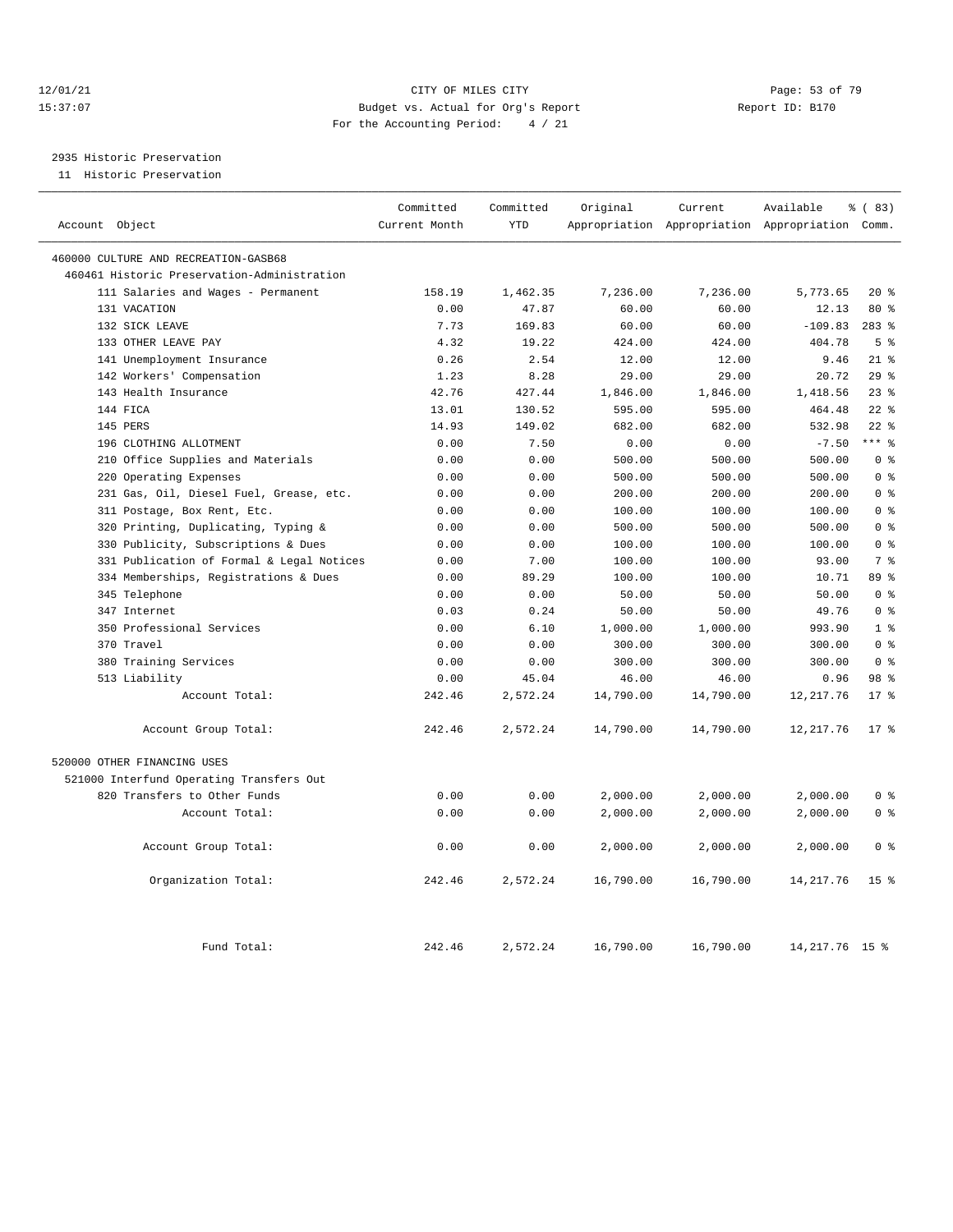## 12/01/21 **Page: 54 of 79** CITY OF MILES CITY **CITY** CITY **Page: 54 of 79** 15:37:07 Budget vs. Actual for Org's Report Report ID: B170 For the Accounting Period: 4 / 21

————————————————————————————————————————————————————————————————————————————————————————————————————————————————————————————————————

#### 2985 RETIRED SENIOR VOLUNTEER PROG (RSVP)

15 Retired Senior Volunteer Program

|                                                                       | Committed     | Committed  | Original   | Current                                         | Available         | % (83)         |
|-----------------------------------------------------------------------|---------------|------------|------------|-------------------------------------------------|-------------------|----------------|
| Account Object                                                        | Current Month | <b>YTD</b> |            | Appropriation Appropriation Appropriation Comm. |                   |                |
|                                                                       |               |            |            |                                                 |                   |                |
| 450000 Social and Economic Services-GASB68<br>450330 RSVP Non-Federal |               |            |            |                                                 |                   |                |
| 111 Salaries and Wages - Permanent                                    | 186.83        | 1,813.54   | 3,000.00   | 3,000.00                                        | 1,186.46          | 60 %           |
| 131 VACATION                                                          | 15.71         | 170.02     | 0.00       | 0.00                                            | $-170.02$         | $***$ $-$      |
| 132 SICK LEAVE                                                        | 9.96          | 132.35     | 0.00       | 0.00                                            | $-132.35$         | $***$ $-$      |
| 133 OTHER LEAVE PAY                                                   | 0.00          | 9.66       | 0.00       | 0.00                                            | $-9.66$           | $***$ $-$      |
| 141 Unemployment Insurance                                            | 0.32          | 3.16       | 44.00      | 44.00                                           | 40.84             | 7 %            |
| 142 Workers' Compensation                                             | 1.52          | 10.31      | 38.00      | 38.00                                           | 27.69             | $27$ %         |
| 143 Health Insurance                                                  | 0.00          | 0.00       | 500.00     | 500.00                                          | 500.00            | 0 <sup>8</sup> |
| 144 FICA                                                              | 16.26         | 162.60     | 230.00     | 230.00                                          | 67.40             | 71 %           |
| 145 PERS                                                              | 18.64         | 186.44     | 207.00     | 207.00                                          | 20.56             | 90%            |
| 210 Office Supplies and Materials                                     | 0.00          | 33.00      | 1,500.00   | 1,500.00                                        | 1,467.00          | 2 <sup>8</sup> |
| 220 Operating Expenses                                                | $-65.85$      | 1,693.11   | 6,965.00   | 6,965.00                                        | 5,271.89          | $24$ %         |
| 311 Postage, Box Rent, Etc.                                           | 0.00          | 241.18     | 900.00     | 900.00                                          | 658.82            | $27$ %         |
| 330 Publicity, Subscriptions & Dues                                   | 0.00          | 159.60     | 160.00     | 160.00                                          | 0.40              | $100$ %        |
| 334 Memberships, Registrations & Dues                                 | 0.00          | 0.00       | 178.00     | 178.00                                          | 178.00            | 0 <sup>8</sup> |
| 345 Telephone                                                         | 0.00          | 477.94     | 1,440.00   | 1,440.00                                        | 962.06            | $33$ $%$       |
| 370 Travel                                                            | 65.85         | 65.85      | 265.00     | 265.00                                          | 199.15            | 25%            |
| 379 Other Travel                                                      | 83.00         | 288.91     | 1,600.00   | 1,600.00                                        | 1,311.09          | 18 %           |
| 512 Insurance on Vehicles & Equipment                                 | 0.00          | 0.00       | 600.00     | 600.00                                          | 600.00            | 0 <sup>8</sup> |
| 513 Liability                                                         | 0.00          | 11.20      | 609.00     | 609.00                                          | 597.80            | 2 <sup>8</sup> |
| Account Total:                                                        | 332.24        | 5,458.87   | 18,236.00  | 18,236.00                                       | 12,777.13         | $30*$          |
|                                                                       |               |            |            |                                                 |                   |                |
| 450340 RSVP FEDERAL GRANT- FALLON/CUSTER                              |               |            |            |                                                 |                   |                |
| 111 Salaries and Wages - Permanent                                    | 4,101.10      | 38, 145.85 | 54,853.00  | 54,853.00                                       | 16,707.15         | 70 %           |
| 131 VACATION                                                          | 298.22        | 3,491.27   | 0.00       | 0.00                                            | $-3,491.27$       | $***$ $_{8}$   |
| 132 SICK LEAVE                                                        | 189.26        | 2,584.37   | 0.00       | 0.00                                            | $-2,584.37$       | $***$ $-$      |
| 133 OTHER LEAVE PAY                                                   | 0.00          | 183.52     | 0.00       | 0.00                                            | $-183.52$         | $***$ $-$      |
| 141 Unemployment Insurance                                            | 6.89          | 66.67      | 278.00     | 278.00                                          | 211.33            | 24%            |
| 142 Workers' Compensation                                             | 32.57         | 238.86     | 683.00     | 683.00                                          | 444.14            | 35%            |
| 143 Health Insurance                                                  | 852.26        | 8,539.32   | 9,400.00   | 9,400.00                                        | 860.68            | $91$ %         |
| 144 FICA                                                              | 351.02        | 3,396.22   | 4,197.00   | 4,197.00                                        | 800.78            | 81 %           |
| 145 PERS                                                              | 354.08        | 3,473.68   | 3,785.00   | 3,785.00                                        | 311.32            | $92$ %         |
| 210 Office Supplies and Materials                                     | 0.00          | 626.23     | 1,438.00   | 1,438.00                                        | 811.77            | 44 %           |
| 220 Operating Expenses                                                | 1,688.77      | 2,793.05   | 450.00     | 450.00                                          | $-2, 343.05$      | 621 %          |
| 311 Postage, Box Rent, Etc.                                           | 0.00          | 630.18     | 0.00       | 0.00                                            | $-630.18$         | $***$ 8        |
| 334 Memberships, Registrations & Dues                                 | 0.00          | 75.00      | 247.00     | 247.00                                          | 172.00            | $30*$          |
| 345 Telephone                                                         | 125.84        | 746.99     | 0.00       | 0.00                                            | $-746.99$         | $***$ $%$      |
| 370 Travel                                                            | 0.00          | 267.35     | 6,071.00   | 6,071.00                                        | 5,803.65          | $4\degree$     |
| 512 Insurance on Vehicles & Equipment                                 | 0.00          | 477.75     | 0.00       | 0.00                                            | $-477.75$ *** $%$ |                |
| 513 Liability                                                         | 0.00          | 647.07     | 0.00       | 0.00                                            | $-647.07$         | $***$ $%$      |
| 530 Rent                                                              | 0.00          | 6,917.50   | 5,010.00   | 5,010.00                                        | $-1,907.50$ 138 % |                |
| Account Total:                                                        | 8,000.01      | 73,300.88  | 86, 412.00 | 86, 412.00                                      | 13, 111. 12       | 85%            |
|                                                                       |               |            |            |                                                 |                   |                |
| 450351 RSVP-Excess                                                    |               |            |            |                                                 |                   |                |
| 111 Salaries and Wages - Permanent                                    | 0.00          | 755.43     | 2,040.00   | 2,040.00                                        | 1,284.57          | 37%            |
| 141 Unemployment Insurance                                            | 0.00          | 1.15       | 9.00       | 9.00                                            | 7.85              | $13*$          |
| 142 Workers' Compensation                                             | 0.00          | 2.89       | 25.00      | 25.00                                           | 22.11             | $12*$          |
| 144 FICA                                                              | 0.00          | 58.52      | 156.00     | 156.00                                          | 97.48             | 38 %           |
| 145 PERS                                                              | 0.00          | 67.09      | 140.00     | 140.00                                          | 72.91             | 48 %           |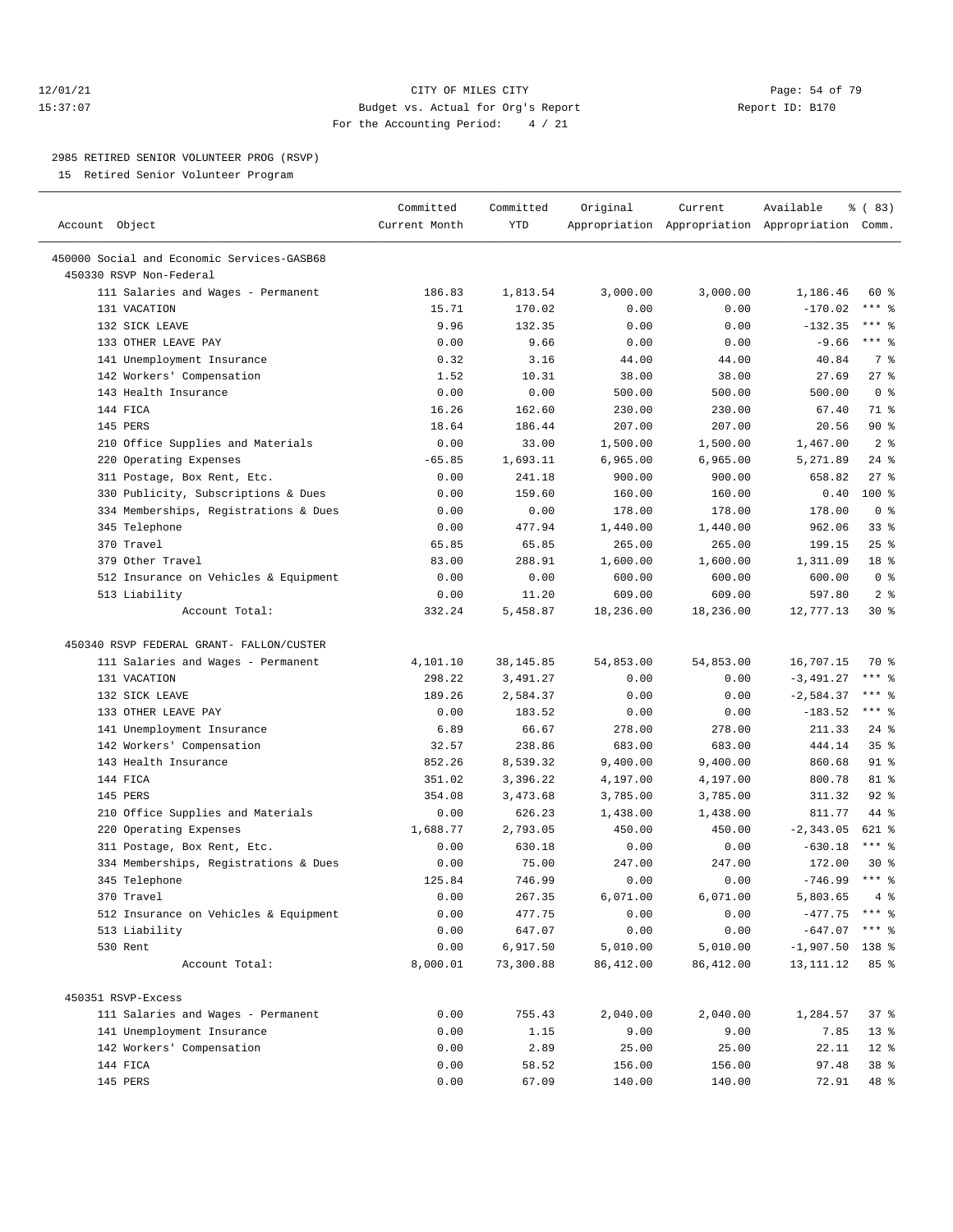## 12/01/21 Page: 55 of 79 15:37:07 Budget vs. Actual for Org's Report Report ID: B170 For the Accounting Period: 4 / 21

# 2985 RETIRED SENIOR VOLUNTEER PROG (RSVP)

15 Retired Senior Volunteer Program

| Object<br>Account      | Committed<br>Current Month | Committed<br><b>YTD</b> | Original<br>Appropriation | Current<br>Appropriation | Available<br>Appropriation | $\frac{6}{6}$ (83)<br>Comm. |
|------------------------|----------------------------|-------------------------|---------------------------|--------------------------|----------------------------|-----------------------------|
| 220 Operating Expenses | 0.00                       | 1,079.49                | 2,000.00                  | 2,000.00                 | 920.51                     | 54 %                        |
| Account Total:         | 0.00                       | 1,964.57                | 4,370.00                  | 4,370.00                 | 2,405.43                   | $45$ $%$                    |
| Account Group Total:   | 8,332.25                   | 80,724.32               | 109,018.00                | 109,018.00               | 28, 293.68                 | 74 %                        |
| Organization Total:    | 8,332.25                   | 80,724.32               | 109,018.00                | 109,018.00               | 28, 293.68                 | 74 %                        |
|                        |                            |                         |                           |                          |                            |                             |
| Fund Total:            | 8,332.25                   | 80,724.32               | 109,018.00                | 109,018.00               | 28,293.68                  | 74 %                        |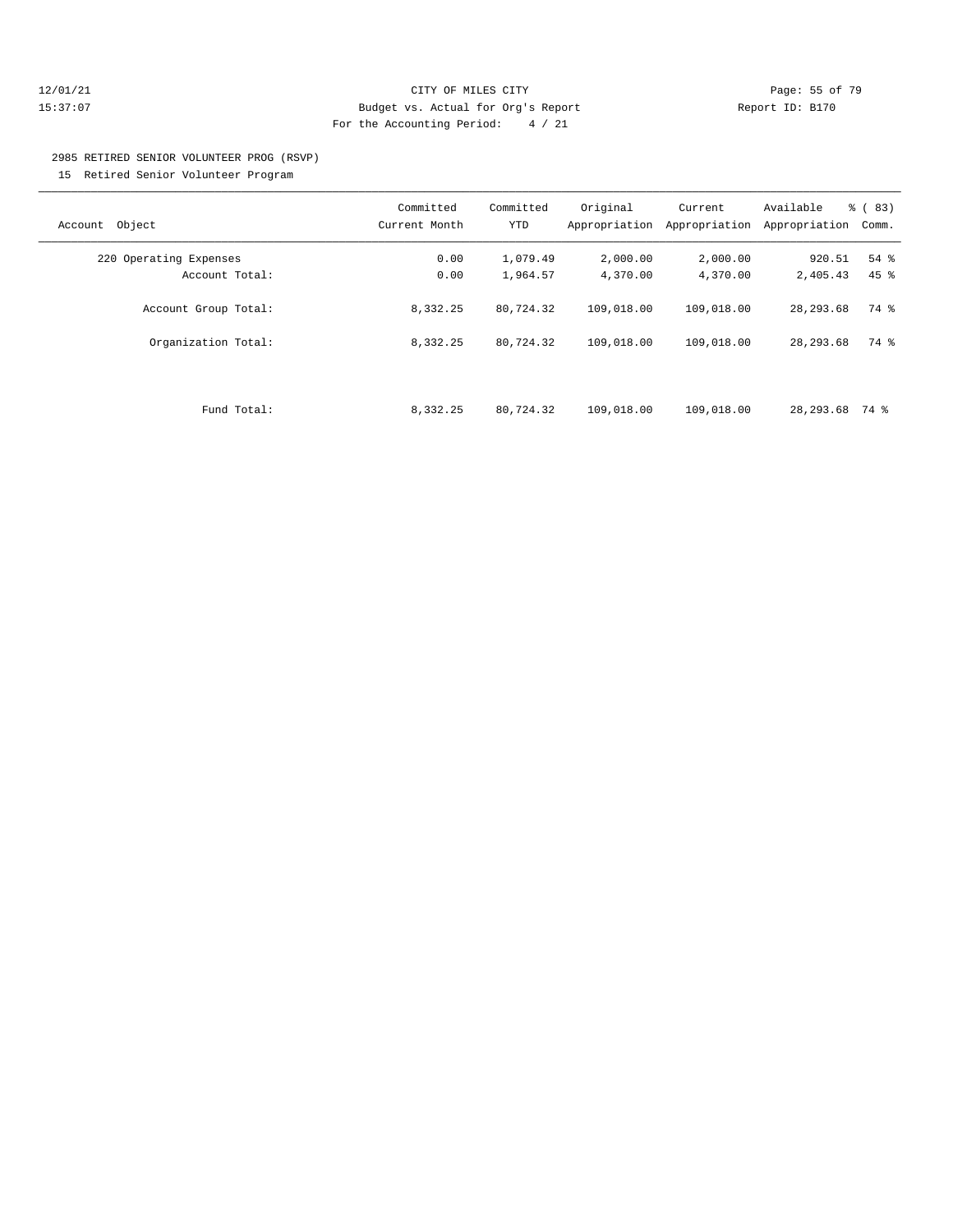## 12/01/21 **CITY OF MILES CITY CITY CITY Page: 56 of 79** 15:37:07 Budget vs. Actual for Org's Report Report ID: B170 For the Accounting Period: 4 / 21

# 3301 Judgement Settlement/Southgate

36 Planning & Community Services

| Object<br>Account            | Committed<br>Current Month | Committed<br><b>YTD</b> | Original<br>Appropriation | Current<br>Appropriation | Available<br>Appropriation | % (83)<br>Comm. |
|------------------------------|----------------------------|-------------------------|---------------------------|--------------------------|----------------------------|-----------------|
| 510000 MISCELLANEOUS         |                            |                         |                           |                          |                            |                 |
| 510200 Judgements and Losses |                            |                         |                           |                          |                            |                 |
| 801 Southqate Lawsuit        | 0.00                       | 100,850.00              | 201,700.00                | 201,700.00               | 100,850.00                 | $50*$           |
| Account Total:               | 0.00                       | 100,850.00              | 201,700.00                | 201,700.00               | 100,850.00                 | $50*$           |
| Account Group Total:         | 0.00                       | 100,850.00              | 201,700.00                | 201,700.00               | 100,850.00                 | $50*$           |
| Organization Total:          | 0.00                       | 100,850.00              | 201,700.00                | 201,700.00               | 100,850.00                 | $50*$           |
| Fund Total:                  | 0.00                       | 100,850.00              | 201,700.00                | 201,700.00               | 100,850.00                 | 50 %            |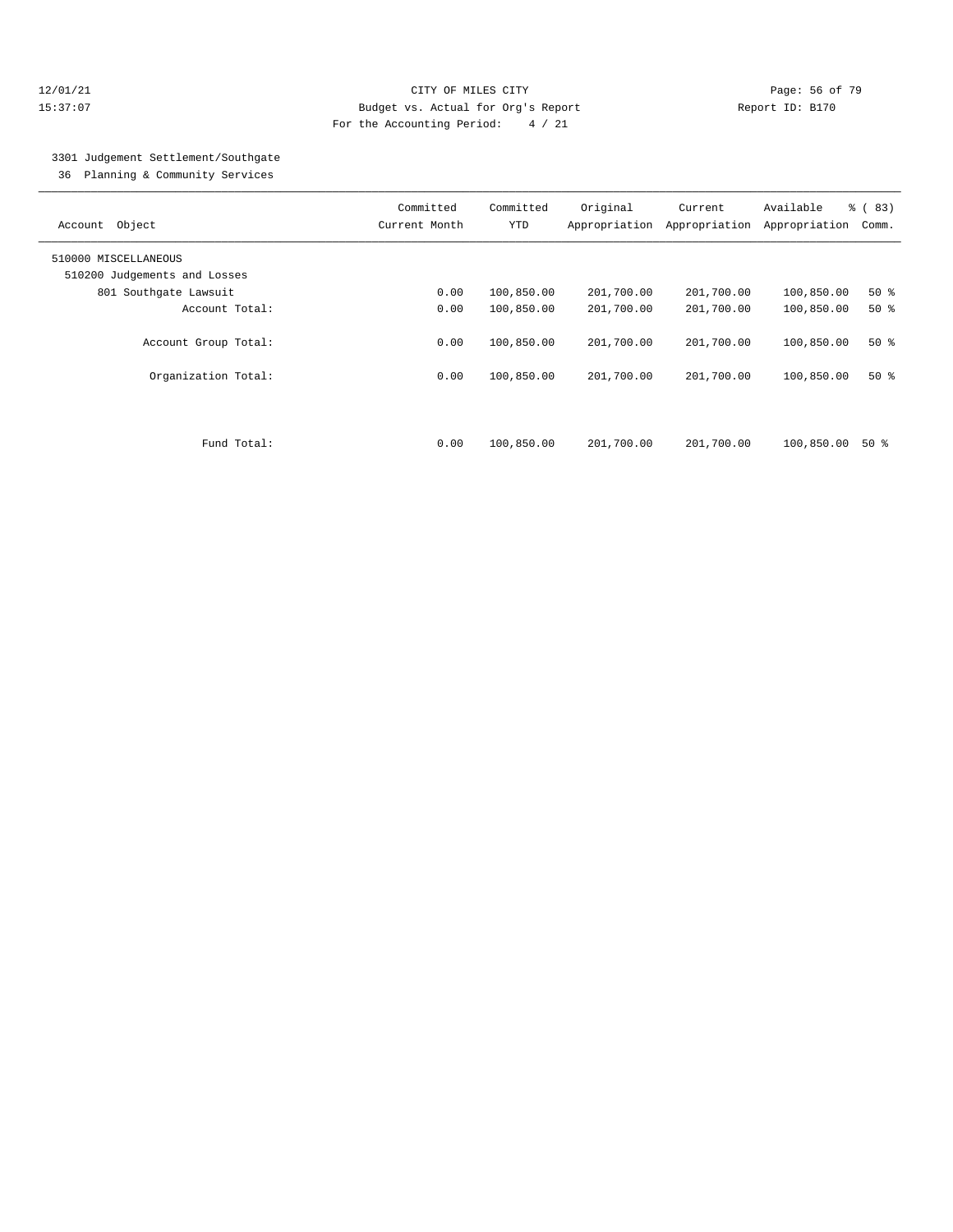## 12/01/21 Page: 57 of 79<br>15:37:07 Page: 57 of 79 Budget vs. Actual for Org's Report Page: 57 of 79 Page: 57 of 79 Budget vs. Actual for Org's Report Page: 2007 15:37:07 Budget vs. Actual for Org's Report For the Accounting Period: 4 / 21

## 3670 SID 211 110 SID # 211

| Account Object                     | Committed<br>Current Month | Committed<br>YTD | Original | Current<br>Appropriation Appropriation | Available<br>% (83)<br>Appropriation | Comm. |
|------------------------------------|----------------------------|------------------|----------|----------------------------------------|--------------------------------------|-------|
| 490000 DEBT SERVICE                |                            |                  |          |                                        |                                      |       |
| 490500 Other Debt Service Payments |                            |                  |          |                                        |                                      |       |
| 643 Principal- SID 211             | 0.00                       | 3,853.49         | 3,854.00 | 3,854.00                               | $0.51$ 100 %                         |       |
| 644 Interest- SID 211              | 0.00                       | 727.97           | 728.00   | 728.00                                 | $0.03$ 100 %                         |       |
| Account Total:                     | 0.00                       | 4,581.46         | 4,582.00 | 4,582.00                               | $0.54$ 100 %                         |       |
| Account Group Total:               | 0.00                       | 4,581.46         | 4,582.00 | 4,582.00                               | $0.54$ 100 %                         |       |
| Organization Total:                | 0.00                       | 4,581.46         | 4,582.00 | 4,582.00                               | $0.54$ 100 %                         |       |
|                                    |                            |                  |          |                                        |                                      |       |
| Fund Total:                        | 0.00                       | 4,581.46         | 4,582.00 | 4,582.00                               | $0.54100$ %                          |       |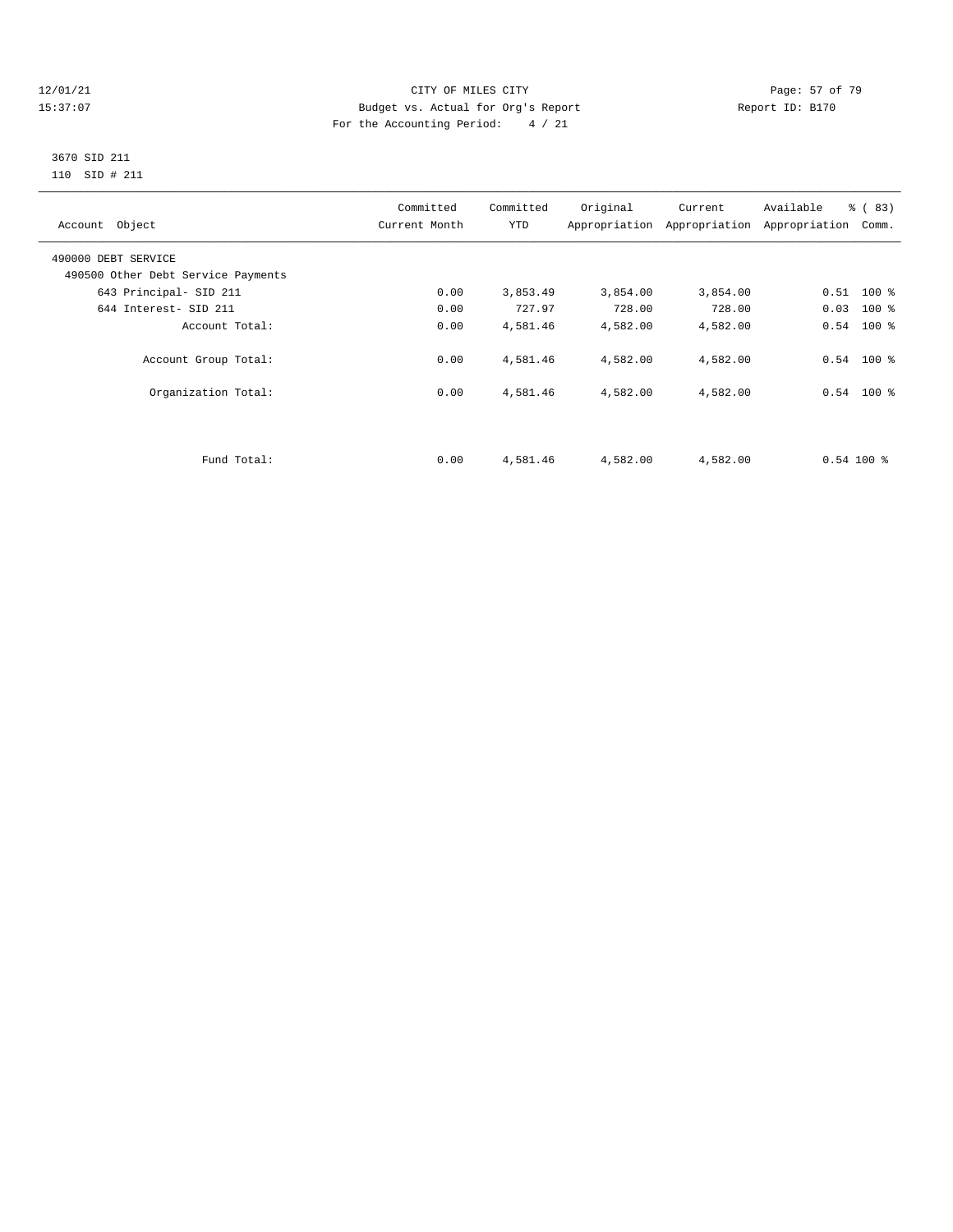## 12/01/21 **Page: 58 of 79** CITY OF MILES CITY **CITY** Page: 58 of 79 15:37:07 Budget vs. Actual for Org's Report Report ID: B170 For the Accounting Period: 4 / 21

#### 4050 Ambulance Capital Improvement Fund

10 Ambulance

| Account Object                                                             | Committed<br>Current Month | Committed<br><b>YTD</b> | Original  | Current<br>Appropriation Appropriation | Available<br>Appropriation | % (83)<br>Comm. |
|----------------------------------------------------------------------------|----------------------------|-------------------------|-----------|----------------------------------------|----------------------------|-----------------|
| 420000 PUBLIC SAFETY-GASB68<br>420730 Emergency Medical Services-Ambulance |                            |                         |           |                                        |                            |                 |
| 940 Machinery & Equipment                                                  | 0.00                       | 0.00                    | 13,779.00 | 13,779.00                              | 13,779.00                  | 0 <sup>8</sup>  |
| Account Total:                                                             | 0.00                       | 0.00                    | 13,779.00 | 13,779.00                              | 13,779.00                  | 0 <sup>8</sup>  |
| Account Group Total:                                                       | 0.00                       | 0.00                    | 13,779.00 | 13,779.00                              | 13,779.00                  | 0 <sup>8</sup>  |
| Organization Total:                                                        | 0.00                       | 0.00                    | 13,779.00 | 13,779.00                              | 13,779.00                  | 0 <sup>8</sup>  |
| Fund Total:                                                                | 0.00                       | 0.00                    | 13,779.00 | 13,779.00                              | 13,779.00                  | 0 ક             |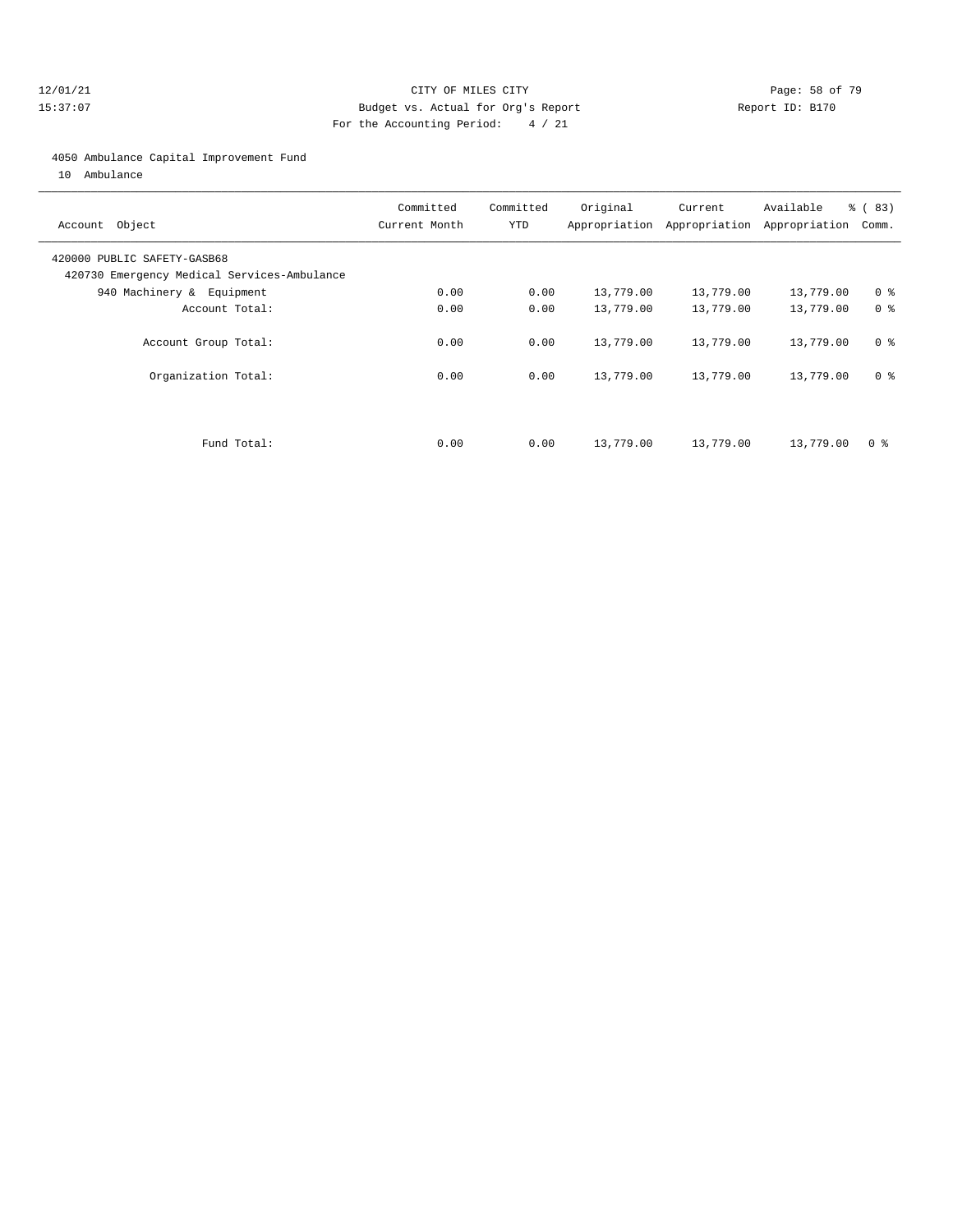## 12/01/21 **Page: 59 of 79** CITY OF MILES CITY **CITY** CITY **Page: 59 of 79** 15:37:07 Budget vs. Actual for Org's Report Report ID: B170 For the Accounting Period: 4 / 21

# 4060 CAPITAL IMPROV-PUBLIC WORKS

911 Public Works Operations

| Object<br>Account                                         | Committed<br>Current Month | Committed<br><b>YTD</b>  | Original<br>Appropriation | Current<br>Appropriation | Available<br>Appropriation | % (83)<br>Comm. |
|-----------------------------------------------------------|----------------------------|--------------------------|---------------------------|--------------------------|----------------------------|-----------------|
| 430000 Public Works-GASB68<br>430233 Roadway/Re-surfacing |                            |                          |                           |                          |                            |                 |
| 940 Machinery & Equipment                                 | 20,516.73                  | 158,715.20               | 275,000.00                | 275,000.00               | 116,284.80                 | 58 %            |
| Account Total:                                            | 20,516.73                  | 158,715.20               | 275,000.00                | 275,000.00               | 116,284.80                 | 58 %            |
| Account Group Total:<br>Organization Total:               | 20,516.73<br>20,516.73     | 158,715.20<br>158,715.20 | 275,000.00<br>275,000.00  | 275,000.00<br>275,000.00 | 116,284.80<br>116,284.80   | 58 %<br>58 %    |
| Fund Total:                                               | 20,516.73                  | 158,715.20               | 275,000.00                | 275,000.00               | 116,284.80                 | 58 %            |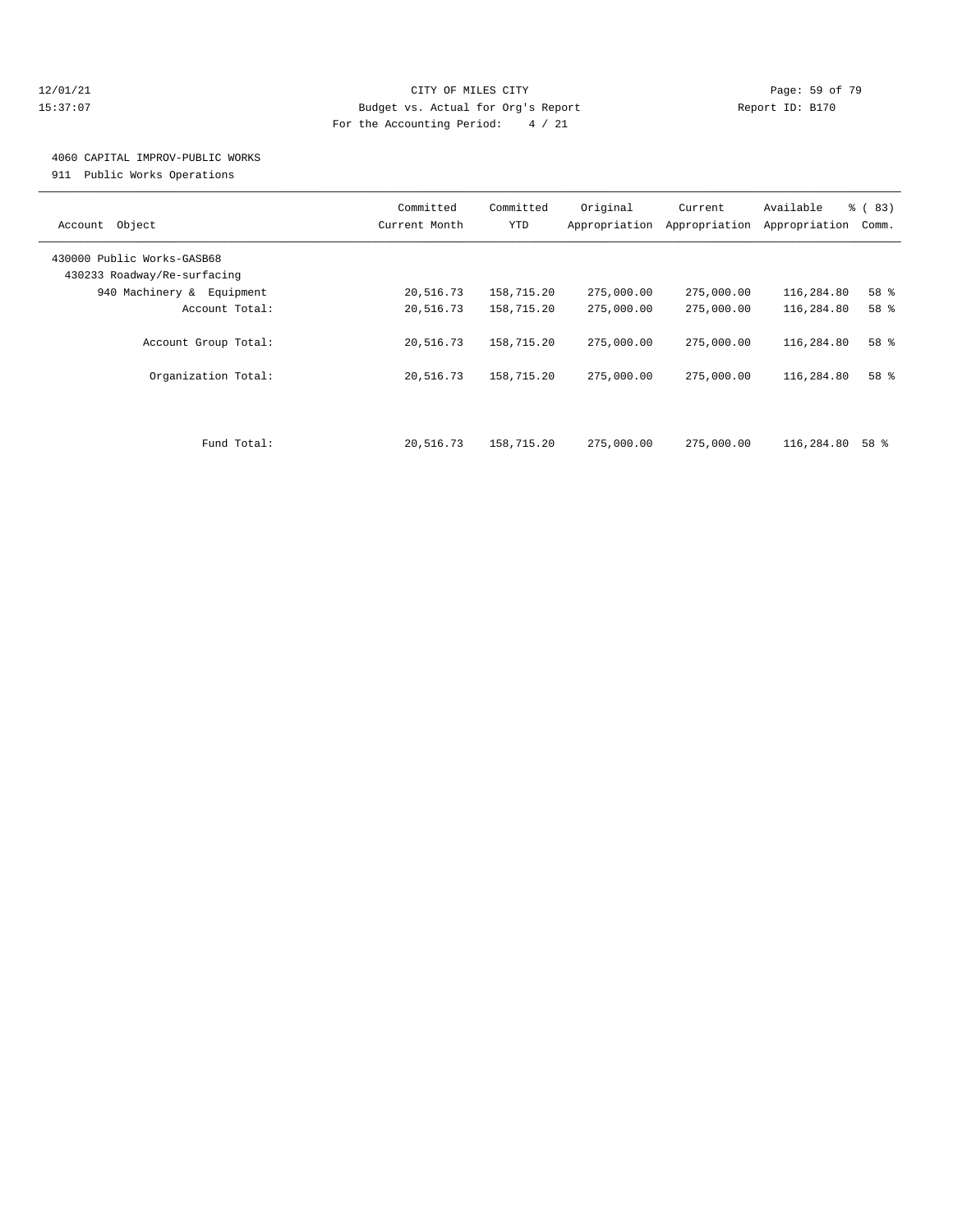## 12/01/21 Page: 60 of 79<br>
12/01/21 Page: 60 of 79<br>
Budget vs. Actual for Org's Report Physics (Papert ID: B170 15:37:07 Budget vs. Actual for Org's Report For the Accounting Period: 4 / 21

## 5210 WATER UTILITY

22 Water Plant

| Account Object                                                  | Committed<br>Current Month | Committed<br>YTD | Original   | Current    | Available<br>Appropriation Appropriation Appropriation Comm. | <sub>है</sub> (83) |
|-----------------------------------------------------------------|----------------------------|------------------|------------|------------|--------------------------------------------------------------|--------------------|
| 430000 Public Works-GASB68                                      |                            |                  |            |            |                                                              |                    |
| 430530 Water Source of Supply and Pumping(22)                   |                            |                  |            |            |                                                              |                    |
| 111 Salaries and Wages - Permanent                              | 20,200.10                  | 209,122.50       | 254,576.00 | 254,576.00 | 45, 453.50                                                   | $82$ $%$           |
| 121 OVERTIME-PERMANENT                                          | 576.51                     | 6,157.89         | 10,300.00  | 10,300.00  | 4,142.11                                                     | 60 %               |
| 131 VACATION                                                    | 1,834.71                   | 15,580.53        | 19,500.00  | 19,500.00  | 3,919.47                                                     | $80*$              |
| 132 SICK LEAVE                                                  | 1,299.15                   | 4,249.73         | 5,500.00   | 5,500.00   | 1,250.27                                                     | 77 %               |
| 133 OTHER LEAVE PAY                                             | 221.92                     | 2,768.53         | 3,162.00   | 3,162.00   | 393.47                                                       | 88 %               |
| 134 HOLIDAY PAY                                                 | 0.00                       | 4,775.97         | 5,400.00   | 5,400.00   | 624.03                                                       | 88 %               |
| 141 Unemployment Insurance                                      | 36.24                      | 365.79           | 448.00     | 448.00     | 82.21                                                        | 82 %               |
| 142 Workers' Compensation                                       | 506.09                     | 10,643.65        | 15,134.00  | 15,134.00  | 4,490.35                                                     | 70 %               |
| 143 Health Insurance                                            | 4,785.88                   | 47,859.02        | 59,268.00  | 59,268.00  | 11,408.98                                                    | 81 %               |
| 144 FICA                                                        | 1,754.36                   | 17,713.71        | 22,831.00  | 22,831.00  | 5,117.29                                                     | 78 %               |
| 145 PERS                                                        | 2,116.35                   | 21,069.19        | 26,173.00  | 26,173.00  | 5,103.81                                                     | $80*$              |
| 196 CLOTHING ALLOTMENT                                          | 0.00                       | 885.00           | 950.00     | 950.00     | 65.00                                                        | 93%                |
| 210 Office Supplies and Materials                               | 0.00                       | 3.78             | 250.00     | 250.00     | 246.22                                                       | 2 <sup>8</sup>     |
| 214 Small Items of Equipment                                    | 0.00                       | 2,269.94         | 12,000.00  | 12,000.00  | 9,730.06                                                     | 19 <sup>°</sup>    |
| 220 Operating Expenses                                          | 188.73                     | 1,760.84         | 2,500.00   | 2,500.00   | 739.16                                                       | 70 %               |
| 222 Chemicals, Lab & Med Supplies                               | 0.00                       | 19.50            | 250.00     | 250.00     | 230.50                                                       | 8 %                |
| 226 Clothing and Uniforms                                       | 0.00                       | 115.91           | 600.00     | 600.00     | 484.09                                                       | 19 <sup>°</sup>    |
| 230 Repair and Maintenance Supplies                             | 291.29                     | 6,293.39         | 10,000.00  | 10,000.00  | 3,706.61                                                     | 63%                |
|                                                                 |                            |                  | 2,000.00   |            | 660.71                                                       | 67%                |
| 231 Gas, Oil, Diesel Fuel, Grease, etc.<br>241 Consumable Tools | 570.89                     | 1,339.29         |            | 2,000.00   | 200.00                                                       | 0 <sup>8</sup>     |
|                                                                 | 0.00                       | 0.00             | 200.00     | 200.00     |                                                              | $24$ %             |
| 311 Postage, Box Rent, Etc.                                     | 0.00                       | 11.77            | 50.00      | 50.00      | 38.23                                                        |                    |
| 330 Publicity, Subscriptions & Dues                             | 0.00                       | 0.00             | 750.00     | 750.00     | 750.00                                                       | 0 <sup>8</sup>     |
| 334 Memberships, Registrations & Dues                           | 0.00                       | 110.00           | 200.00     | 200.00     | 90.00                                                        | 55%                |
| 341 Electric Utility Services                                   | 4,499.15                   | 57,075.08        | 73,000.00  | 73,000.00  | 15,924.92                                                    | 78 %               |
| 344 Gas Utility Service                                         | 878.52                     | 9,248.10         | 10,000.00  | 10,000.00  | 751.90                                                       | $92$ %             |
| 345 Telephone                                                   | 54.82                      | 487.76           | 1,000.00   | 1,000.00   | 512.24                                                       | 49 %               |
| 346 Garbage Service                                             | 0.00                       | 147.24           | 750.00     | 750.00     | 602.76                                                       | $20*$              |
| 347 Internet                                                    | 22.82                      | 205.38           | 1,000.00   | 1,000.00   | 794.62                                                       | $21$ %             |
| 350 Professional Services                                       | 0.00                       | 614.00           | 1,000.00   | 1,000.00   | 386.00                                                       | 61 %               |
| 352 Wtr/Swr Lab Testing                                         | 0.00                       | 0.00             | 1,000.00   | 1,000.00   | 1,000.00                                                     | 0 <sup>8</sup>     |
| 357 Architectual, Engineering Serv Etc.                         | 0.00                       | 0.00             | 8,000.00   | 8,000.00   | 8,000.00                                                     | 0 <sup>8</sup>     |
| 360 Contr R & M                                                 | 1,084.50                   | 14,186.20        | 148,000.00 | 148,000.00 | 133,813.80                                                   | $10*$              |
| 363 R&M Vehicles/Equip/Labor-PW                                 | 172.18                     | 3,061.20         | 2,500.00   | 2,500.00   | $-561.20$                                                    | $122$ %            |
| 369 Other Repair and Maintenance                                | 0.00                       | 0.00             | 2,000.00   | 2,000.00   | 2,000.00                                                     | 0 <sup>8</sup>     |
| 370 Travel                                                      | 0.00                       | 0.00             | 1,000.00   | 1,000.00   | 1,000.00                                                     | 0 <sup>8</sup>     |
| 380 Training Services                                           | 20.25                      | 376.25           | 1,500.00   | 1,500.00   | 1,123.75                                                     | 25%                |
| 382 Books                                                       | 0.00                       | 0.00             | 200.00     | 200.00     | 200.00                                                       | 0 <sup>8</sup>     |
| 400 BUILDING MATERIALS                                          | 0.00                       | 0.00             | 500.00     | 500.00     | 500.00                                                       | 0 <sup>8</sup>     |
| 511 Insurance on Buildings                                      | 0.00                       | 10,503.38        | 10,882.00  | 10,882.00  | 378.62                                                       | 97%                |
| 512 Insurance on Vehicles & Equipment                           | 0.00                       | 176.66           | 177.00     | 177.00     | 0.34                                                         | 100 %              |
| 940 Machinery & Equipment                                       | 0.00                       | 0.00             | 80,000.00  | 80,000.00  | 80,000.00                                                    | 0 <sup>8</sup>     |
| Account Total:                                                  | 41, 114.46                 | 449,197.18       | 794,551.00 | 794,551.00 | 345, 353.82                                                  | 57%                |
| Account Group Total:                                            | 41, 114.46                 | 449,197.18       | 794,551.00 | 794,551.00 | 345, 353.82                                                  | 57%                |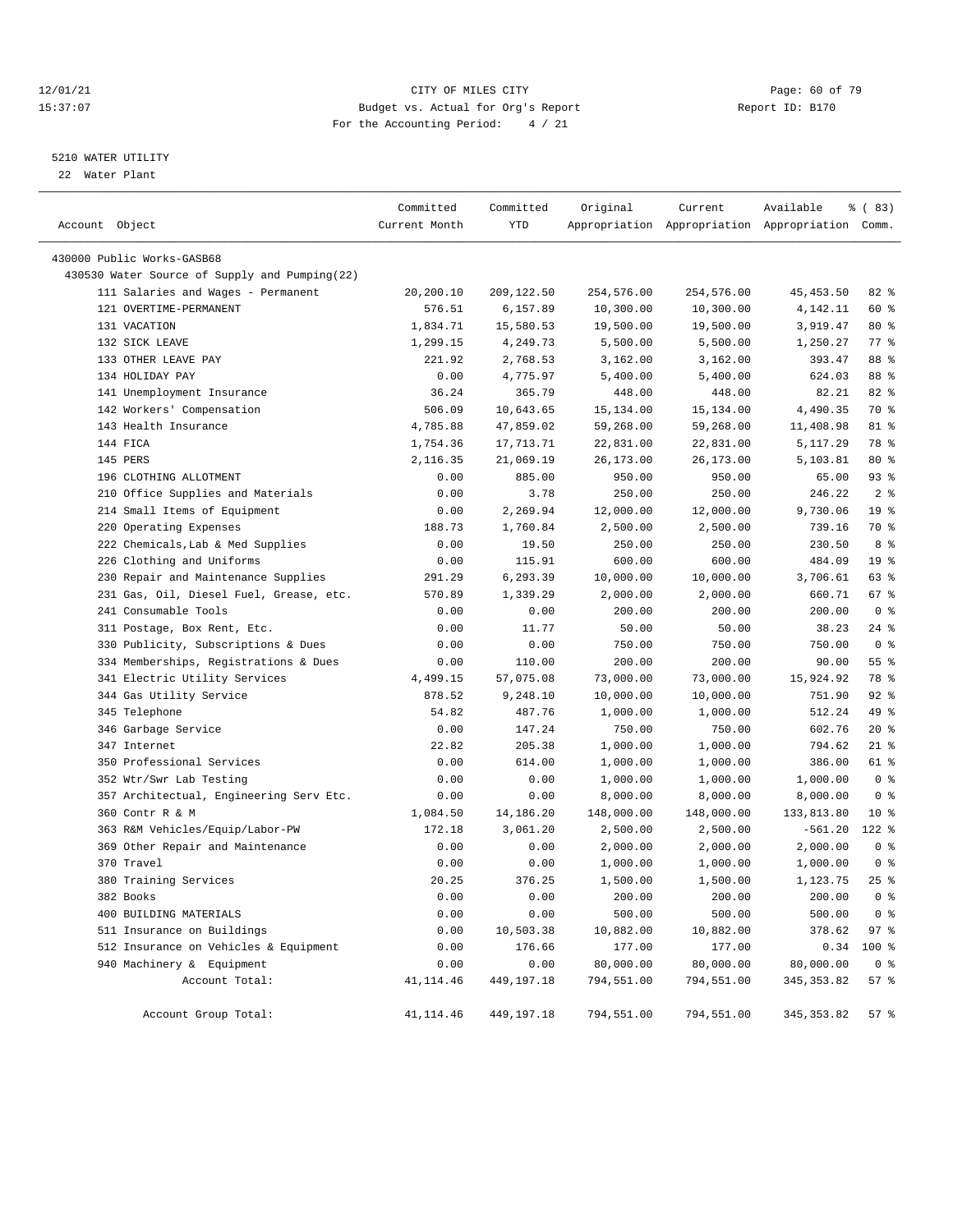## 12/01/21 Page: 61 of 79<br>15:37:07 Page: 61 of 79 Budget vs. Actual for Org's Report Page: 61 of 79 Page: 61 of 79 Budget vs. Actual for Org's Report Page: 2016 15:37:07 Budget vs. Actual for Org's Report For the Accounting Period: 4 / 21

# 5210 WATER UTILITY

22 Water Plant

| Account Object |                     | Committed<br>Current Month | Committed<br>YTD | Original   | Current    | Available<br>Appropriation Appropriation Appropriation Comm. | 8 (83) |
|----------------|---------------------|----------------------------|------------------|------------|------------|--------------------------------------------------------------|--------|
|                | Organization Total: | 41,114.46                  | 449,197.18       | 794,551.00 | 794,551.00 | 345,353.82 57 %                                              |        |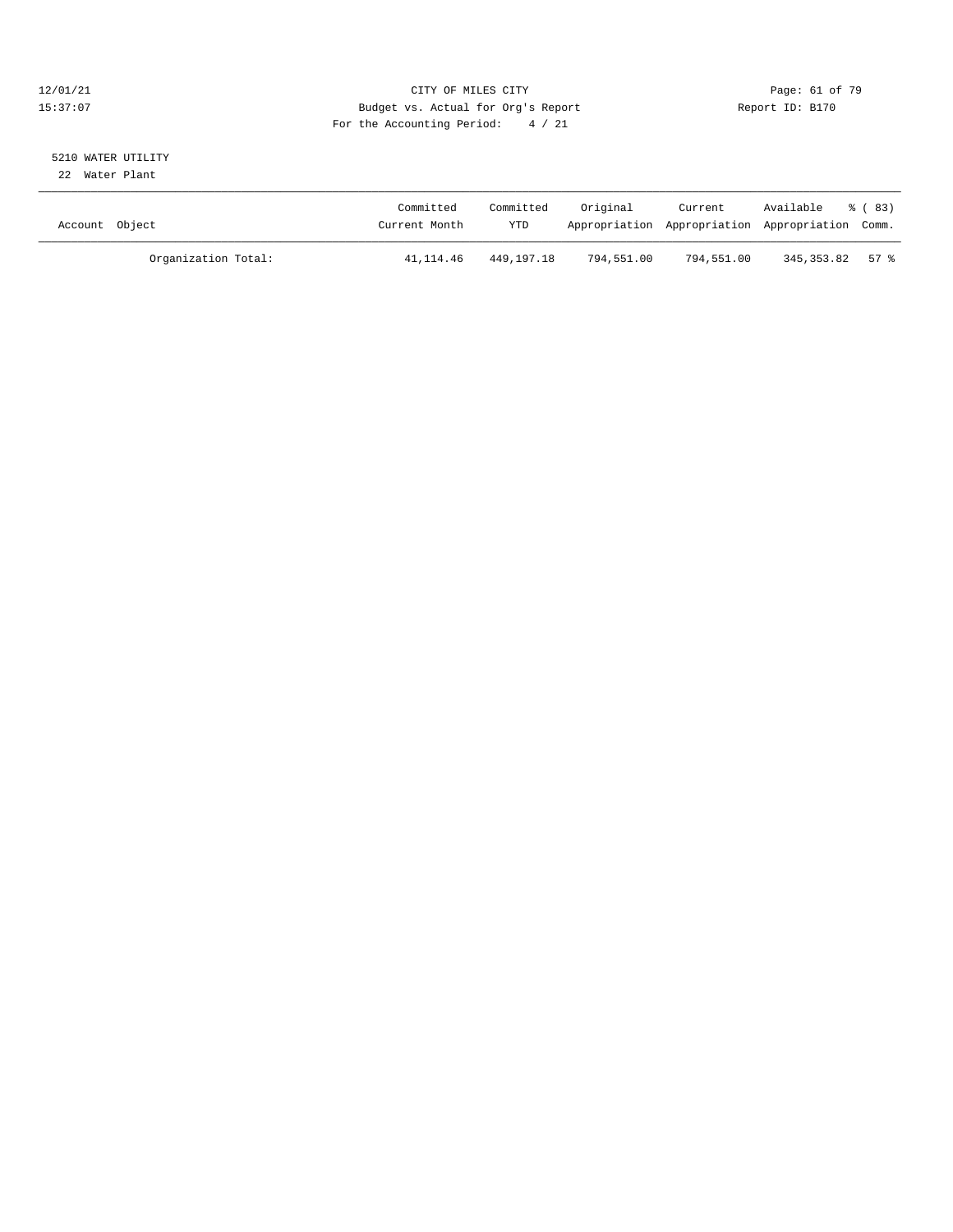## 12/01/21 **Page: 62 of 79** CITY OF MILES CITY **CITY Page: 62 of 79** 15:37:07 Budget vs. Actual for Org's Report Report ID: B170 For the Accounting Period: 4 / 21

————————————————————————————————————————————————————————————————————————————————————————————————————————————————————————————————————

## 5210 WATER UTILITY

23 Water Lines

|                                           | Committed     | Committed              | Original     | Current                                         | Available    | <sub>है</sub> (83) |
|-------------------------------------------|---------------|------------------------|--------------|-------------------------------------------------|--------------|--------------------|
| Account Object                            | Current Month | YTD                    |              | Appropriation Appropriation Appropriation Comm. |              |                    |
|                                           |               |                        |              |                                                 |              |                    |
| 430000 Public Works-GASB68                |               |                        |              |                                                 |              |                    |
| 430550 Transmission and Distribution(23)  |               |                        |              |                                                 |              |                    |
| 111 Salaries and Wages - Permanent        | 13,543.95     | 128,790.75             | 157,740.00   | 157,740.00                                      | 28,949.25    | $82$ $%$           |
| 121 OVERTIME-PERMANENT                    | 36.55         | 3,160.81               | 10,200.00    | 10,200.00                                       | 7,039.19     | 318                |
| 131 VACATION                              | 1,742.73      | 8,922.57               | 7,600.00     | 7,600.00                                        | $-1,322.57$  | 117 %              |
| 132 SICK LEAVE                            | 1,563.98      | 5,277.94               | 5,000.00     | 5,000.00                                        | $-277.94$    | $106$ %            |
| 133 OTHER LEAVE PAY                       | 19.31         | 1,397.09               | 1,432.00     | 1,432.00                                        | 34.91        | 98 %               |
| 134 HOLIDAY PAY                           | 0.00          | 367.39                 | 2,100.00     | 2,100.00                                        | 1,732.61     | $17*$              |
| 141 Unemployment Insurance                | 25.38         | 222.78                 | 276.00       | 276.00                                          | 53.22        | 81 %               |
| 142 Workers' Compensation                 | 630.57        | 6,840.97               | 8,154.00     | 8,154.00                                        | 1,313.03     | 84 %               |
| 143 Health Insurance                      | 3,123.77      | 31,184.81              | 36,709.00    | 36,709.00                                       | 5,524.19     | 85%                |
| 144 FICA                                  | 1,250.65      | 10,932.08              | 14,081.00    | 14,081.00                                       | 3,148.92     | 78 %               |
| 145 PERS                                  | 1,482.68      | 12,881.35              | 16,143.00    | 16,143.00                                       | 3,261.65     | $80*$              |
| 196 CLOTHING ALLOTMENT                    | 0.00          | 564.00                 | 800.00       | 800.00                                          | 236.00       | 71 %               |
| 210 Office Supplies and Materials         | 0.00          | 501.22                 | 750.00       | 750.00                                          | 248.78       | 67%                |
| 214 Small Items of Equipment              | 1,697.50      | 34,074.44              | 78,000.00    | 78,000.00                                       | 43,925.56    | 44 %               |
| 220 Operating Expenses                    | 3,195.34      | 20,210.58              | 35,000.00    | 35,000.00                                       | 14,789.42    | 58 %               |
| 222 Chemicals, Lab & Med Supplies         | 0.00          | 0.00                   | 200.00       | 200.00                                          | 200.00       | 0 <sup>8</sup>     |
| 226 Clothing and Uniforms                 | 59.99         | 453.43                 | 700.00       | 700.00                                          | 246.57       | 65 %               |
| 230 Repair and Maintenance Supplies       | 4,652.84      | 28,013.33              | 65,000.00    | 65,000.00                                       | 36,986.67    | 43%                |
| 231 Gas, Oil, Diesel Fuel, Grease, etc.   | 1,070.38      | 6,390.91               | 15,000.00    | 15,000.00                                       | 8,609.09     | 43 %               |
| 233 Water/Sewer Main Replacement and      | 0.00          | 6,484.80               | 10,000.00    | 10,000.00                                       | 3,515.20     | 65 %               |
| 234 Hydrant/Manhole Replacement, Valves   | 0.00          | 2,322.43               | 20,000.00    | 20,000.00                                       | 17,677.57    | $12$ %             |
| 235 Curb Stop Replacement                 | 2,959.44      | 16,821.11              | 18,000.00    | 18,000.00                                       | 1,178.89     | 93%                |
| 241 Consumable Tools                      | 0.00          | 239.98                 | 1,000.00     | 1,000.00                                        | 760.02       | $24$ %             |
| 311 Postage, Box Rent, Etc.               | 0.00          | 0.00                   | 100.00       | 100.00                                          | 100.00       | 0 <sup>8</sup>     |
| 320 Printing, Duplicating, Typing &       | 0.00          | 73.30                  | 100.00       | 100.00                                          | 26.70        | 73 %               |
| 330 Publicity, Subscriptions & Dues       | 0.00          | 297.50                 | 1,000.00     | 1,000.00                                        | 702.50       | $30*$              |
| 331 Publication of Formal & Legal Notices | 74.37         | 140.09                 | 150.00       | 150.00                                          | 9.91         | 93%                |
| 334 Memberships, Registrations & Dues     | 0.00          | 335.86                 | 500.00       | 500.00                                          | 164.14       | 67%                |
| 341 Electric Utility Services             | 20.38         | 296.78                 | 1,200.00     | 1,200.00                                        | 903.22       | $25$ %             |
| 344 Gas Utility Service                   | 31.64         | 509.93                 | 500.00       | 500.00                                          | $-9.93$      | $102$ %            |
| 345 Telephone                             | 118.25        | 1,074.65               | 700.00       | 700.00                                          | $-374.65$    | 154 %              |
| 347 Internet                              | 11.83         | 106.47                 | 200.00       | 200.00                                          | 93.53        | 53%                |
| 350 Professional Services                 | 10,608.31     | 34,570.40              | 40,000.00    | 40,000.00                                       | 5,429.60     | 86 %               |
| 357 Architectual, Engineering Serv Etc.   | 0.00          | 3,940.50               | 15,000.00    | 15,000.00                                       | 11,059.50    | 26%                |
| 360 Contr R & M                           | 116.71        | 69,435.82              | 85,000.00    | 85,000.00                                       | 15,564.18    | $82$ $%$           |
| 363 R&M Vehicles/Equip/Labor-PW           | 0.00          | 36, 474.40             | 45,000.00    | 45,000.00                                       | 8,525.60     | 81 %               |
| 369 Other Repair and Maintenance          | 0.00          | 0.00                   | 1,000.00     | 1,000.00                                        | 1,000.00     | 0 <sup>8</sup>     |
| 370 Travel                                | 0.00          | 0.00                   | 1,200.00     | 1,200.00                                        | 1,200.00     | 0 <sup>8</sup>     |
| 380 Training Services                     | 41.50         | 41.50                  | 500.00       | 500.00                                          | 458.50       | 8 %                |
| 382 Books                                 | 0.00          | 67.88                  | 150.00       | 150.00                                          | 82.12        | 45 %               |
| 400 BUILDING MATERIALS                    | 0.00          | 292.61                 | 750.00       | 750.00                                          | 457.39       | 39 %               |
| 511 Insurance on Buildings                | 0.00          | 4,217.21               | 4,218.00     | 4,218.00                                        | 0.79         | 100 %              |
| 512 Insurance on Vehicles & Equipment     | 0.00          | 646.60                 | 647.00       | 647.00                                          | 0.40         | 100 %              |
| 532 Land Rental                           | 0.00          | 1,215.75               | 1,500.00     | 1,500.00                                        | 284.25       | 81 %               |
| 940 Machinery & Equipment                 | 0.00          | 900,851.42             | 1,805,603.00 | 1,805,603.00                                    | 904,751.58   | 50%                |
| Account Total:                            |               | 48,078.05 1,380,643.44 | 2,508,903.00 | 2,508,903.00                                    | 1,128,259.56 | 55 %               |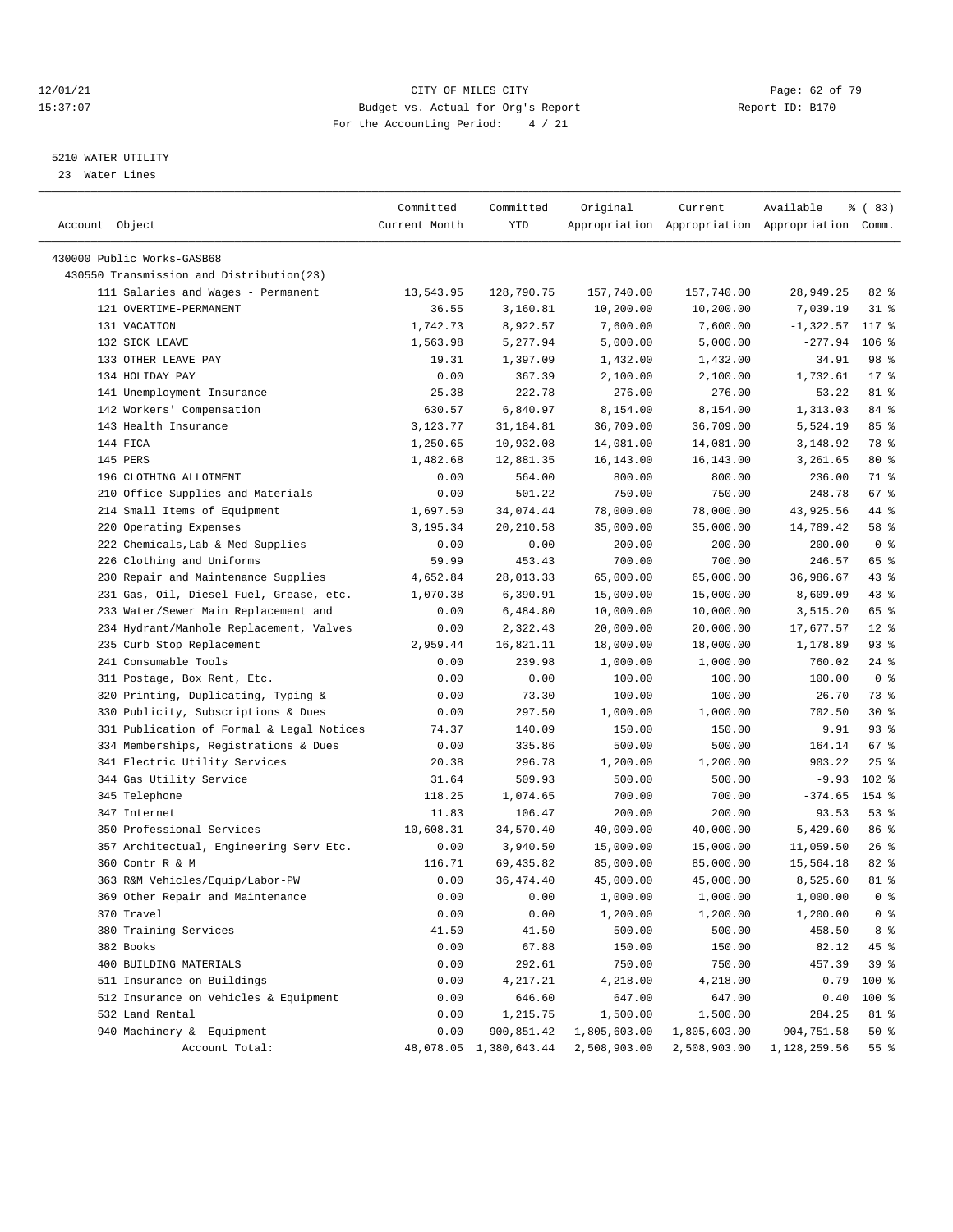## 12/01/21 **CITY OF MILES CITY CITY CITY Page: 63 of 79** 15:37:07 Budget vs. Actual for Org's Report Report ID: B170 For the Accounting Period: 4 / 21

# 5210 WATER UTILITY

23 Water Lines

| Account Object                             | Committed<br>Current Month | Committed<br><b>YTD</b> | Original     | Current      | Available<br>Appropriation Appropriation Appropriation | % (83)<br>Comm. |  |
|--------------------------------------------|----------------------------|-------------------------|--------------|--------------|--------------------------------------------------------|-----------------|--|
| Account Group Total:                       |                            | 48,078.05 1,380,643.44  | 2,508,903.00 | 2,508,903.00 | 1,128,259.56                                           | 55%             |  |
| 490000 DEBT SERVICE                        |                            |                         |              |              |                                                        |                 |  |
| 490200 Revenue Bonds                       |                            |                         |              |              |                                                        |                 |  |
| 611 Principal-NE Wtr Line Phase II         | 0.00                       | 9,000.00                | 17,000.00    | 17,000.00    | 8,000.00                                               | 53%             |  |
| 615 Principal-Northeast Water Ln \$2.2     | 0.00                       | 34,000.00               | 69,000.00    | 69,000.00    | 35,000.00                                              | 49.8            |  |
| 616 Principal-Carbon Hill Water Tank \$2.2 | 0.00                       | 34,000.00               | 68,000.00    | 68,000.00    | 34,000.00                                              | 50%             |  |
| 617 Principal - NE Wtr Line \$500k         | 0.00                       | 8,000.00                | 16,000.00    | 16,000.00    | 8,000.00                                               | 50%             |  |
| 618 Principal-Carbon Hill \$500k           | 0.00                       | 8,000.00                | 16,000.00    | 16,000.00    | 8,000.00                                               | 50%             |  |
| 622 Interest-NE Wtr Line Phase II          | 0.00                       | 607.50                  | 1,182.00     | 1,182.00     | 574.50                                                 | $51$ $%$        |  |
| 631 Interest - NE Wtr Line \$500k          | 0.00                       | 4,840.00                | 9,570.00     | 9,570.00     | 4,730.00                                               | $51$ $%$        |  |
| 632 Interest - Carbon Hill Wtr Tank \$500k | 0.00                       | 4,840.00                | 9,570.00     | 9,570.00     | 4,730.00                                               | $51$ %          |  |
| 634 Interest-Northeast Wtr Ln \$2.2        | 0.00                       | 23,595.00               | 46,680.00    | 46,680.00    | 23,085.00                                              | $51$ %          |  |
| 638 Interest-Carbon Hill Tank \$2.2        | 0.00                       | 22,965.00               | 45,420.00    | 45,420.00    | 22,455.00                                              | $51$ %          |  |
| Account Total:                             | 0.00                       | 149,847.50              | 298,422.00   | 298,422.00   | 148,574.50                                             | 50%             |  |
| Account Group Total:                       | 0.00                       | 149,847.50              | 298,422.00   | 298,422.00   | 148,574.50                                             | 50%             |  |
| 520000 OTHER FINANCING USES                |                            |                         |              |              |                                                        |                 |  |
| 521000 Interfund Operating Transfers Out   |                            |                         |              |              |                                                        |                 |  |
| 820 Transfers to Other Funds               | 1,000.00                   | 10,000.00               | 12,000.00    | 12,000.00    | 2,000.00                                               | 83%             |  |
| Account Total:                             | 1,000.00                   | 10,000.00               | 12,000.00    | 12,000.00    | 2,000.00                                               | 83%             |  |
| Account Group Total:                       | 1,000.00                   | 10,000.00               | 12,000.00    | 12,000.00    | 2,000.00                                               | 83%             |  |
| Organization Total:                        |                            | 49,078.05 1,540,490.94  | 2,819,325.00 | 2,819,325.00 | 1,278,834.06                                           | 55 <sup>8</sup> |  |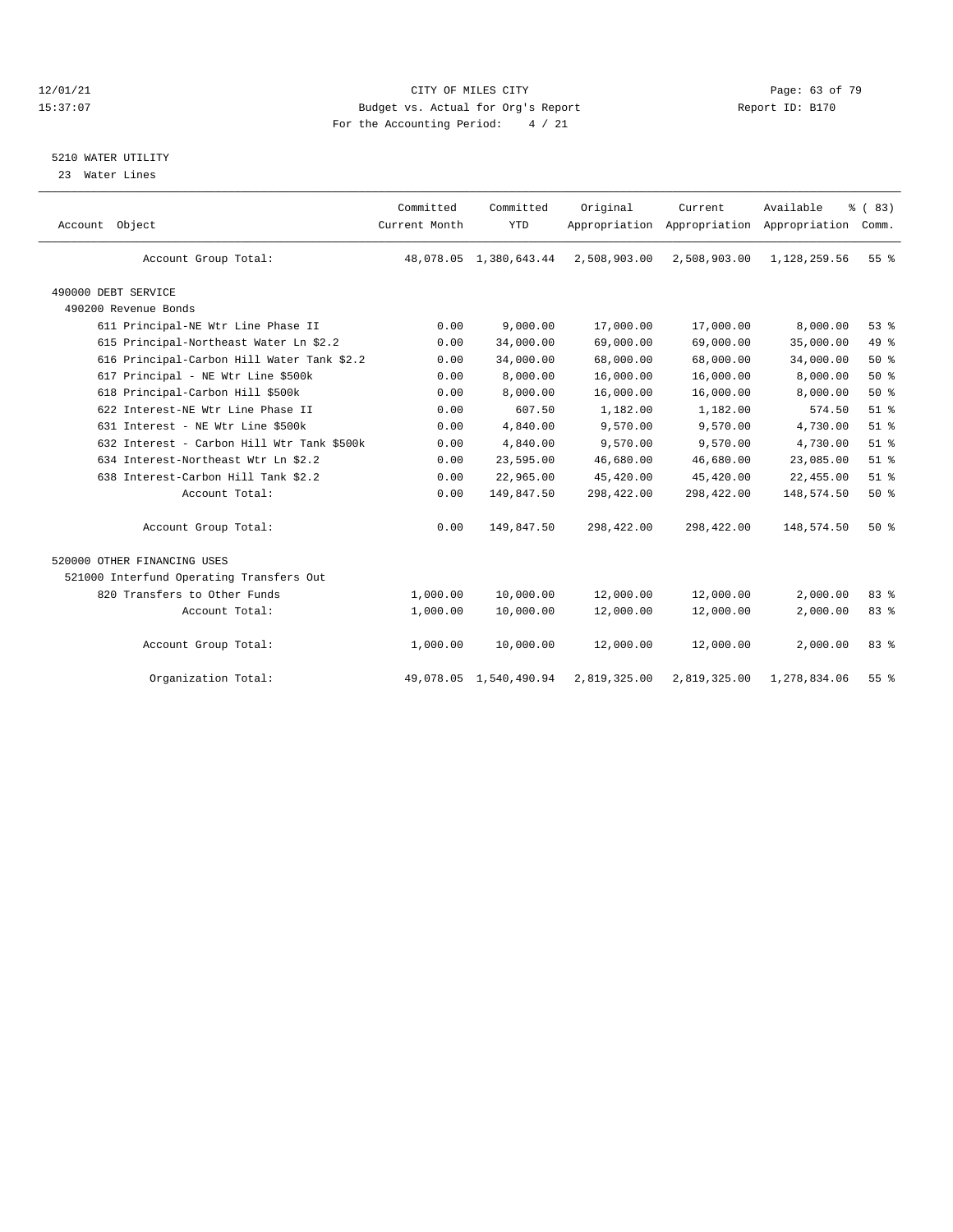## 12/01/21 Page: 64 of 79<br>15:37:07 Budget vs. Actual for Org's Report Report Report ID: B170 15:37:07 Budget vs. Actual for Org's Report For the Accounting Period: 4 / 21

#### 5210 WATER UTILITY

25 Water Administration

|                                           | Committed     | Committed  | Original   | Current    | Available                                       | <sub>ර</sub> ි (83) |
|-------------------------------------------|---------------|------------|------------|------------|-------------------------------------------------|---------------------|
| Account Object                            | Current Month | <b>YTD</b> |            |            | Appropriation Appropriation Appropriation Comm. |                     |
| 430000 Public Works-GASB68                |               |            |            |            |                                                 |                     |
| 430510 Water Administration (25)          |               |            |            |            |                                                 |                     |
| 111 Salaries and Wages - Permanent        | 2,033.61      | 23, 104.89 | 24,740.00  | 24,740.00  | 1,635.11                                        | 938                 |
| 121 OVERTIME-PERMANENT                    | 0.00          | 24.34      | 120.00     | 120.00     | 95.66                                           | $20*$               |
| 131 VACATION                              | 34.28         | 668.35     | 1,700.00   | 1,700.00   | 1,031.65                                        | 39 %                |
| 132 SICK LEAVE                            | 34.28         | 798.39     | 1,100.00   | 1,100.00   | 301.61                                          | 73 %                |
| 133 OTHER LEAVE PAY                       | 0.00          | 37.25      | 105.00     | 105.00     | 67.75                                           | 35%                 |
| 141 Unemployment Insurance                | 3.15          | 37.09      | 42.00      | 42.00      | 4.91                                            | 88 %                |
| 142 Workers' Compensation                 | 13.66         | 232.96     | 456.00     | 456.00     | 223.04                                          | $51$ %              |
| 143 Health Insurance                      | 427.17        | 5,619.22   | 5,640.00   | 5,640.00   | 20.78                                           | $100*$              |
| 144 FICA                                  | 160.79        | 1,893.57   | 2,124.00   | 2,124.00   | 230.43                                          | 89 %                |
| 145 PERS                                  | 184.34        | 2,157.23   | 2,435.00   | 2,435.00   | 277.77                                          | 89 %                |
| 196 CLOTHING ALLOTMENT                    | 0.00          | 120.00     | 125.00     | 125.00     | 5.00                                            | 96%                 |
| 210 Office Supplies and Materials         | 94.62         | 988.18     | 3,200.00   | 3,200.00   | 2,211.82                                        | $31$ $%$            |
| 214 Small Items of Equipment              | 0.00          | 199.99     | 2,500.00   | 2,500.00   | 2,300.01                                        | 8 %                 |
| 220 Operating Expenses                    | 409.15        | 2,441.05   | 3,000.00   | 3,000.00   | 558.95                                          | 81 %                |
| 230 Repair and Maintenance Supplies       | 0.00          | 0.00       | 1,000.00   | 1,000.00   | 1,000.00                                        | 0 <sup>8</sup>      |
| 311 Postage, Box Rent, Etc.               | 43.35         | 5,772.49   | 7,600.00   | 7,600.00   | 1,827.51                                        | 76 %                |
| 320 Printing, Duplicating, Typing &       | 0.00          | 1,159.40   | 1,100.00   | 1,100.00   | $-59.40$                                        | $105*$              |
| 330 Publicity, Subscriptions & Dues       | 0.00          | 672.40     | 1,300.00   | 1,300.00   | 627.60                                          | $52$ $%$            |
| 331 Publication of Formal & Legal Notices | 0.00          | 43.33      | 0.00       | 0.00       | $-43.33$                                        | $***$ $%$           |
| 345 Telephone                             | 29.87         | 263.20     | 600.00     | 600.00     | 336.80                                          | 44 %                |
| 347 Internet                              | 1.04          | 9.36       | 250.00     | 250.00     | 240.64                                          | 4%                  |
| 350 Professional Services                 | 0.00          | 148.61     | 6,000.00   | 6,000.00   | 5,851.39                                        | 2 <sup>8</sup>      |
| 360 Contr R & M                           | 101.44        | 8,052.77   | 8,700.00   | 8,700.00   | 647.23                                          | 93%                 |
| 370 Travel                                | 0.00          | 0.00       | 250.00     | 250.00     | 250.00                                          | 0 <sup>8</sup>      |
| 380 Training Services                     | 0.00          | 0.00       | 250.00     | 250.00     | 250.00                                          | 0 <sup>8</sup>      |
| 382 Books                                 | 0.00          | 0.00       | 125.00     | 125.00     | 125.00                                          | 0 <sup>8</sup>      |
| 513 Liability                             | 0.00          | 20,120.07  | 0.00       | 0.00       | $-20,120.07$                                    | $***$ 8             |
| 531 Building & Office Rental              | 500.00        | 5,000.00   | 8,366.00   | 8,366.00   | 3,366.00                                        | 60 %                |
| 555 Bank Service Charges                  | 16.67         | 168.54     | 450.00     | 450.00     | 281.46                                          | 378                 |
| 810 Losses (Bad debt expense - Enterprise | 0.00          | 0.00       | 500.00     | 500.00     | 500.00                                          | 0 <sup>8</sup>      |
| 920 Buildings                             | 0.00          | 0.00       | 2,000.00   | 2,000.00   | 2,000.00                                        | 0 <sup>8</sup>      |
| Account Total:                            | 4,087.42      | 79,732.68  | 85,778.00  | 85,778.00  | 6,045.32                                        | 93%                 |
| Account Group Total:                      | 4,087.42      | 79,732.68  | 85,778.00  | 85,778.00  | 6,045.32                                        | 93%                 |
| 510000 MISCELLANEOUS                      |               |            |            |            |                                                 |                     |
| 510330 Comprehensive Liability Insurance  |               |            |            |            |                                                 |                     |
| 513 Liability                             | 0.00          | 0.00       | 12,419.00  | 12,419.00  | 12,419.00                                       | 0 <sup>8</sup>      |
| Account Total:                            | 0.00          | 0.00       | 12,419.00  | 12,419.00  | 12,419.00                                       | 0 <sup>8</sup>      |
| Account Group Total:                      | 0.00          | 0.00       | 12,419.00  | 12,419.00  | 12,419.00                                       | 0 <sup>8</sup>      |
| 520000 OTHER FINANCING USES               |               |            |            |            |                                                 |                     |
| 521000 Interfund Operating Transfers Out  |               |            |            |            |                                                 |                     |
| 820 Transfers to Other Funds              | 4,994.75      | 649,947.50 | 659,937.00 | 659,937.00 | 9,989.50                                        | 98 %                |
| Account Total:                            | 4,994.75      | 649,947.50 | 659,937.00 | 659,937.00 | 9,989.50                                        | 98 %                |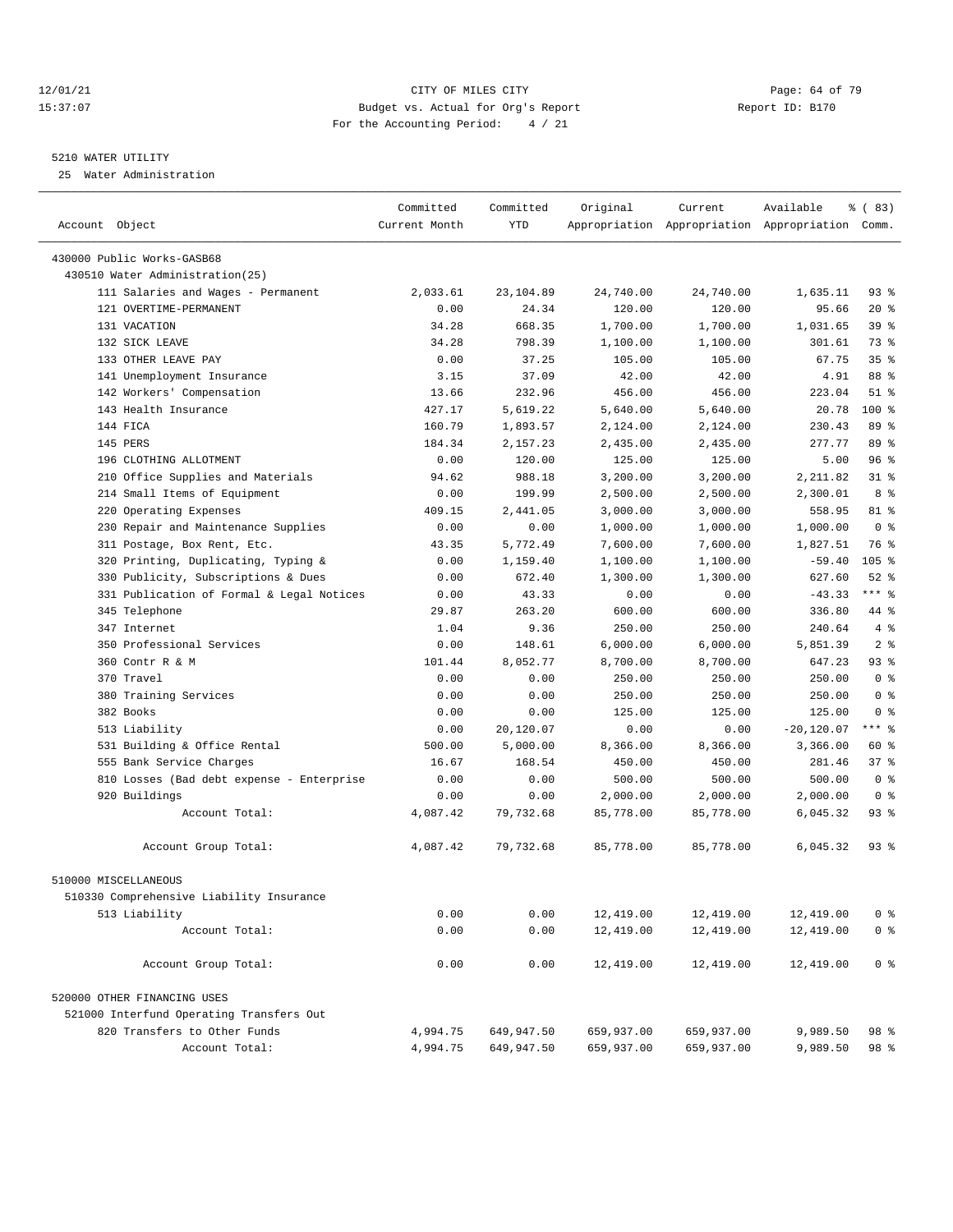## 12/01/21 Page: 65 of 79 15:37:07 Budget vs. Actual for Org's Report Report ID: B170 For the Accounting Period: 4 / 21

# 5210 WATER UTILITY

25 Water Administration

| Account Object       | Committed<br>Current Month | Committed<br>YTD | Original   | Current    | Available<br>Appropriation Appropriation Appropriation Comm. | $\frac{6}{6}$ (83) |
|----------------------|----------------------------|------------------|------------|------------|--------------------------------------------------------------|--------------------|
| Account Group Total: | 4,994.75                   | 649,947.50       | 659,937.00 | 659,937.00 | 9,989.50                                                     | 98 <sup>8</sup>    |
| Organization Total:  | 9,082.17                   | 729,680.18       | 758,134.00 | 758,134.00 | 28,453.82                                                    | 96 %               |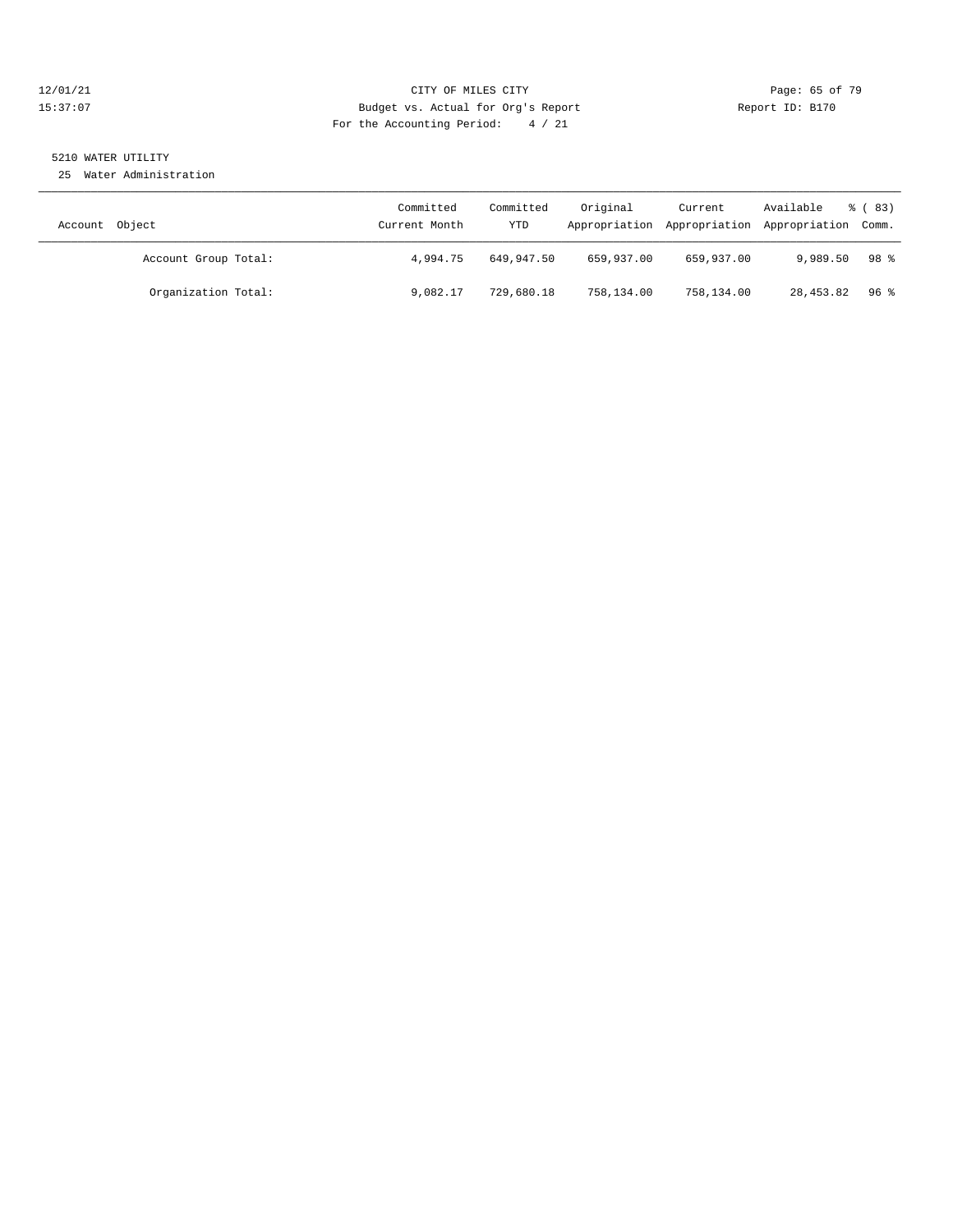## 12/01/21 **CITY OF MILES CITY CITY CITY Page: 66 of 79** 15:37:07 Budget vs. Actual for Org's Report Report ID: B170 For the Accounting Period: 4 / 21

# 5210 WATER UTILITY

80 Water Purification

| Account Object                          | Committed<br>Current Month | Committed<br><b>YTD</b> | Original   | Current    | Available<br>Appropriation Appropriation Appropriation Comm. | % (83)         |
|-----------------------------------------|----------------------------|-------------------------|------------|------------|--------------------------------------------------------------|----------------|
| 430000 Public Works-GASB68              |                            |                         |            |            |                                                              |                |
| 430540 Water Purification and Treatment |                            |                         |            |            |                                                              |                |
| 210 Office Supplies and Materials       | 0.00                       | 3.78                    | 400.00     | 400.00     | 396.22                                                       | 1 <sup>8</sup> |
| 214 Small Items of Equipment            | 0.00                       | 920.43                  | 3,000.00   | 3,000.00   | 2,079.57                                                     | 31.8           |
| 220 Operating Expenses                  | 31.57                      | 1,525.99                | 3,000.00   | 3,000.00   | 1,474.01                                                     | $51$ %         |
| 222 Chemicals, Lab & Med Supplies       | 7,524.38                   | 41,083.98               | 60,000.00  | 60,000.00  | 18,916.02                                                    | 68 %           |
| 226 Clothing and Uniforms               | 0.00                       | 102.84                  | 500.00     | 500.00     | 397.16                                                       | $21$ %         |
| 230 Repair and Maintenance Supplies     | 161.70                     | 5,512.69                | 15,000.00  | 15,000.00  | 9,487.31                                                     | 378            |
| 231 Gas, Oil, Diesel Fuel, Grease, etc. | 570.89                     | 1,339.28                | 2,000.00   | 2,000.00   | 660.72                                                       | 67%            |
| 311 Postage, Box Rent, Etc.             | 4.80                       | 27.00                   | 100.00     | 100.00     | 73.00                                                        | $27$ $%$       |
| 320 Printing, Duplicating, Typing &     | 0.00                       | 0.00                    | 100.00     | 100.00     | 100.00                                                       | 0 <sup>8</sup> |
| 330 Publicity, Subscriptions & Dues     | 0.00                       | 0.00                    | 750.00     | 750.00     | 750.00                                                       | 0 <sup>8</sup> |
| 334 Memberships, Registrations & Dues   | 119.00                     | 154.00                  | 300.00     | 300.00     | 146.00                                                       | $51$ %         |
| 352 Wtr/Swr Lab Testing                 | 421.40                     | 6,669.58                | 10,000.00  | 10,000.00  | 3,330.42                                                     | 67%            |
| 357 Architectual, Engineering Serv Etc. | 0.00                       | 0.00                    | 8,000.00   | 8,000.00   | 8,000.00                                                     | 0 <sup>8</sup> |
| 360 Contr R & M                         | 65.00                      | 3,118.02                | 4,000.00   | 4,000.00   | 881.98                                                       | 78 %           |
| 369 Other Repair and Maintenance        | 0.00                       | 0.00                    | 1,500.00   | 1,500.00   | 1,500.00                                                     | 0 <sup>8</sup> |
| 370 Travel                              | 0.00                       | 0.00                    | 1,500.00   | 1,500.00   | 1,500.00                                                     | 0 <sup>8</sup> |
| 380 Training Services                   | 30.35                      | 386.35                  | 1,500.00   | 1,500.00   | 1,113.65                                                     | 26%            |
| 382 Books                               | 0.00                       | 0.00                    | 200.00     | 200.00     | 200.00                                                       | 0 <sup>8</sup> |
| 533 Machinery and Equipment Rental      | 0.00                       | 0.00                    | 500.00     | 500.00     | 500.00                                                       | 0 <sup>8</sup> |
| 940 Machinery & Equipment               | 0.00                       | 0.00                    | 5,000.00   | 5,000.00   | 5,000.00                                                     | 0 <sup>8</sup> |
| Account Total:                          | 8,929.09                   | 60,843.94               | 117,350.00 | 117,350.00 | 56,506.06                                                    | $52$ $%$       |
| Account Group Total:                    | 8,929.09                   | 60,843.94               | 117,350.00 | 117,350.00 | 56,506.06                                                    | $52$ $%$       |
| Organization Total:                     | 8,929.09                   | 60,843.94               | 117,350.00 | 117,350.00 | 56,506.06                                                    | $52$ $%$       |

Fund Total: 108,203.77 2,780,212.24 4,489,360.00 4,489,360.00 1,709,147.76 62 %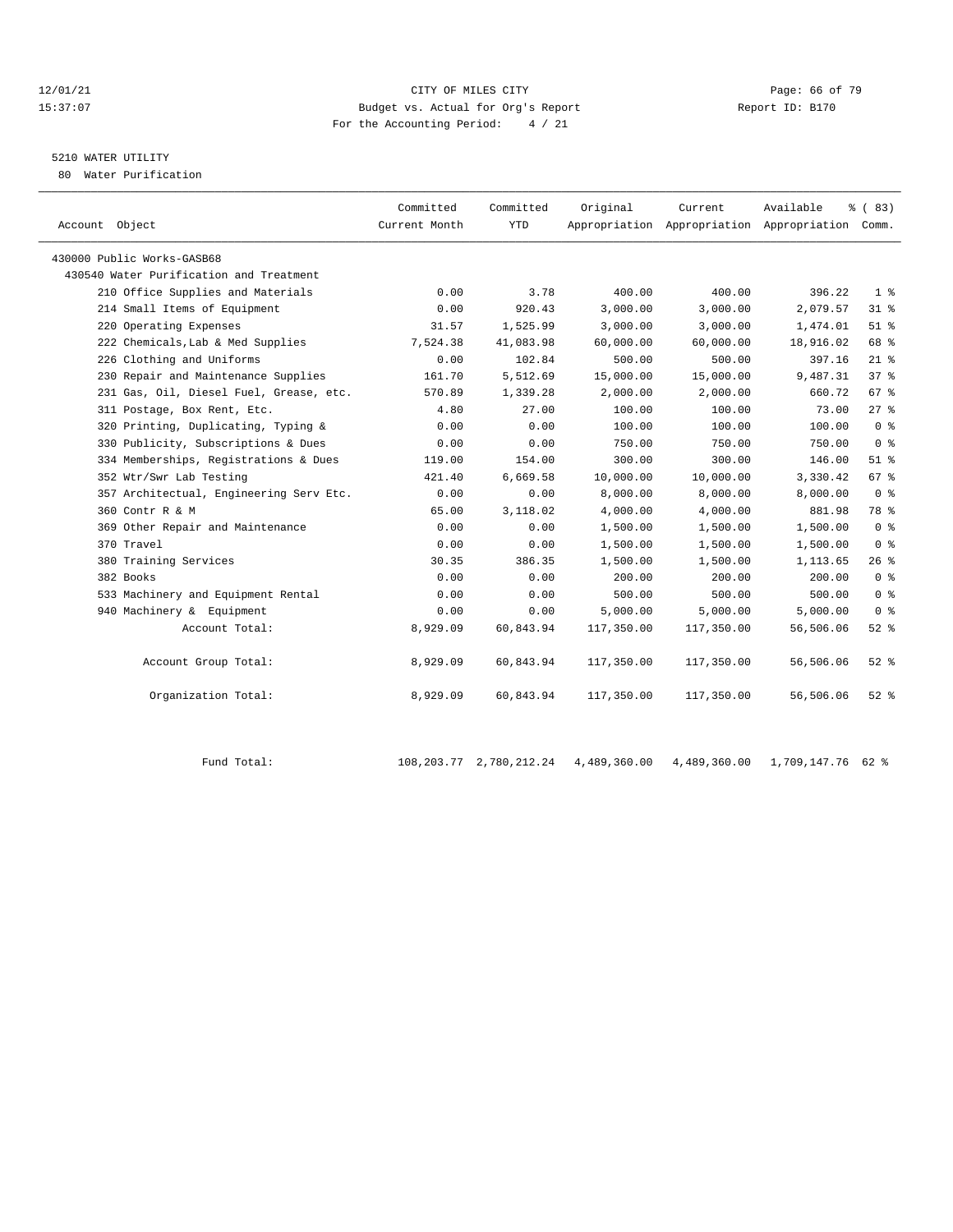## 12/01/21 **Page: 67 of 79** CITY OF MILES CITY **CITY Page: 67 of 79** 15:37:07 Budget vs. Actual for Org's Report Report ID: B170 For the Accounting Period: 4 / 21

#### 5310 SEWER UTILITY

29 Sewer Administration

| Account Object                            | Committed<br>Current Month | Committed<br>YTD | Original   | Current    | Available<br>Appropriation Appropriation Appropriation Comm. | <sub>ර</sub> ි (83) |
|-------------------------------------------|----------------------------|------------------|------------|------------|--------------------------------------------------------------|---------------------|
| 430000 Public Works-GASB68                |                            |                  |            |            |                                                              |                     |
| 430610 Sewer Administration(29)           |                            |                  |            |            |                                                              |                     |
| 111 Salaries and Wages - Permanent        | 2,033.62                   | 23, 103.51       | 24,764.00  | 24,764.00  | 1,660.49                                                     | 938                 |
| 121 OVERTIME-PERMANENT                    | 0.00                       | 24.35            | 120.00     | 120.00     | 95.65                                                        | $20*$               |
| 131 VACATION                              | 34.28                      | 668.20           | 1,700.00   | 1,700.00   | 1,031.80                                                     | 39 %                |
| 132 SICK LEAVE                            | 34.28                      | 796.87           | 1,100.00   | 1,100.00   | 303.13                                                       | 72 %                |
| 133 OTHER LEAVE PAY                       | 0.00                       | 36.91            | 106.00     | 106.00     | 69.09                                                        | 35 <sup>8</sup>     |
| 141 Unemployment Insurance                | 3.16                       | 37.15            | 42.00      | 42.00      | 4.85                                                         | 88 %                |
| 142 Workers' Compensation                 | 13.66                      | 232.87           | 456.00     | 456.00     | 223.13                                                       | $51$ %              |
| 143 Health Insurance                      | 427.18                     | 5,191.28         | 5,640.00   | 5,640.00   | 448.72                                                       | 92%                 |
| 144 FICA                                  | 160.84                     | 1,893.59         | 2,126.00   | 2,126.00   | 232.41                                                       | 89 %                |
| 145 PERS                                  | 184.39                     | 2,157.11         | 2,437.00   | 2,437.00   | 279.89                                                       | 89 %                |
| 196 CLOTHING ALLOTMENT                    | 0.00                       | 120.00           | 125.00     | 125.00     | 5.00                                                         | 96%                 |
| 210 Office Supplies and Materials         | 87.43                      | 980.96           | 3,200.00   | 3,200.00   | 2,219.04                                                     | $31*$               |
| 214 Small Items of Equipment              | 0.00                       | 199.99           | 2,500.00   | 2,500.00   | 2,300.01                                                     | 8 %                 |
| 220 Operating Expenses                    | 416.31                     | 2,358.33         | 3,000.00   | 3,000.00   | 641.67                                                       | 79 %                |
| 230 Repair and Maintenance Supplies       | 0.00                       | 0.00             | 1,000.00   | 1,000.00   | 1,000.00                                                     | 0 <sup>8</sup>      |
| 311 Postage, Box Rent, Etc.               | 43.35                      | 5,772.43         | 7,500.00   | 7,500.00   | 1,727.57                                                     | 77.8                |
| 320 Printing, Duplicating, Typing &       | 0.00                       | 1,159.39         | 1,100.00   | 1,100.00   | $-59.39$                                                     | $105$ %             |
| 330 Publicity, Subscriptions & Dues       | 0.00                       | 672.40           | 1,300.00   | 1,300.00   | 627.60                                                       | $52$ $%$            |
| 331 Publication of Formal & Legal Notices | 0.00                       | 43.34            | 0.00       | 0.00       | $-43.34$                                                     | $***$ $%$           |
| 345 Telephone                             | 29.86                      | 263.12           | 600.00     | 600.00     | 336.88                                                       | 44 %                |
| 347 Internet                              | 1.04                       | 9.36             | 250.00     | 250.00     | 240.64                                                       | 4%                  |
| 350 Professional Services                 | 0.00                       | 148.61           | 6,000.00   | 6,000.00   | 5,851.39                                                     | 2 <sup>8</sup>      |
| 360 Contr R & M                           | 101.44                     | 8,052.77         | 8,700.00   | 8,700.00   | 647.23                                                       | 93%                 |
| 370 Travel                                | 0.00                       | 0.00             | 250.00     | 250.00     | 250.00                                                       | 0 <sup>8</sup>      |
| 380 Training Services                     | 0.00                       | 0.00             | 250.00     | 250.00     | 250.00                                                       | 0 <sup>8</sup>      |
| 382 Books                                 | 0.00                       | 0.00             | 125.00     | 125.00     | 125.00                                                       | 0 <sup>8</sup>      |
| 531 Building & Office Rental              | 500.00                     | 5,000.00         | 8,366.00   | 8,366.00   | 3,366.00                                                     | $60*$               |
| 555 Bank Service Charges                  | 16.67                      | 168.53           | 450.00     | 450.00     | 281.47                                                       | 37%                 |
| 810 Losses (Bad debt expense - Enterprise | 0.00                       | 0.00             | 500.00     | 500.00     | 500.00                                                       | 0 <sup>8</sup>      |
| 920 Buildings                             | 0.00                       | 0.00             | 2,000.00   | 2,000.00   | 2,000.00                                                     | 0 <sup>8</sup>      |
| Account Total:                            | 4,087.51                   | 59,091.07        | 85,707.00  | 85,707.00  | 26,615.93                                                    | 69 %                |
| Account Group Total:                      | 4,087.51                   | 59,091.07        | 85,707.00  | 85,707.00  | 26,615.93                                                    | 69 %                |
| 490000 DEBT SERVICE                       |                            |                  |            |            |                                                              |                     |
| 490200 Revenue Bonds                      |                            |                  |            |            |                                                              |                     |
| 608 Prpl-Wastewater Project Phase I       | 0.00                       | 35,000.00        | 71,000.00  | 71,000.00  | 36,000.00                                                    | 49 %                |
| 619 Principal-WWTP Phase II               | 0.00                       | 133,755.00       | 268,000.00 | 268,000.00 | 134,245.00                                                   | 50 %                |
| 626 Interest-Wastewater Project Phase I   | 0.00                       | 15,165.00        | 29,805.00  | 29,805.00  | 14,640.00                                                    | 51 %                |
| 639 Interest-WWTP Phase II                | 0.00                       | 64,871.94        | 133,513.00 | 133,513.00 | 68,641.06                                                    | 49 %                |
| Account Total:                            | 0.00                       | 248,791.94       | 502,318.00 | 502,318.00 | 253,526.06                                                   | 50%                 |
| Account Group Total:                      | 0.00                       | 248,791.94       | 502,318.00 | 502,318.00 | 253,526.06                                                   | 50%                 |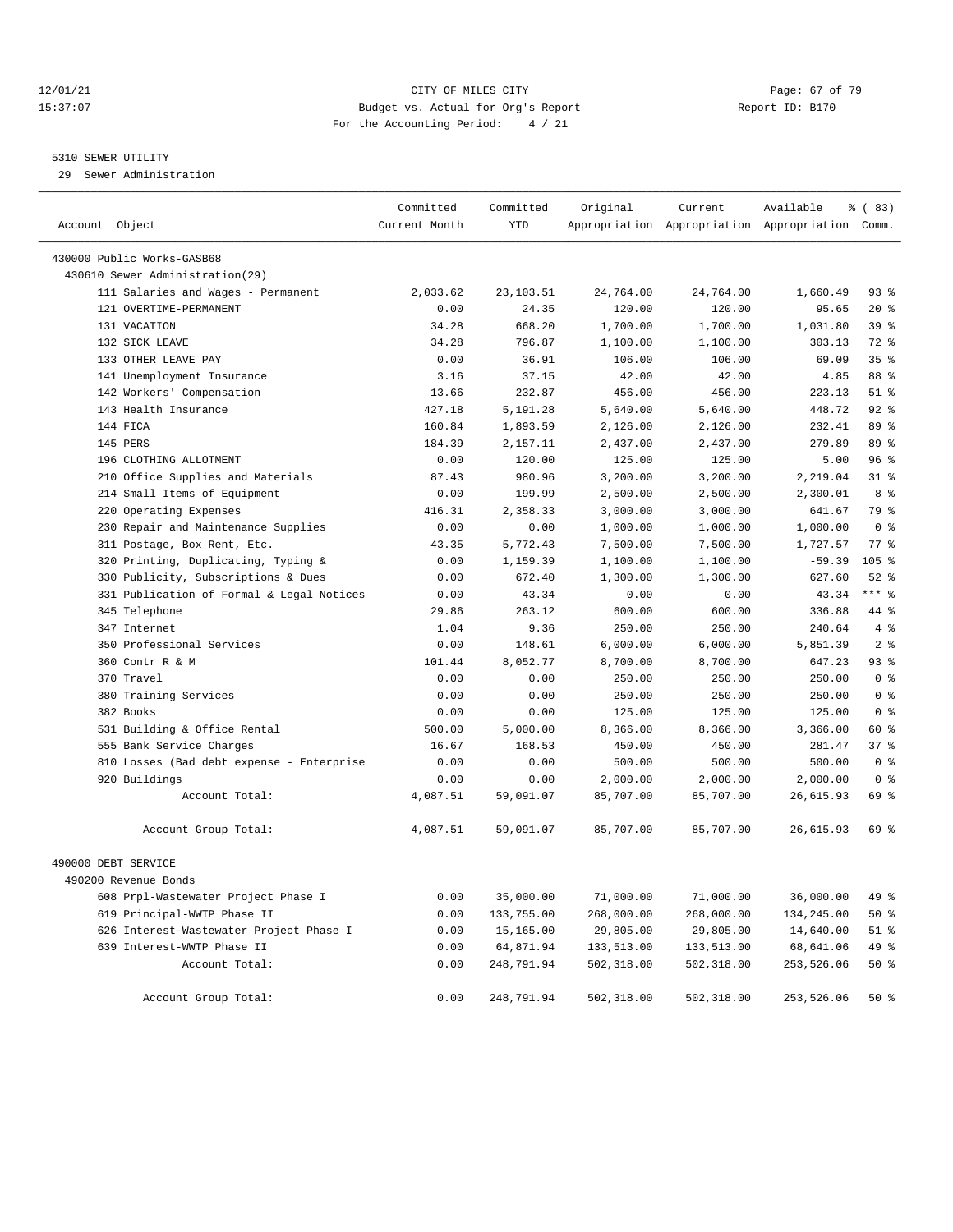## 12/01/21 **CITY OF MILES CITY CITY CITY Page: 68 of 79** 15:37:07 Budget vs. Actual for Org's Report Report ID: B170 For the Accounting Period: 4 / 21

# 5310 SEWER UTILITY

29 Sewer Administration

| Account Object                           | Committed<br>Current Month | Committed<br><b>YTD</b> | Original   | Current<br>Appropriation Appropriation | Available<br>Appropriation | % (83)<br>Comm. |
|------------------------------------------|----------------------------|-------------------------|------------|----------------------------------------|----------------------------|-----------------|
| 510000 MISCELLANEOUS                     |                            |                         |            |                                        |                            |                 |
| 510330 Comprehensive Liability Insurance |                            |                         |            |                                        |                            |                 |
| 513 Liability                            | 0.00                       | 12,772.74               | 12,773.00  | 12,773.00                              | 0.26                       | $100*$          |
| Account Total:                           | 0.00                       | 12,772.74               | 12,773.00  | 12,773.00                              | 0.26                       | $100*$          |
| Account Group Total:                     | 0.00                       | 12,772.74               | 12,773.00  | 12,773.00                              |                            | $0.26$ 100 %    |
| 520000 OTHER FINANCING USES              |                            |                         |            |                                        |                            |                 |
| 521000 Interfund Operating Transfers Out |                            |                         |            |                                        |                            |                 |
| 820 Transfers to Other Funds             | 3,486.75                   | 34,867.50               | 41,841.00  | 41,841.00                              | 6,973.50                   | 83%             |
| Account Total:                           | 3,486.75                   | 34,867.50               | 41,841.00  | 41,841.00                              | 6,973.50                   | 83%             |
| Account Group Total:                     | 3,486.75                   | 34,867.50               | 41,841.00  | 41,841.00                              | 6,973.50                   | 83%             |
| Organization Total:                      | 7,574.26                   | 355, 523.25             | 642,639.00 | 642,639.00                             | 287, 115.75                | 55 <sup>8</sup> |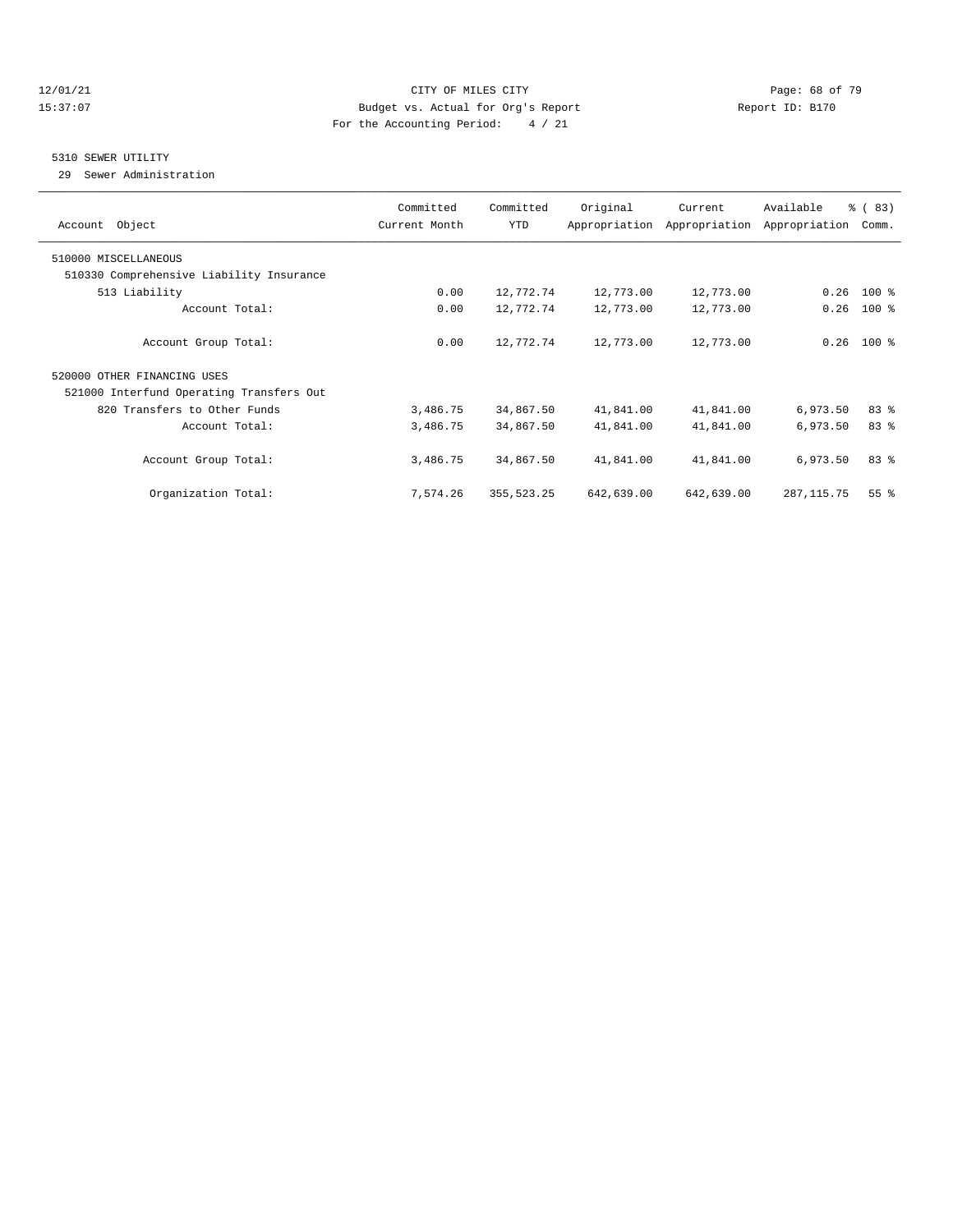## 12/01/21 **CITY OF MILES CITY CITY CITY Page: 69 of 79** 15:37:07 Budget vs. Actual for Org's Report Report ID: B170 For the Accounting Period: 4 / 21

#### 5310 SEWER UTILITY

31 Sewer Lines

|                                              | Committed     | Committed  | Original   | Current    | Available                                       | % (83)          |
|----------------------------------------------|---------------|------------|------------|------------|-------------------------------------------------|-----------------|
| Account Object                               | Current Month | <b>YTD</b> |            |            | Appropriation Appropriation Appropriation Comm. |                 |
| 430000 Public Works-GASB68                   |               |            |            |            |                                                 |                 |
| 430550 Transmission and Distribution(23)     |               |            |            |            |                                                 |                 |
| 350 Professional Services                    | 3.93          | 3.93       | 0.00       | 0.00       | $-3.93$                                         | $***$ 2         |
| Account Total:                               | 3.93          | 3.93       | 0.00       | 0.00       | $-3.93$                                         | $***$ 2         |
|                                              |               |            |            |            |                                                 |                 |
| 430630 Sewer Collection and Transmission(31) |               |            |            |            |                                                 |                 |
| 111 Salaries and Wages - Permanent           | 13, 237.85    | 125,855.11 | 145,580.00 | 145,580.00 | 19,724.89                                       | 86 %            |
| 121 OVERTIME-PERMANENT                       | 36.56         | 3,160.25   | 10,200.00  | 10,200.00  | 7,039.75                                        | $31$ %          |
| 131 VACATION                                 | 1,728.22      | 8,754.21   | 7,300.00   | 7,300.00   | $-1, 454.21$                                    | $120*$          |
| 132 SICK LEAVE                               | 1,564.00      | 5,230.21   | 4,800.00   | 4,800.00   | $-430.21$                                       | 109 %           |
| 133 OTHER LEAVE PAY                          | 18.94         | 1,361.37   | 1,236.00   | 1,236.00   | $-125.37$                                       | 110 %           |
| 134 HOLIDAY PAY                              | 0.00          | 367.39     | 2,100.00   | 2,100.00   | 1,732.61                                        | $17*$           |
| 141 Unemployment Insurance                   | 24.84         | 218.03     | 257.00     | 257.00     | 38.97                                           | 85%             |
| 142 Workers' Compensation                    | 628.31        | 6,824.04   | 7,486.00   | 7,486.00   | 661.96                                          | $91$ %          |
| 143 Health Insurance                         | 3,072.43      | 31,525.95  | 30,967.00  | 30,967.00  | $-558.95$                                       | 102 %           |
| 144 FICA                                     | 1,228.57      | 10,712.49  | 13,098.00  | 13,098.00  | 2,385.51                                        | 82 %            |
| 145 PERS                                     | 1,454.53      | 12,601.87  | 15,016.00  | 15,016.00  | 2, 414.13                                       | 84 %            |
| 196 CLOTHING ALLOTMENT                       | 0.00          | 555.00     | 600.00     | 600.00     | 45.00                                           | $93$ $%$        |
| 210 Office Supplies and Materials            | 0.00          | 467.55     | 400.00     | 400.00     | $-67.55$                                        | 117 %           |
| 214 Small Items of Equipment                 | 0.00          | 1,109.77   | 25,000.00  | 25,000.00  | 23,890.23                                       | 4%              |
| 220 Operating Expenses                       | 1,554.05      | 13,938.11  | 15,000.00  | 15,000.00  | 1,061.89                                        | 93%             |
| 222 Chemicals, Lab & Med Supplies            | 0.00          | 0.00       | 1,000.00   | 1,000.00   | 1,000.00                                        | 0 <sup>8</sup>  |
| 226 Clothing and Uniforms                    | 60.00         | 453.45     | 750.00     | 750.00     | 296.55                                          | 60 %            |
| 230 Repair and Maintenance Supplies          | 837.10        | 4,236.82   | 10,000.00  | 10,000.00  | 5,763.18                                        | 42 %            |
| 231 Gas, Oil, Diesel Fuel, Grease, etc.      | 1,070.38      | 6,390.90   | 15,000.00  | 15,000.00  | 8,609.10                                        | 43 %            |
| 233 Water/Sewer Main Replacement and         | 0.00          | 378.70     | 5,000.00   | 5,000.00   | 4,621.30                                        | 8 %             |
| 234 Hydrant/Manhole Replacement, Valves      | 0.00          | 540.00     | 15,000.00  | 15,000.00  | 14,460.00                                       | 4%              |
| 241 Consumable Tools                         | 0.00          | 239.98     | 1,000.00   | 1,000.00   | 760.02                                          | $24$ %          |
| 311 Postage, Box Rent, Etc.                  | 0.00          | 0.00       | 100.00     | 100.00     | 100.00                                          | 0 <sup>8</sup>  |
| 320 Printing, Duplicating, Typing &          | 0.00          | 0.00       | 100.00     | 100.00     | 100.00                                          | 0 <sup>8</sup>  |
| 330 Publicity, Subscriptions & Dues          | 0.00          | 0.00       | 300.00     | 300.00     | 300.00                                          | 0 <sup>8</sup>  |
| 331 Publication of Formal & Legal Notices    | 74.38         | 140.09     | 250.00     | 250.00     | 109.91                                          | 56%             |
| 334 Memberships, Registrations & Dues        | 0.00          | 195.86     | 750.00     | 750.00     | 554.14                                          | $26$ %          |
| 341 Electric Utility Services                | 20.38         | 197.47     | 1,000.00   | 1,000.00   | 802.53                                          | 20%             |
| 344 Gas Utility Service                      | 31.64         | 260.03     | 500.00     | 500.00     | 239.97                                          | 52%             |
| 345 Telephone                                | 118.26        | 1,074.78   | 750.00     | 750.00     | $-324.78$                                       | 143 %           |
| 347 Internet                                 | 11.83         | 106.47     | 170.00     | 170.00     | 63.53                                           | 63 %            |
| 350 Professional Services                    | 10,604.37     | 31,890.37  | 30,000.00  | 30,000.00  | $-1,890.37$                                     | $106$ %         |
| 357 Architectual, Engineering Serv Etc.      | 0.00          | 6,000.00   | 40,000.00  | 40,000.00  | 34,000.00                                       | 15 <sup>°</sup> |
| 360 Contr R & M                              | 116.71        | 1,427.68   | 5,000.00   | 5,000.00   | 3,572.32                                        | 29%             |
| 363 R&M Vehicles/Equip/Labor-PW              | 0.00          | 32,501.87  | 40,000.00  | 40,000.00  | 7,498.13                                        | 81 %            |
| 369 Other Repair and Maintenance             | 0.00          | 0.00       | 1,000.00   | 1,000.00   | 1,000.00                                        | 0 <sup>8</sup>  |
| 370 Travel                                   | 0.00          | 0.00       | 1,200.00   | 1,200.00   | 1,200.00                                        | 0 <sup>8</sup>  |
| 380 Training Services                        | 41.50         | 41.50      | 750.00     | 750.00     | 708.50                                          | $6\degree$      |
| 382 Books                                    | 0.00          | 0.00       | 150.00     | 150.00     | 150.00                                          | 0 <sup>8</sup>  |
| 400 BUILDING MATERIALS                       | 0.00          | 19.98      | 750.00     | 750.00     | 730.02                                          | 3%              |
| 512 Insurance on Vehicles & Equipment        | 0.00          | 2,180.13   | 2,181.00   | 2,181.00   | 0.87                                            | 100 %           |
| 532 Land Rental                              | 0.00          | 892.33     | 1,200.00   | 1,200.00   | 307.67                                          | 74 %            |
| 940 Machinery & Equipment                    | 0.00          | 325,958.31 | 375,750.00 | 375,750.00 | 49,791.69                                       | 87%             |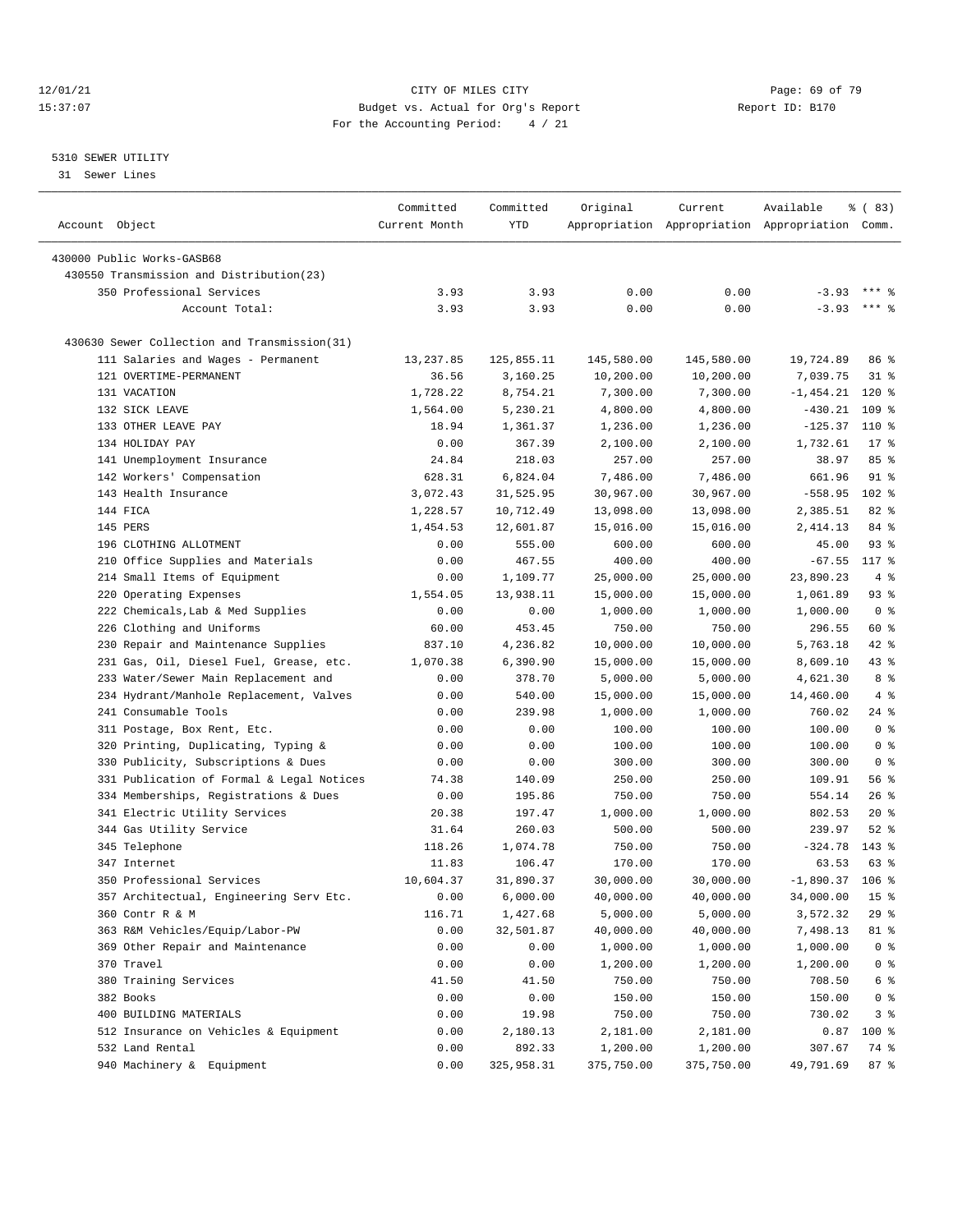## 12/01/21 Page: 70 of 79<br>
12/01/21 Page: 70 of 79<br>
Budget vs. Actual for Org's Report Physics (Paport ID: B170 15:37:07 Budget vs. Actual for Org's Report For the Accounting Period: 4 / 21

#### 5310 SEWER UTILITY

31 Sewer Lines

| Object<br>Account                                                       | Committed<br>Current Month | Committed<br>YTD | Original<br>Appropriation | Current<br>Appropriation | Available<br>Appropriation | % (83)<br>Comm. |
|-------------------------------------------------------------------------|----------------------------|------------------|---------------------------|--------------------------|----------------------------|-----------------|
| Account Total:                                                          | 37,534.85                  | 637,808.07       | 828,691.00                | 828,691.00               | 190,882.93                 | 77.8            |
| Account Group Total:                                                    | 37,538.78                  | 637,812.00       | 828,691.00                | 828,691.00               | 190,879.00                 | 77.8            |
| 520000 OTHER FINANCING USES<br>521000 Interfund Operating Transfers Out |                            |                  |                           |                          |                            |                 |
| 820 Transfers to Other Funds                                            | 1,000.00                   | 10,000.00        | 12,000.00                 | 12,000.00                | 2,000.00                   | 83%             |
| Account Total:                                                          | 1,000.00                   | 10,000.00        | 12,000.00                 | 12,000.00                | 2,000.00                   | 83%             |
| Account Group Total:                                                    | 1,000.00                   | 10,000.00        | 12,000.00                 | 12,000.00                | 2,000.00                   | 83%             |
| Organization Total:                                                     | 38,538.78                  | 647,812.00       | 840,691.00                | 840,691.00               | 192,879.00                 | 77.8            |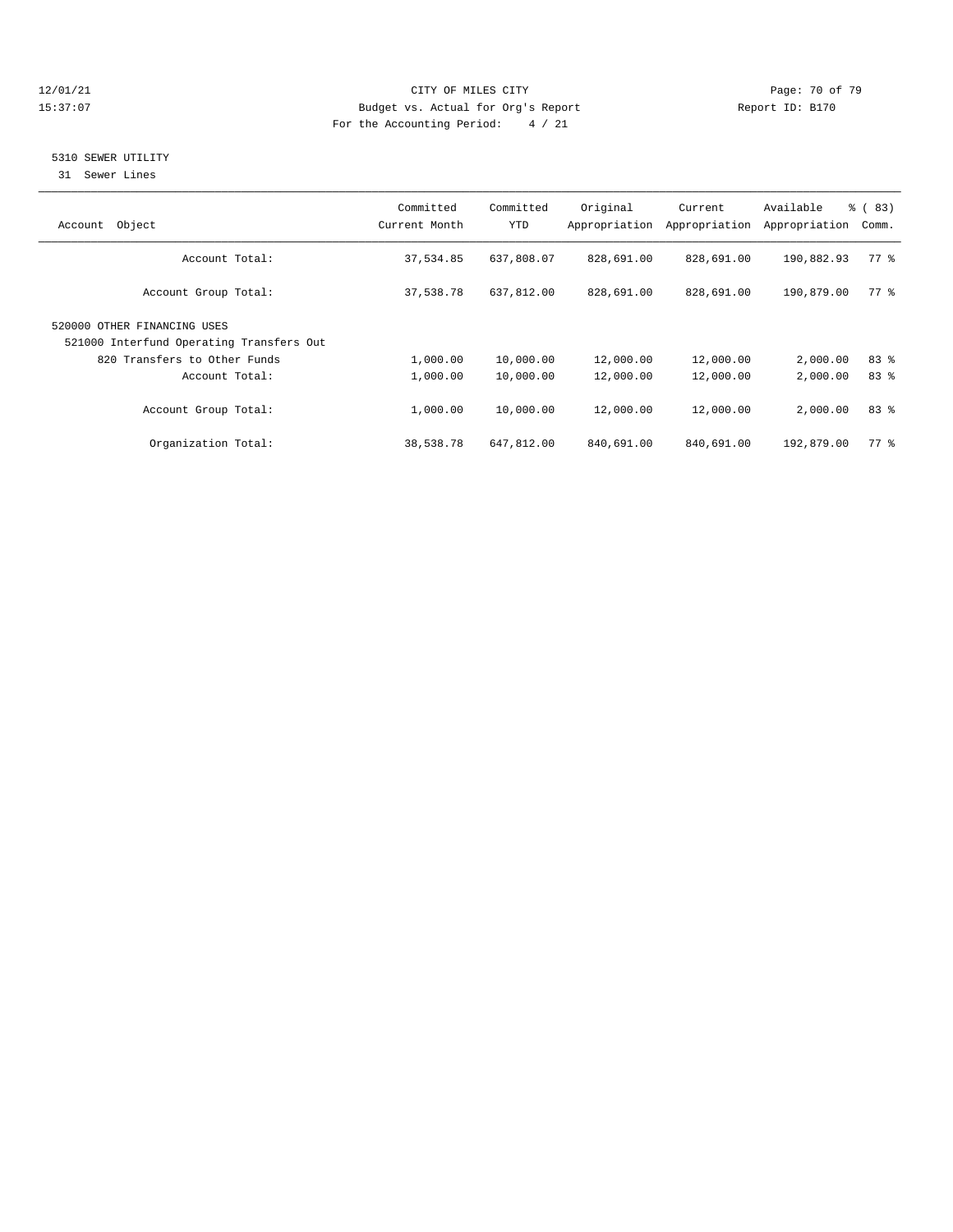## 12/01/21 Page: 71 of 79<br>
12/01/21 Page: 71 of 79<br>
Budget vs. Actual for Org's Report Physics (Papert ID: B170 15:37:07 Budget vs. Actual for Org's Report For the Accounting Period: 4 / 21

## 5310 SEWER UTILITY

32 Sewer Lifts

| Account Object                          | Committed<br>Current Month | Committed<br><b>YTD</b> | Original   | Current<br>Appropriation Appropriation Appropriation Comm. | Available | % (83)         |
|-----------------------------------------|----------------------------|-------------------------|------------|------------------------------------------------------------|-----------|----------------|
| 430000 Public Works-GASB68              |                            |                         |            |                                                            |           |                |
| 430690 Sewer Lift Stations(32)          |                            |                         |            |                                                            |           |                |
| 111 Salaries and Wages - Permanent      | 5,476.90                   | 56,638.46               | 65,548.00  | 65,548.00                                                  | 8,909.54  | 86 %           |
| 121 OVERTIME-PERMANENT                  | 153.47                     | 1,641.08                | 2,700.00   | 2,700.00                                                   | 1,058.92  | 61 %           |
| 131 VACATION                            | 493.56                     | 4,205.25                | 5,300.00   | 5,300.00                                                   | 1,094.75  | 79 %           |
| 132 SICK LEAVE                          | 346.43                     | 1,142.99                | 1,500.00   | 1,500.00                                                   | 357.01    | 76 %           |
| 133 OTHER LEAVE PAY                     | 59.18                      | 749.59                  | 795.00     | 795.00                                                     | 45.41     | 94%            |
| 134 HOLIDAY PAY                         | 0.00                       | 1,273.71                | 1,400.00   | 1,400.00                                                   | 126.29    | 91 %           |
| 141 Unemployment Insurance              | 9.77                       | 98.51                   | 116.00     | 116.00                                                     | 17.49     | 85%            |
| 142 Workers' Compensation               | 135.69                     | 2,838.35                | 4,009.00   | 4,009.00                                                   | 1,170.65  | 71 %           |
| 143 Health Insurance                    | 1,290.49                   | 12,904.53               | 15,484.00  | 15,484.00                                                  | 2,579.47  | 83%            |
| 144 FICA                                | 474.25                     | 4,787.68                | 5,909.00   | 5,909.00                                                   | 1,121.32  | 81 %           |
| 145 PERS                                | 572.71                     | 5,717.81                | 6,774.00   | 6,774.00                                                   | 1,056.19  | 84 %           |
| 196 CLOTHING ALLOTMENT                  | 0.00                       | 238.50                  | 600.00     | 600.00                                                     | 361.50    | $40*$          |
| 210 Office Supplies and Materials       | 0.00                       | 2.92                    | 400.00     | 400.00                                                     | 397.08    | 1 <sup>8</sup> |
| 214 Small Items of Equipment            | 0.00                       | 13,283.10               | 20,000.00  | 20,000.00                                                  | 6,716.90  | 66 %           |
| 220 Operating Expenses                  | 31.57                      | 960.41                  | 2,000.00   | 2,000.00                                                   | 1,039.59  | 48 %           |
| 222 Chemicals, Lab & Med Supplies       | 0.00                       | 23.73                   | 1,000.00   | 1,000.00                                                   | 976.27    | 2 <sup>8</sup> |
| 226 Clothing and Uniforms               | 0.00                       | 106.20                  | 500.00     | 500.00                                                     | 393.80    | $21$ %         |
| 230 Repair and Maintenance Supplies     | 161.70                     | 6,363.28                | 26,000.00  | 26,000.00                                                  | 19,636.72 | $24$ %         |
| 231 Gas, Oil, Diesel Fuel, Grease, etc. | 76.52                      | 908.40                  | 2,000.00   | 2,000.00                                                   | 1,091.60  | 45 %           |
| 241 Consumable Tools                    | 0.00                       | 39.99                   | 100.00     | 100.00                                                     | 60.01     | 40 %           |
| 341 Electric Utility Services           | 1,676.65                   | 17,765.11               | 25,000.00  | 25,000.00                                                  | 7,234.89  | 71 %           |
| 344 Gas Utility Service                 | 130.33                     | 965.30                  | 2,000.00   | 2,000.00                                                   | 1,034.70  | 48 %           |
| 352 Wtr/Swr Lab Testing                 | 0.00                       | 0.00                    | 250.00     | 250.00                                                     | 250.00    | 0 <sup>8</sup> |
| 360 Contr R & M                         | 0.00                       | 2,317.00                | 2,000.00   | 2,000.00                                                   | $-317.00$ | $116$ %        |
| 369 Other Repair and Maintenance        | 0.00                       | 0.00                    | 1,000.00   | 1,000.00                                                   | 1,000.00  | 0 <sup>8</sup> |
| 370 Travel                              | 0.00                       | 0.00                    | 600.00     | 600.00                                                     | 600.00    | 0 <sup>8</sup> |
| 380 Training Services                   | 12.15                      | 142.15                  | 600.00     | 600.00                                                     | 457.85    | $24$ %         |
| 400 BUILDING MATERIALS                  | 0.00                       | 0.00                    | 200.00     | 200.00                                                     | 200.00    | 0 <sup>8</sup> |
| 511 Insurance on Buildings              | 0.00                       | 2,031.86                | 2,032.00   | 2,032.00                                                   | 0.14      | $100*$         |
| 533 Machinery and Equipment Rental      | 0.00                       | 0.00                    | 200.00     | 200.00                                                     | 200.00    | 0 <sup>8</sup> |
| Account Total:                          | 11,101.37                  | 137, 145.91             | 196,017.00 | 196,017.00                                                 | 58,871.09 | 70 %           |
| Account Group Total:                    | 11,101.37                  | 137,145.91              | 196,017.00 | 196,017.00                                                 | 58,871.09 | 70 %           |
| Organization Total:                     | 11,101.37                  | 137, 145.91             | 196,017.00 | 196,017.00                                                 | 58,871.09 | 70 %           |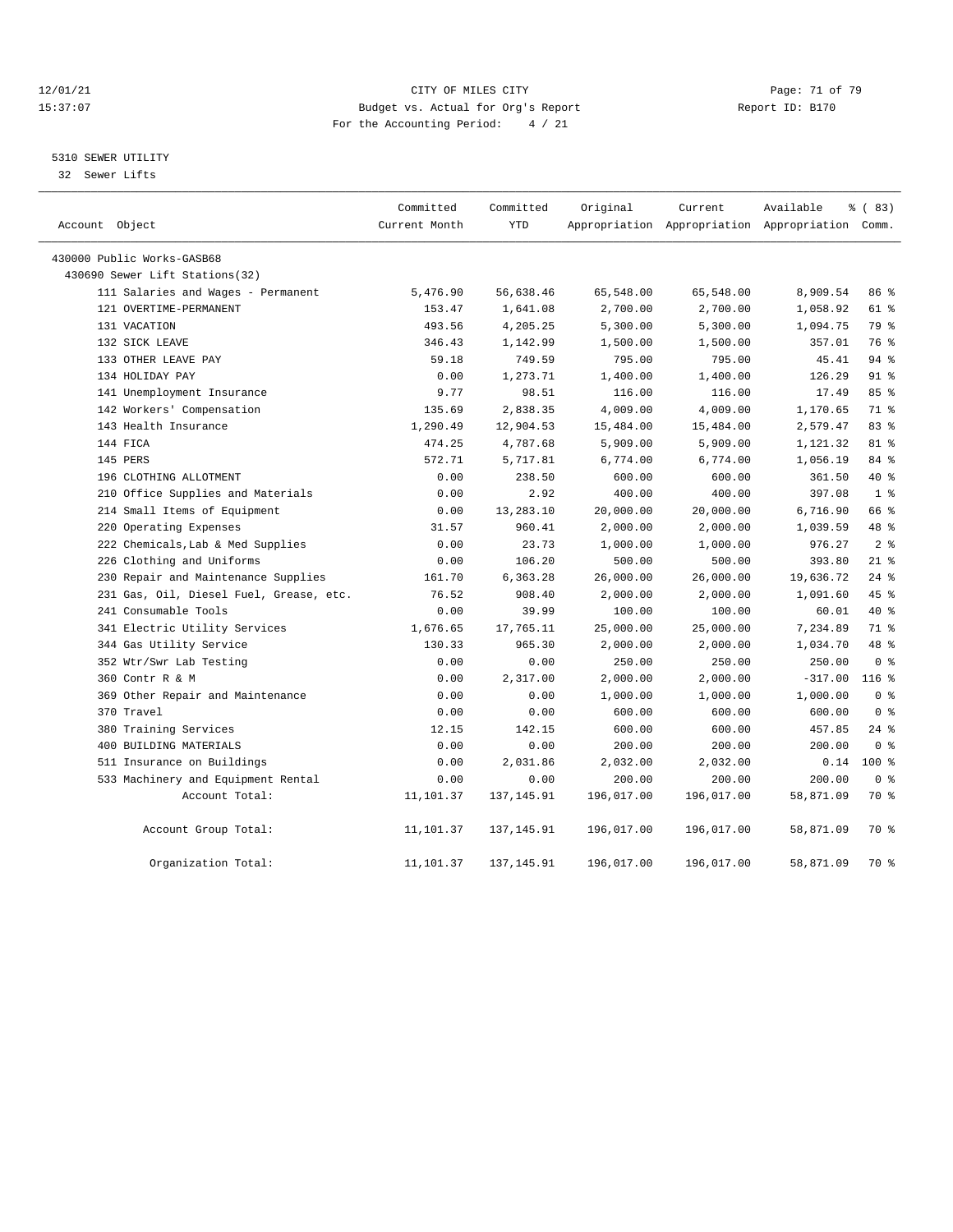## 12/01/21 Page: 72 of 79<br>
12/01/21 Page: 72 of 79<br>
Budget vs. Actual for Org's Report Physics (Papert ID: B170 15:37:07 Budget vs. Actual for Org's Report For the Accounting Period: 4 / 21

## 5310 SEWER UTILITY

33 Sewer Plant

| Account Object                          | Committed<br>Current Month | Committed<br><b>YTD</b> | Original   | Current    | Available<br>Appropriation Appropriation Appropriation Comm. | % (83)         |
|-----------------------------------------|----------------------------|-------------------------|------------|------------|--------------------------------------------------------------|----------------|
| 410000 GENERAL GOVERNMENTGASB68         |                            |                         |            |            |                                                              |                |
| 411230 City Hall                        |                            |                         |            |            |                                                              |                |
| 360 Contr R & M                         | 0.00                       | 15.00                   | 0.00       | 0.00       | $-15.00$                                                     | $***$ 9        |
| Account Total:                          |                            |                         |            |            |                                                              | $***$ 2        |
|                                         | 0.00                       | 15.00                   | 0.00       | 0.00       | $-15.00$                                                     |                |
| Account Group Total:                    | 0.00                       | 15.00                   | 0.00       | 0.00       | $-15.00$                                                     | $***$ 8        |
| 430000 Public Works-GASB68              |                            |                         |            |            |                                                              |                |
| 430640 Sewer Treatment and Disposal(33) |                            |                         |            |            |                                                              |                |
| 111 Salaries and Wages - Permanent      | 8,621.43                   | 88,887.70               | 111,832.00 | 111,832.00 | 22,944.30                                                    | 79 %           |
| 121 OVERTIME-PERMANENT                  | 230.91                     | 2,461.59                | 4,100.00   | 4,100.00   | 1,638.41                                                     | 60 %           |
| 131 VACATION                            | 759.67                     | 6,534.63                | 8,400.00   | 8,400.00   | 1,865.37                                                     | 78 %           |
| 132 SICK LEAVE                          | 519.66                     | 1,760.00                | 2,600.00   | 2,600.00   | 840.00                                                       | 68 %           |
| 133 OTHER LEAVE PAY                     | 88.77                      | 1,176.91                | 1,912.00   | 1,912.00   | 735.09                                                       | 62 %           |
| 134 HOLIDAY PAY                         | 0.00                       | 1,910.30                | 2,100.00   | 2,100.00   | 189.70                                                       | 91 %           |
| 141 Unemployment Insurance              | 15.30                      | 154.44                  | 196.00     | 196.00     | 41.56                                                        | 79 %           |
| 142 Workers' Compensation               | 206.64                     | 4,278.18                | 6, 136.00  | 6,136.00   | 1,857.82                                                     | 70 %           |
| 143 Health Insurance                    | 1,999.85                   | 19,998.45               | 25,840.00  | 25,840.00  | 5,841.55                                                     | 77 %           |
| 144 FICA                                | 740.25                     | 7,470.97                | 10,017.00  | 10,017.00  | 2,546.03                                                     | 75 %           |
| 145 PERS                                | 896.31                     | 8,948.98                | 11,484.00  | 11,484.00  | 2,535.02                                                     | 78 %           |
| 196 CLOTHING ALLOTMENT                  | 0.00                       | 369.00                  | 500.00     | 500.00     | 131.00                                                       | 74 %           |
| 210 Office Supplies and Materials       | 0.00                       | 0.00                    | 250.00     | 250.00     | 250.00                                                       | 0 <sup>8</sup> |
| 214 Small Items of Equipment            | 0.00                       | 3,615.15                | 15,000.00  | 15,000.00  | 11,384.85                                                    | $24$ %         |
| 220 Operating Expenses                  | 534.63                     | 10,448.90               | 15,000.00  | 15,000.00  | 4,551.10                                                     | 70 %           |
|                                         |                            |                         |            |            |                                                              | 40 %           |
| 222 Chemicals, Lab & Med Supplies       | 1,134.45                   | 10,011.37               | 25,000.00  | 25,000.00  | 14,988.63                                                    |                |
| 226 Clothing and Uniforms               | 0.00                       | 119.29                  | 600.00     | 600.00     | 480.71                                                       | 20%            |
| 230 Repair and Maintenance Supplies     | 338.11                     | 18,397.72               | 15,000.00  | 15,000.00  | $-3,397.72$                                                  | $123$ %        |
| 231 Gas, Oil, Diesel Fuel, Grease, etc. | 672.43                     | 3,353.87                | 5,000.00   | 5,000.00   | 1,646.13                                                     | 67 %           |
| 241 Consumable Tools                    | 0.00                       | 0.00                    | 200.00     | 200.00     | 200.00                                                       | 0 <sup>8</sup> |
| 311 Postage, Box Rent, Etc.             | 0.00                       | 48.45                   | 100.00     | 100.00     | 51.55                                                        | 48 %           |
| 320 Printing, Duplicating, Typing &     | 0.00                       | 0.00                    | 100.00     | 100.00     | 100.00                                                       | 0 <sup>8</sup> |
| 330 Publicity, Subscriptions & Dues     | 0.00                       | 0.00                    | 100.00     | 100.00     | 100.00                                                       | 0 <sup>8</sup> |
| 334 Memberships, Registrations & Dues   | 0.00                       | 170.00                  | 400.00     | 400.00     | 230.00                                                       | 43 %           |
| 341 Electric Utility Services           | 10,014.45                  | 87,964.66               | 130,000.00 | 130,000.00 | 42,035.34                                                    | 68 %           |
| 342 Water Utility Services              | 40.71                      | 366.85                  | 1,500.00   | 1,500.00   | 1,133.15                                                     | $24$ %         |
| 343 Sewer Utility Services              | 0.00                       | 40.71                   | 750.00     | 750.00     | 709.29                                                       | 5 <sup>8</sup> |
| 345 Telephone                           | 41.86                      | 371.12                  | 800.00     | 800.00     | 428.88                                                       | 46 %           |
| 346 Garbage Service                     | 0.00                       | 850.84                  | 2,000.00   | 2,000.00   | 1,149.16                                                     | 43.8           |
| 347 Internet                            | 44.95                      | 404.55                  | 650.00     | 650.00     | 245.45                                                       | 62 %           |
| 350 Professional Services               | 0.00                       | 360.24                  | 5,000.00   | 5,000.00   | 4,639.76                                                     | 7 %            |
| 352 Wtr/Swr Lab Testing                 | 112.00                     | 4,171.59                | 8,000.00   | 8,000.00   | 3,828.41                                                     | $52$ $%$       |
| 357 Architectual, Engineering Serv Etc. | 0.00                       | 0.00                    | 5,000.00   | 5,000.00   | 5,000.00                                                     | 0 <sup>8</sup> |
| 360 Contr R & M                         | 1,081.25                   | 5,613.90                | 5,000.00   | 5,000.00   | $-613.90$                                                    | 112 %          |
| 363 R&M Vehicles/Equip/Labor-PW         | 183.14                     | 3,082.82                | 7,500.00   | 7,500.00   | 4, 417.18                                                    | 41 %           |
| 370 Travel                              | 0.00                       | 0.00                    | 1,000.00   | 1,000.00   | 1,000.00                                                     | 0 <sup>8</sup> |
| 380 Training Services                   | 20.25                      | 343.75                  | 1,000.00   | 1,000.00   | 656.25                                                       | 34 %           |
| 382 Books                               | 0.00                       | 0.00                    | 200.00     | 200.00     | 200.00                                                       | 0 <sup>8</sup> |
| 400 BUILDING MATERIALS                  | 0.00                       | 0.00                    | 500.00     | 500.00     | 500.00                                                       | 0 <sup>8</sup> |
| 511 Insurance on Buildings              | 0.00                       | 12,460.08               | 12,461.00  | 12,461.00  | 0.92                                                         | 100 %          |
| 512 Insurance on Vehicles & Equipment   | 0.00                       | 148.65                  | 149.00     | 149.00     |                                                              | $0.35$ 100 %   |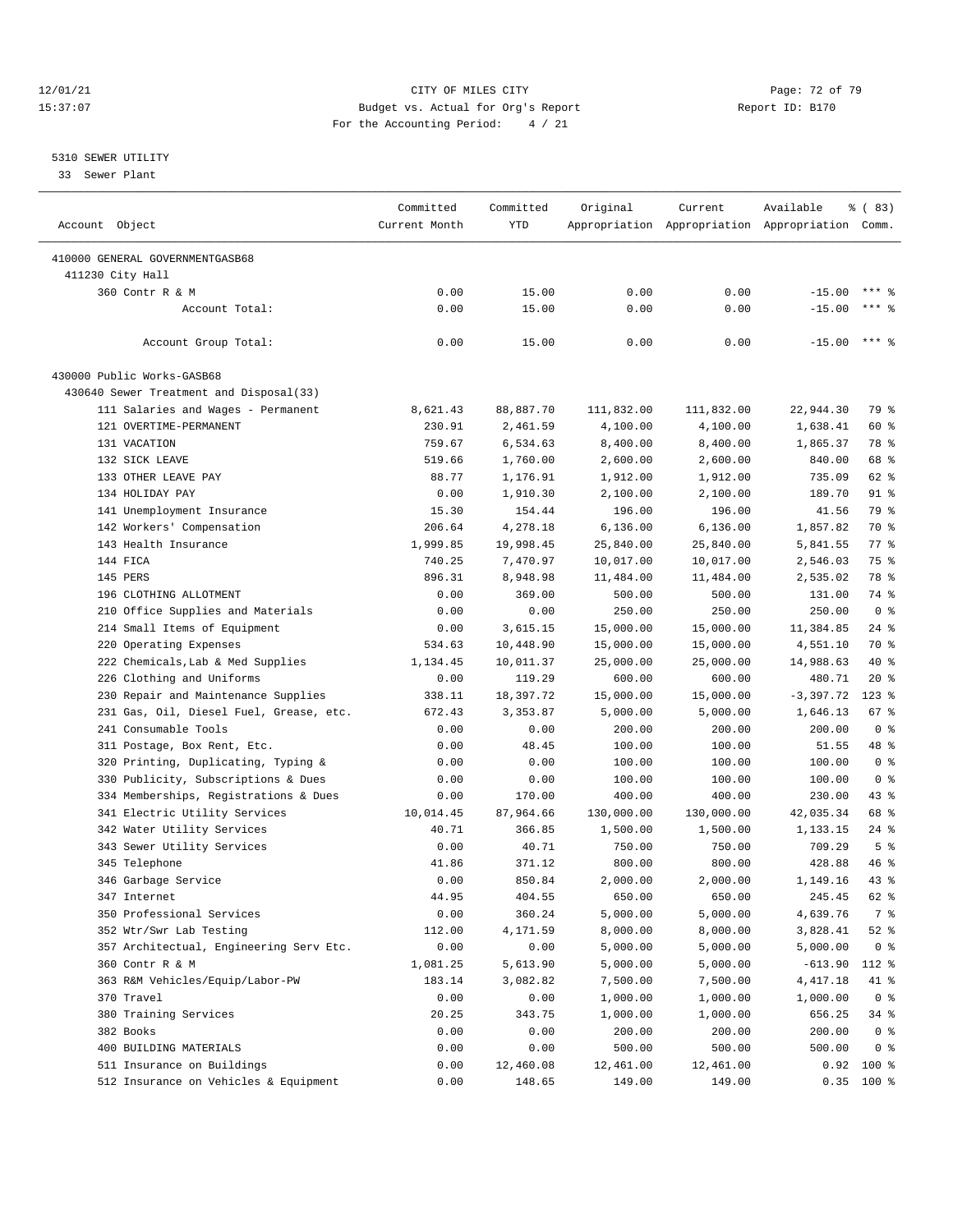### 12/01/21 Page: 73 of 79<br>
12/01/21 Page: 73 of 79 Eudget vs. Actual for Org's Report Page: 73 of 79 Page: 73 of 79 Eudget vs. Actual for Org's Report Page: 73 of 79 Page: 73 of 79 Eudget vs. Actual for Org's Report Page: 73 15:37:07 Budget vs. Actual for Org's Report For the Accounting Period: 4 / 21

### 5310 SEWER UTILITY

33 Sewer Plant

| Object<br>Account                  | Committed<br>Current Month | Committed<br><b>YTD</b> | Original<br>Appropriation | Current<br>Appropriation | Available<br>Appropriation | % (83)<br>Comm. |
|------------------------------------|----------------------------|-------------------------|---------------------------|--------------------------|----------------------------|-----------------|
| 533 Machinery and Equipment Rental | 0.00                       | 0.00                    | 1,000.00                  | 1,000.00                 | 1,000.00                   | 0 <sup>8</sup>  |
| 940 Machinery &<br>Equipment       | 0.00                       | 0.00                    | 150,000.00                | 150,000.00               | 150,000.00                 | 0 <sup>8</sup>  |
| Account Total:                     | 28,297.02                  | 306,295.66              | 594,377.00                | 594,377.00               | 288,081.34                 | $52$ $%$        |
| Account Group Total:               | 28,297.02                  | 306,295.66              | 594,377.00                | 594,377.00               | 288,081.34                 | $52$ $%$        |
| Organization Total:                | 28,297.02                  | 306,310.66              | 594,377.00                | 594,377.00               | 288,066.34                 | $52$ $%$        |
|                                    |                            |                         |                           |                          |                            |                 |
| Fund Total:                        | 85,511.43                  | 1,446,791.82            | 2,273,724.00              | 2,273,724.00             | 826,932.18 64 %            |                 |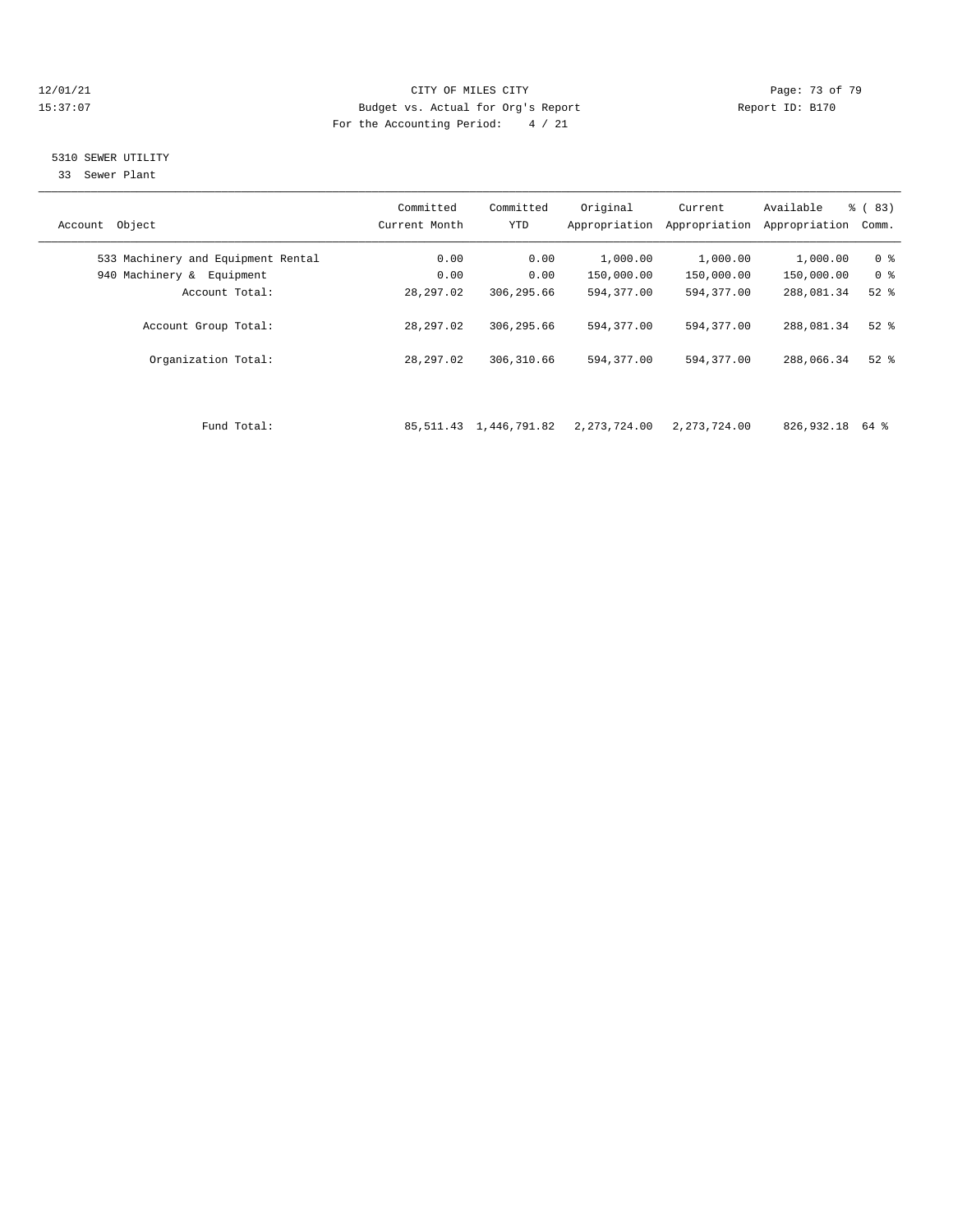### 12/01/21 Page: 74 of 79 15:37:07 Budget vs. Actual for Org's Report Report ID: B170 For the Accounting Period: 4 / 21

————————————————————————————————————————————————————————————————————————————————————————————————————————————————————————————————————

#### 5510 AMBULANCE FUND

10 Ambulance

|                                             | Committed     | Committed                   | Original     | Current      | Available                                       | % (83)          |
|---------------------------------------------|---------------|-----------------------------|--------------|--------------|-------------------------------------------------|-----------------|
| Account Object                              | Current Month | YTD                         |              |              | Appropriation Appropriation Appropriation Comm. |                 |
| 420000 PUBLIC SAFETY-GASB68                 |               |                             |              |              |                                                 |                 |
| 420730 Emergency Medical Services-Ambulance |               |                             |              |              |                                                 |                 |
| 111 Salaries and Wages - Permanent          | 24, 233.40    | 232,292.17                  | 290,796.00   | 290,796.00   | 58,503.83                                       | 80%             |
| 112 SALARIES AND WAGES - PART PAID          | 1,618.00      | 14,627.65                   | 20,000.00    | 20,000.00    | 5,372.35                                        | 73 %            |
| 121 OVERTIME-PERMANENT                      | 1,269.14      | 33, 370.14                  | 65,000.00    | 65,000.00    | 31,629.86                                       | $51$ %          |
| 124 Amb OT Trips                            | 6,052.54      | 43, 492. 20                 | 22,500.00    | 22,500.00    | $-20,992.20$                                    | 193 %           |
| 131 VACATION                                | 2, 213.53     | 21,170.73                   | 22,500.00    | 22,500.00    | 1,329.27                                        | $94$ %          |
| 132 SICK LEAVE                              | 578.23        | 15,240.79                   | 12,700.00    | 12,700.00    | $-2,540.79$                                     | $120$ %         |
| 133 OTHER LEAVE PAY                         | 0.00          | 3,533.46                    | 8,540.00     | 8,540.00     | 5,006.54                                        | 41 %            |
| 134 HOLIDAY PAY                             | 0.00          | 6,663.09                    | 12,000.00    | 12,000.00    | 5,336.91                                        | 56%             |
| 141 Unemployment Insurance                  | 53.90         | 543.00                      | 616.00       | 616.00       | 73.00                                           | 88 %            |
| 142 Workers' Compensation                   | 2,066.30      | 20,775.35                   | 19,725.00    | 19,725.00    | $-1,050.35$                                     | $105$ %         |
| 143 Health Insurance                        | 5,484.49      | 52,316.06                   | 55,987.00    | 55,987.00    | 3,670.94                                        | 93 %            |
| 144 FICA                                    | 644.25        | 6,276.78                    | 5,949.00     | 5,949.00     | $-327.78$                                       | $106$ %         |
| 147 Firemen's Pension                       | 4,281.43      | 40,868.16                   | 44,987.00    | 44,987.00    | 4,118.84                                        | $91$ %          |
| 149 Firemen's 457B Match                    | 348.89        | 3,014.07                    | 1,970.00     | 1,970.00     | $-1,044.07$                                     | 153 %           |
| 210 Office Supplies and Materials           | 23.40         | 1,196.40                    | 4,500.00     | 4,500.00     | 3,303.60                                        | $27$ %          |
| 211 Clothing Allotment                      | 0.00          | 772.20                      | 0.00         | 0.00         | $-772.20$                                       | $***$ $8$       |
| 214 Small Items of Equipment                | 0.00          | 4,274.03                    | 4,000.00     | 4,000.00     | $-274.03$                                       | 107 %           |
| 220 Operating Expenses                      | 91.49         | 6,998.75                    | 71,312.00    | 71,312.00    | 64, 313.25                                      | 10 <sup>8</sup> |
| 222 Chemicals, Lab & Med Supplies           | 963.94        | 39,390.44                   | 35,000.00    | 35,000.00    | $-4,390.44$                                     | $113*$          |
| 226 Clothing and Uniforms                   | 0.00          | 224.78                      | 0.00         | 0.00         | $-224.78$                                       | $***$ $_{8}$    |
| 230 Repair and Maintenance Supplies         | $-61.68$      | 1,148.04                    | 3,000.00     | 3,000.00     | 1,851.96                                        | 38 <sup>8</sup> |
| 231 Gas, Oil, Diesel Fuel, Grease, etc.     | 1,058.59      | 6,653.57                    | 16,000.00    | 16,000.00    | 9,346.43                                        | $42$ %          |
| 241 Consumable Tools                        | 0.00          | 1,159.43                    | 3,000.00     | 3,000.00     | 1,840.57                                        | 39%             |
| 300 PURCHASED SERVICES                      | 0.00          | 2,000.00                    | 2,000.00     | 2,000.00     | 0.00                                            | 100 %           |
| 311 Postage, Box Rent, Etc.                 | 0.00          | 1.00                        | 100.00       | 100.00       | 99.00                                           | 1 <sup>8</sup>  |
| 320 Printing, Duplicating, Typing &         | 0.00          | 0.00                        | 350.00       | 350.00       | 350.00                                          | 0 <sup>8</sup>  |
| 334 Memberships, Registrations & Dues       | 0.00          | 135.00                      | 0.00         | 0.00         | $-135.00$                                       | $***$ $-$       |
| 341 Electric Utility Services               | 154.97        | 2,307.26                    | 2,700.00     | 2,700.00     | 392.74                                          | 85%             |
| 342 Water Utility Services                  | 23.01         | 227.87                      | 400.00       | 400.00       | 172.13                                          | 57%             |
| 343 Sewer Utility Services                  | 27.57         | 271.94                      | 400.00       | 400.00       | 128.06                                          | 68 %            |
| 344 Gas Utility Service                     | 103.92        | 901.27                      | 1,200.00     | 1,200.00     | 298.73                                          | 75 %            |
| 345 Telephone                               | 135.41        | 1,276.81                    | 1,750.00     | 1,750.00     | 473.19                                          | 73 %            |
| 346 Garbage Service                         | 0.00          | 354.49                      | 1,000.00     | 1,000.00     | 645.51                                          | 35%             |
| 347 Internet                                | 24.96         | 224.64                      | 550.00       | 550.00       | 325.36                                          | 41 %            |
| 350 Professional Services                   | 3,908.90      | 50,749.88                   | 50,000.00    | 50,000.00    | $-749.88$                                       | $101$ %         |
| 360 Contr R & M                             | 0.00          | 2,847.99                    | 5,000.00     | 5,000.00     | 2,152.01                                        | 57%             |
| 364 R&M Vehicles - Fire/Amb                 | 537.88        | 11,551.23                   | 15,000.00    | 15,000.00    | 3,448.77                                        | 77.8            |
| 370 Travel                                  | 0.00          | 0.00                        | 2,500.00     | 2,500.00     | 2,500.00                                        | 0 <sup>8</sup>  |
| 380 Training Services                       | 450.00        | 4,021.22                    | 5,000.00     | 5,000.00     | 978.78                                          | $80*$           |
| 382 Books                                   | 0.00          | 656.71                      | 2,000.00     | 2,000.00     | 1,343.29                                        | 33%             |
| 400 BUILDING MATERIALS                      | 0.00          | 900.14                      | 3,000.00     | 3,000.00     | 2,099.86                                        | $30*$           |
| 511 Insurance on Buildings                  | 0.00          | 777.63                      | 778.00       | 778.00       | 0.37                                            | 100 %           |
| 512 Insurance on Vehicles & Equipment       | 0.00          | 2,602.72                    | 2,603.00     | 2,603.00     | 0.28                                            | 100 %           |
| 810 Losses (Bad debt expense - Enterprise   | $-13.95$      | 74,927.78                   | 125,000.00   | 125,000.00   | 50,072.22                                       | 60 %            |
| 811 Contractual Allowances (Ambl)           | 36,956.66     | 375,962.99                  | 464,000.00   | 464,000.00   | 88,037.01                                       | 81 %            |
| 940 Machinery & Equipment                   | 0.00          | 222,865.11                  | 10,000.00    | 10,000.00    | $-212,865.11$                                   | $***$ $_{8}$    |
| Account Total:                              |               | 93, 229. 17 1, 311, 564. 97 | 1,415,413.00 | 1,415,413.00 | 103,848.03                                      | 93%             |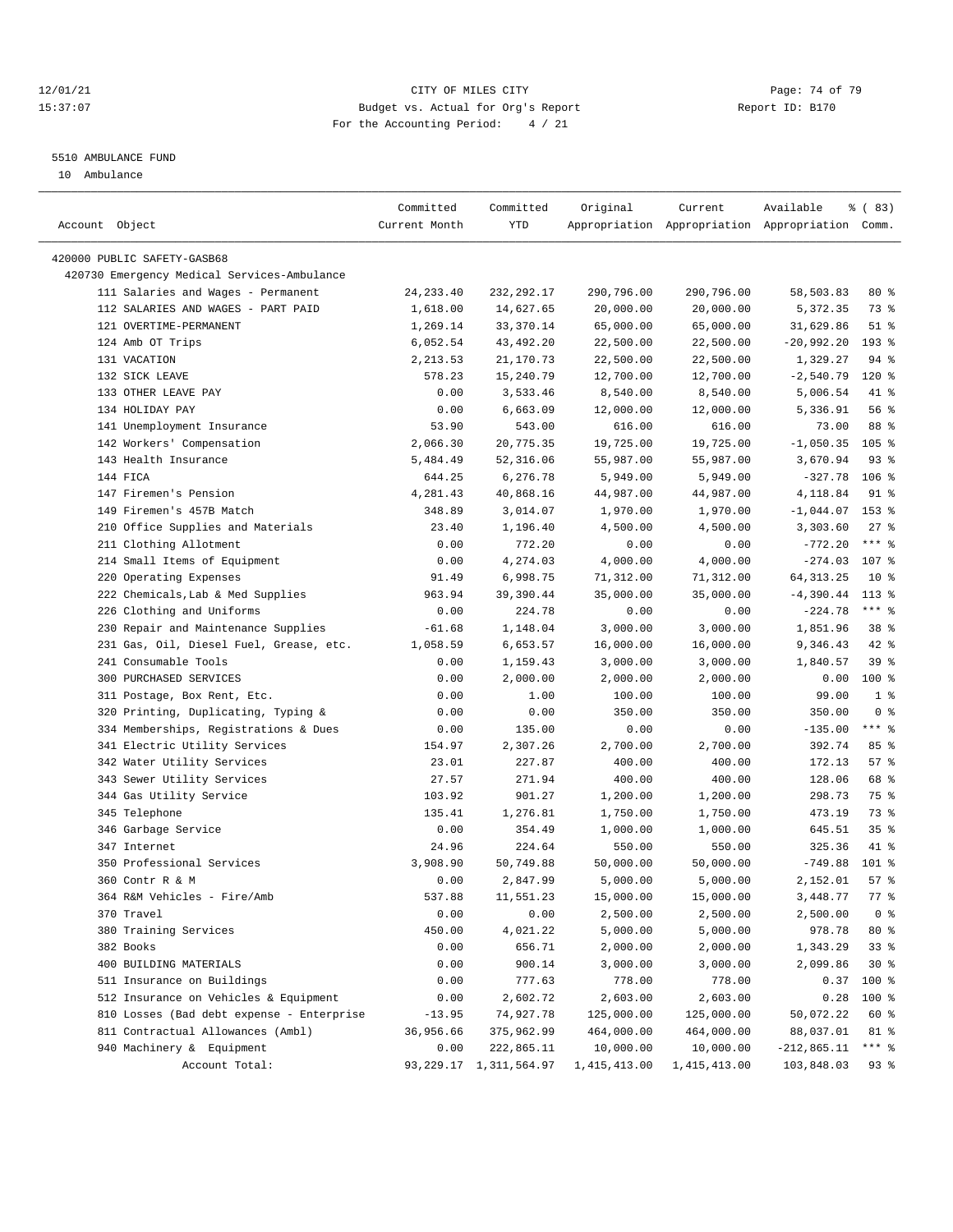### 12/01/21 Page: 75 of 79 15:37:07 Budget vs. Actual for Org's Report Report ID: B170 For the Accounting Period: 4 / 21

#### 5510 AMBULANCE FUND

10 Ambulance

| Account Object                           | Committed<br>Current Month | Committed<br><b>YTD</b>   | Original                  | Current      | Available<br>Appropriation Appropriation Appropriation | % (83)<br>Comm. |
|------------------------------------------|----------------------------|---------------------------|---------------------------|--------------|--------------------------------------------------------|-----------------|
| Account Group Total:                     |                            | 93, 229.17 1, 311, 564.97 | 1,415,413.00              | 1,415,413.00 | 103,848.03                                             | 93%             |
| 510000 MISCELLANEOUS                     |                            |                           |                           |              |                                                        |                 |
| 510330 Comprehensive Liability Insurance |                            |                           |                           |              |                                                        |                 |
| 513 Liability                            | 0.00                       | 6,310.86                  | 6,311.00                  | 6,311.00     |                                                        | $0.14$ 100 %    |
| Account Total:                           | 0.00                       | 6,310.86                  | 6,311.00                  | 6,311.00     |                                                        | $0.14$ 100 %    |
| Account Group Total:                     | 0.00                       | 6,310.86                  | 6,311.00                  | 6,311.00     |                                                        | $0.14$ 100 %    |
| 520000 OTHER FINANCING USES              |                            |                           |                           |              |                                                        |                 |
| 521000 Interfund Operating Transfers Out |                            |                           |                           |              |                                                        |                 |
| 820 Transfers to Other Funds             | 3, 263.17                  | 37,631.70                 | 49,158.00                 | 49,158.00    | 11,526.30                                              | 77.8            |
| Account Total:                           | 3, 263.17                  | 37,631.70                 | 49,158.00                 | 49,158.00    | 11,526.30                                              | 77.8            |
| Account Group Total:                     | 3,263.17                   | 37,631.70                 | 49,158.00                 | 49,158.00    | 11,526.30                                              | 77.8            |
| Organization Total:                      |                            | 96, 492.34 1, 355, 507.53 | 1,470,882.00              | 1,470,882.00 | 115, 374.47                                            | $92$ $%$        |
|                                          |                            |                           |                           |              |                                                        |                 |
| Fund Total:                              |                            | 96, 492.34 1, 355, 507.53 | 1,470,882.00 1,470,882.00 |              | 115, 374. 47 92 %                                      |                 |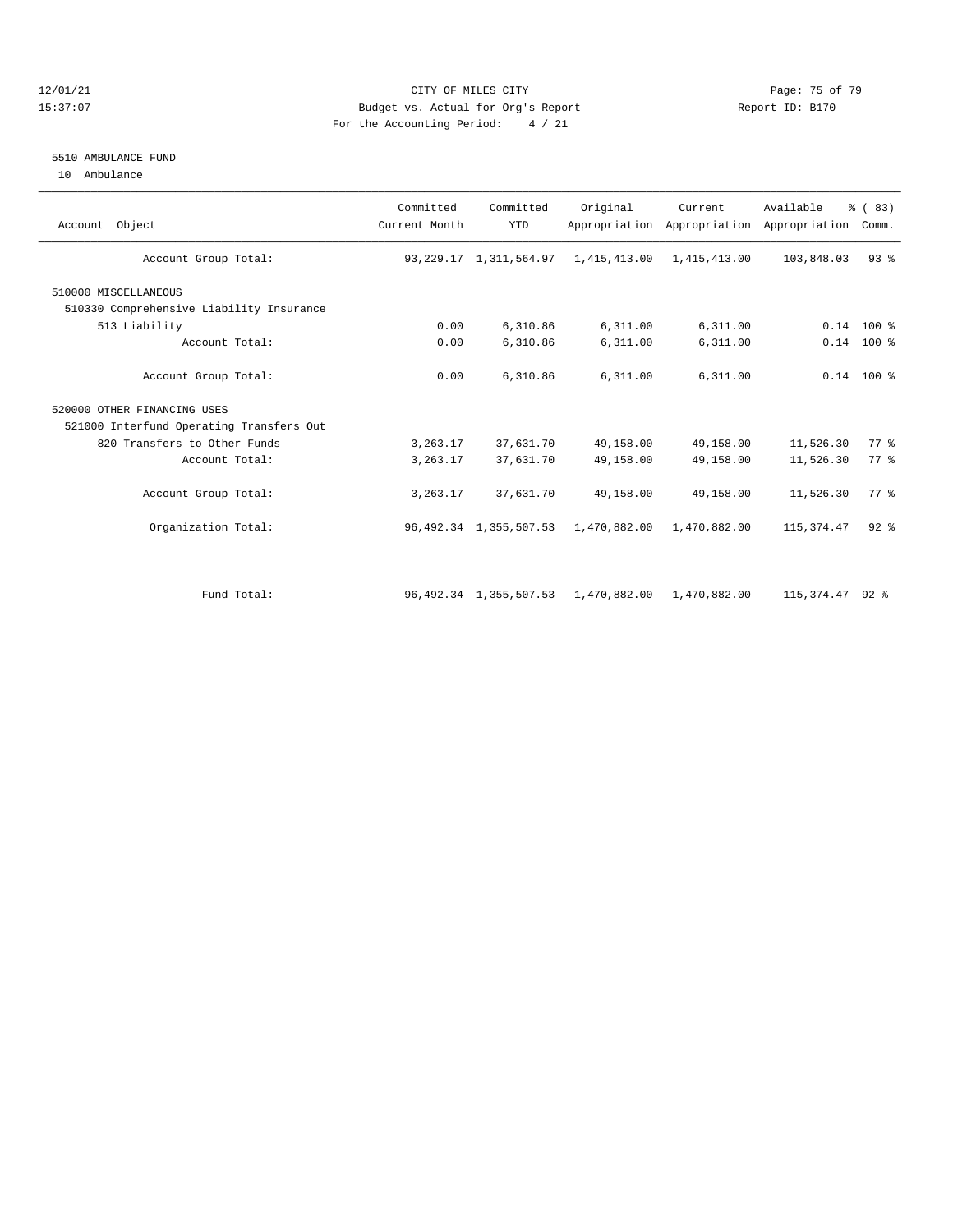### 12/01/21 Page: 76 of 79<br>15:37:07 Budget vs. Actual for Org's Report Report Report ID: B170 15:37:07 Budget vs. Actual for Org's Report For the Accounting Period: 4 / 21

————————————————————————————————————————————————————————————————————————————————————————————————————————————————————————————————————

## 5610 AIRPORT OPERATING

87 Airport

|                                            | Committed     | Committed  | Original   | Current                                         | Available           | <sub>ර</sub> ි (83) |
|--------------------------------------------|---------------|------------|------------|-------------------------------------------------|---------------------|---------------------|
| Account Object                             | Current Month | YTD        |            | Appropriation Appropriation Appropriation Comm. |                     |                     |
| 430000 Public Works-GASB68                 |               |            |            |                                                 |                     |                     |
| 430300 Airport (87)                        |               |            |            |                                                 |                     |                     |
| 111 Salaries and Wages - Permanent         | 6,695.25      | 69,810.53  | 100,356.00 | 100,356.00                                      | 30,545.47           | 70 %                |
| 121 OVERTIME-PERMANENT                     | 214.20        | 1,579.73   | 2,800.00   | 2,800.00                                        | 1,220.27            | 56%                 |
| 131 VACATION                               | 430.58        | 4,172.26   | 2,100.00   | 2,100.00                                        | $-2,072.26$         | $199$ %             |
| 132 SICK LEAVE                             | 420.08        | 2,062.65   | 1,800.00   | 1,800.00                                        | $-262.65$           | 115 %               |
| 133 OTHER LEAVE PAY                        | 359.33        | 4,116.48   | 3,207.00   | 3,207.00                                        | $-909.48$           | $128$ %             |
| 134 HOLIDAY PAY                            | 0.00          | 213.60     | 1,600.00   | 1,600.00                                        | 1,386.40            | $13*$               |
| 141 Unemployment Insurance                 | 12.19         | 123.51     | 168.00     | 168.00                                          | 44.49               | 74 %                |
| 142 Workers' Compensation                  | 156.12        | 3,321.32   | 5,577.00   | 5,577.00                                        | 2,255.68            | 60 %                |
| 143 Health Insurance                       | 1,709.05      | 17,090.50  | 20,508.00  | 20,508.00                                       | 3,417.50            | 83%                 |
| 144 FICA                                   | 621.14        | 6,295.19   | 8,558.00   | 8,558.00                                        | 2,262.81            | 74 %                |
| 145 PERS                                   | 712.07        | 6,946.47   | 9,810.00   | 9,810.00                                        | 2,863.53            | 71 %                |
| 196 CLOTHING ALLOTMENT                     | 0.00          | 333.75     | 375.00     | 375.00                                          | 41.25               | 89 %                |
| 210 Office Supplies and Materials          | 25.93         | 837.87     | 650.00     | 650.00                                          | $-187.87$           | $129$ %             |
| 214 Small Items of Equipment               | 0.00          | 0.00       | 250.00     | 250.00                                          | 250.00              | 0 <sup>8</sup>      |
| 220 Operating Expenses                     | 1,296.95      | 3,159.95   | 4,000.00   | 4,000.00                                        | 840.05              | 79 %                |
| 230 Repair and Maintenance Supplies        | 19,529.56     | 69,118.41  | 10,000.00  | 10,000.00                                       | $-59, 118.41$       | 691 %               |
| 231 Gas, Oil, Diesel Fuel, Grease, etc.    | 183.68        | 1,787.78   | 3,000.00   | 3,000.00                                        | 1,212.22            | 60 %                |
| 237 Aviation Fuel                          | 32,859.42     | 211,264.16 | 300,000.00 | 300,000.00                                      | 88,735.84           | 70 %                |
| 239 Tires, Tubes Etc.                      | 0.00          | 155.00     | 2,500.00   | 2,500.00                                        | 2,345.00            | 6 %                 |
| 250 Supplies for Resale                    | 0.00          | 801.49     | 2,000.00   | 2,000.00                                        | 1,198.51            | $40*$               |
| 311 Postage, Box Rent, Etc.                | 73.00         | 266.30     | 200.00     | 200.00                                          | $-66.30$            | $133$ %             |
| 319 Other Communication and Transportation | 143.95        | 1,238.05   | 1,300.00   | 1,300.00                                        | 61.95               | 95%                 |
| 320 Printing, Duplicating, Typing &        | 0.00          | 40.00      | 0.00       | 0.00                                            | $-40.00$            | $***$ $-$           |
| 330 Publicity, Subscriptions & Dues        | 0.00          | 980.82     | 1,200.00   | 1,200.00                                        | 219.18              | 82%                 |
| 334 Memberships, Registrations & Dues      | 0.00          | 420.00     | 800.00     | 800.00                                          | 380.00              | 53%                 |
| 341 Electric Utility Services              | 1,047.22      | 11,182.03  | 11,000.00  | 11,000.00                                       | $-182.03$           | $102$ %             |
| 344 Gas Utility Service                    | 473.37        | 4,128.72   | 5,000.00   | 5,000.00                                        | 871.28              | 83%                 |
| 345 Telephone                              | 164.07        | 2,060.32   | 3,000.00   | 3,000.00                                        | 939.68              | 69 %                |
| 347 Internet                               | 12.00         | 109.20     | 400.00     | 400.00                                          | 290.80              | $27$ %              |
| 350 Professional Services                  | 0.00          | 13.50      | 1,000.00   | 1,000.00                                        | 986.50              | 1 <sup>8</sup>      |
| 360 Contr R & M                            | 0.00          | 0.00       | 3,000.00   | 3,000.00                                        | 3,000.00            | 0 <sup>8</sup>      |
| 363 R&M Vehicles/Equip/Labor-PW            | 254.05        | 10,749.12  | 6,000.00   | 6,000.00                                        | $-4,749.12$         | 179 %               |
| 367 Plumbing, Heating, Electrical          | 0.00          | 0.00       | 1,000.00   | 1,000.00                                        | 1,000.00            | 0 <sup>8</sup>      |
| 380 Training Services                      | 0.00          | 199.00     | 250.00     | 250.00                                          | 51.00               | $80*$               |
| 511 Insurance on Buildings                 | 0.00          | 3,931.08   | 3,932.00   | 3,932.00                                        | 0.92                | $100*$              |
| 512 Insurance on Vehicles & Equipment      | 1,165.00      | 3,262.26   | 2,098.00   | 2,098.00                                        | $-1, 164.26$ 155 %  |                     |
| 513 Liability                              | 0.00          | 0.00       | 4,800.00   | 4,800.00                                        | 4,800.00            | 0 <sup>8</sup>      |
| 937 AIP 020-2021                           | 33,182.56     | 33,662.44  | 0.00       | 0.00                                            | $-33,662.44$ *** %  |                     |
| 939 AIP-3-30-055-018-2019                  | 0.00          | 5,500.00   | 216,900.00 | 216,900.00                                      | 211,400.00          | 3%                  |
| 944 017-2018 Environment                   | 0.00          | 158,830.00 | 0.00       | 0.00                                            | $-158,830.00$ *** % |                     |
| Account Total:                             | 101,740.77    | 639,763.49 | 741,139.00 | 741,139.00                                      | 101,375.51          | 86 %                |
| 430320 Airport - Improvements              |               |            |            |                                                 |                     |                     |
| 940 Machinery & Equipment                  | 0.00          | 3,250.00   | 0.00       | 0.00                                            | $-3,250.00$ *** %   |                     |
| Account Total:                             | 0.00          | 3,250.00   | 0.00       | 0.00                                            | $-3,250.00$ *** \$  |                     |
| Account Group Total:                       | 101,740.77    | 643,013.49 | 741,139.00 | 741,139.00                                      | 98,125.51           | 87 %                |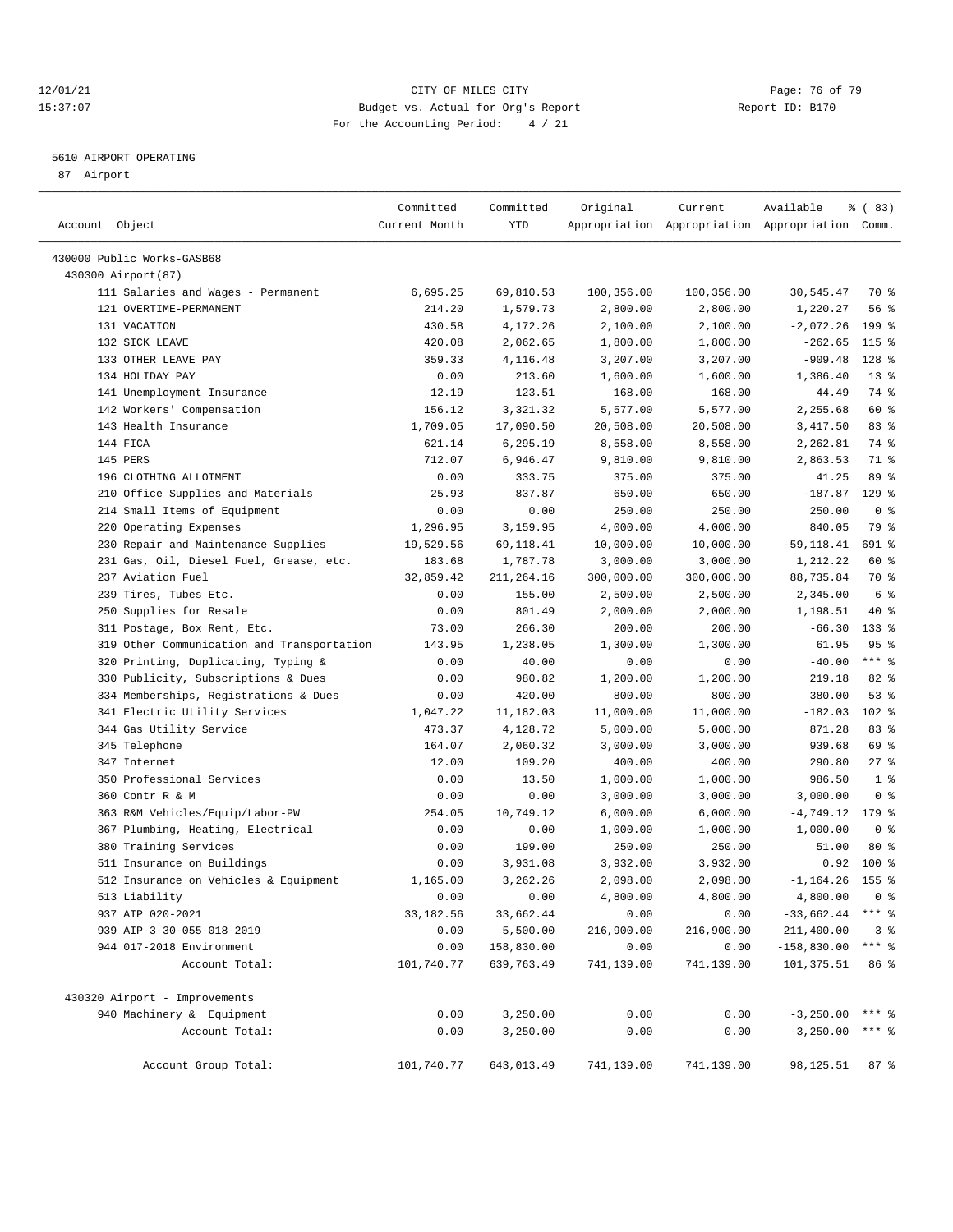### 12/01/21 Page: 77 of 79<br>
12/01/21 Page: 77 of 79 Eudget vs. Actual for Org's Report Page: 77 of 79 Page: 77 of 79 Eudget vs. Actual for Org's Report Page: 77 of 79 15:37:07 Budget vs. Actual for Org's Report For the Accounting Period: 4 / 21

# 5610 AIRPORT OPERATING

87 Airport

| Account Object                           | Committed<br>Current Month | Committed<br><b>YTD</b> | Original   | Current    | Available<br>Appropriation Appropriation Appropriation Comm. | % (83)          |  |
|------------------------------------------|----------------------------|-------------------------|------------|------------|--------------------------------------------------------------|-----------------|--|
| 490000 DEBT SERVICE                      |                            |                         |            |            |                                                              |                 |  |
| 490500 Other Debt Service Payments       |                            |                         |            |            |                                                              |                 |  |
| 635 Principle- Hanger 8 Door Loan        | 0.00                       | 1,500.00                | 1,500.00   | 1,500.00   | 0.00                                                         | 100 %           |  |
| 636 Interest-Hanger 8 Door Loan          | 0.00                       | 29.69                   | 357.00     | 357.00     | 327.31                                                       | 8 %             |  |
| 648 MT Aero Principle 06-2015            | 0.00                       | 16,953.00               | 16,953.00  | 16,953.00  | 0.00                                                         | $100*$          |  |
| 649 MT Aero Interest06-2015              | 0.00                       | 1,377.41                | 1,378.00   | 1,378.00   | 0.59                                                         | $100*$          |  |
| Account Total:                           | 0.00                       | 19,860.10               | 20,188.00  | 20,188.00  | 327.90                                                       | 98 %            |  |
| Account Group Total:                     | 0.00                       | 19,860.10               | 20,188.00  | 20,188.00  | 327.90                                                       | 98 <sup>8</sup> |  |
| 520000 OTHER FINANCING USES              |                            |                         |            |            |                                                              |                 |  |
| 521000 Interfund Operating Transfers Out |                            |                         |            |            |                                                              |                 |  |
| 820 Transfers to Other Funds             | 1,662.42                   | 16,624.20               | 19,949.00  | 19,949.00  | 3,324.80                                                     | 83%             |  |
| Account Total:                           | 1,662.42                   | 16,624.20               | 19,949.00  | 19,949.00  | 3,324.80                                                     | 83%             |  |
| Account Group Total:                     | 1,662.42                   | 16,624.20               | 19,949.00  | 19,949.00  | 3,324.80                                                     | 83%             |  |
| Organization Total:                      | 103,403.19                 | 679, 497.79             | 781,276.00 | 781,276.00 | 101,778.21                                                   | 87%             |  |
|                                          |                            |                         |            |            |                                                              |                 |  |
| Fund Total:                              | 103,403.19                 | 679, 497. 79            | 781,276.00 | 781,276.00 | 101,778.21 87 %                                              |                 |  |